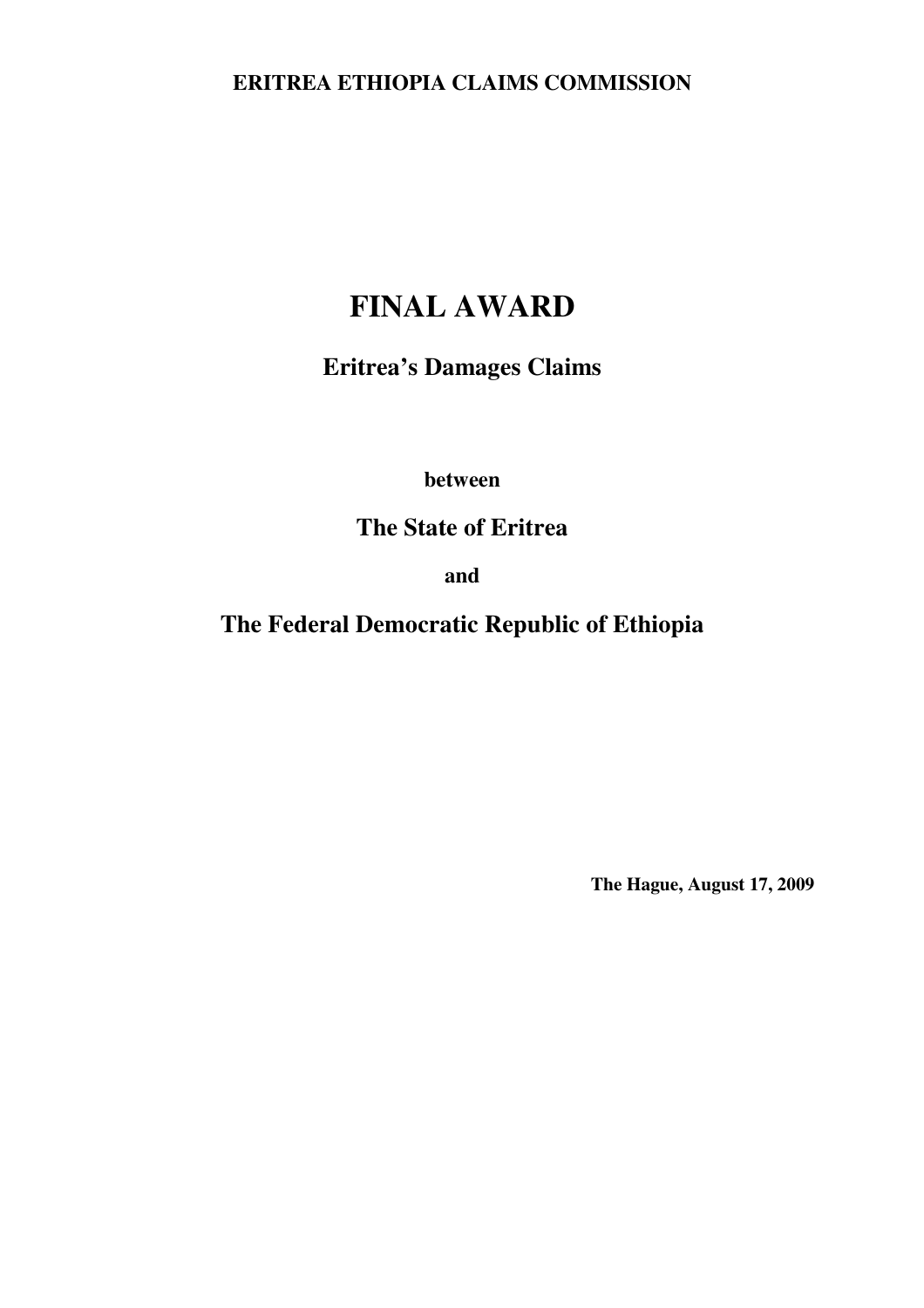phone: +31 (0) 70 302 4165<br>fax: +31 (0) 70 302 4167

c/o International Bureau phone: +31 (0) 70 302 4165<br>fax: +31 (0) 70 302 4167 Permanent Court of Arbitration<br>Email: claimscommission@pca-cpa.org 2517 KJ The Hague - The Netherlands

# **FINAL AWARD**

# **Eritrea's Damages Claims**

between

The State of Eritrea

and

The Federal Democratic Republic of Ethiopia

By the Claims Commission, composed of: Hans van Houtte, President George H. Aldrich John R. Crook James C.N. Paul Lucy Reed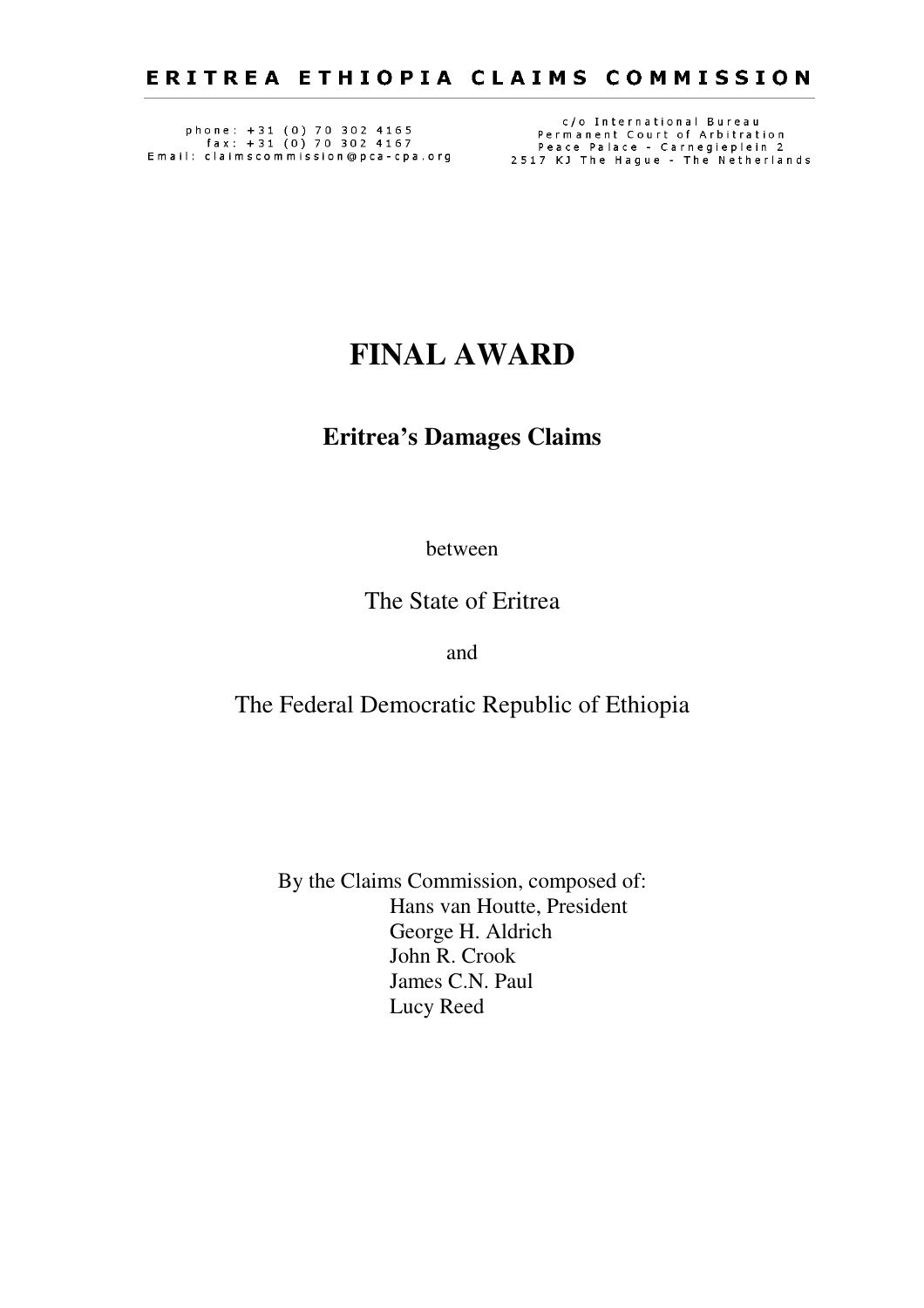# **FINAL AWARD –– Eritrea's Damages Claims between the Claimant, The State of Eritrea, represented by:**

### Government of Eritrea

H. E. Mr. Mohammed Sulieman Ahmed, Ambassador of the State of Eritrea to The Netherlands

Professor Lea Brilmayer, Co-Agent, Legal Advisor to the Office of the President of Eritrea; Howard M. Holtzmann Professor of International Law, Yale Law School

Ms. Lorraine Charlton, Deputy Legal Advisor to the Office of the President of Eritrea

### Counsel and Advocates

Professor James R. Crawford, SC, FBA, Whewell Professor of International Law, University of Cambridge; Member of the Australian and English Bars; Member of the Institute of International Law

Counsel and Consultants

### Ms. Hidat Berhe

- Ms. Aurora Bewicke, Esq.
- Mr. Geoffrey Chepiga
- Ms. Anna Engelmann
- Ms. Helen Fisseha, Esq.
- Ms. Hillary Forden, Esq.
- Ms. Julie Frey
- Ms. Chiara Giorgetti, Esq.
- Ms. Jennifer Hanson, Esq.
- Mr. James Hook
- Ms. Johanna Klein-Kranenberg, Esq.
- Ms. Amanda Costikyan Jones
- Mr. Jeffrey Jordan
- Mr. Yohannes Sium
- Mr. Isaias Yemane Tesfalidet, Esq.
- Mr. Parker Wise, Esq.

#### **and the Respondent, The Federal Democratic Republic of Ethiopia, represented by:**

#### Government of Ethiopia

H.E. Ambassador Fisseha Yimer, Permanent Representative of the Federal Democratic Republic of Ethiopia to the United Nations, Geneva

Mr. Reta Alemu, First Secretary (Legal Advisor), Coordinator, Claims Team, Ministry of Foreign Affairs of the Federal Democratic Republic of Ethiopia, Addis Ababa

Mr. Girma Kassaye, First Secretary, Ministry of Foreign Affairs of the Federal Democratic Republic of Ethiopia, Addis Ababa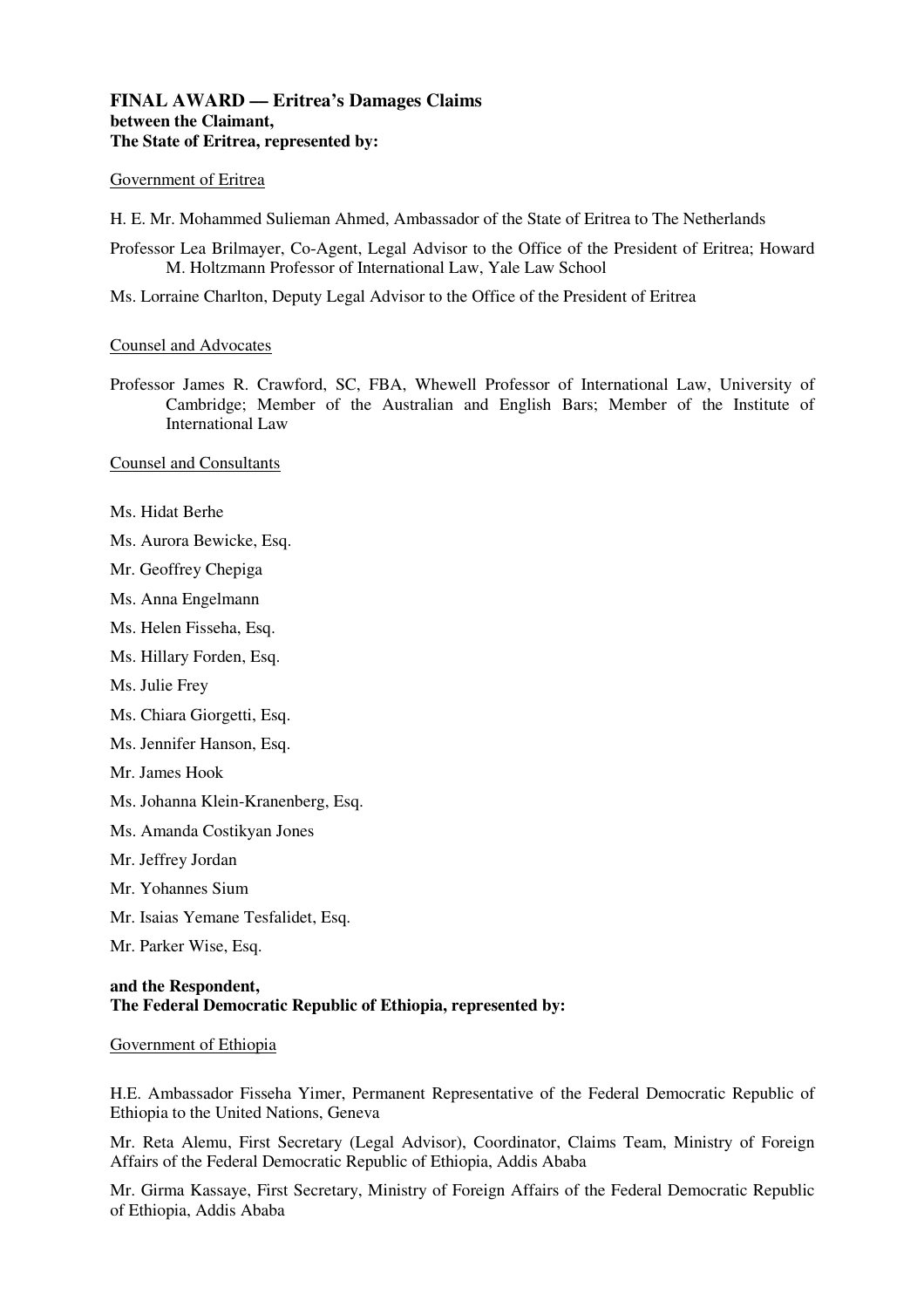Ms. Firdosa Abdulkadir, Third Secretary, Ministry of Foreign Affairs of the Federal Democratic Republic of Ethiopia, Addis Ababa

Mr. Addis Barega, Attaché, Ministry of Foreign Affairs of the Federal Democratic Republic of Ethiopia, Addis Ababa

Mr. Ephrem Bezuayhue, Attaché, Ministry of Foreign Affairs of the Federal Democratic Republic of Ethiopia, Addis Ababa

Counsel and Consultants

Mr. B. Donovan Picard, Picard Kentz & Rowe LLP, Washington, D.C.; Member of the Bar of the District of Columbia; Member of the Bar of the Supreme Court of the United States

Professor Sean D. Murphy, George Washington University School of Law, Washington, D.C.; Member of the State Bar of Maryland

Mr. Edward B. Rowe, Picard Kentz & Rowe LLP, Washington, D.C.; Member of the Bar of the District of Columbia; Member of the State Bar of Colorado

Mr. Thomas R. Snider, Dewey & LeBoeuf LLP, Washington, D.C.; Member of the Bar of the District of Columbia; Member of the State Bar of Massachusetts

Mr. Won Kidane, Pennsylvania State University Dickinson School of Law, University Park, Pennsylvania; Member of the Bar of the District of Columbia; Member of the State Bar of Illinois

Mr. David G. McConkie, Washington, D.C., Consultant

Mr. Bijan Ganji, Washington, D.C., Consultant

Mr. Brian Burnor, Washington, D.C., Information Technology Consultant

Ms. Donna Edmonds, Picard Kentz & Rowe LLP, Washington, D.C., Coordinator

Ms. Leyla Myers, Hunton & Williams LLP, Washington, D.C., Professional Assistant

Ms. Elizabeth Rghebi, Dewey & LeBoeuf LLP, Washington, D.C., Professional Assistant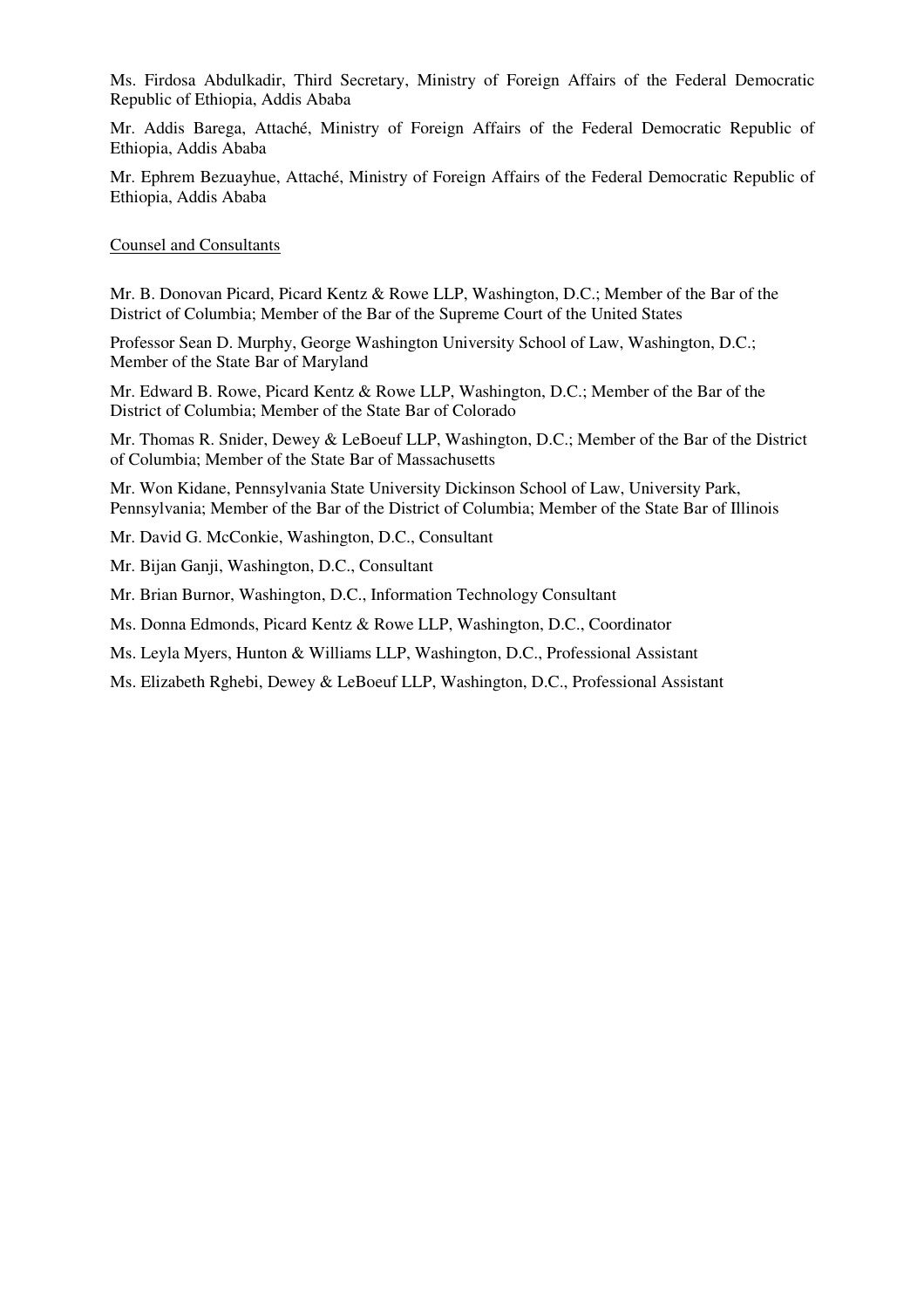# **TABLE OF CONTENTS**

| $\mathbf{I}$ . |                |                                                                    |  |  |  |
|----------------|----------------|--------------------------------------------------------------------|--|--|--|
| II.            |                |                                                                    |  |  |  |
| III.           |                |                                                                    |  |  |  |
| IV.            |                |                                                                    |  |  |  |
|                |                |                                                                    |  |  |  |
|                | <b>B.</b>      | Evidence and the Burden of Proof at the Damages Phase 10           |  |  |  |
|                | C.             |                                                                    |  |  |  |
| V.             |                | ASSESSING COMPENSATION AND TECHNICAL FINANCIAL ISSUES 12           |  |  |  |
|                | A.             |                                                                    |  |  |  |
|                | $\bf{B}$ .     |                                                                    |  |  |  |
|                | $\mathbf{C}$ . |                                                                    |  |  |  |
| VI.            |                | ERITREA'S GROUP NUMBER ONE DAMAGES CLAIMS  14                      |  |  |  |
|                | $\mathsf{A}$ . |                                                                    |  |  |  |
|                | <b>B.</b>      |                                                                    |  |  |  |
|                | $\mathbf{C}$ . |                                                                    |  |  |  |
|                | D.             |                                                                    |  |  |  |
|                | Ε.             |                                                                    |  |  |  |
|                | $F_{\rm r}$    |                                                                    |  |  |  |
|                | G.             |                                                                    |  |  |  |
|                | Н.             |                                                                    |  |  |  |
| VII.           |                |                                                                    |  |  |  |
|                | А.             |                                                                    |  |  |  |
|                | B.             | Non-Responsibility for Claims of Nationals; Dominant and Effective |  |  |  |
|                | C.             |                                                                    |  |  |  |
|                | D.             |                                                                    |  |  |  |
|                | Е.             |                                                                    |  |  |  |
|                | F.             | Property Losses By Persons Previously Residing in Ethiopia  72     |  |  |  |
|                | G.             |                                                                    |  |  |  |
|                | Η.             |                                                                    |  |  |  |
|                | I.             |                                                                    |  |  |  |
|                | J.             |                                                                    |  |  |  |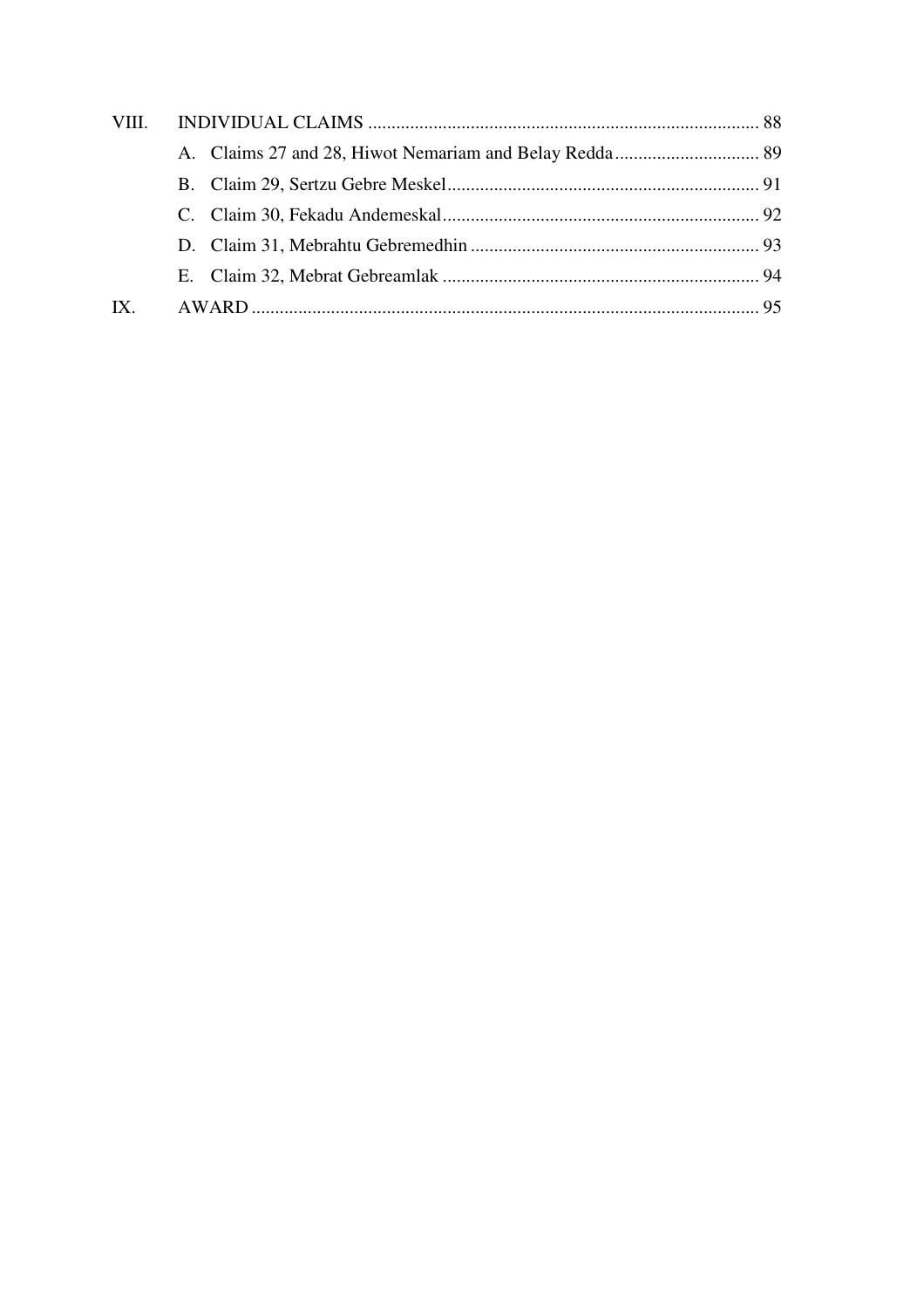## I. INTRODUCTION

1. With this Final Award in Eritrea's claims for damages, and its companion Final Award in Ethiopia's damages claims, the Eritrea-Ethiopia Claims Commission largely completes its work. 1 The Commission appreciates the cooperation it has received from both Parties and their counsel throughout the damages phase of these proceedings, as in the earlier liability phase. Nevertheless, this phase has involved enormous challenges. Through their counsel, the States of Eritrea and Ethiopia have sought to quantify the extent of damage resulting from violations of international law previously found by the Commission. As discussed below, the Commission has sought to apply procedures and standards of evidence that take account of the challenges facing both Parties. Nevertheless, these are legal proceedings. The Commission's findings must rest on evidence. As the Commission has emphasized throughout, compensation can only be awarded where there is evidence sufficient in the circumstances to establish the extent of damage caused by conduct the Commission previously found to have violated international law.<sup>2</sup>

2. Accordingly, the Commission notes that its awards of monetary compensation for damages are less – probably much less – than the Parties believe to be due. The Commission thus stands in the tradition of many other past claims commissions that have awarded only a fraction of the total amounts claimed.<sup>3</sup> Its awards probably do not reflect the totality of damages that either Party suffered in violation of international law. Instead, they reflect the damages that could be established with sufficient certainty through the available evidence, in the context of complex international legal proceedings carried out by the Parties with modest resources and under necessary pressures of time.

3. In that connection, the Commission notes that evidence of the extent of physical damage to buildings and infrastructure is more readily gathered and presented than is evidence of the extent of injuries, including physical, economic and moral injuries, to large numbers of individuals. That fact may well have led to the lesser extent of evidence that often was offered in support of claims based on injuries to individuals. Moreover, as the claims addressed in this Award are almost entirely claims by the State Party for compensation for violations of law that it has suffered, rather than claims on behalf of its nationals, the Commission has been compelled to make judgments not as to appropriate compensation for individual victims, but instead as to the relative seriousness of those violations of law and the effects they had on the Claimant State Party.

4. The Commission's Awards provide compensation in respect of claims both for losses of property and for deaths and various forms of personal injury. However, it would be wrong to draw a sharp distinction between the two types of claims. In poor countries like Eritrea and Ethiopia, with low incomes and life expectancies, security of property often is vital to survival. Property such as livestock, farmers' tools, utensils and houses has a direct impact on one's possibility to survive. Thus, awards of compensation for loss or destruction of property frequently stem from serious threats to physical integrity.

<sup>&</sup>lt;sup>1</sup> Various administrative matters, including the final disposition of the Commission Archive, as well as any post-Award matters potentially arising under the Commission's Rules of Procedure, remain to be completed.

<sup>2</sup> *See* Eritrea-Ethiopia Claims Commission Decision No. 4 ("Evidence") (July 24, 2001) ("The Parties are reminded that under Article 5(13) of the Agreement of December 12, 2000, the Commission is bound to apply the relevant rules of international law and cannot make decisions *ex aequo et bono*. The rules that the Commission must apply include those relating to the need for evidence to prove or disprove disputed facts.") <sup>3</sup> MANLEY O. HUDSON, INTERNATIONAL TRIBUNALS p. 197 (1944).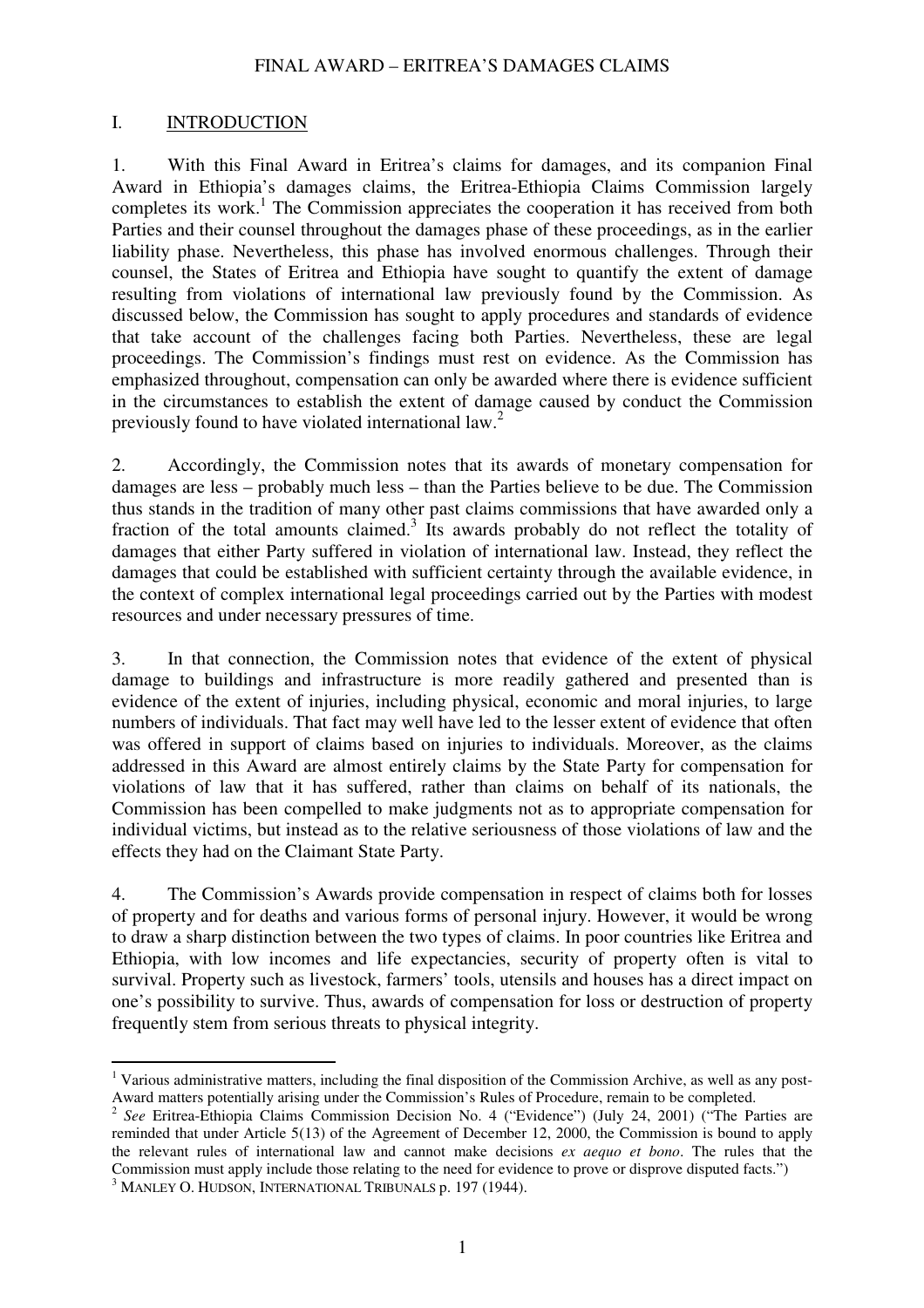5. As described in its earlier Partial Awards, this Commission was created by Article 5 of the Agreement between the Government of the Federal Democratic Republic of Ethiopia and the Government of the State of Eritrea of December 12, 2000 ("the Agreement" or "December 2000 Agreement"). 4 The Agreement was a wide-ranging document concluded by the Parties to bring about a comprehensive settlement of the May 1998-June 2000 war between them. Under Article 5(1), "[t]he mandate of the Commission is to decide through binding arbitration all claims for loss, damage or injury by one Government against the other" related to the 1998-2000 conflict that "result from violations of international humanitarian law, including the 1949 Geneva Conventions, or other violations of international law."

6. Beginning in 2001, and continuing throughout the proceedings, the Commission engaged in extensive consultations with the Parties. Following such consultations, it decided at an early stage first to decide the merits of the Parties' liability claims. Then, if liability were established and the Parties, or either of them, wished to do so, the Commission would hold further proceedings regarding the amount of damages. Accordingly, the Commission held four rounds of hearings on the merits of both Parties' claims between November 2002 and April 2005. Between July 1, 2003 and December 19, 2005, it issued four groups of Partial and Final Awards addressing claims of both Parties. The Commission rendered the following Awards on Eritrea's claims:

– Prisoners of War (Eritrea's Claim 17) (Partial Award, July 1, 2003);

- Central Front (Eritrea's Claims 2, 4, 6, 7, 8 & 22) (Partial Award, April 28, 2004);
- Civilians Claims (Eritrea's Claims 15, 16, 23 & 27-32) (Partial Award, December 17, 2004);
- Western Front, Aerial Bombardment and Related Claims (Eritrea's Claims 1, 3, 5, 9-13, 14, 21, 25 & 26) (Partial Award, December 19, 2005);
- Pensions (Eritrea's Claims 15, 19 & 23) (Final Award, December 19, 2005);
- Loss of Property in Ethiopia Owned by Non-Residents (Eritrea's Claim 24) (Partial Award, December 19, 2005); and
- Diplomatic Claim (Eritrea's Claim 20) (Partial Award, December 19, 2005).

7. The Commission's liability findings on Eritrea's claims are reproduced at relevant points in the text below. The Awards listed above resolved the extent of Ethiopia's liability with respect to all of Eritrea's claims. The amounts of compensation appropriate for them are decided in this Award.

<sup>&</sup>lt;sup>4</sup> The Commission's previous work is described in its Awards, available on the website of the Permanent Court of Arbitration, www.pca-cpa.org. Throughout this process, the Secretary-General and staff of the Permanent Court of Arbitration have provided highly professional and efficient support for the Commission, which records its sincere appreciation for all that has been done on its behalf. The Commission expresses particular thanks to Ms. Belinda Macmahon, who has served as its Registrar since 2004 with unstinting efficiency and professionalism.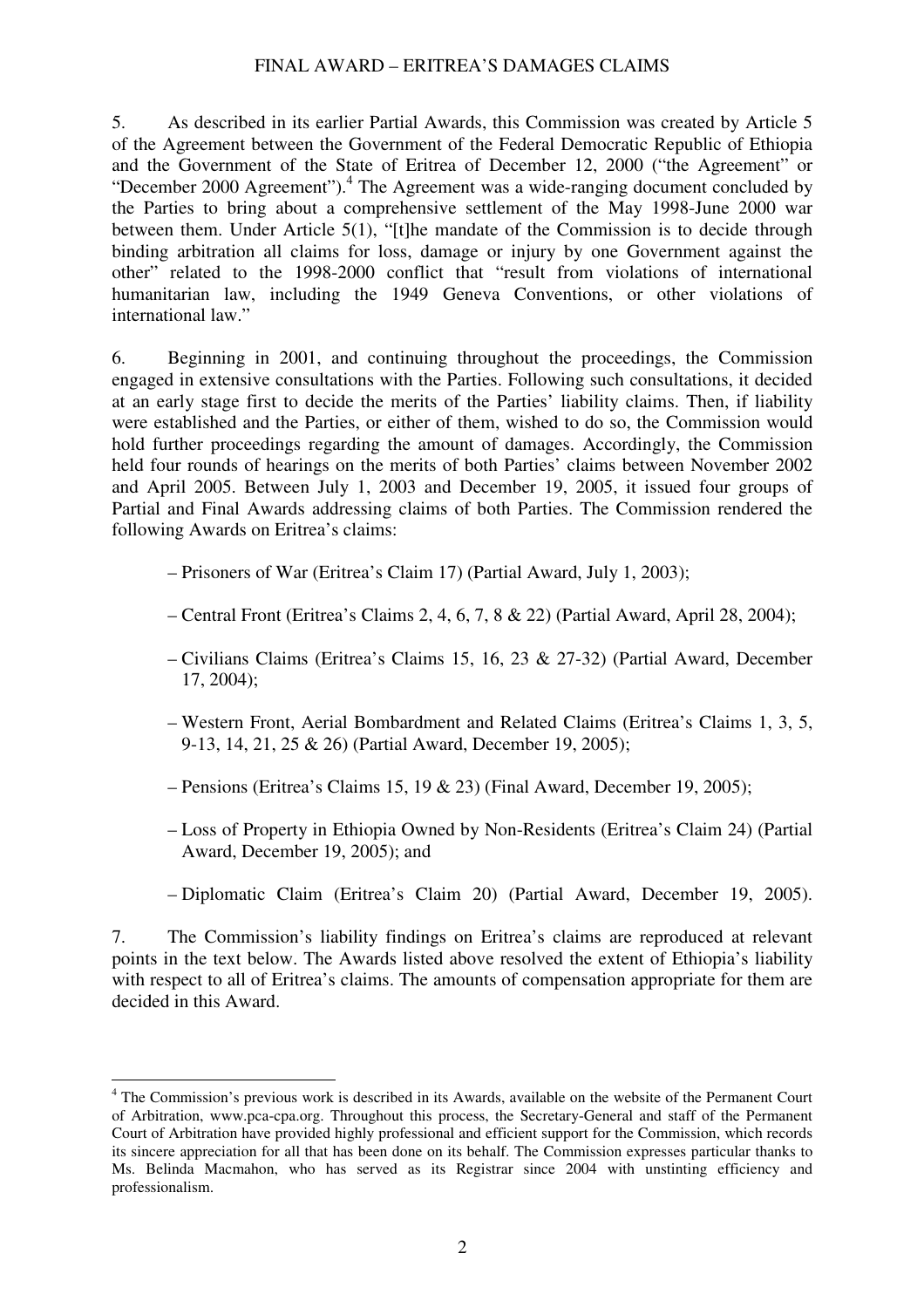# II. PROCEDURAL ASPECTS OF THE DAMAGES PHASE

8. Beginning in the summer of 2005, the Commission and the Parties consulted further, utilizing correspondence, conference calls and an informal meeting, regarding the possibility of further proceedings following completion of the merits of the Parties' claims. While the Parties indicated that they did not want the proceedings to end following the Awards on liability, these consultations highlighted a fundamental challenge. A damages phase involving precise assessment of the extent of injuries allegedly suffered by large numbers of persons, entities and government bodies would require years of additional difficult, burdensome and expensive proceedings.

9. The Parties chose to proceed despite concerns aired by the Commission. Among other possibilities, the Parties and the Commission discussed a proposal by Ethiopia that, in lieu of further legal proceedings on damages, the Commission should be converted into a mechanism working to increase the flow of relief and development funds from international donors to alleviate the consequences of the war in both countries. Eritrea expressed serious reservations regarding this proposal. The Commission also viewed it as unlikely to be productive in the circumstances, as it came at the compensation phase of the proceedings, following formal findings of liability against both Parties for violations of international law. In the absence of agreement by the Parties, this proposal to change the Commission's mandate was not pursued, and it was not possible to terminate the proceedings without a damages phase.

10. As the Commission considered options for proceedings to assess damages, it took account of its responsibilities under Article 5(12) of the Agreement, requiring the Commission to endeavor to complete its work within three years of the filing of the Parties' claims, that is, by December 2004. (This was extended in February 2003 in response to both Parties' requests for additional time.) The Commission was also mindful of the complexity and cost of the proceedings to date, and of the significant financial and other burdens they imposed upon both Parties. 5 Following careful consideration, in an Order dated April 13, 2006, the Commission directed the Parties to proceed with a simplified "fast-track" damages phase, involving a limited number of filings of legal pleadings and evidence, and a tight schedule of hearings. This Order indicated the Commission's recurring concern that proceeds accruing from the damages proceedings be used by the Parties to assist civilian victims of the conflict.

11. Because of the significance of the April 13, 2006 Order to the subsequent proceedings, its operative portions are set out here:

1. In order to permit the earliest possible assistance to individuals who have suffered injury or loss and to reduce the cost of the proceedings, the Commission will seek to complete the damages phase before the end of 2008. In view of the humanitarian purposes set forth in Article 5(1) of the December 12 Agreement, the Commission requests that the Parties inform it in their first filings how they intend to ensure distribution of damages received to civilian victims, including presently available information on existing or anticipated structures and procedures for this purpose.

<sup>&</sup>lt;sup>5</sup> All of the costs of these proceedings, including the costs of both Parties' legal teams, have been borne by the Parties themselves. The Commission has sought to limit its own costs by minimizing travel and PCA support, by making extensive use of the Internet, and through other measures. Nevertheless, it is mindful that the proceedings have been a financial burden for both Parties.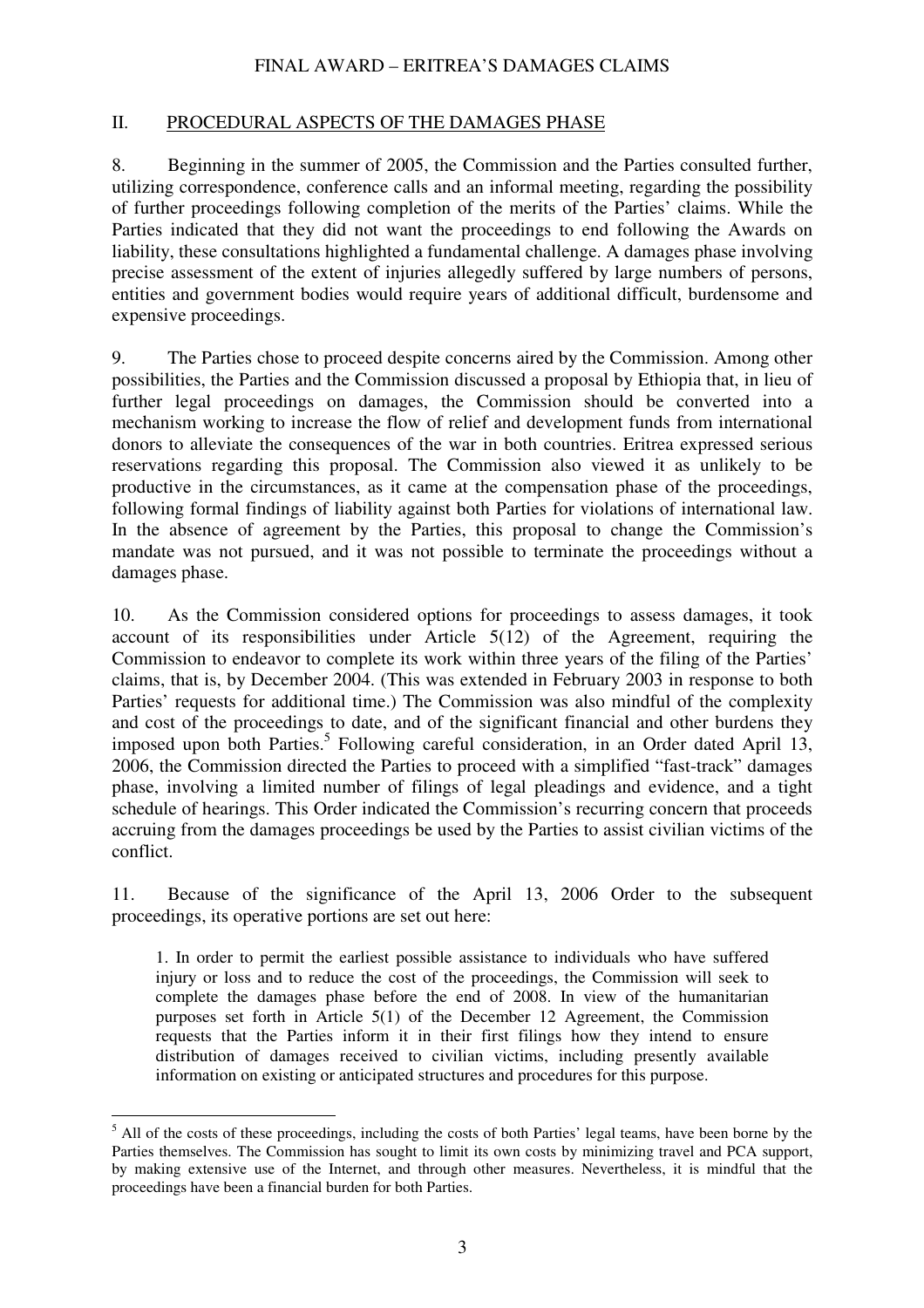2. The Commission welcomes the fact that the Parties are in general agreement on a considerable number of the issues they have discussed.

3. The Commission recognizes that there are a few legal issues, such as the scope of damages for breach of the *jus ad bellum*, that could usefully be addressed as preliminary issues to be decided prior to the filing of briefs on any category of claimed damages. However, the Commission has decided that the additional months required for separate proceedings to hear and decide those preliminary issues would unduly extend the time required to complete the Commission's work on damages. Consequently, the Commission has decided that all such issues should be briefed as part of the first group of claimed damages.

4. Again, for reasons of expeditious resolution of all claimed damages, the Commission has decided to divide the claimed damages into two groups only. Group Number 1 includes the War Front Claims, the Prisoner of War Claims, the Displaced Persons Claims and the preliminary issues the Parties may raise, including the scope of damages for breach of the *jus ad bellum*, which is an element of all of Ethiopia's claims. Thus, Group Number 1 comprises Eritrea's Claims 1, 3, 4, 5, 7, 9, 13, 17, 21 and 22, Ethiopia's Claims 1, 2, 3 and 4, as well as any preliminary issues raised by either Party. Group Number 2 is composed of all remaining claims, including the Civilians or Home Front claims. Thus, Group Number 2 comprises Eritrea's Claims 15, 16, 20, 23, 24, 27, 28, 29, 30, 31 and 32 and Ethiopia's Claims 5, 6 (*jus ad bellum* aspects only), 7 and 8.

5. The Parties shall file their briefs and supporting evidence on Group Number 1 Claims by November 15, 2006 and their reply briefs and evidence by February 15, 2007. The Parties may file any additional documents and evidence, together with a brief (not to exceed 10 pages) explanation of the relevance of the additional material filed, at least 21 days prior to the Hearing. The Hearing will take place on the Group 1 Claims as soon as possible after April 15, 2007, on dates to be set following consultations between the Commission and the Parties. The Commission does not envisage authorizing additional pleadings or extending these filing deadlines.

6. A similar schedule will be established for Group Number 2 Claims following the Hearing on Group Number 1 Claims.

7. A single final Award will be issued on all Claims following the second Hearing. Nevertheless, the Commission will issue guidance on preliminary issues and on other issues as appropriate, following the Hearing on Group Number 1 Claims, in order to assist the Parties in preparing the Group Number 2 Claims.

8. The Commission intends to consult closely with the Parties regarding implementation of this Order through the President's conference calls with the Parties and other means, and may create a Working Group for this purpose. The modalities and schedule in this regard will be established following consultations between the Commission and the Parties.

12. As envisioned in this Order, the Commission created a working group of three members (Commissioners Crook, Paul and Reed) who met informally with the Parties' representatives on July 29, 2006 regarding procedural questions. At that meeting, the Parties both asked to defer to a later stage certain issues they characterized as involving technical, financial and accounting matters. As requested, on August 16, 2006 the Commission issued the following instruction: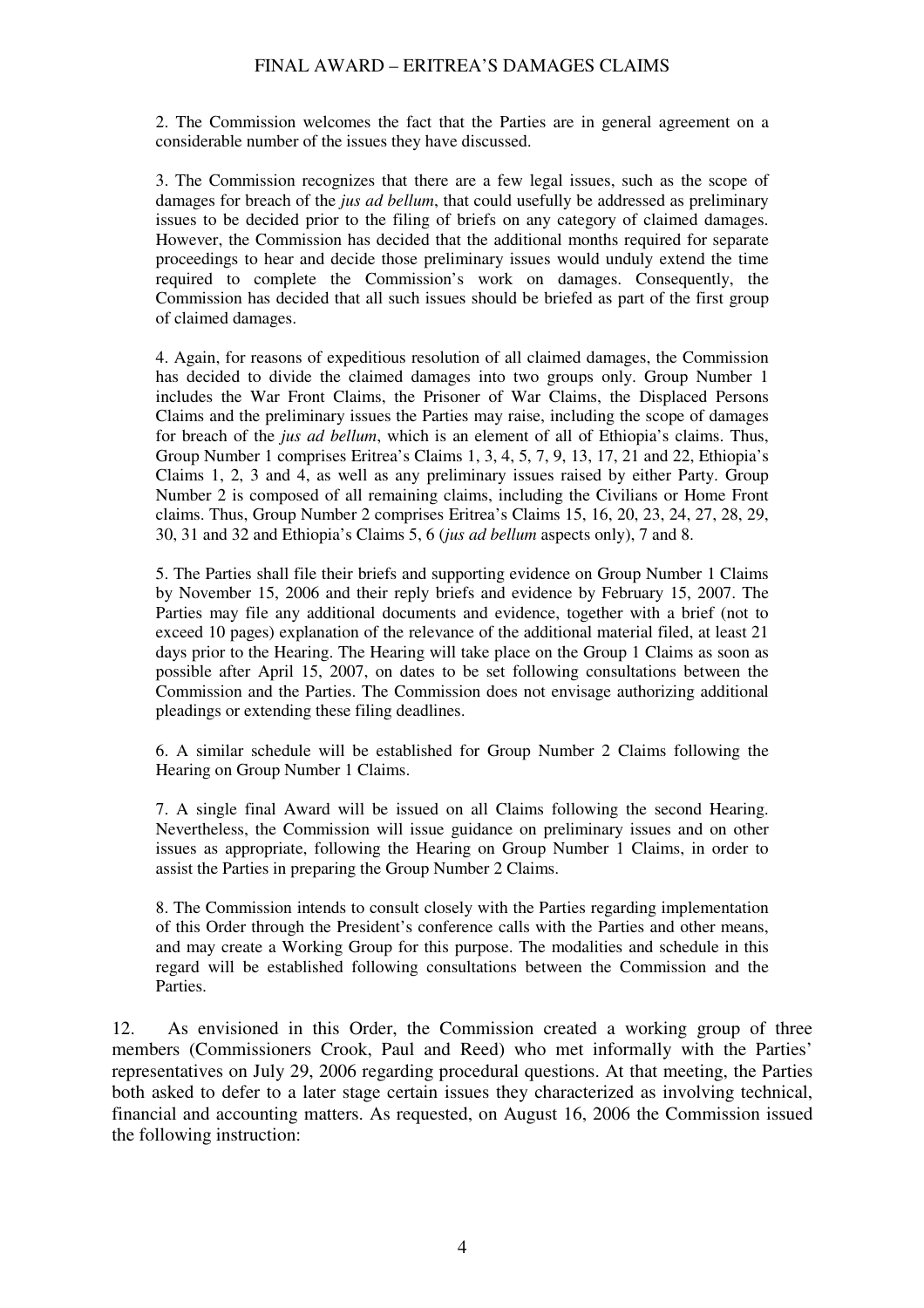Taking account of the recent discussions between the Commission and the Parties, the following matters will not be addressed at the April 2007 hearing and should not be addressed in the Parties' written submissions prior to that hearing:

(a) Effect of third party donations for replacement or rebuilding: the legal effect to be given to third party payments (including grants, loans, and insurance payments) to compensate for damage illegally caused during the war.

(b) Technical financial questions. This category might include choosing an approach toward currency conversion, the legal effect (if any) of inflation, interest calculations, etc.

(c) Attorney's fees (whether they were to be allowed, disallowed, capped, netted out, etc.)

As appropriate, the Commission will provide guidance regarding the handling of these matters at a later time.

13. The Group Number One damages proceedings took place as specified in the Commission's April 13, 2006 Order. Hearings on the Group Number One damages claims were held at the Peace Palace from April 16 to 27, 2007. On April 28, 2007, the Commission met informally with counsel for the Parties, and offered informal guidance intended to assist in preparation of their Group Number Two damages claims.

14. On July 27, 2007, the Commission provided further guidance by means of Decision Number 7 ("Guidance Regarding *Jus Ad Bellum* Liability") and Decision Number 8 ("Relief to War Victims").

15. On May 16, 2007, the Commission set the schedule for the Group Number Two damages claims, culminating in hearings held at the Peace Palace from May 19 to May 27, 2008. After those hearings, on May 28, 2008, the Commission again met informally with counsel for the Parties to discuss remaining procedural issues. The Parties addressed all the deferred issues noted in paragraph 12 above in written or oral submissions.

16. The Commission was keenly aware that the expedited procedures established for the two groups of damages claims would put great pressure on the Parties and their counsel. It also recognized that the Parties' preparation and presentation of their claims, and its own assessment of those claims, would likely be less informed and precise than might be possible following longer, more elaborate, and more expensive proceedings. Nevertheless, the Commission believed that these procedures were appropriate in the circumstances, given the Parties' situations and the Commission's obligation to complete its task within a reasonably short period, as indicated in the December 2000 Agreement.

17. The Commission is pleased to record that both Parties did what was asked of them. All pleadings were filed on time, and both sets of hearings were conducted in a professional and efficient manner. Notwithstanding the great difficulties they faced, both Parties' legal teams carried out the Group Number One and Group Number Two damages proceedings, like previous Commission proceedings, with vigor and in full cooperation with the Commission. The Commission records its appreciation to both Parties and their legal teams for their continued good will and cooperation in this final stage of its work.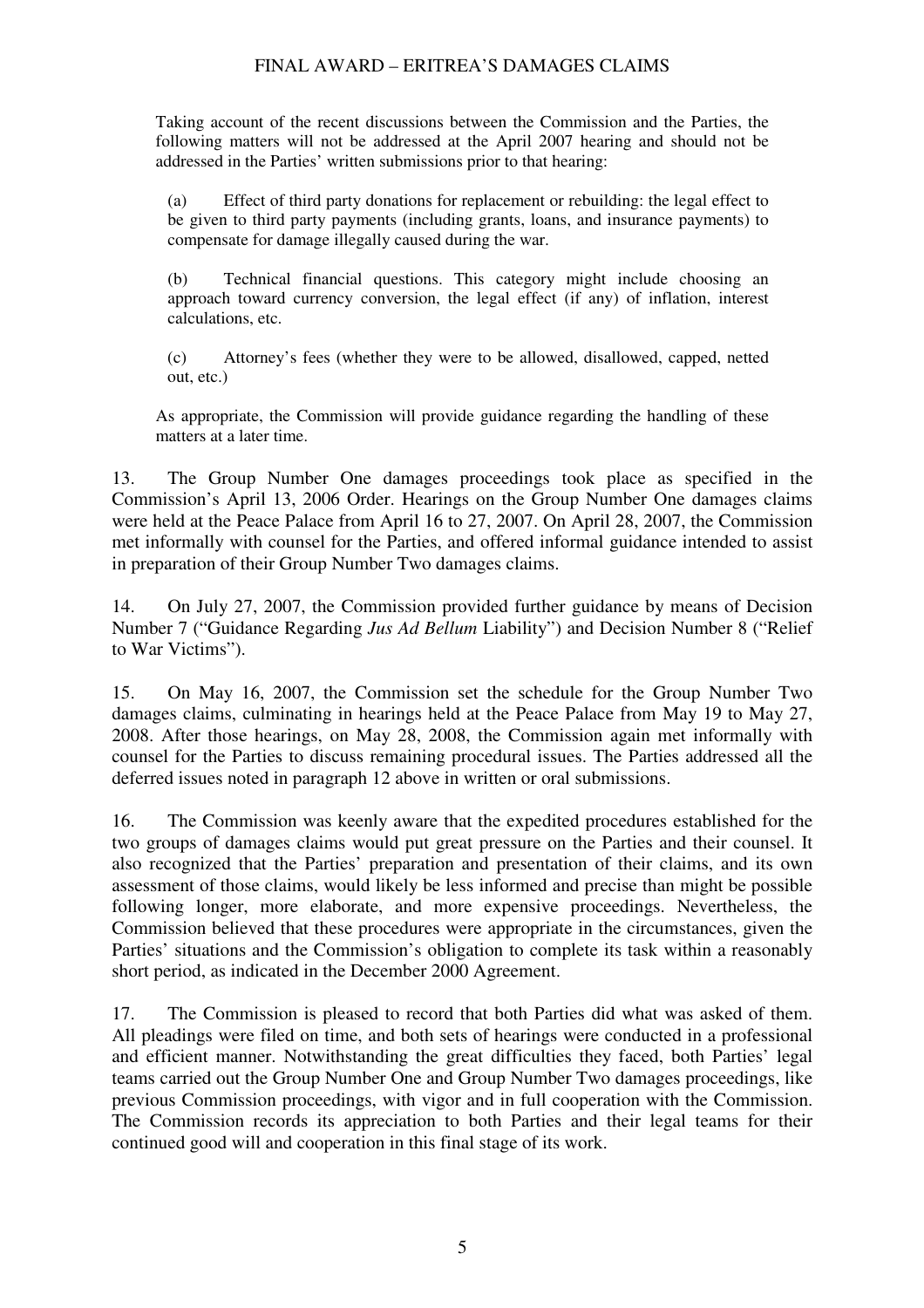## III. THE PARTIES' SITUATIONS

18. In assessing both Parties' damages claims, the Commission has been mindful of the harsh fact that these countries are among the poorest on earth. In both rounds of damages proceedings, both Parties sought amounts that were huge, both absolutely and in relation to the economic capacity of the country against which they were directed. Ethiopia calculated its Group Number One damages claims against Eritrea to equal nearly 7.4 billion U.S. dollars and its Group Number Two damages claims to equal approximately 6.9 billion U.S. dollars. These amounts are more than three times Eritrea's estimated total national product in 2005, measured on a purchasing power parity basis.<sup>6</sup> Eritrea's claims against Ethiopia, while less dramatic in relation to Ethiopia's larger size and economy, approached 6 billion U.S. dollars.

19. The size of the Parties' claims raised potentially serious questions involving the intersection of the law of State responsibility with fundamental human rights norms. Both Eritrea and Ethiopia are parties to the International Covenant on Economic, Social and Cultural Rights ("ICESCR")<sup>7</sup> and the International Covenant on Civil and Political Rights.<sup>8</sup> Both Covenants provide in Article I(2) that "[i]n no case may a people be deprived of its own means of subsistence." During the hearings, it was noted that early drafts of the International Law Commission's ("ILC") Draft Articles on State Responsibility included this qualification, but that it was not retained in the Articles as adopted. That does not alter the fundamental human rights law rule of common Article I(2), which unquestionably applies to the Parties.

20. Similarly, Article 2(1) of the ICESCR obliges both Parties to take steps to achieve the "full realization" of rights recognized by that instrument. The Commission is mindful that in its General Comments, the Committee on Economic, Social and Cultural Rights has identified a range of steps to be taken by States where necessary, *inter alia*, to improve access to health care, education (particularly for girls) and resources to improve the conditions of subsistence. These General Comments have been endorsed and taken as guides to action by many interested observers and the United Nations' development agencies.<sup>9</sup> Such measures

<sup>6</sup> *See* HUMAN DEVELOPMENT REPORT 2007/2008 (United Nations Development Programme), *available at* www.undp.org. The Report includes an index of human development trends ("Human Development Index") in all countries. The "indicators" measure, for example, "public spending," "commitments" to realize the "right to education," or improvements in the "standard of living measured by the PPP [purchasing power parity]." Each country is ranked in accordance with a process that combines these and other indices.

<sup>7</sup> International Covenant on Economic, Social and Cultural Rights, Dec. 16, 1966, 993 U.N.T.S. p. 3.

<sup>&</sup>lt;sup>8</sup> International Covenant on Civil and Political Rights, Dec. 16, 1966, 999 U.N.T.S. p. 171.

<sup>&</sup>lt;sup>9</sup> United Nations Committee on Economic, Social and Cultural Rights, General Comment No. 3, The Nature of States Parties Obligations under Art. 2(1) of the International Covenant on Economic, Social and Cultural Rights [ICESCR], U.N. Doc. E/1991/23, Annex III, at p. 86 (1991). A number of subsequent General Comments spell out the obligations of States Parties to achieve "progressive realization" of the particular rights guaranteed by other articles of the ICESCR, such as "the right to education." All of these can be found in The Compilation of General Comments Adopted by Human Rights Treaty Bodies, U.N. Doc. HRI/GEN/1/Rev. 9 (2006). Examples of these General Comments include General Comment No. 16, The equal right of men and women to the enjoyment of all economic, social and cultural rights (ICESCR, art. 3); General Comment No. 15, The right to water; General Comment No. 14, The right to the highest standard of health (ICESCR, art. 12); and General Comment No. 13, The right to education (ICESCR, art. 13). *See also* MAGDALENA SEPULVEDA, THE NATURE OF THE OBLIGATIONS UNDER THE INTERNATIONAL COVENANT ON ECONOMIC, SOCIAL AND CULTURAL RIGHTS (2003); CORE OBLIGATIONS: BUILDING A FRAMEWORK FOR ECONOMIC, SOCIAL AND CULTURAL RIGHTS (Audrey Chapman & Sage Russell eds., 2002); MATTHEW CRAVEN, THE INTERNATIONAL COVENANT ON ECONOMIC, SOCIAL AND CULTURAL RIGHTS: A PERSPECTIVE ON ITS DEVELOPMENT (Ian Brownlie ed., 1995); Judith V. Welling, *International Indicators and Economic, Social, and Cultural Rights*, 30(4) HUM. RTS. Q. p. 933 (2008). The Secretary General urged all UN development agencies to adopt a common "Human Rights Based Approach" to their development missions and, working together, common rights-focused country plans.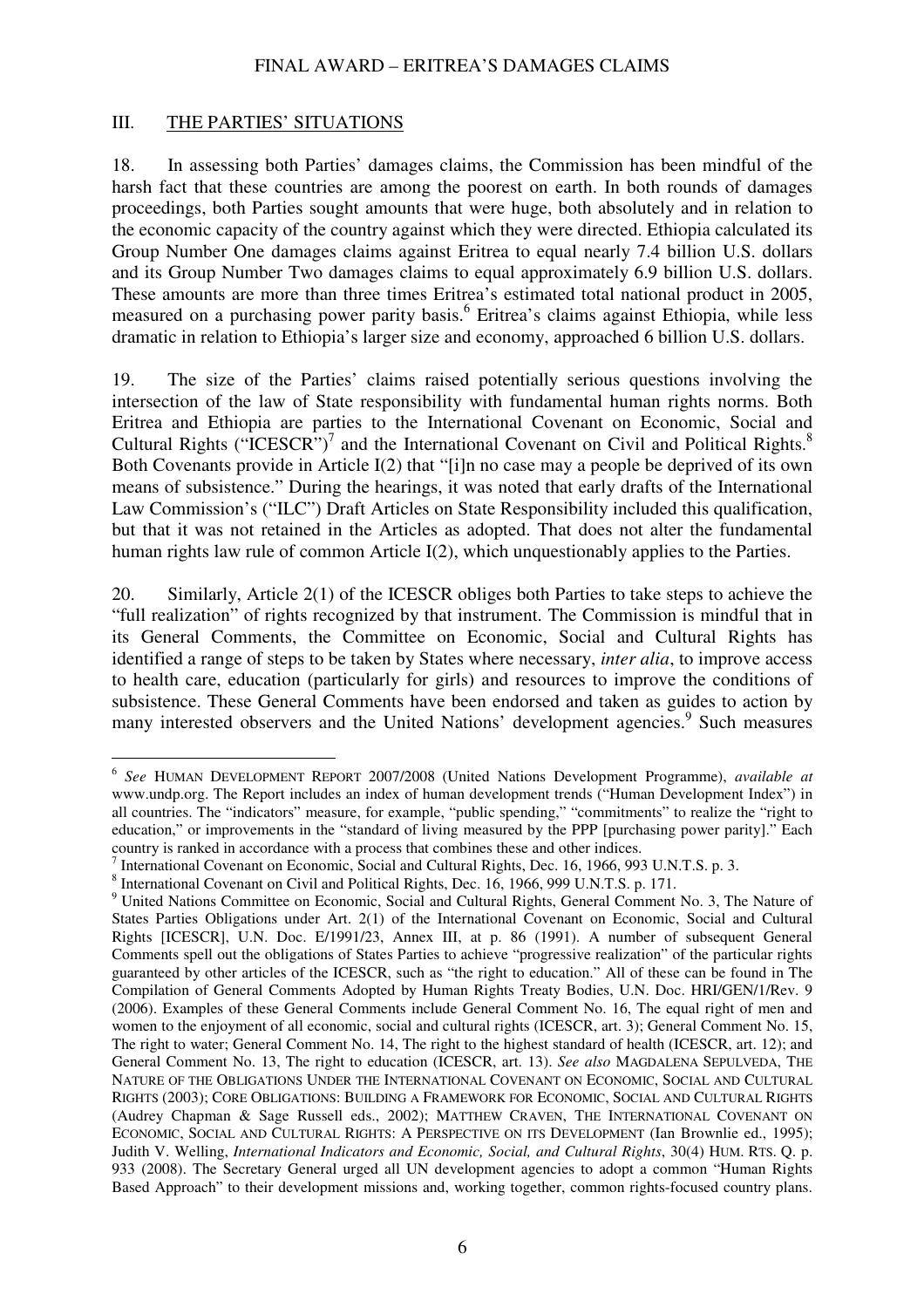are particularly relevant to the needs of the rural poor in countries like Eritrea and Ethiopia. These matters are considered further in the Commission's Decision Number  $7<sup>10</sup>$  and in its discussion of compensation owed to Ethiopia for Eritrea's violation of the *jus ad bellum* in the companion Final Award in Ethiopia's damages claim.

21. Awards of compensation of the magnitude sought by each Party would impose crippling burdens upon the economies and populations of the other, notwithstanding the obligations both have accepted under the Covenants. Ethiopia urged the Commission not to be concerned with the impact of very large adverse awards on the affected country's population, because the obligation to pay would fall on the government, not the people. The Commission does not agree. Huge awards of compensation by their nature would require large diversions of national resources from the paying country – and its citizens needing health care, education and other public services – to the recipient country. In this regard, the prevailing practice of States in the years since the Treaty of Versailles has been to give very significant weight to the needs of the affected population in determining amounts sought as post-war reparations.<sup>11</sup>

22. Article 5(13) of the December 2000 Agreement directs that, "[i]n considering claims, the Commission shall apply relevant rules of international law," which include rules of human rights law applicable as between the Parties. Accordingly, the Commission could not disregard the possibility that large damages awards might exceed the capacity of the responsible State to pay or result in serious injury to its population if such damages were paid.<sup>12</sup> It thus considered whether it was necessary to limit its compensation awards in some manner to ensure that the ultimate financial burden imposed on a Party would not be so excessive, given its economic condition and its capacity to pay, as to compromise its ability to meet its people's basic needs.

23. In the circumstances, the Commission concluded that it need not decide the question of possible capping of the award in light of the Parties' obligations under human rights law.

24. The Parties' overall economic positions are relevant to determining compensation in another manner as well. In considering both Parties' claims for violation of the *jus in bello*, the Commission has been mindful of the principle, set out by the Permanent Court of International Justice in *Chorzów Factory*, that the purpose of compensation payable by a responsible State is "to seek to wipe out all the consequences of the illegal act and reestablish the situation which would, in all probability, have existed if that act had not been committed."<sup>13</sup> This notion underlies Article 31 of the ILC's Articles on State Responsibility,

*See* Strengthening of the United Nations: An Agenda for Further Change, Report of the Secretary-General, U.N. GAOR, 57<sup>th</sup> Sess., U.N. Doc. A/57/387 (2002).

<sup>10</sup> Eritrea-Ethiopia Claims Commission Decision No. 7 ("Guidance Regarding *Jus ad Bellum* Liability") (July 27, 2007). 11 *Id*., pp. 6-7.

<sup>12</sup> *See* William W. Bishop, *General Course of Public International Law, 1965*, *in* II RECUEIL DES COURS, Tome 115 p. 403 (1965); Richard Falk, *Reparations, International Law, and Global Justice*, *in* THE HANDBOOK OF REPARATIONS p. 492 (Pablo de Greiff ed., 2006); Christian Tomuschat, *Reparations in Favour of Individual Victims of Gross Violations of Human Rights and International Humanitarian Law*, *in* PROMOTING JUSTICE, HUMAN RIGHTS AND CONFLICT RESOLUTION THROUGH INTERNATIONAL LAW/*LA PROMOTION DE LA JUSTICE, DES DROITS DE L'HOMME ET DU REGLEMENT DES CONFLITS PAR LE DROIT INTERNATIONAL*, LIBER AMICORUM LUCIUS CAFLISCH p. 569, at pp. 581 *et seq*. (Marcelo G. Kohen ed., 2007).

<sup>&</sup>lt;sup>13</sup> Factory at Chorzów, Merits, 1928 P.C.I.J. (Ser. A.) No. 17, p. 47.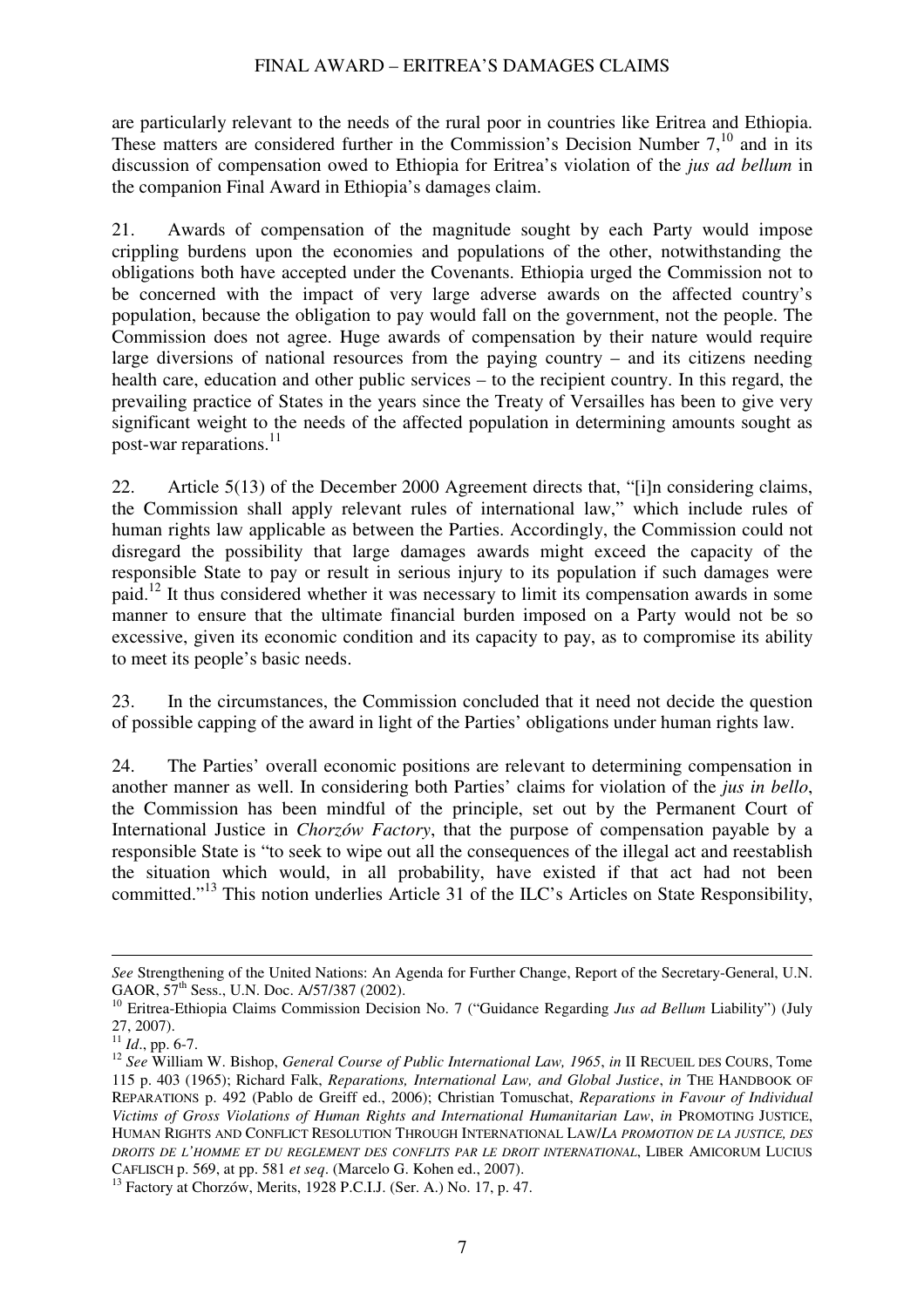that "[t]he responsible State is under an obligation to make full reparation for the injury caused by the internationally wrongful act."

25. *Chorzów Factory* offers an important reference point for assessing both Parties' compensation claims. For reasons that are readily understandable, given limits of time and resources, both Parties filed their claims as inter-State claims. Although Eritrea filed claims on behalf of six individuals, neither Party utilized the option, available under Article 5(8) of the Agreement and the Commission's Rules of Procedure, of presenting claims directly on behalf of large numbers of individuals. Nevertheless, some of both States' claims are made in the exercise of diplomatic protection, in that they are predicated upon injuries allegedly suffered by numbers of the Claimant State's nationals.<sup>14</sup> While the injury in such cases is injury to the State, the extent of injury to affected individuals – insofar as it can be quantified – can play a significant role in assessing the State's injury. In this regard, in its Decision Number  $8^{15}$  and elsewhere in this Final Award, the Commission has encouraged the Parties to consider how, in the exercise of their discretion, compensation can best be used to accomplish the humanitarian objectives of Article 5(1) of the Agreement.

26. *Chorzów Factory* teaches that compensation has a limited function. Its role is to restore an injured party, in so far as possible, to the position it would have occupied but for the injury. This function is remedial, not punitive. Accordingly, in situations involving diplomatic protection, compensation must be assessed in light of the actual social and economic circumstances of the injured individuals in respect of whom the State is claiming. The difficult economic conditions found in the affected areas of Eritrea and Ethiopia must be taken into account in assessing compensation there. Compensation determined in accordance with international law cannot remedy the world's economic disparities.

27. Both Parties recognized this, and generally framed their claims in ways that, in the first instance at least, took account of the low incomes and limited property of most of those affected by the war.

# IV. APPLICABLE LEGAL PRINCIPLES

28. Under Article 5(13) of the Agreement, the Commission must "apply relevant rules of international law" and "shall not have the power to make decisions *ex aequo et bono*." The following sections consider three elements of general international law affecting these proceedings: (a) the preclusive effect of the Commission's earlier decisions on liability (*res judicata*); (b) the role of evidence and the burden of proof; and (c) the requirement of a legally sufficient connection between wrongful conduct and injury for which damage is claimed.

<sup>&</sup>lt;sup>14</sup> Under Article 5(9) of the Agreement, "[i]n appropriate cases, each party may file claims on behalf of persons of Ethiopian or Eritrean origin who may not be its nationals. Such claims shall be considered by the Commission on the same basis as claims submitted on behalf of that party's nationals." This unusual provision was not utilized. While Eritrea sought to bring claims predicated upon injuries to Ethiopian nationals, it did so on behalf of the State of Eritrea, and not on behalf of the injured individuals.

<sup>&</sup>lt;sup>15</sup> Eritrea-Ethiopia Claims Commission Decision No. 8 ("Relief to War Victims") (July 27, 2007).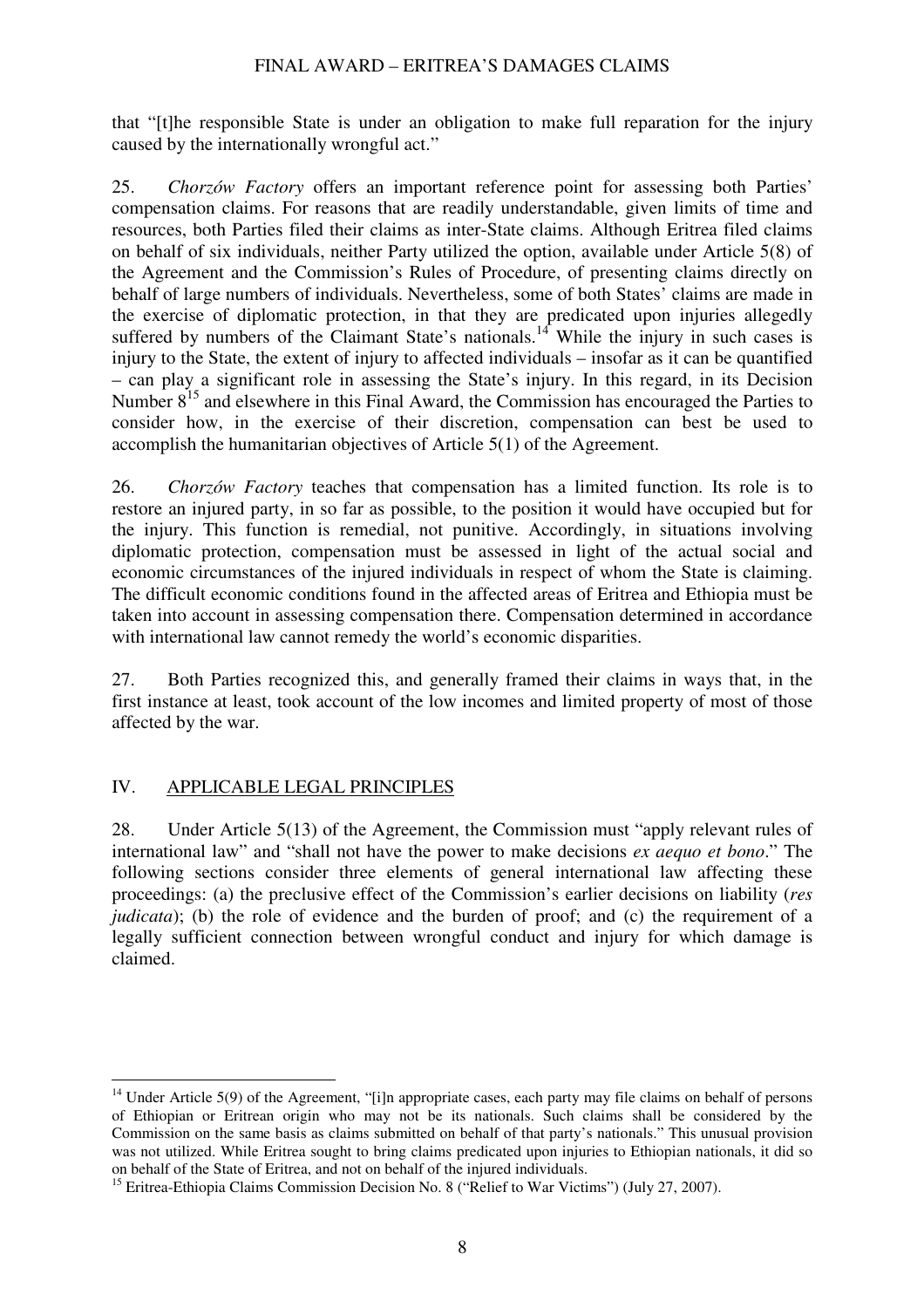# A. *Res Judicata*

29. The international law rule giving binding effect to matters already authoritatively decided (*res judicata*) has particular relevance at this stage of the proceedings. In its earlier Partial Awards, the Commission found that some claims of violations of applicable international law had been proved, and it dismissed other claims. These findings are final and binding, and define the extent of possible damages. It is not possible at this stage to re-litigate claims that the Commission has decided, or to present new ones. Compensation can only be awarded for injuries now if those injuries bear a sufficiently close causal connection with conduct that the Commission previously found to violate international law.

30. The Commission's affirmative findings of liability are set out in the *dispositifs* at the end of each Partial Award. While some argument about the scope and meaning of those findings is inevitable in the context of a bifurcated proceeding, both Parties have sometimes sought to limit their potential liability (or to broaden the other's liability) by construing the *dispositifs* in artificial ways, advancing technical or restrictive interpretations to narrow the Commission's findings, or urging broad and flexible readings to expand them. The task of the Commission at this phase of the proceedings is not to revise or expand its prior findings on liability, but to apply those findings in determining the appropriate compensation to be awarded. In doing so, the Commission is guided principally by the *dispositifs* of those Awards, construed in accordance with the ordinary meaning of the terms contained therein,<sup>16</sup> taking account of the Parties' claims and arguments leading to the findings and the Commission's appreciation of the facts and legal reasoning as explained in the body of the Awards.<sup>17</sup>

31. In pleading their damages claims, the Parties filed a broad range of new evidence bearing on the quantum of damage associated with the Commission's liability findings. Although the Parties presented these damages claims in broad terms that did not always correspond to the Commission's liability findings, the Commission has considered this evidence strictly within the scope of its liability Awards. In some cases, the Commission has found it necessary to measure the damages phase claims also against evidence offered at the liability phase, leading to discussion of the evidence underlying the liability Awards throughout this Award. The Commission has been cautious to remain within the limits of its liability findings in making its awards of compensation.

32. Unlike the Commission's findings of liability, its dismissals of claims, except dismissals for lack of jurisdiction, are not restated in the *dispositifs*. Nevertheless, they also are definitive resolutions of those claims, with *res judicata* effect.

<sup>16</sup> *See, e.g.*, The *Laguna del Desierto* Arbitration (Arg./Chile), (Award), 113 I.L.R. 1, 194, at para. 70 (1995) ("International law provides rules for interpretation of any legal instrument, whether it be a treaty, a unilateral act, an arbitral award or a resolution of an international organization. They include: the natural and ordinary meaning of the words used; their context; and their *effet util*.").

<sup>&</sup>lt;sup>17</sup> As noted in a recent judgment of the International Court of Justice, "if any question arises as to the scope of *res judicata* attaching to a judgment, it must be determined in each case having regard to the context in which the judgment was given." Application of the Convention on the Prevention and Punishment of the Crime of Genocide (Bosn. & Herz. v. Serb. & Mont.), 2007 I.C.J. p. 48, at para. 125 (Feb. 26). *See also* SHABTAI ROSENNE, III THE LAW AND PRACTICE OF THE INTERNATIONAL COURT 1920–2005 p. 1603 (4th ed. 2006) (discussing the importance attached to written and oral pleadings in ascertaining the scope of *res judicata*).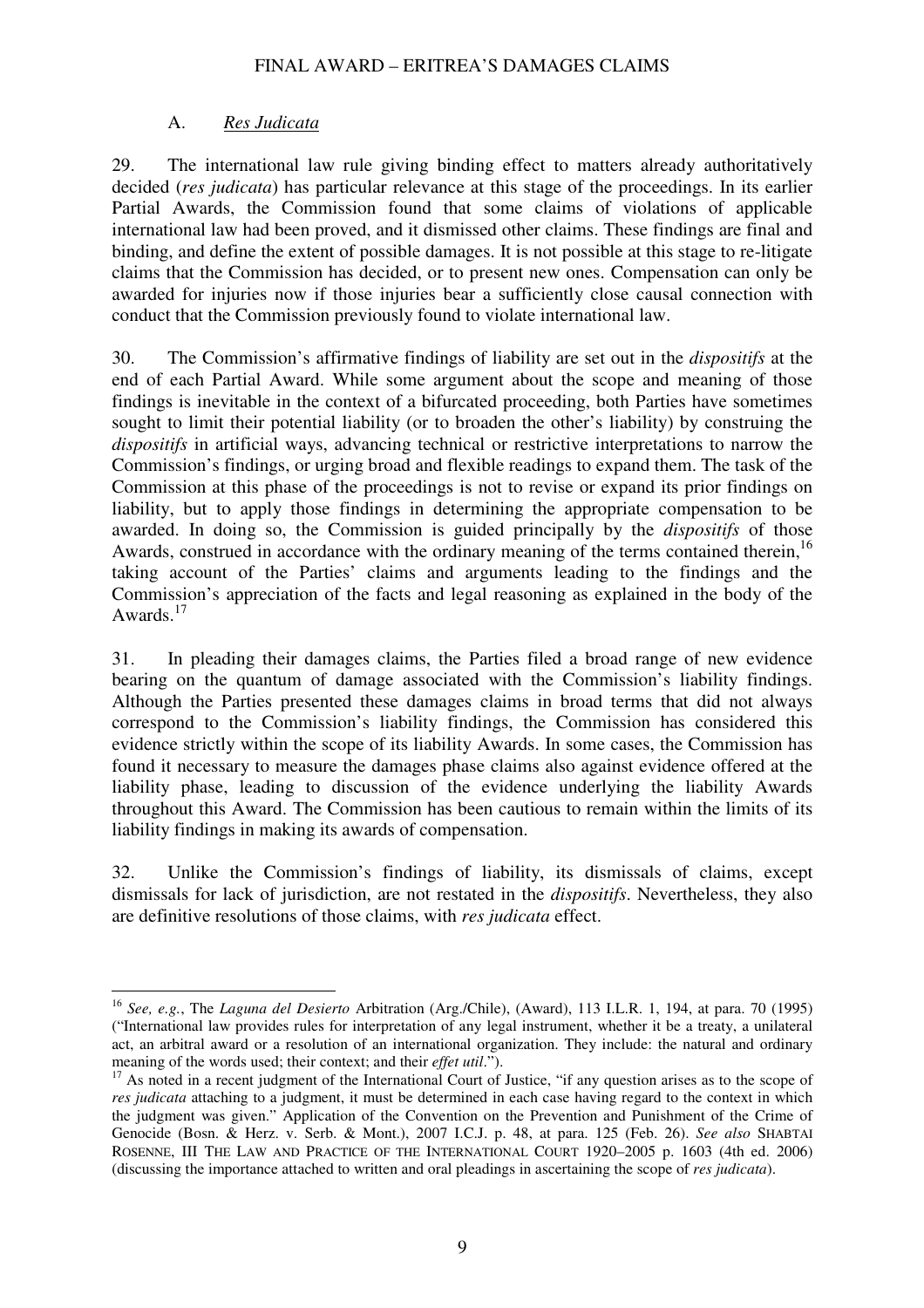33. The Commission dismissed claims, by both Parties, for failure of proof. These dismissals are conclusive dispositions of these claims for the purpose of these proceedings, but their effect is otherwise limited. Both Parties sometimes have urged that these dismissals reflected an affirmative decision by the Commission that certain events did not occur. This is not correct. Except as indicated in its Awards, the Commission did not make such factual judgments, finding instead only that the claimant Party had not presented sufficient evidence to prove its claim. These findings do not reflect affirmative factual determinations by the Commission that particular events did or did not occur.

# B. Evidence and the Burden of Proof at the Damages Phase

34. Evidence necessarily has played a central role in these proceedings. Key issues often have boiled down to proof of facts, not issues of law. It is fundamental to the legal process that judgments regarding facts must be based upon sufficient evidence. This posed special challenges in these proceedings. Both the Parties and the Commission recognize that conclusive proof of facts in a war that began eleven years ago often is not feasible. However, the difficulties of proof do not relieve the Commission of its obligation to make decisions only on the basis of sufficient evidence.

35. At the liability phase, the Commission required clear and convincing proof of liability. It did so because the Parties' claims frequently involved allegations of serious – indeed, sometimes grave – misconduct by a State. A finding of such misconduct is a significant matter with serious implications for the interests and reputation of the affected State. Accordingly, any such finding must rest upon substantial and convincing evidence. This is why the International Court of Justice and other international tribunals require that facts be established with a high degree of certainty in such circumstances.<sup>18</sup>

36. In the hearings on the Group Number One damages claims, Eritrea urged that the Commission continue to utilize a standard of "clear and convincing" evidence. Ethiopia argued that decisions relating to damages should instead be based on the preponderance of the evidence. Like some other courts and tribunals, the Commission believes that the correct position lies in an amalgam of these positions.<sup>19</sup> The Commission has required clear and convincing evidence to establish that damage occurred, within the liability parameters of the Partial Awards. However, for purposes of quantification, it has required less rigorous proof. The considerations dictating the "clear and convincing standard" are much less compelling for the less politically and emotively charged matters involved in assessing the monetary extent of injury. Moreover, the Commission recognizes the enormous practical problems faced by both Parties in quantifying the extent of damage following the 1998-2000 war. Requiring proof of quantification of damage by clear and convincing evidence would often – perhaps almost always – preclude any recovery. This would frustrate the Commission's agreed mandate to address "the socio-economic impact of the crisis on the civilian population" under Article  $5(1)$  of the Agreement.<sup>20</sup>

<sup>&</sup>lt;sup>18</sup> See, e.g., Application of the Convention on the Prevention and Punishment of the Crime of Genocide, 2007 I.C.J. pp. 76-77, paras. 209-210 ("The Court has long recognized that claims against a State involving charges of exceptional gravity must be proved by evidence that is fully conclusive …. In respect of the Applicant's claim that the Respondent has breached its undertakings to prevent genocide and to punish and extradite persons charged with genocide, the Court requires proof at a high level of certainty appropriate to the seriousness of the allegation.").

<sup>&</sup>lt;sup>19</sup> MARK KANTOR, VALUATION FOR ARBITRATION: COMPENSATION STANDARDS, VALUATION METHODS AND EXPERT EVIDENCE pp. 72-73 (2008).

<sup>20</sup> *See* CHITTHARANJAN AMERASINGHE, EVIDENCE IN INTERNATIONAL LITIGATION pp. 241-242 (2005).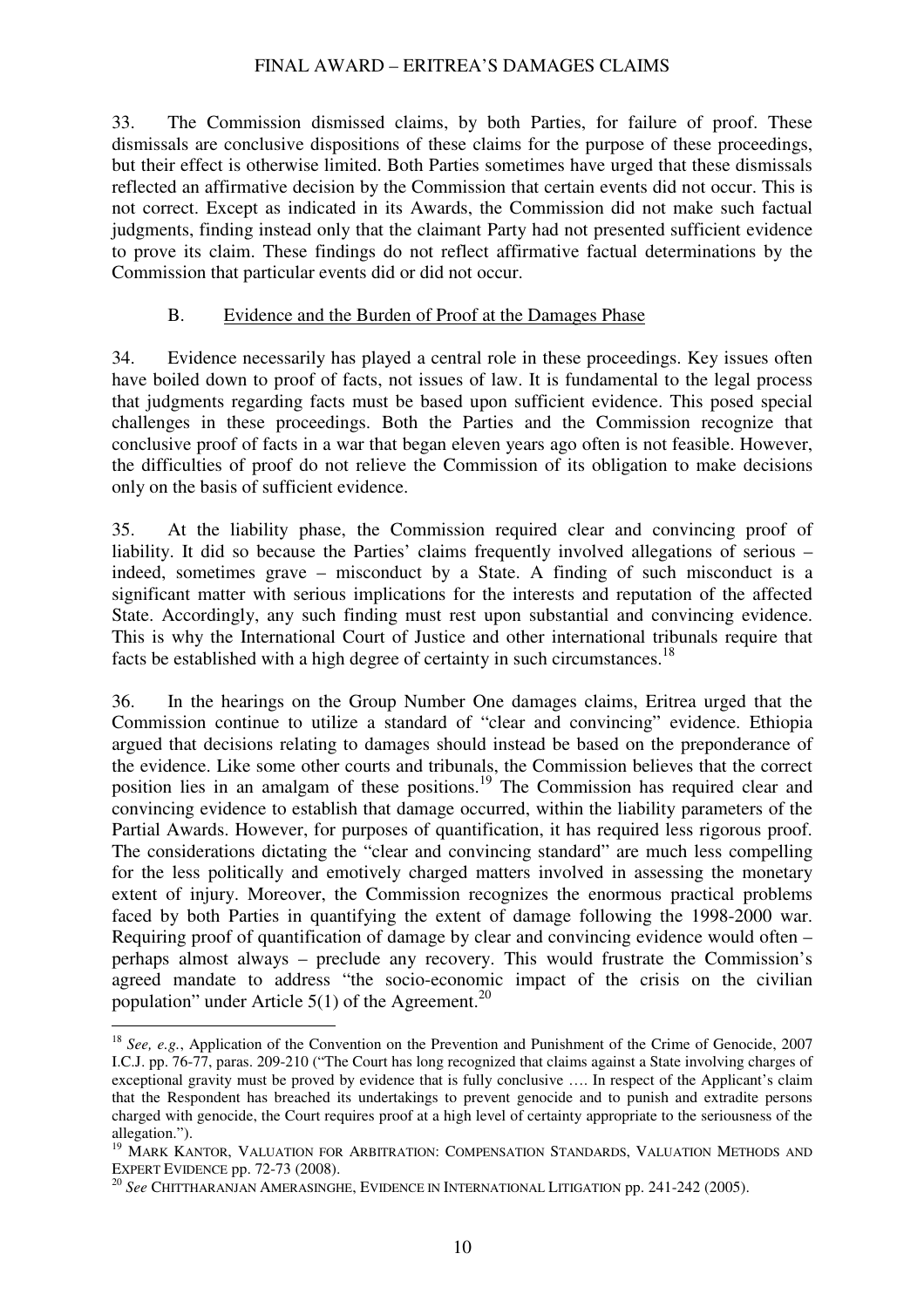37. The present task is not to assess whether the two State Parties committed serious violations of international law. That has been done. Now, the Commission must determine, insofar as possible, the appropriate compensation for each such violation. This involves questions of a different order, requiring exercises of judgment and approximation. As discussed below in connection with particular claims, the evidence regarding such matters as the egregiousness or seriousness of the unlawful action, the numbers of persons injured or property destroyed or damaged by that action, and the financial consequences of such injury, destruction or damage, is often uncertain or ambiguous. In such circumstances, the Commission has made the best estimates possible on the basis of the available evidence. Like some national courts<sup>21</sup> and international legislators,<sup>22</sup> it has recognized that when obligated to determine appropriate compensation, it must do so even if the process involves estimation, or even guesswork, within the range of possibilities indicated by the evidence. Nevertheless, in some cases the evidence has not been sufficient to justify any award of compensation.

38. The Commission also has taken account of a trade-off fundamental to recent international efforts to address injuries affecting large numbers of victims. Institutions such as the United Nations Compensation Commission ("UNCC") and various commissions created to address bank, insurance and slave labor claims stemming from the Nazi era have adopted less rigorous standards of proof, either to show that an individual suffered injury or regarding the extent of that injury. As a trade-off, compensation levels also have been reduced, balancing the uncertainties flowing from the lower standard of proof.<sup>23</sup> While the claims addressed in this Award are State claims, not mass claims, the Commission has in some instances applied similar analysis with respect to claims for injuries or damages that were suffered by large, but uncertain, numbers of victims and where there is limited supporting evidence.

# C. Causation

39. Compensation can only be awarded in respect of damages having a sufficient causal connection with conduct that violates international law. In their written pleadings, and in the Group Number One damages hearings in April 2007, the Parties addressed the nature of the causal connection required by international law between a delict and compensable injury. In Decision Number 7 of July 2007, the Commission addressed the issue of causation, and has been guided in the current proceedings by the principles articulated there. In that Decision, the Commission determined that:

the necessary connection is best characterized through the commonly used nomenclature of "proximate cause." In assessing whether this test is met, and whether the chain of causation is sufficiently close in a particular situation, the Commission will give weight to whether particular damage reasonably should have been foreseeable to an actor committing the international delict in question. The element of foreseeability, although

<sup>&</sup>lt;sup>21</sup> See Chaplin v. Hicks [1911] 2 K.B. 786, 972 C.A. (where precision or accuracy is not possible in assessing contract damages, "the jury must do the best they can, and it may be that the amount of their verdict will really be a matter of guesswork. But the fact that damages cannot be assessed with certainty does not relieve the wrongdoer of the necessity of paying damages for his breach….").

<sup>22</sup> *See* UNIDROIT Principles of International Commercial Contracts, *available at* www.unidroit.org, art. 7.4.3, para. (3) ("Where the amount of damages cannot be established with a sufficient degree of certainty, the assessment is at the discretion of the court.").

<sup>23</sup> *See* Jacomijn J. van Haersolte-van Hof, *Innovations to Speed Mass Claims, New Standards of Proof*, *in* REDRESSING INJUSTICES THROUGH MASS CLAIMS PROCESSES: INNOVATIVE RESPONSES TO UNIQUE CHALLENGES p. 13 (Permanent Court of Arbitration ed., 2006).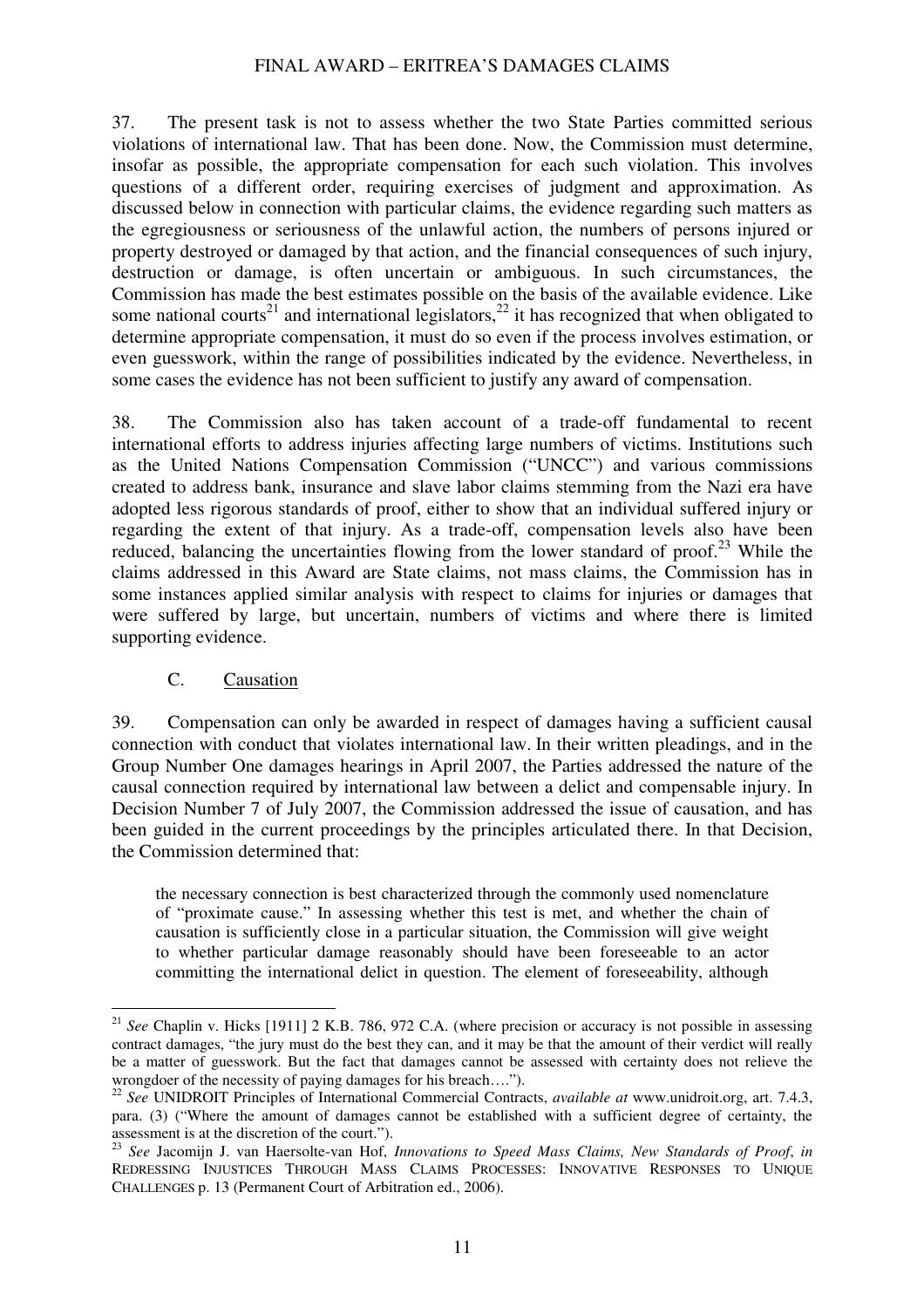not without its own difficulties, provides some discipline and predictability in assessing proximity. Accordingly, it will be given considerable weight in assessing whether particular damages are compensable.

The Commission notes that, in many situations, the choice of verbal formula to describe the necessary degree of connection will result in no difference in outcomes. In this regard, both Parties agreed that a significant range of possible damages related to war lie beyond the pale of State responsibility.  $\ldots^{24}$ 

# V. ASSESSING COMPENSATION AND TECHNICAL FINANCIAL ISSUES

40. As their claims demonstrate, both Parties recognized that the violations of international law identified by the Commission give rise to an obligation to pay compensation. <sup>25</sup> Determining the amount of such compensation, particularly in large inter-State claims such as these, cannot be a mechanical process. In weighing its awards of compensation for damages, the Commission has had to take into account multiple factors, often not subject to precise quantification. It has weighed the nature, seriousness and extent of particular unlawful acts. It has examined whether such acts were intentional, and whether there may have been any relevant mitigating or extenuating circumstances. It has sought to determine, insofar as possible, the numbers of persons who were victims of particular violations, and the implications of these victims' injuries for their future lives.

# A. Currency Conversion

41. The Parties agreed that the Final Awards rendered by the Commission should denominate compensation in United States dollars, and many of their claims for compensation are expressed solely in terms of the U.S. currency. 26 In other instances, the Parties' claims and evidence have reflected amounts denominated in Ethiopian birr, Eritrean nakfa and, occasionally, other currencies. In those circumstances, the Commission generally has made conversions to U.S. dollars utilizing the exchange rate prevailing at the time of the injury underlying the compensation claim. In a few cases, where documents quantifying losses (for example, estimates of rebuilding costs) were prepared some time after the injury, and where there were significant changes in exchange rates, the Commission has utilized the exchange rate prevailing when the quantification was prepared. This has been necessary in order to prevent windfalls to either Party resulting from changes in exchange rates. As a practical matter, this made separate assessments of inflation unnecessary.

<sup>24</sup> Decision No. 7, *supra* note 10, at paras. 13-14.

<sup>&</sup>lt;sup>25</sup> See Hague Convention (IV) Respecting the Laws and Customs of War on Land, Oct. 18, 1907, 36 Stat. p. 277, 1 Bevans p. 631, art. 3 ("A belligerent party which violates the provisions of the said Regulations shall, if the case demands, be liable to pay compensation"); Protocol Additional to the 1949 Geneva Conventions of Aug. 12, 1949, and Relating to the Protection of Victims of International Armed Conflicts, June 8, 1977, 1125 U.N.T.S. p. 3, art. 91 ("A Party to the conflict which violates the provisions of the Conventions or of this Protocol shall, if the case demands, be liable to pay compensation") [hereinafter Protocol I].

<sup>&</sup>lt;sup>26</sup> Any reference in this Award to amounts claimed in U.S. dollars, where the underlying claim involves amounts denominated in nakfa or birr, is solely for purposes of illustration. Except where otherwise stated, conversions of claimed amounts into U.S. dollars are those provided by a Party, and do not reflect any judgment by the Commission regarding the appropriateness of the exchange rate employed or related matters.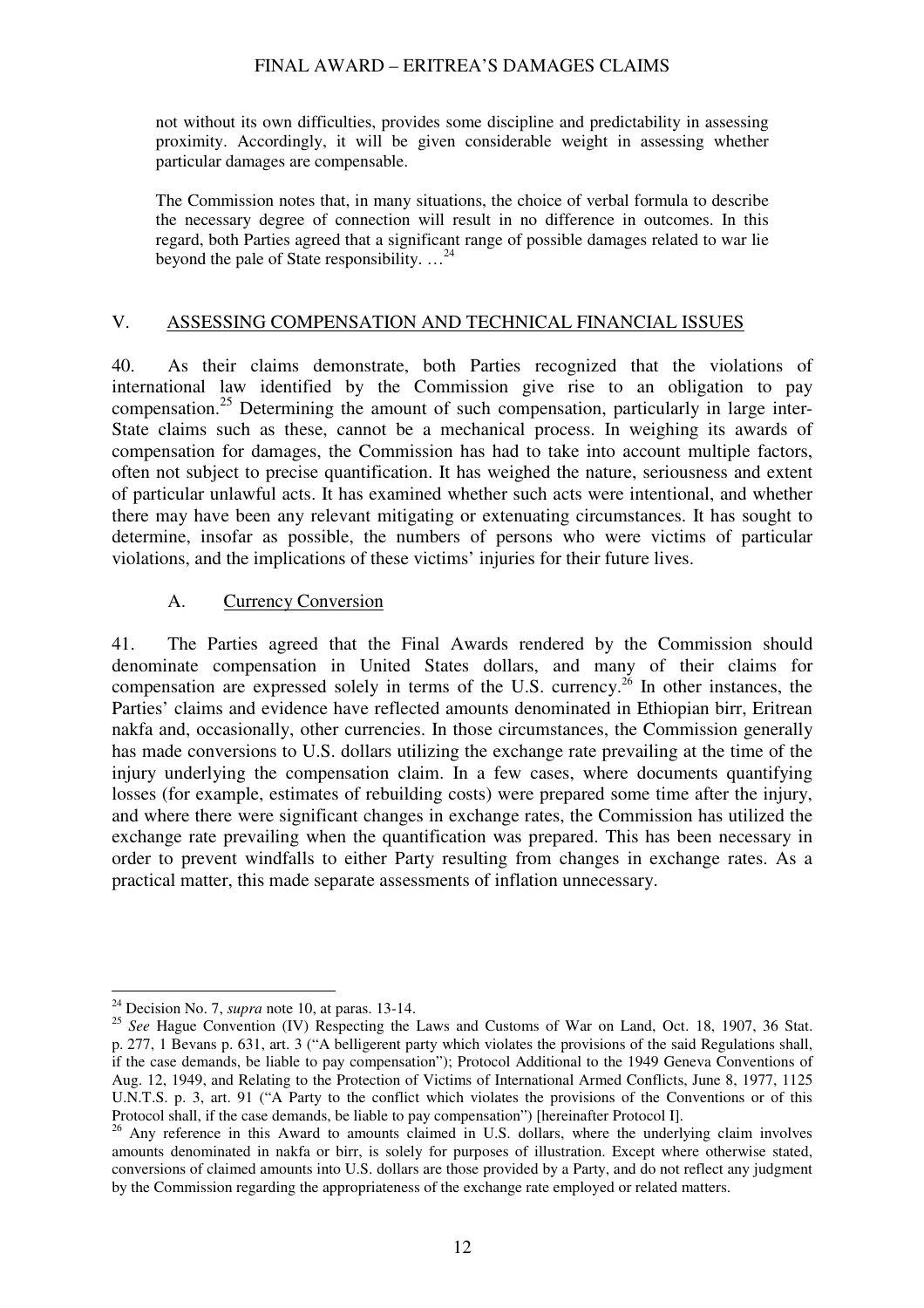| Year | <b>Annual Average ERN: US\$ Exchange Rate</b> |
|------|-----------------------------------------------|
| 1998 | ERN $7.36 = US$1$                             |
| 1999 | ERN $8.15 = US$1$                             |
| 2000 | $ERN 9.63 = US$1$                             |
| 2001 | ERN $11.31 = US$1$                            |
| 2002 | ERN $13.96 = US$1$                            |
| 2003 | ERN $13.88 = US$1$                            |
| 2004 | ERN $13.79 = US$1$                            |
| 2005 | ERN $15.37 = US$1$                            |
| 2006 | ERN $15.38 = US$1$                            |

42. In the case of Eritrea's claims, the Commission has utilized the following exchange rates between Eritrean nakfa ("ERN") and U.S. dollars.<sup>27</sup>

# B. Interest

43. Article 5(14) of the December 2000 Agreement provides "interest … may be awarded." Thus, the Commission has discretion whether or not to award interest. Both Parties asked the Commission to do so. However, the Commission has decided, in the exceptional circumstances presented by these claims, not to calculate and award interest on the amounts awarded to either Party.

44. The Commission has particularly taken into account the fact that the Parties' claims, and the amounts awarded in respect of those claims, are broadly similar. Accordingly, this is a rare case in which interest on the compensation awarded would not materially alter the Parties' economic positions following the timely payment by each of the amounts due the other. Further, the amounts awarded in many cases reflect estimates and approximations, not precise calculations resting upon clear evidence. Like some other commissions, the Commission believes that this element of approximation reinforces the decision against awarding interest. Finally, the Commission notes that these proceedings have taken several years, reflecting the magnitude and complexity of the task. Both Parties have been diligent, and the period required does not reflect a lack of cooperation on the part of either. Accordingly, there is no need for pre-award interest to protect either Party from prejudice resulting from dilatory conduct by the other.

 $27$  As provided in Ethiopia's Reply Brief on Technical Issues (Aug. 15, 2008), Annex A (from World Bank, World Development Indicators Online).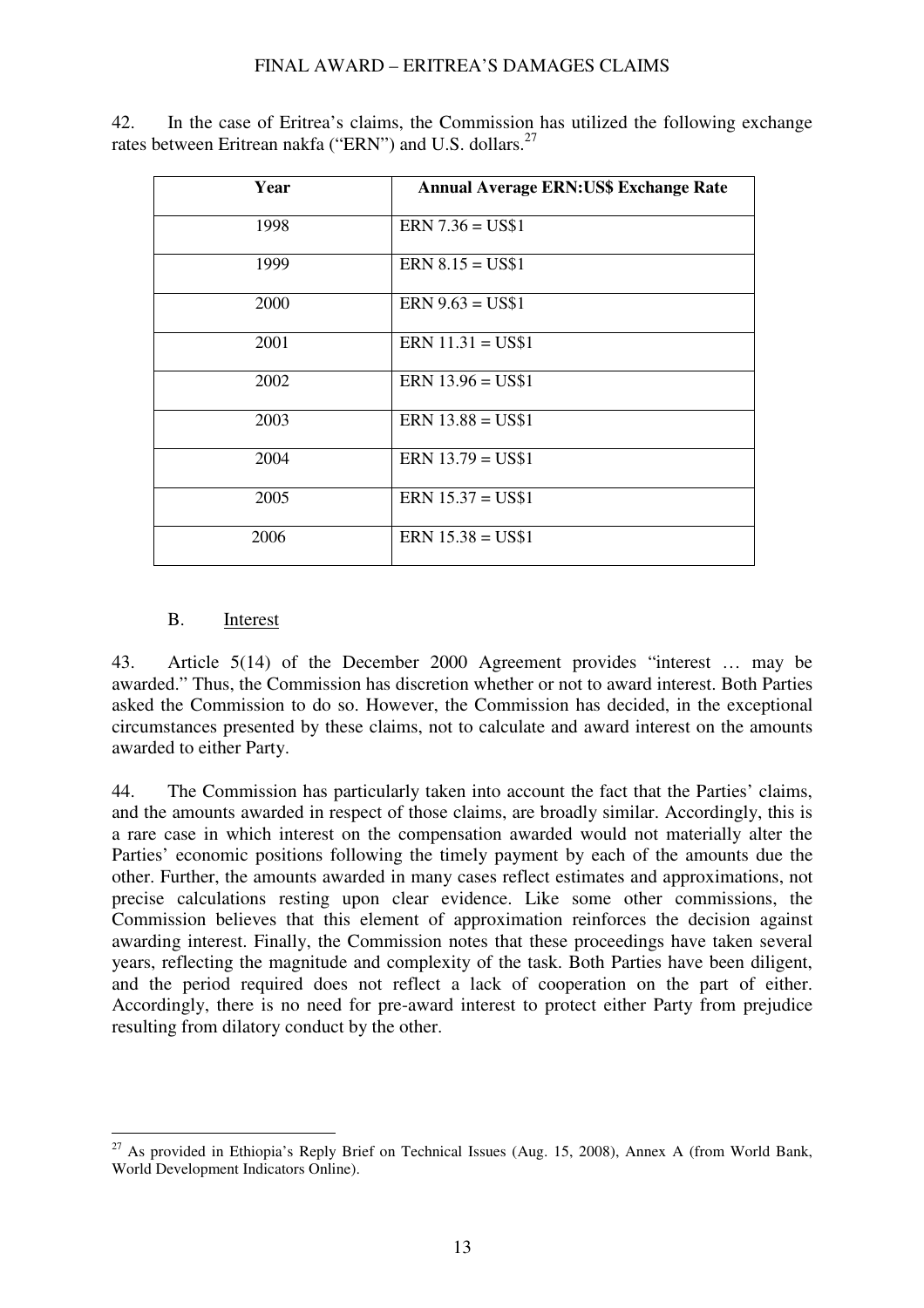# C. Other Technical Issues

45. The Parties agreed not to request payment of attorneys' fees or costs against each other.

46. The Commission has addressed the effect of third party donations or other third party payments for replacement or rebuilding where such issues arise in specific claims. With few exceptions, the Commission has not awarded amounts reflecting donations or payments not required or expected to be repaid.

# VI. ERITREA'S GROUP NUMBER ONE DAMAGES CLAIMS

# A. The Commission's Liability Findings

47. In its Partial Awards rendered during the earlier liability proceedings, the Commission decided the extent of Ethiopia's liability to Eritrea with respect to the latter's claims. On the basis of those decisions, this Final Award decides the damages appropriate to compensate Eritrea for each of the Commission's findings of liability. The following discussion addresses Eritrea's damages claims in Group Number One, heard from April 16 to 27, 2007.

# 1. The Central Front

48. In its Partial Award dated April 28, 2004, the Commission decided Ethiopia's liability with respect to Eritrea's Central Front Claims Nos. 2, 4, 6, 7, 8 and 22. It found Ethiopia liable to Eritrea for eight specific "violations of international law by its military personnel or by other officials of the State of Ethiopia:"

1. For permitting the looting and stripping of buildings in Tserona Town while it occupied the town from late May 2000 until late February 2001, it is liable for 75% (seventy-five percent) of the total damage caused by looting and stripping in the town;

2. For permitting the looting and stripping of the adjacent Tserona Patriots Cemetery, it is liable for 75% (seventy-five percent) of the total damage caused by looting and stripping of the cemetery;

3. For the destruction of the Sub-Zoba Administrative Building, the Sub-Zoba Health Center, and the Warsai Hotel in Tserona Town;

4. For inflicting damage on the infrastructure of the village of Serha during its occupation of that village, it is liable for 70% (seventy percent) of the total damage inflicted on Serha from May 1998 through February 2001;

5. For failure to take effective measures to prevent rape of women by its soldiers during its occupation of Senafe Town;

6. For permitting looting and stripping in Senafe Town during its occupation, it is liable for 75% (seventy-five percent) of the total damage from looting and stripping suffered in the town between May 26, 2000 and June 2001;

7. For the unlawful destruction of or severe damage to the following thirteen major structures in Senafe Town during the Ethiopian occupation of the town: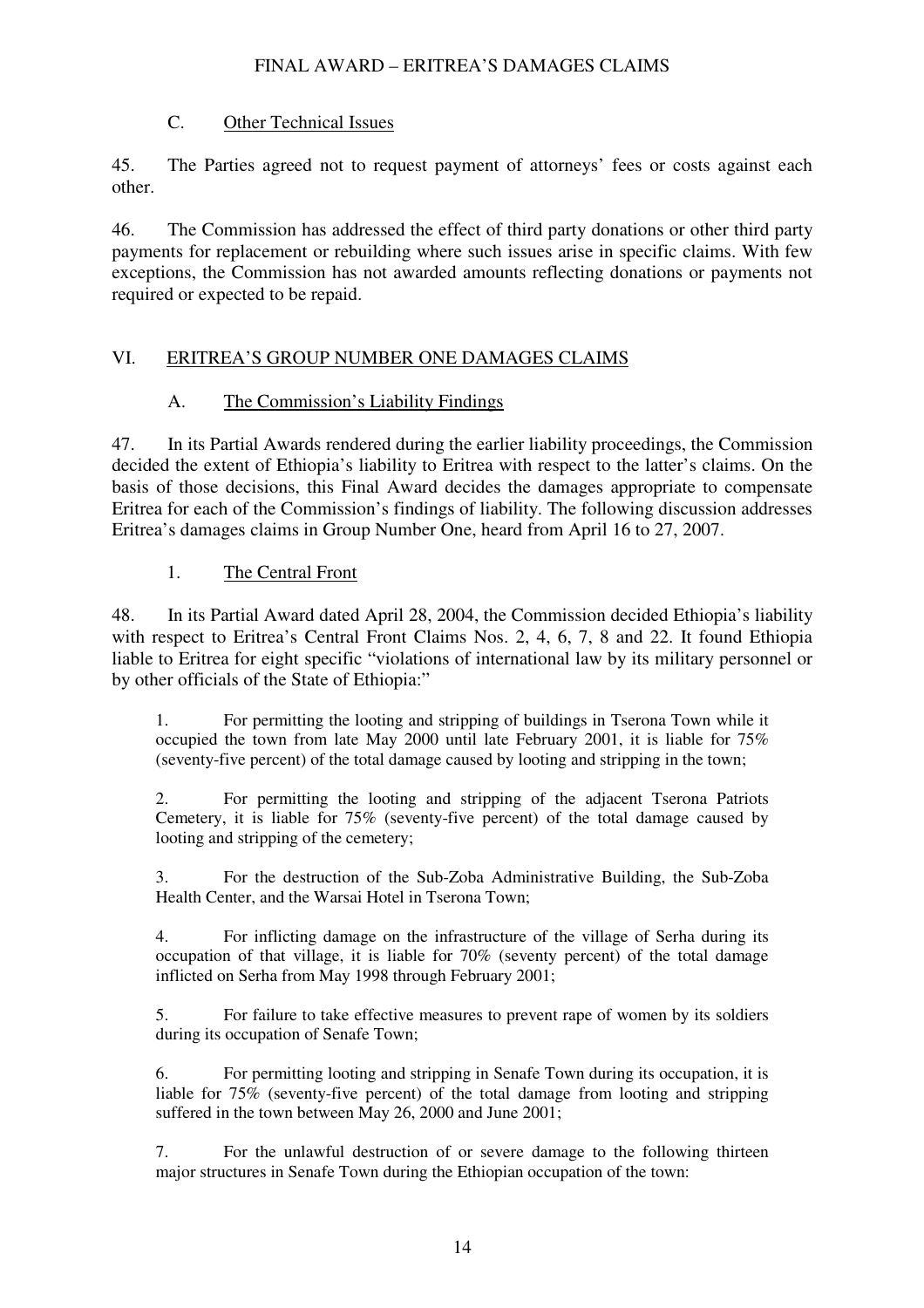- a. The Electrical Authority (two buildings);
- b. The Ministry of Agriculture (two buildings);
- c. The New Town Administrative Headquarters;
- d. The Old Town Administrative Headquarters and Offices West;
- e. The Old Town Administrative Headquarters and Offices East;
- f. Senafe Secondary School;

g. Senafe Hospital;

- h. Sub-Zoba Administrative and Residential (three buildings); and
- i. Telecommunications Building.

The liability is for 100% (one hundred percent) of the damage to each of these structures, except for the hospital, where the liability is 90% (ninety percent); and

8. For permitting, while occupying the area, deliberate damage by explosion to the Stela of Matara, an ancient monument in the Senafe Sub-Zoba.

## 2. The Western Front

49. In its Partial Award dated December 19, 2005, the Commission decided Ethiopia's liability with respect to Eritrea's Western Front Claims Nos. 1, 3, 5 and 9–13. The Commission found Ethiopia liable to Eritrea for eleven specific "violations of international law committed by its military personnel or by other officials of the State of Ethiopia:"

For permitting looting and burning of buildings and destruction of livestock in the town of Teseney during May and June 2000;

b. For permitting looting and burning of houses and destruction of livestock in the village of Alighidir and the burning and detonation of the nearby cotton factory and its stored cotton during May and June 2000;

c. For permitting looting and burning of structures and destruction of livestock in the town of Guluj during May and June 2000, Ethiopia is liable for 90% (ninety percent) of the total loss and damage to property in Guluj during that time;

d. For permitting looting in the village of Tabaldia during June 2000;

e. For permitting looting in the village of Gergef during June 2000;

f. For permitting looting and stripping of buildings and destruction of livestock in Omhajer from May 16, 2000 until the departure of the last Ethiopian forces in September 2000, Ethiopia is liable for 75% (seventy-five percent) of the total property damage in Omhajer during that time;

g. For permitting breaking, entering and looting of houses, business establishments and government buildings in the town of Barentu during its occupation from May 18 to 26, 2000;

h. For the destruction of the police station, the courthouse, the Gash-Setit Hotel and Conference Center, and a bakery in the town of Barentu during its occupation;

i. For permitting looting of buildings and destruction of the police station in the town of Tokombia, and the destruction of the nearby Rothman tobacco plant, during its occupation in May 2000;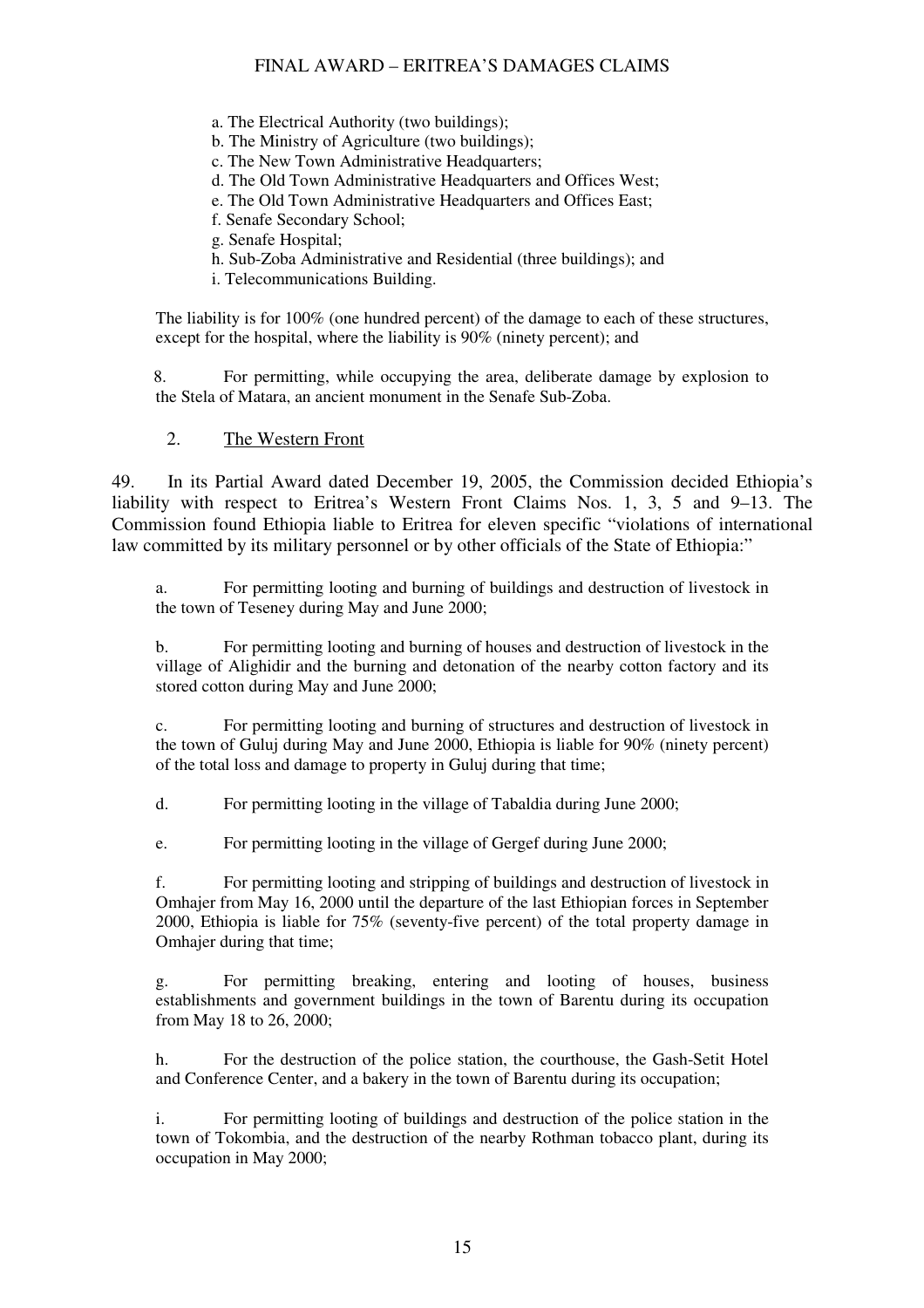j. For permitting looting of buildings in Molki Sub-Zoba on May 15 to 16, 2000; and

k. For failure to take effective measures to prevent the rape of women in the towns of Barentu and Teseney.

50. In the same Partial Award, the Commission decided Ethiopia's liability with respect to Eritrea's Claim 21, concerning the Displacement of Civilians. It found Ethiopia liable to Eritrea "for the unlawful displacement of all the residents of Awgaro in violation of Article 49 of Geneva Convention IV."

# B. Loss of Personal and Business Property

1. Eritrea's Claim

51. As noted above, the Commission made liability findings involving looting, stripping, burning, killing livestock or other destruction of or damage to individual and business property in Molki Sub-Zoba and eleven specified towns and villages on the Central and Western Fronts. (Zobas and sub-zobas are Eritrean local governmental entities. Molki Sub-Zoba is on the Western Front.) These liability findings involved destruction or damage occurring during Ethiopia's invasion of Eritrea in May 2000 and its subsequent occupation of some areas in Eritrea. Eritrea claimed more than 5.5 billion nakfa for fixed-sum damages in respect of tens of thousands of persons and businesses that allegedly experienced property losses during these events. This amount was divided between households (68%) and businesses (32%). Most of the business claims involved local merchants, cafés and bars, and other similar small businesses.

52. Eritrea did not structure these property loss claims to correspond to the Commission's specific liability findings in the Central and Western Front Partial Awards. Instead, the claim in effect grouped together and sought compensation for all of the Commission's findings involving loss of property on the Central and Western Fronts, except for Eritrea's separate claims for destruction or damage involving 201 identified structures, which are discussed in Section VI.C below. Eritrea then claimed for all of these combined losses, calculating the amount claimed on the basis of data from claims forms collected from more than 28,000 affected households and businesses in the relevant areas of Eritrea. The completed claims forms (which were not introduced into the record), and data derived from sample groups of them, were used to estimate both the claimed number of victims and the average per capita amounts of their injuries. Eritrea then multiplied the estimated number of victims by the estimated per capita amounts to determine its total claim. The claim reflected average losses said to be more than 148,000 nakfa per household surveyed, and more than 543,000 nakfa per business.

53. Eritrea maintained that this approach was appropriate, given the large numbers of persons harmed by Ethiopia's misconduct and the similarity of their injuries. In Eritrea's view, its use of claims forms was in harmony with the Commission's Decisions Numbers 2 and 5.<sup>28</sup> Those Decisions, taken in 2001 before the Parties' claims were filed, established certain elements of a possible mass claims system utilizing claims forms filled out by

<sup>&</sup>lt;sup>28</sup> Eritrea-Ethiopia Claims Commission Decision No. 2 ("Claims Categories, Forms and Procedures") and Decision No. 5. ("Multiple Claims in the Mass Claims Process, Fixed-Sum Compensation at the \$500 and \$1500 Levels, Multiplier for Household Claims") (both dated August 2001).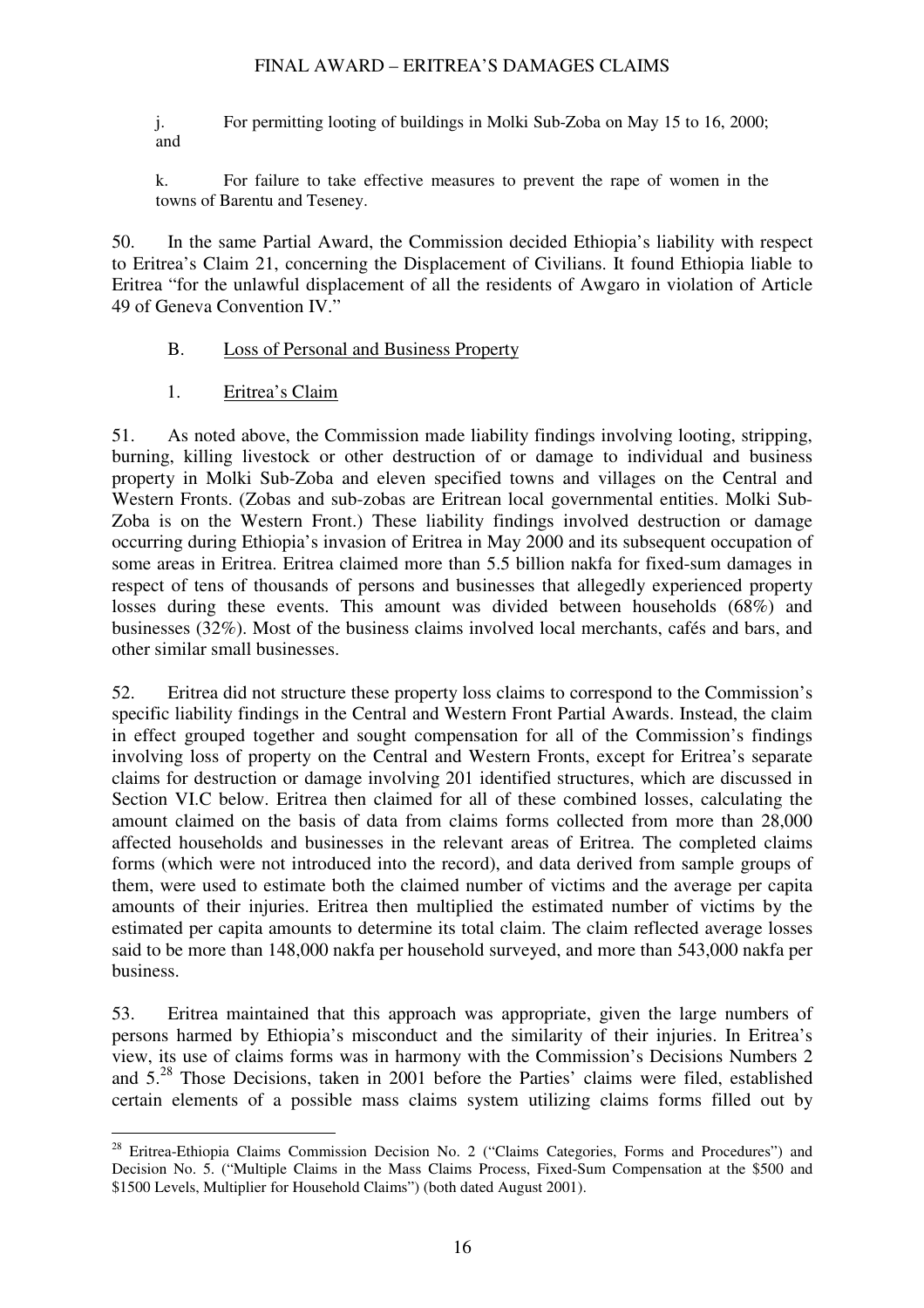individual claimants and submitted on their behalf. As matters developed, both Parties elected to file their claims as State-to-State claims, and not to pursue the option of filing mass claims on behalf of individuals. Accordingly, the Commission did not pursue further work on a possible mass claims system.

54. Eritrea's Office of the Legal Advisor designed the claims forms, which were filled out by or for individual claimants participating in local collection programs administered by local officials working in cooperation with Eritrea's lawyers. Claimants swore to the truth of the information contained in the forms, with illiterate claimants being asked to affirm that their statements were truthful. Each completed form received an identifying number.

55. Forms were collected first in the area of Eritrea's Central Front claims, focusing on the towns of Senafe, Tserona and Serha, where the Commission had found serious looting and destruction. A total of 8,445 forms were collected for the Central Front. Eritrea used a different claims form in the area of the Western Front, modified to reflect the Commission's liability findings on the Western Front claims, as well as recommendations by Eritrea's technical adviser. Here, 20,370 forms were collected.

56. In all, 28,815 claims forms were collected: 25,595 claiming loss or damage to personal property, and 3,220 claiming damage to businesses. Individuals could file both household and business claims. Eritrea contended that the total number of claims represented by the forms was consistent with the Eritrean National Statistics Office's estimates in 2000 of a population of 29,682 families and 115,867 people in the areas concerned, estimates that it thought were likely lower than the population at the time of Ethiopia's invasion.

57. Eritrea used data from what it determined to be representative sample sizes of 548 business and 540 residential claims forms to determine fixed amounts reflecting average amounts of injury claimed. Eritrea did so because it regarded the pool of more than 28,000 claims forms to be too large to permit the Parties, or the Commission, to assess individual claims. Accordingly, utilizing a consultant's advice, Eritrea determined the sample sizes thought to represent the populations of victims for the Central and Western Fronts. It then used a random-number generator to select individual claims forms to populate these samples. Personnel from Eritrea's Office of the Legal Advisor then analyzed the amounts claimed in the selected forms.

58. The analysis of residential claims forms included amounts claimed to repair or replace lost assets, total lost income, and expenses during displacement. For business forms, the analysis included the greater of the business's value when the damage occurred multiplied by the average of the percentage of the inventory destroyed and the structure destroyed plus the cash looted, *or* total replacement cost plus lost income plus looted cash. The analysis excluded residential claims over two million nakfa and some claims for lost income, and valued unresponsive or obviously incorrect answers (for example, claims for loss of more than 100% of a claimant's property) at zero. The questions posed in the claims forms were not correlated to the Commission's specific liability findings, and the record does not indicate that anything was done in the analysis process to relate claimed amounts to those findings. There also is no indication that the amounts claimed were verified through sampling of the underlying evidence (if any) or any other means.

59. Based upon its analysis of the sample claims forms, Eritrea derived common average claim amounts for the Central and Western Fronts and applied the averages to the total claims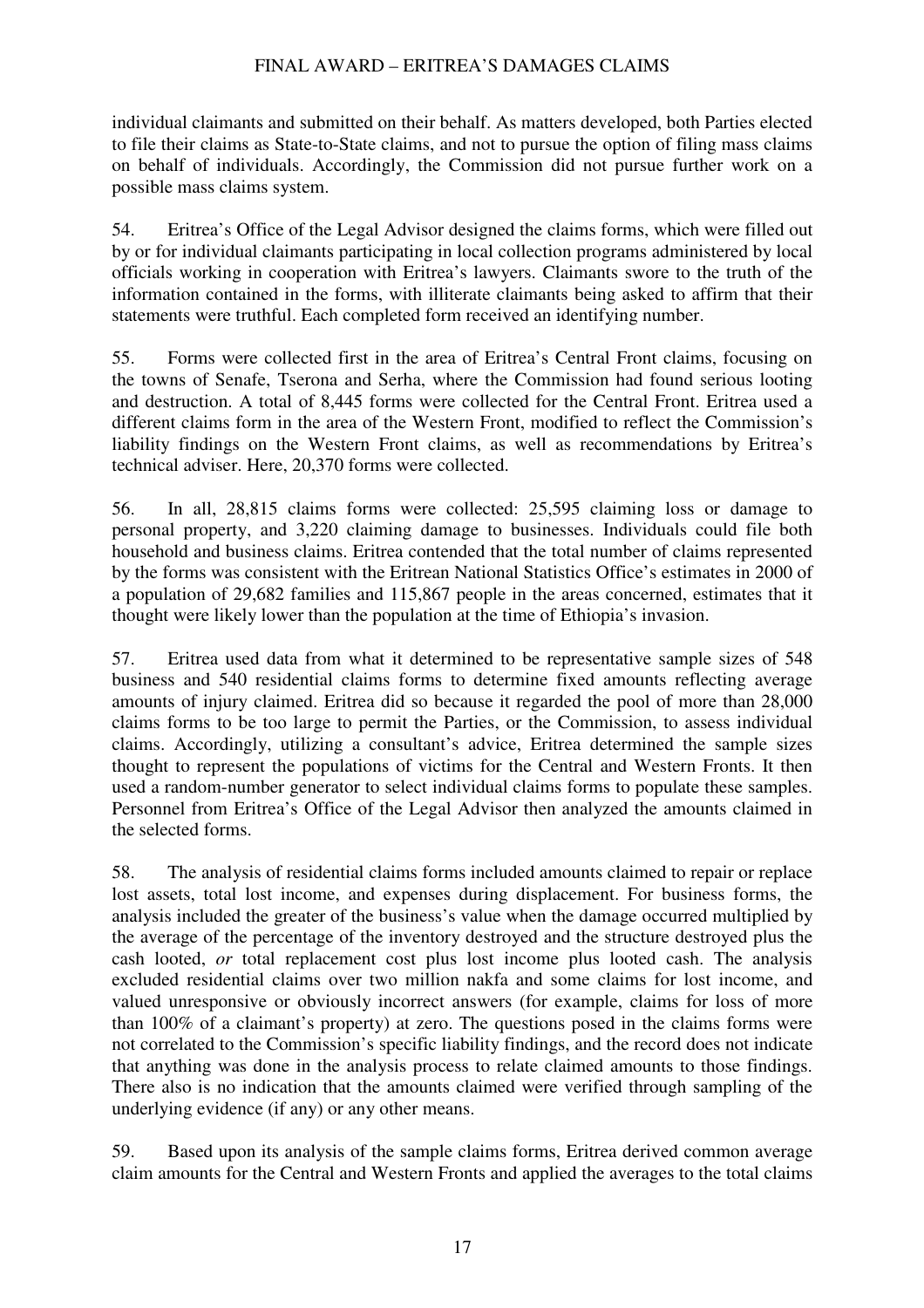form populations for those regions. Reflecting a total average claimed amount of 543,846 nakfa for business claims, Eritrea arrived at the estimated total of 1,751,183,196 nakfa for those claims. It calculated a total of 3,805,065,870 nakfa for residential claims, reflecting an average claimed amount of 148,664 nakfa.

60. As a partial check on the accuracy of the fixed amounts claimed, Eritrea's Office of the Legal Adviser developed hypothetical "representative price lists" of the household furniture, furnishings and other goods typically found in poor and middle class homes in Eritrea and in the homes of more affluent persons. "Shoppers" from the Office of the Legal Advisor then determined the retail prices of these goods in Asmara. The resulting hypothetical values of household furniture and furnishings substantially exceeded the average values estimated based upon the claims forms.

# 2. Ethiopia's Response

61. Ethiopia objected to Eritrea's forms-based claims for personal and business property on multiple grounds. Ethiopia stressed that the questions on the claims forms were not correlated to the Commission's liability findings, and that the forms solicited claims for types of damage for which the Commission did not find liability. In this regard, Ethiopia noted that the Commission's relevant liability findings primarily involved losses from looting, but that the claims forms also invited claims for other types of property loss, for lost income and business profits, and for other types of damages for which the Commission did not find liability. It also argued that some questions were leading, and that the wording of the questions and the structure of the form invited (and even encouraged) inflated answers and double counting.

62. Ethiopia pointed out that the amounts claimed were extremely high in relation to per capita incomes in Eritrea, contending that the average residential claim was seventy-five times per capita gross national income. It stressed that Eritrea made no effort to check the claimed amounts against supporting evidence; individual claimants were not even asked to provide documentation or support for their claims. In Ethiopia's view, the lack of any requirement to provide supporting documentation, and the absence of any apparent effort by Eritrean officials to verify the amounts claimed, further encouraged claimants to inflate their claims.

63. Ethiopia also calculated Eritrea's claims to be the equivalent of a per capita award amount of US\$5,072 with the business claims included and US\$3,911 without those claims, which Ethiopia viewed as exorbitant. Ethiopia further maintained that the claim forms represented a population group that did not realistically correspond to Eritrea's census data.

64. Ethiopia noted that the Commission's findings were usually stated in terms of specific towns or other locations, and contended that those findings should be construed in a limited and precise way, to apply only to the numbers of persons shown by Eritrea's census to live within the political boundaries of those specific towns or villages.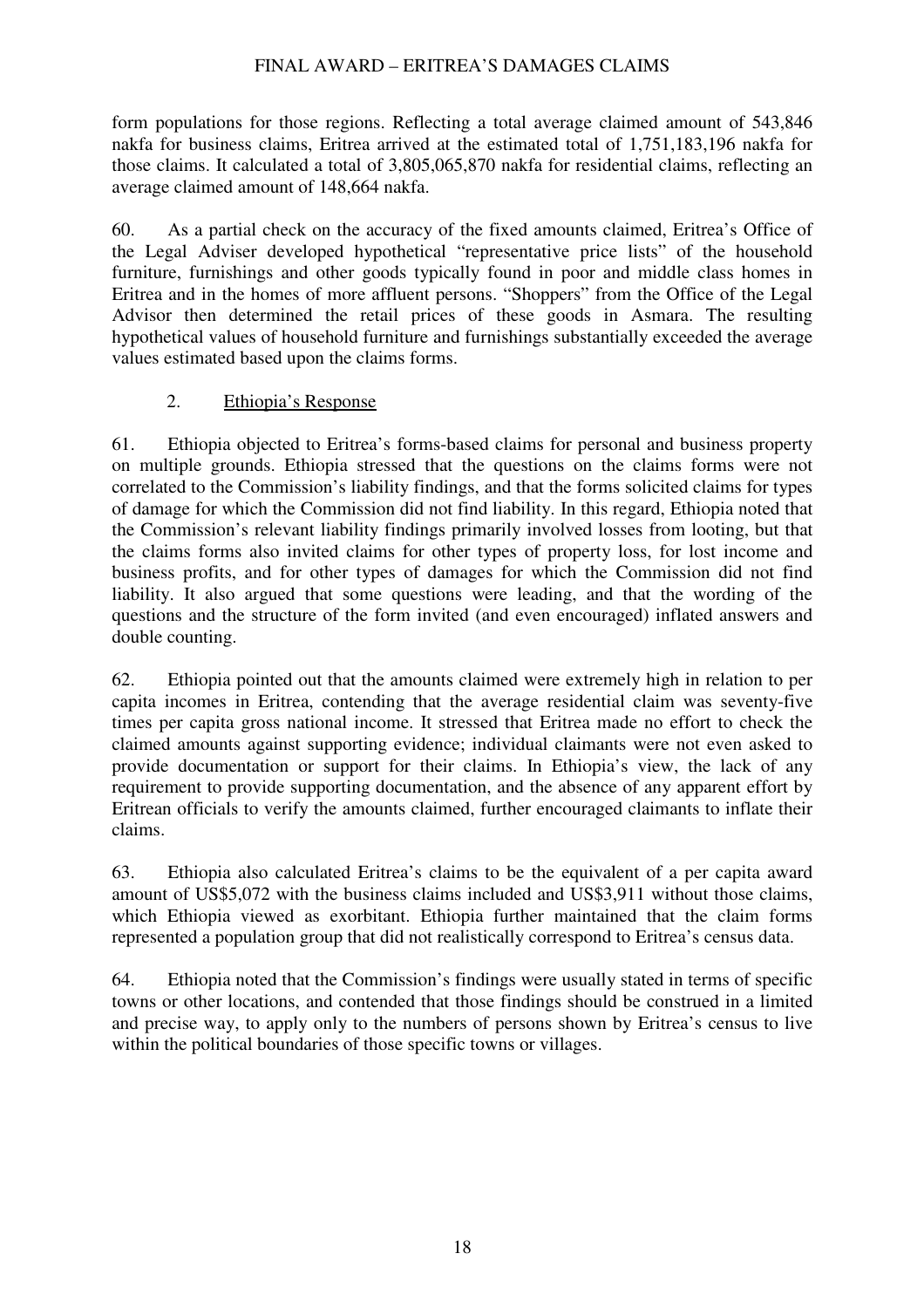# 3. The Commission's Conclusions

65. For compelling reasons, including the shortness of time and resources, both Parties elected to file their claims in December 2001 as State-to-State claims, and not to utilize the mass claims procedures envisioned as a possible option in the Commission's Decisions Numbers 2 and 5. However, the Commission did indicate in its communications with the Parties, for example in its letter of August 29, 2001, and at the July 2006 Working Group meeting, that at the damages phase it was prepared to authorize a Party to utilize elements of a mass claims process in appropriate situations.

66. Nevertheless, the claims forms process that Eritrea designed and implemented for these property loss claims has significant weaknesses. Inspection of the forms confirms that they are not correlated to the Commission's findings of liability, and that they address significant elements of damages for which the Commission did not find liability. Some questions are phrased in ways that may have invited inflated damage claims or otherwise elicited unreliable information.

67. The process for determining these property loss claims also seems to have been largely divorced from any underlying evidence. Persons who filled out claims forms were not required to provide supporting evidence or documentation, and any narrative information they did offer apparently was not considered in assessing the amounts claimed. (In the form used for the Western Front, narrative material was relegated to the end of the form.) Thus, the record available to the Commission offers no means to test or verify the very large amounts claimed. This is of particular concern because Eritrea seeks per capita amounts said to reflect the average of thousands of persons' actual damages (subject to a few modest caps), not a reduced amount of fixed-sum compensation.

68. Eritrea's "representative price lists" do not offer a meaningful check on the amounts claimed. These lists reflect the impressions and personal observations of Eritrea's legal staff, not any systematic study of household items or their cost in the affected areas. Further, the prices utilized are those of new goods at retail in Asmara shops, which seem likely to be appreciably higher than the values of used goods in the affected areas.

69. As Eritrea observed during the proceedings, the UNCC and other past mass claims processes have used claims forms to identify and collect information about victims of particular types of injury for whom fixed-sum compensation may be appropriate. However, this typically has been done in claims programs combining a reduced burden of proof with correspondingly reduced fixed-sum compensation levels. These programs also have incorporated measures to test the underlying evidence, at least on a statistical sampling basis, as a check on spurious or inflated claims. In contrast, Eritrea claims high average per capita amounts said to reflect actual losses, without any supporting evidence. This is not sufficient to sustain a claim for 5.5 million nakfa.

70. This leaves the Commission in a difficult position. The evidence at the liability phase proved that many Eritreans did suffer significant losses of property at the hands of Ethiopian forces during and after Ethiopia's 2000 invasion. However, neither that evidence nor the evidence presented from the claims form process quantified the extent of injury or proved entitlement to the large amounts Eritrea now claims. In a commercial arbitration between two private parties, this might warrant dismissal of a damages claim for failure of proof. The Commission is not prepared to take that step. Just as with some large claims by Ethiopia,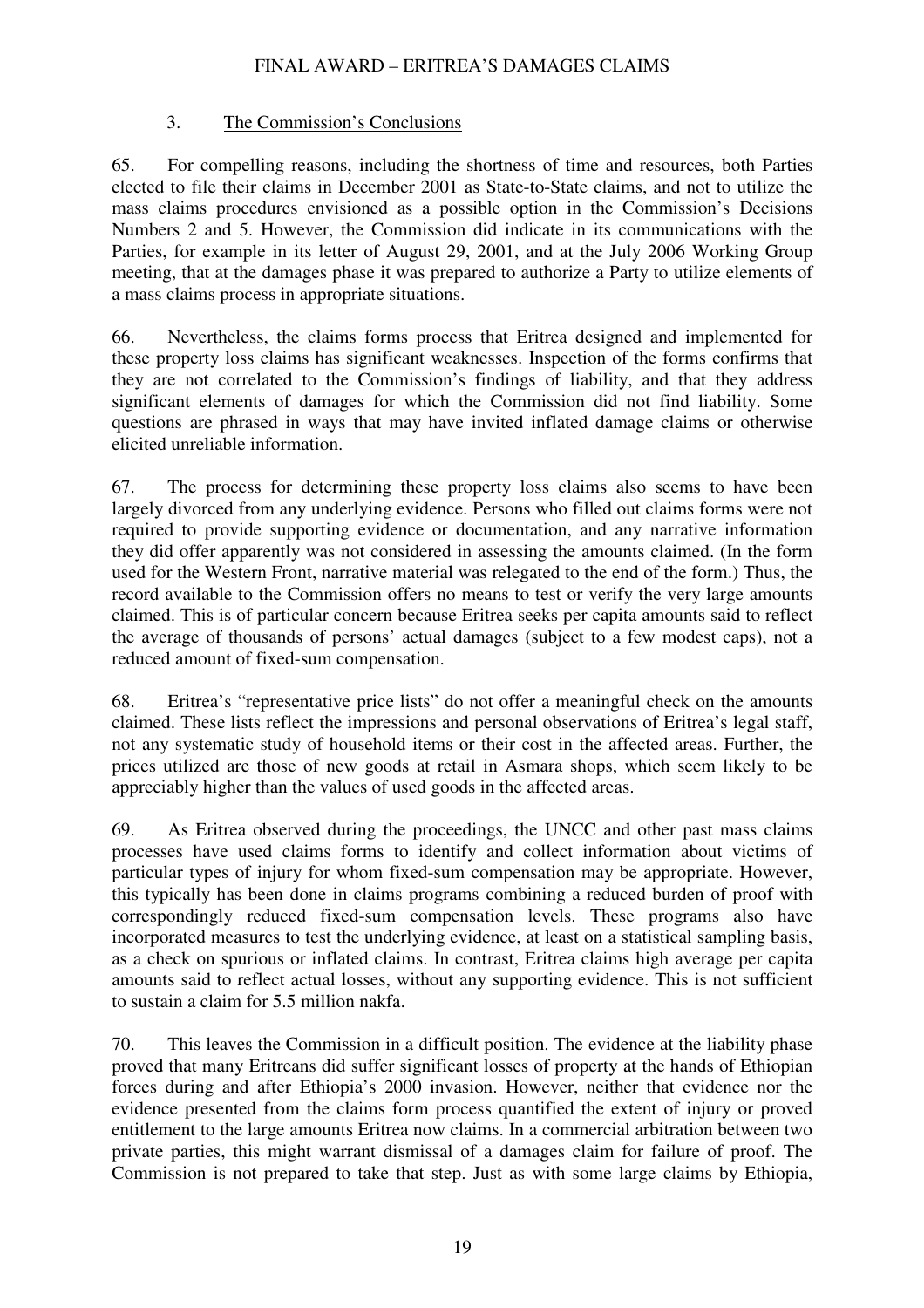where the Commission also has identified serious difficulties, there was widespread injury here. There were significant violations of international law causing harm to many individual victims. In such circumstances, it is not appropriate to dismiss the claim outright. Ethiopia's counsel recognized at the April 2007 hearing that "Eritrea is entitled [to] compensation based on your awards." 29

71. At the hearing, counsel for Eritrea indicated that the claims forms are in storage, and that, if the Commission did not accept Eritrea's analysis, the Commission could analyze the data in the forms in any other manner thought satisfactory. The Commission does not have time or resources for such a fundamental re-assessment of a Party's claim. It is not the UNCC, with (at peak) staff of several hundred persons and extensive financial resources. Moreover, for the Commission to accept Eritrea's claims forms as evidence and commence to analyze them after the hearing would raise serious due process questions of fairness and equal treatment of the Parties.

72. In the circumstances, the Commission has sought to develop a reasonable estimate of the losses resulting from the injuries it found, taking account of the likely population of the affected areas and estimates of the frequency and extent of loss. This process was unavoidably imprecise and uncertain, but it was necessary given the limitations of the record.

73. In one relevant respect, the Parties' positions did not differ greatly. Both offered broadly similar figures – ranging from roughly 99,000 to 114,000 persons – for the populations of the areas covered by the Commission's liability findings (Molki Sub-Zoba and eleven specified towns and villages). In the Commission's view, losses should be assessed by households, because they largely fell upon households, not individuals. Therefore, the Commission divided the population figures by the approximate number of persons per household, to estimate the number of households potentially affected by conduct for which the Commission found liability.

74. The record is much less clear regarding the frequency and extent of losses. Eritrea claimed average household losses of 148,664 nakfa, but this amount is so much greater than the average per capita income in Eritrea that the Commission finds it unrealistic and unpersuasive. In assessing possible losses, the Commission took account of, among other things, the amounts claimed for similar losses from looting of households in Zalambessa and rural Tigray, as indicated by Ethiopia's evidence. (With respect to the latter, the Commission notes that Eritrea's claim involved losses in villages and towns, where residents were likely to own more goods potentially vulnerable to looting, for example, furniture, shop inventory, sewing machines, small electrical appliances and sheet metal roofing.) Although not legally controlling, the Commission also considered the amounts established in 2001 as appropriate levels of fixed-sum compensation, should the Parties elect to utilize a mass claims system.

75. The Commission also took into account the seriousness of these losses to the persons who suffered them. Many of those injured were people of modest means who lost all they had, including their means of sustenance. Particularly given many victims' limited resources, the loss of their residential and/or business property left many of them facing protracted destitution and dependency.

<sup>&</sup>lt;sup>29</sup> Transcript of the Eritrea-Ethiopia Claims Commission Hearings of April 2007, Peace Palace, The Hague, at p. 862 (Mr. Picard) (April 25, 2007).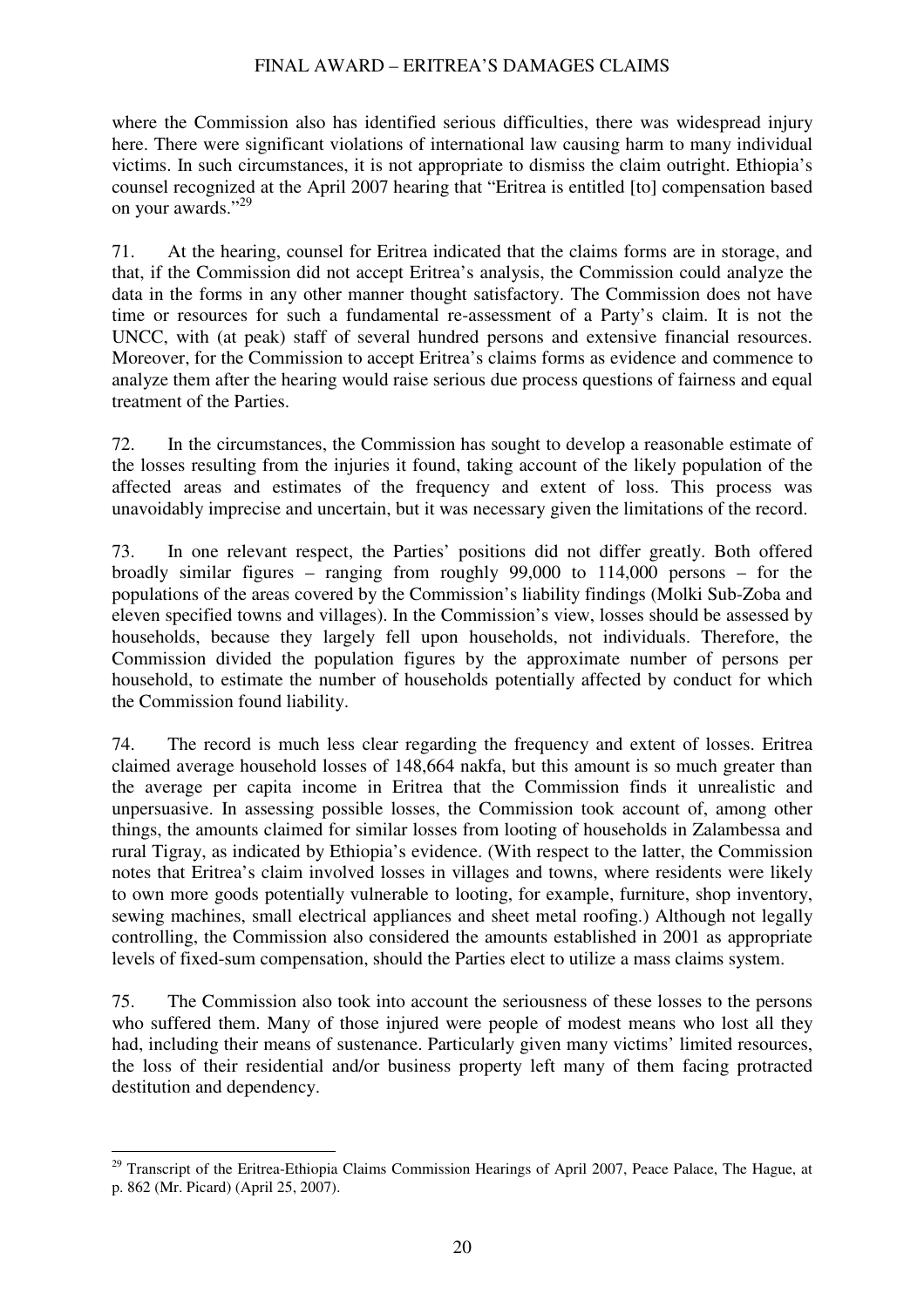76. Taking the foregoing considerations into account, the Commission sought to estimate the appropriate compensation for looting losses utilizing several different approaches, all of which suggested a similar result. Based on its assessment of the record, the Commission awards Eritrea the sum of US\$13,500,000 as compensation for losses of residential and business property attributable to looting or other damage for which Ethiopia was found liable in Molki Sub-Zoba and the eleven towns and villages listed in the Commission's Partial Awards for liability.

# C. Damage to or Destruction of Buildings

77. The Commission found Ethiopia liable to Eritrea for the unlawful destruction of or damage to both public and commercial buildings on the Central and Western Fronts during Ethiopia's large-scale military incursion into Eritrea beginning in May 2000. The destruction and damage ran the gamut from the detonation of buildings, to the stripping of doors and windows and other building materials from structures, to the destruction or looting of building contents. Where the Commission concluded that damage in particular locations resulted from multiple causes operating at different times, including causes for which there was State responsibility and other causes (such as shelling or other combat damage) for which there was not, the Commission found Ethiopia liable for an approximate percentage of the damage based on the Commission's best assessment of the evidence. In several cases, the Commission identified specific buildings, including a number of large public buildings, in its liability findings; in other cases, the findings related more generally to buildings in a town, village or sub-zoba.

# 1. Eritrea's Claim

78. Eritrea claimed compensation exceeding two billion nakfa plus US\$38 million in connection with its claim for damaged and destroyed structures on the Central and Western Fronts (the "Building Claims").<sup>30</sup> For indicative purposes only, after converting the nakfa amount at the rounded 2005 exchange rate of ERN 15:US\$1, the grand total of Eritrea's Building Claims is approximately US\$180 million.<sup>31</sup>

79. Specifically, in its Damages Group One Memorial, Eritrea sought total compensation of ERN 406,600,878 plus US\$1,918,104 for fifty-four allegedly damaged structures on the Central Front, and ERN 1,762,735,857 plus US\$35,576,750 for 147 allegedly damaged structures on the Western Front.<sup>32</sup>

80. Eritrea devoted extensive attention in its written submissions to supporting and quantifying its claims for actual amount compensation for destroyed and damaged buildings. Eritrea's Damages Group One Memorial contained a 520-page chapter on its Buildings

<sup>&</sup>lt;sup>30</sup> Memorial of the State of Eritrea, Damages (Phase One) filed on November 15, 2006 [hereinafter ER Damages Group One Memorial], Spreadsheet Annex.

<sup>&</sup>lt;sup>31</sup> In the course of the Group Number One damages hearings, Eritrea reduced its total damages claims by approximately 450 million nakfa after withdrawing certain evidentiary documents and confirming that others were missing from the record. The reductions affected Eritrea's claims regarding the Barentu Zoba and Sub-Zoba Ministry of Agriculture, Barentu Town Administration Building, Barentu Zoba Gash-Barka Ministry of Health Offices and Warehouse, Barentu Hospital, Teseney Ministry of Agriculture, Tokombia Ministry of Agriculture and Molki Sub-Zoba schools.

 $32$ <sup>25</sup>The Central Front total does not include Eritrea's claims for destruction of the Stela of Matara or the Tserona Patriots Cemetery, which are addressed separately at Section VI.E. Nor does the total include Eritrea's claim for damages for nine buildings in Awgaro, which the Commission addresses at Section VI.H.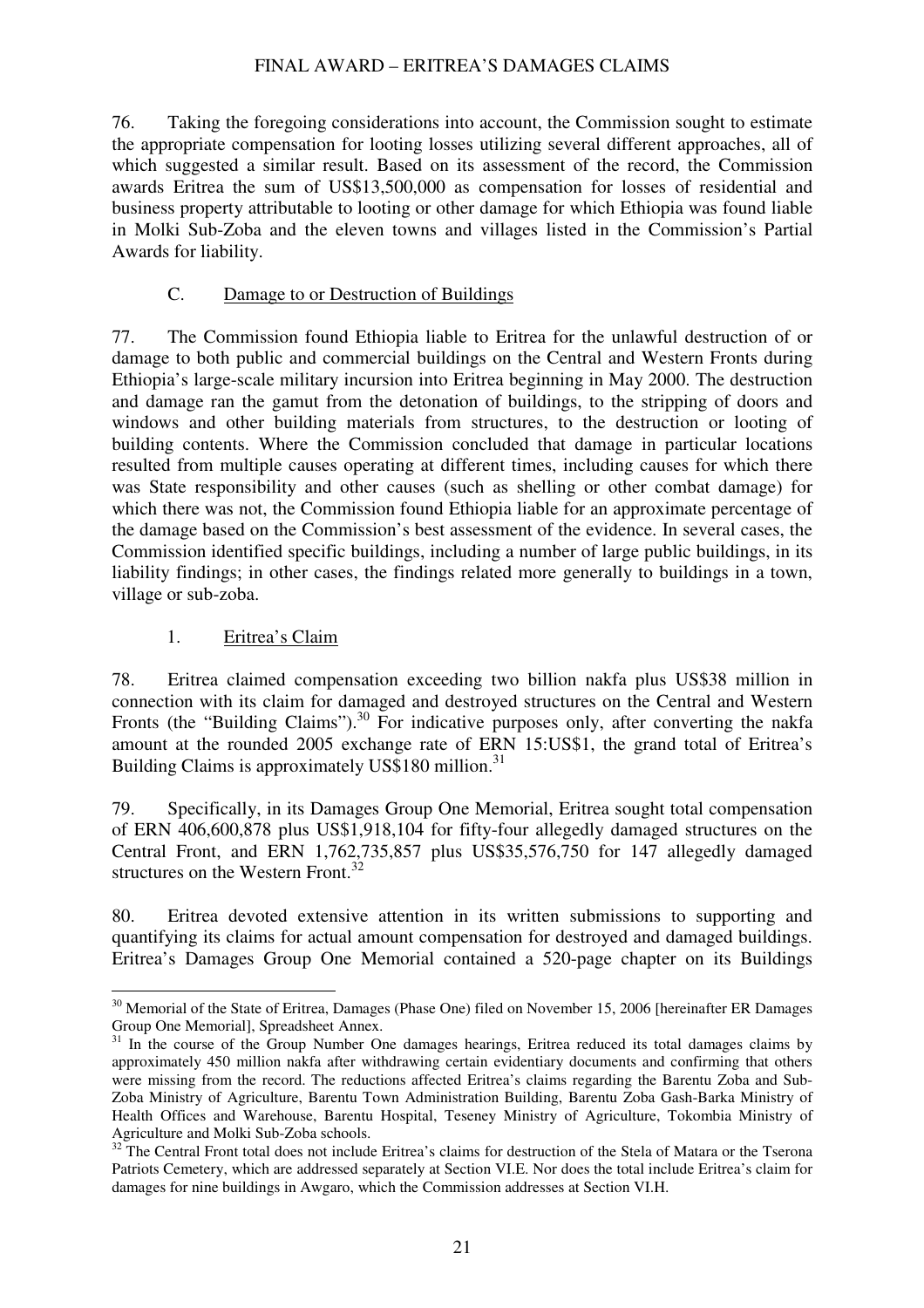Claims, with specific discussion of the liability basis and evidence for each of 201 individual buildings. The evidence, which varied widely from building to building, included witness statements, property inventories, blueprints, construction contracts, and repair/reconstruction estimates. The evidence cumulatively consisted of two volumes of witness statements and six volumes of documentary evidence.

81. The documentary exhibits included property surveys conducted by Eritrean government entities during or shortly after Ethiopia's occupation of certain areas. These included regional surveys, such as the July 2000 report assessing damages in Gash-Barka to institutions and facilities in the administrative, educational, health, water supply and agricultural sectors, and sector-specific reports, such as the September 2000 survey done by the Eritrea Electric Authority of the Ministry of Energy of Mines in Barentu, Teseney, Adi Quala, Adi Keih and Senafe.

82. Eritrea made separate claims for the twenty-three individual structures identified in the Central and Western Front Partial Awards (excluding the Tserona Patriots Cemetery and the Stela of Matara).<sup>33</sup> As to the Commission's more general findings regarding building destruction and damage in eleven named villages and towns, Eritrea asserted that it had to prove four elements to be eligible for compensation: (a) before the war, the structure did in fact exist; (b) the structure was destroyed or damaged during the war; (c) its damage, destruction, etc., was unlawful; and (d) the amount claimed is appropriate to make the victim whole.

83. Eritrea did not attempt to quantify its Building Claims as of the actual or approximate date of damage. Instead, Eritrea quantified its claims for particular buildings as of various times, based on evidence ranging from the original construction cost (typically multiplied by varying post-war inflation rates) to post-war reconstruction or repair estimates at then-current prices. The majority of the Eritrean nakfa quantum figures date from 2005 and 2006, when Eritrea was preparing its Building Claims for submission to the Commission and obtaining actual and estimated damage figures. The vast majority of the figures presented by Eritrea are estimates, as the government explained it has not been able to afford the costs of reconstructing, repairing and restocking the buildings. As noted previously, Eritrea did not convert its Building Claims made in Eritrean nakfa to U.S. dollars.

2. Ethiopia's Response

84. Ethiopia objected generally to the scope and magnitude of Eritrea's Building Claims, and challenged Eritrea's reliance on property inventories and reconstruction estimates prepared post-war with an eye toward litigation and presented without supporting documentation.

85. Ethiopia chose to submit specific defenses to only the fifteen highest-value structures claimed by Eritrea, to "illustrate the evidentiary and analytical problems with these claims."<sup>34</sup>

<sup>&</sup>lt;sup>33</sup> Eritrea combined its claims on several of these 23 structures in Senafe. Eritrea addressed the two Senafe Electrical Authority buildings in one claim; the three Senafe Old and New Town Administrative Headquarters buildings in one claim; the two Senafe Ministry of Agriculture buildings in one claim; and the three Senafe Sub-Zoba Administrative and Residential building claims in one claim. Accordingly, of the total of 201 separate Building Claims, only seventeen are for the 23 separately identified structures.

<sup>&</sup>lt;sup>34</sup> Ethiopia's Counter-Memorial to Eritrea's Damages Phase One Memorial (February 15, 2007), para. 3.5. The fifteen structures included the Stela of Matara, addressed separately in this award at Section VI.E.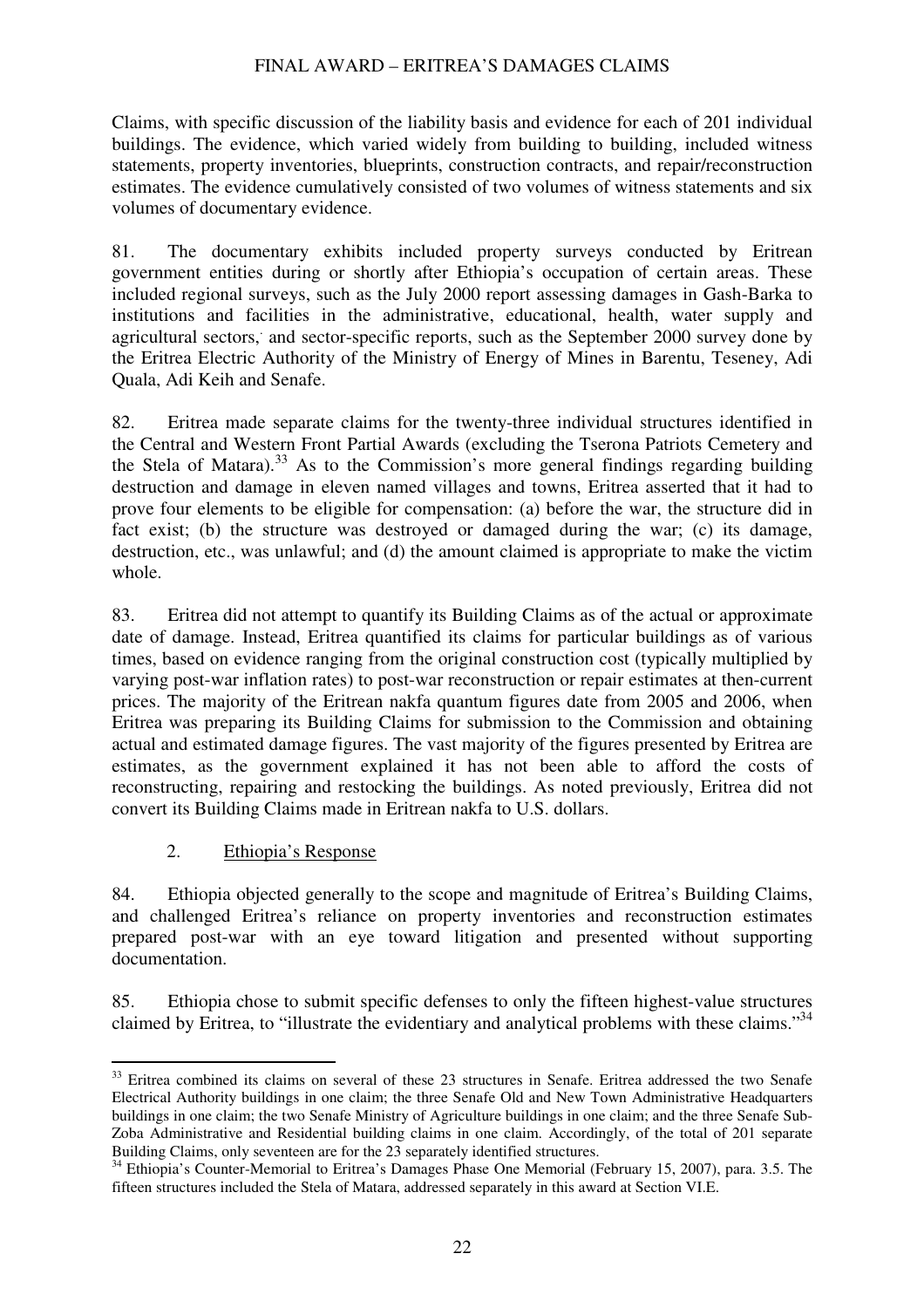According to Ethiopia, these fifteen structures together accounted for 83% of the total individually assessed damages claimed by Eritrea. Among its illustrative objections, Ethiopia criticized Eritrea's claims for compensation for 100% of the value of property allegedly looted from a damaged building, for example in Senafe, where the Commission limited looting compensation to a lower percentage and where Eritrea admitted that looting had occurred before destruction of the building itself. Ethiopia also objected to Eritrea's requests for the costs of repairing buildings that had been looted or stripped, in addition to the value of the looted or stripped items. As to Eritrea's estimates, Ethiopia offered examples of the far lower values it claimed for Eritrea's destruction of allegedly comparable buildings in its parallel Central and Western Front claims.

# 3. The Commission's Conclusions

86. In quantifying compensation for Eritrea's Building Claims, the Commission has reviewed the basis and evidence for each of the 201 individual claims. As for the twentythree structures specifically identified and included in the Central and Western Front Partial Awards, the Commission briefly addresses below the claims, defenses and evidence on a building-by-building basis. Ethiopia's Counter-Memorial contained specific defenses for six of these twenty-three structures.

87. As for the more than 175 additional buildings for which Eritrea presented claims under the Commission's broader geographic liability findings, the Commission is able to include an amount for compensation only where Eritrea submitted reasonable and credible proof that the relevant building falls within the relevant liability finding. This required evidence that: (a) the relevant building existed before the war, in the relevant town, village or sub-zoba; (b) the building was damaged or destroyed during the war, in the time period designated in the relevant provision of the award; (c) the damage or destruction was unlawful, within the four corners of the relevant liability finding; and (d) the amount would approximately compensate for actual damages at the relevant time, i.e., applying the *Chorzów Factory* test discussed above. 35

88. In reviewing the evidence submitted by Eritrea, the Commission found a wide variation in both quantity and quality. Most useful – and, perhaps understandably, most rare – was documentation, in the form of invoices or professional bids, for the actual or estimated costs of reconstruction, repair and restocking of damaged buildings. As in Ethiopia's parallel claims for property damage, the Commission relied on government surveys undertaken during or just after the war to assess the damage to and facilitate the restoration of civilian services (for example, health, education, water and electricity supply), rather than to support potential litigation. Another form of generally (but not always) credible evidence was a detailed statement from a witness with first-hand knowledge (for example, a school official or a court administrator) describing the relevant building and the destruction, looting or stripping (whether the acts or the results), and attaching a detailed list of lost property with values. In comparison, the Commission could give little or no evidentiary weight to property lists or inventories that were unsigned, undated or otherwise lacking authentication, or to patently exaggerated valuations.

89. A particular note is warranted as to compensation for damage to or destruction of churches, mosques and other religious buildings. The Commission is mindful of the central

<sup>35</sup> *See* para. 24 *supra*.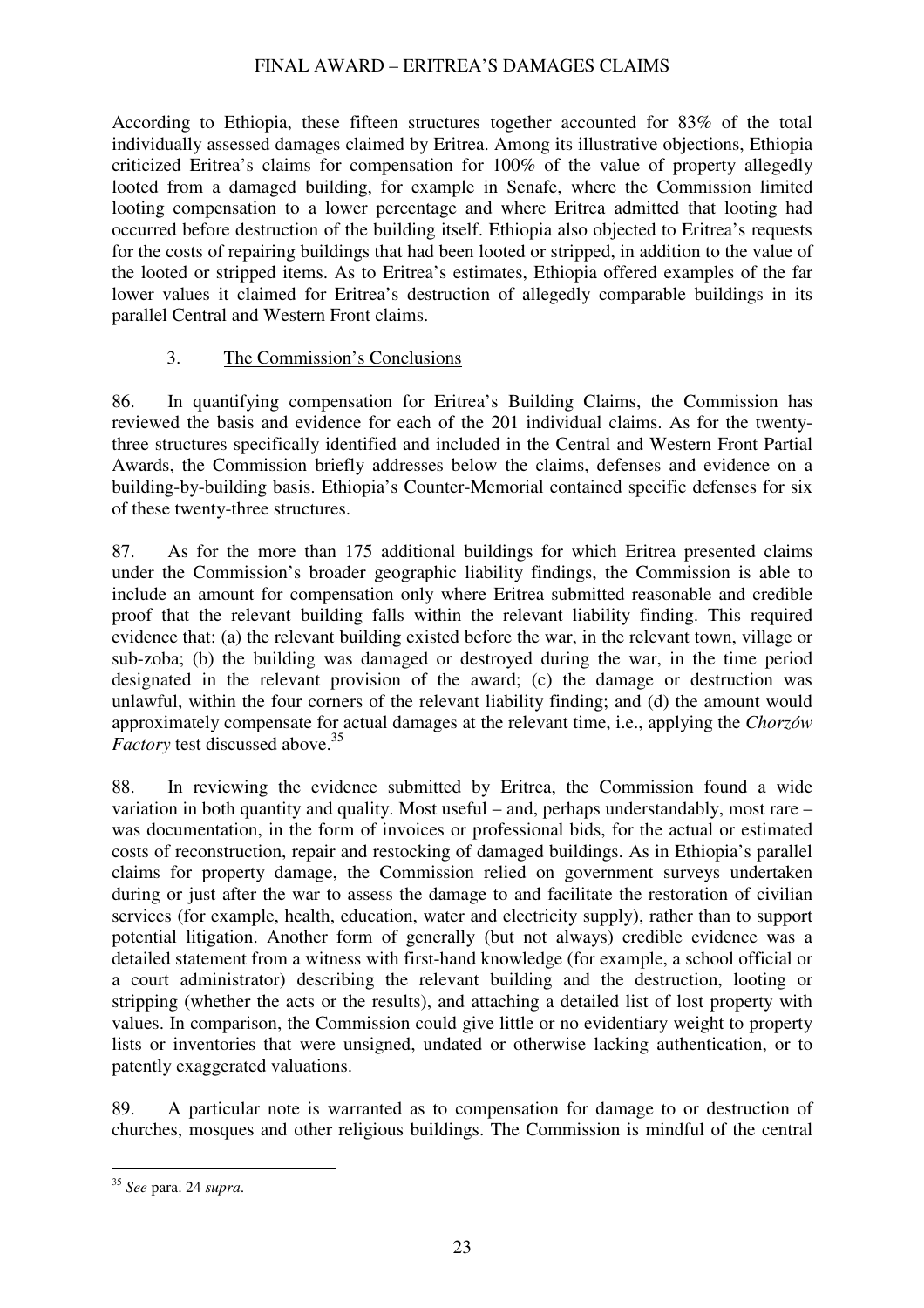role of religious institutions in the life of Eritreans, and recognizes the concern and distress many congregations experienced from the desecration of those institutions. With regard to the assessment of the values of religious items destroyed or looted which may have unique cultural value, the Commission generally accepts that the religious officials who attested to the values of these items would be best positioned to make those valuations.

90. While Ethiopia's decision to offer specific defenses to only fifteen of Eritrea's individually assessed claims (including only six of the twenty-three buildings identified in the liability Awards) is perhaps understandable, it has made the Commission's task of evaluating Eritrea's 201 Building Claims significantly more difficult. The Commission is left with only the most general of defenses, and no defensive evidence, for the vast majority of these claims.

91. To the extent Ethiopia's illustrative defenses raised with regard to the fifteen structures apply to other Building Claims, the Commission has taken such defenses into account in its review. For example, in appropriate cases, the Commission accepts Ethiopia's illustrative objection to Eritrea's practice of seeking 100% of the value of property looted or stripped from a building before that building was damaged or destroyed. Where the Commission limited Ethiopia's liability to a percentage of the damage caused by looting or stripping of buildings, it was because the evidence did not permit the exact apportionment of responsibility. In a few instances, discussed below, Eritrea did claim for the value of contents lost when a building was destroyed or damaged, but for the most part Eritrea expressly alleged that Ethiopia had conducted or permitted looting and stripping of structures before the relevant destruction or damage. Under the circumstances, the Commission has applied the percentage factor for looting and stripping in the relevant location, for example, 75% in Tserona Town, rather than award 100% of the value of the contents of a subsequently destroyed or damaged building.

92. In many of its looting and stripping claims, Eritrea included a damage component for repair or even reconstruction of the relevant structure, to which Ethiopia objected. On the one hand, Ethiopia is correct that Eritrea cannot fairly use the damages phase to convert a liability finding for looting and stripping of a building into liability for outright destruction or serious damage. The Commission was careful to distinguish its liability findings in locations where substantial property destruction and damage occurred, such as Senafe Town and Barentu Town, from locations where the evidence supported liability only for looting, such as the villages of Tabaldia and Gergef. On the other hand, the photographic (and testimonial) evidence at both the liability and damages phases showed that looting and stripping of roofs, doors, window frames and other structural elements of a building could and often did compromise the structural integrity of the building. In reviewing the evidence in individual claims for looting and stripping, the Commission has looked with particular care at whether Eritrea's claims for estimated building repair costs are linked to the nature and scope of the looting and stripping that occurred. So, for example, the costs of re-roofing a building after the original roof was stripped, or the costs of re-framing and plastering walls after the original windows and door frames were ripped out, are allowable. Farther removed, and not allowable, are costs claimed for expanding or updating a building, adding new water reservoirs outside the building, or reconstructing a building that had eventually collapsed because it had been exposed to the elements without repair.

93. As discussed above at paragraph 30, the Commission does not accept Ethiopia's defenses based on an unreasonably narrow interpretation of words such as "looting" and "stripping" in the Central and Western Front liability findings. The Commission was not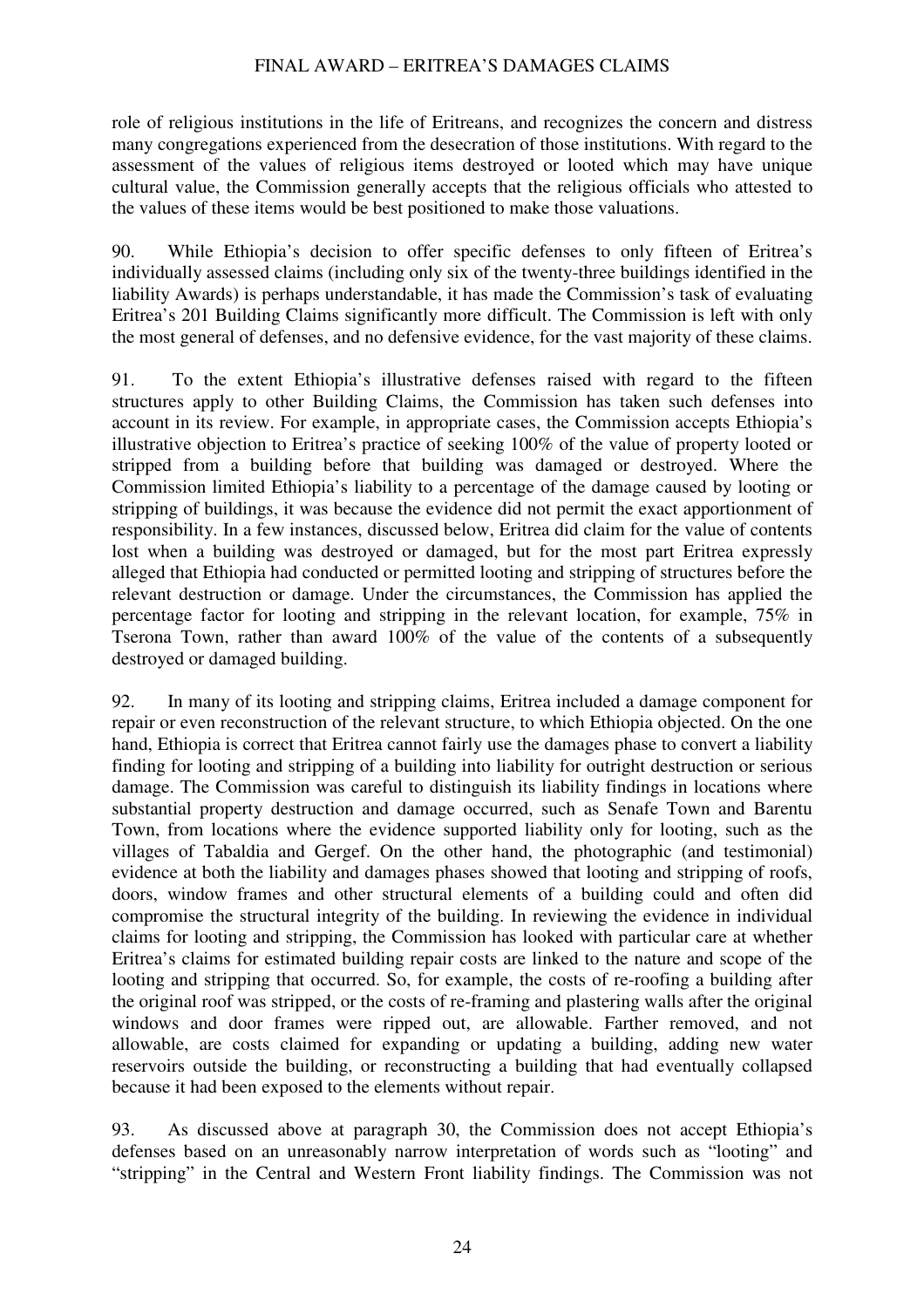exact and could not have been exact in, for example, distinguishing between the looting and stripping of building components. Where the evidence showed frequent looting of roofs, doors, window frames and other building materials, the Commission tended to use the word "stripping," but it did not thereby exclude such actions when using the word "looting." "Burning" of a structure is one method of damage and destruction, but it does not exclude other methods.

94. Nor does the Commission accept, with the exception of Senafe Hospital (discussed below), Eritrea's claims for compensation for the cost of building or renting substitute space following unlawful destruction of or damage to a building. In virtually all such cases, the evidence regarding allegedly leased property was not firmly connected to the function or services previously provided in the destroyed or damaged building. Further, by not including amounts for substitute real estate in the Final Awards for either Eritrea's or Ethiopia's building-related claims, the Commission treats the Parties equally.

95. A preliminary word is necessary on conversion of Eritrea's successful Building Claims from Eritrean nakfa to U.S. dollars. The Commission has followed a different practice here than for Eritrea's other compensation claims. This is because, as noted, Eritrea did not submit evidence of the value of specific buildings as of the date of actual damage or destruction, or submit evidence that would allow the Commission to estimate that value. Instead, Eritrea in most cases provided evidence of the estimated costs in nakfa to repair or reconstruct specific buildings between 2003 and 2006. This is consistent with Eritrea's position that it lacked – and, in most cases, still lacks – sufficient funds to repair or reconstruct those buildings, or replace looted property.

96. Accordingly, rather than apply a flat pre-war ERN:US\$ exchange rate to Eritrea's compensation estimates for later years (when the nakfa was depreciating), the Commission has converted the claims to dollars on a building-by-building basis as of the year for which the repair, reconstruction or replacement cost is estimated. To do so, the Commission has used the average annual official exchange rates, as set out in paragraph 42.

97. This mathematical process, while time-consuming to apply to each of Eritrea's 201 Building Claims, serves two purposes. First, it avoids the windfall to Eritrea that would have resulted if a single wartime exchange rate of 8.8 nakfa or 9.36 nakfa to the U.S. dollar had been used to convert estimates calculated (contemporaneously) in nakfa in later years when the exchange rate exceeded fifteen nakfa to the U.S. dollar. Second, looking to the *Chorzów Factory* test, this process better approximates the amount necessary to put Eritrea in the position it would have been in but for Ethiopia's unlawful destruction, damage and looting of property, in light of Eritrea's post-war economic inability to repair, reconstruct and replace that property. In the currency conversion process, as well as in other calculations, the Commission has rounded amounts to avoid suggesting greater precision than the evidence allowed.

98. The Commission first addresses the Central Front and then the Western Front Building Claims. The Commission sets out relatively full analyses of Eritrea's claims on the twenty-three specific structures identified in the Central and Western Front Partial Awards, in particular the Senafe Town buildings, as well as other building claims that serve as models for broad categories of claims. The Commission has used the same analytical structure in reviewing all of the other individual claims, most of which are discussed in groups for the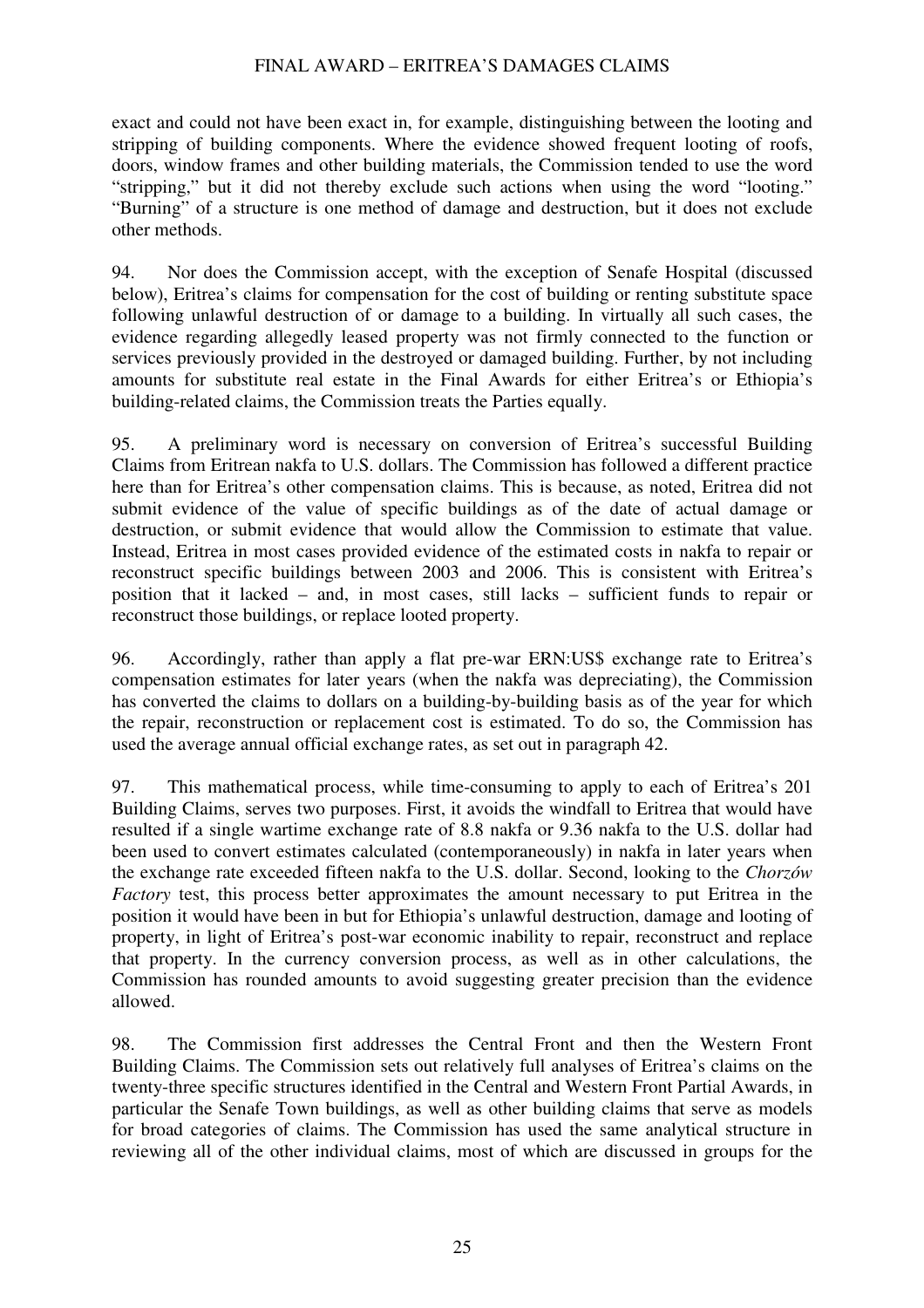sake of economy. Within the groups, the Commission offers examples of successful, unsuccessful and partially successful claims based on the evidence.

4. The Central Front

99. On the Central Front, the Commission found Ethiopia liable for inflicting or permitting damage to buildings in Tserona Town, Serha village and Senafe Town:

- For 75% of the total damage caused by the looting and stripping of buildings in Tserona Town permitted while it occupied the town from late May 2000 until late February 2001;
- For the destruction of the Sub-Zoba Administration Building, the Sub-Zoba Health Center, and the Warsai Hotel in Tserona Town;
- For 70% of the total damage it inflicted on the infrastructure of the village of Serha during its occupation from May 1998 through February 2001;
- For 75% of the total damage caused by the looting and stripping of buildings in Senafe Town permitted during its occupation between May 26, 2000 and June 2001; and
- For the destruction of or severe damage to thirteen major structures in Senafe Town during its occupation of the town: the Electrical Authority (two buildings); the Ministry of Agriculture (two buildings); the New Town Administrative Headquarters; the Old Town Administrative Headquarters and Offices West; the Old Town Administrative Headquarters and Offices East; the Senafe Secondary School; the Senafe Hospital (at 90% of the damage); the Sub-Zoba Administrative and Residential compound (three buildings); and the Telecommunications Building.<sup>36</sup>

100. Eritrea claimed damages of approximately 413 million nakfa plus US\$3 million in connection with its Central Front Building Claims. For indicative purposes only, after converting the nakfa amount at the rounded 2005 exchange rate of ERN 15:US\$1, the total claimed is approximately US\$30 million.

101. Tserona Town. For Tserona Town, the Commission found Ethiopia liable for the destruction of the Sub-Zoba Administrative Building, the Sub-Zoba Health Center, and the Warsai Hotel, as well as for 75% of the total damage caused by looting and stripping of buildings in Tserona Town during Ethiopia's occupation from late May 2000 until late February 2001. After applying the 75% factor, Eritrea sought a total of ERN 70,617,456 plus US\$11,719 in compensation for its Tserona Town Building Claims.

102. *Sub-Zoba Administrative Building*. Eritrea sought compensation of ERN 13,583,136 for the detonation and looting of the Sub-Zoba Administrative Building, which was the main administrative center for Tserona Town and fifteen kebabis serving 36,000 inhabitants. In support of the claim, Eritrea offered estimates dating from 2005 for rubble clearing, repairing damage to the detonated administrative building and several stripped staff residences,

<sup>&</sup>lt;sup>36</sup> Partial Award, Central Front, Eritrea's Claims 2, 4, 6, 7, 8 & 22 between the State of Eritrea and the Federal Democratic Republic of Ethiopia (April 28, 2004) [hereinafter Partial Award in Eritrea's Central Front Claims], *dispositif*, Section V.D, quoted in full above at para. 48.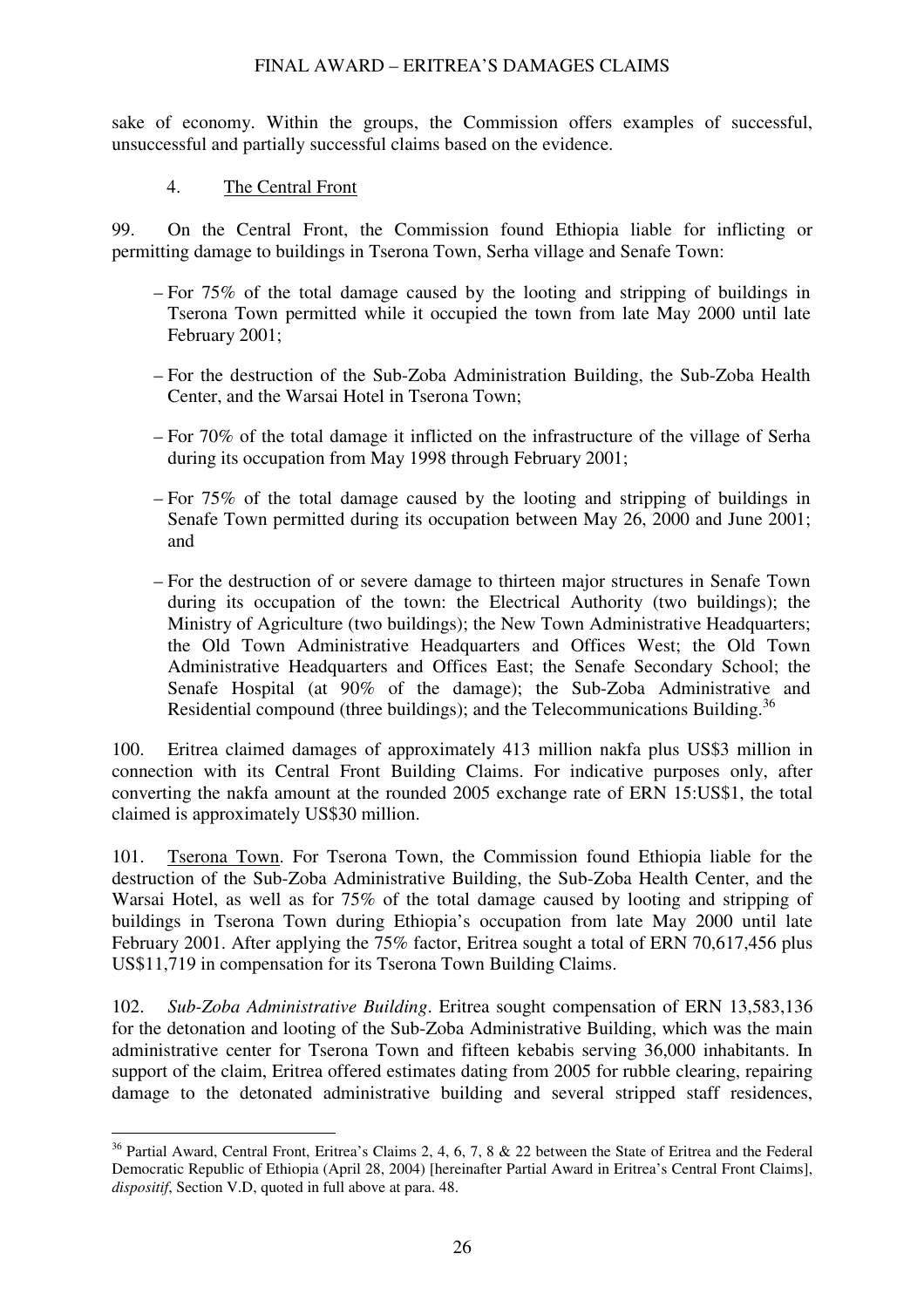replacing building contents, and the rental of a temporary substitute office. Eritrea also included a construction contract and plans reflecting that the administrative building was constructed in 1996-1997 for 583,896 birr. Ethiopia offered no specific defense. On balance, the Commission is prepared to award compensation for 100% of the rubble clearing; only 50% of the estimated cost of rebuilding the administrative office building, because, even with reasonable inflation, the estimate is excessively greater than the original construction cost; and, applying the percentage for looting and stripping in Tserona Town from the Central Front Partial Award, 75% of the value of looted property, including desks and chairs actually replaced in 2002. The Commission awards no compensation for temporary office rental or for alleged stripping damage to staff residences, as the evidence of repair costs was not sufficiently linked to looting or stripping. Applying the 2005 exchange rate for all amounts awarded except the desks and chairs replaced in 2002, for which the 2002 exchange rate applies, the award equals US\$305,000.

103. *Sub-Zoba Health Center*. Eritrea sought compensation of ERN 18,153,295 for the detonation and looting of the Sub-Zoba Health Center, which served a catchment area of 50,000 persons. Based on the contract put into evidence, the Health Center cost 1.6 million birr to construct in 1996. The head of engineering for the Ministry of Health provided an estimate for rebuilding costs of ERN 14,065,895, which he based on the costs of building a standard health center in 1998 of ERN 4,688,631 and the tripling of construction costs by 2006. The evidence also included a 2006 inventory of looted equipment with estimated values, leading to a total looting claim of ERN 3,307,400. The estimates date from 2005 and 2006, at which time Eritrea had not yet been able to start reconstruction. Ethiopia offered no specific defense. On balance, the Commission is prepared to award compensation for 100% of the estimated cost of rubble clearing; only 50% of the cost of reconstruction, because, even with reasonable inflation, the estimate is excessively greater than the original construction cost; and 75% of the estimated value of the looted contents. Applying 2005 and 2006 exchange rates, the award equals US\$670,000.

104. *Warsai Hotel*. The Warsai Hotel was originally built in 1997-1998 with a loan from the Eritrean Disabled Fighters' Association for approximately 467,000 birr for construction and 97,000 birr for furnishings. Eritrea sought ERN 3,925,493 for the looting, stripping and detonation of the Hotel: ERN 2,189,938 for clearing rubble and rebuilding, based on 2001 specifications from the Fighters Association; ERN 543,455 to replace furnishings and kitchen equipment as of 1998-1999; and ERN 1,192,100 for lost revenue from 2000 to 2006. Eritrea submitted substantial evidence, including blueprints and receipts, supporting the original costs of both construction and furnishings, including a 28,000 birr Italian espresso machine. Ethiopia offered no specific defense. The Commission considers the rebuilding claim reasonable; the estimate for reconstruction in 2001 is four times greater than the original cost in 1997-1998, which is a more realistic inflation factor than the factor of ten used in other instances. The Commission also considers the property replacement claim reasonable; Eritrea presented invoices for the actual replacement in 2001 of the hotel oven and mixer at ERN 366,980, which is a large percentage of the total ERN 543,455 claimed. The limited economic evidence did not support the claim for lost revenue. After applying the 75% Tserona Town looting and stripping percentage to the property replacement claim, and then applying the relevant 1998 and 2001 exchange rates, the award equals US\$270,000.

105. *Other Tserona Town Building Claims*. The Commission next examines Eritrea's compensation claims, totaling approximately ERN 35 million plus US\$12,000, for 75% of the damage allegedly caused by the looting and stripping of fourteen other buildings in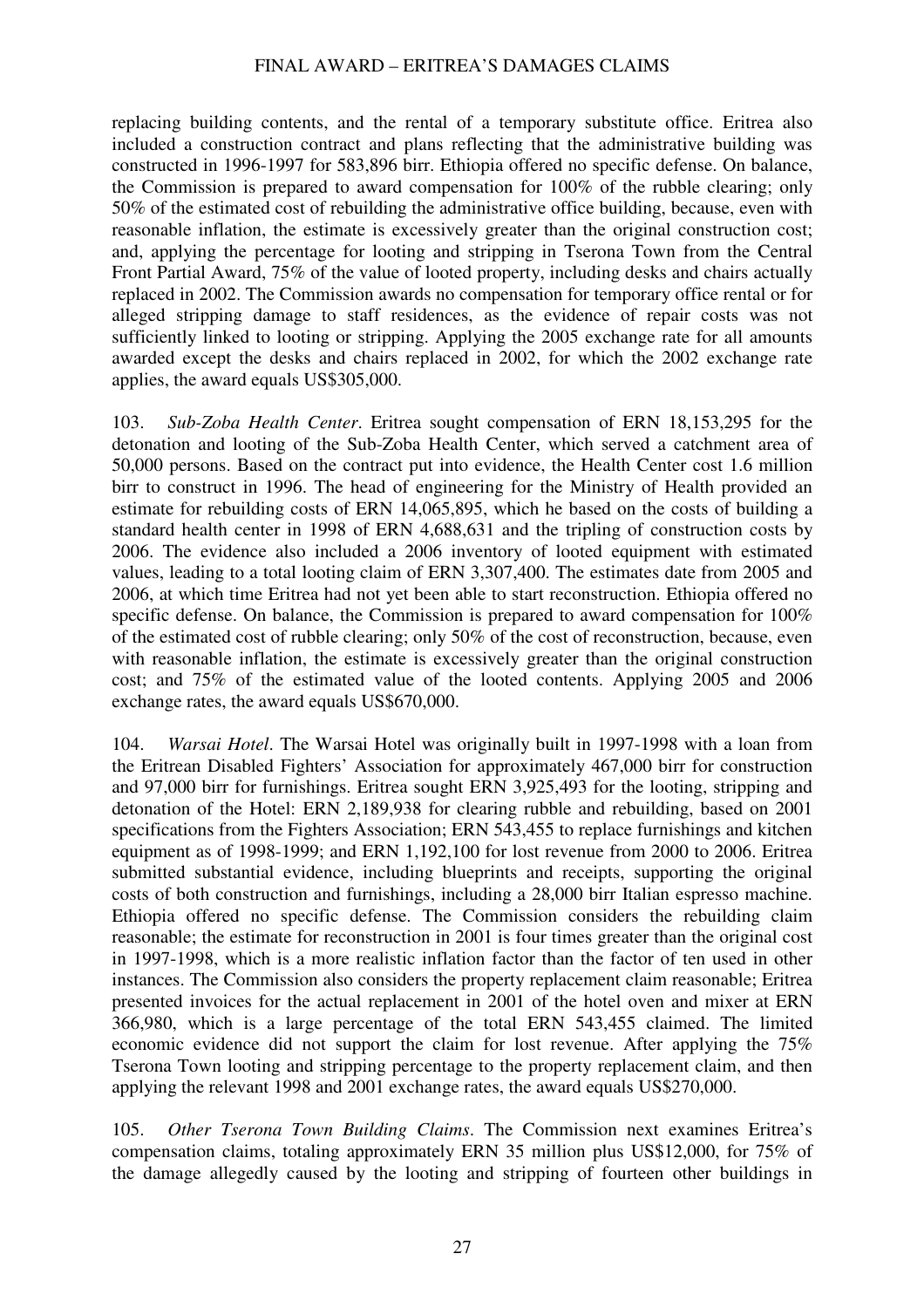Tserona Town permitted by Ethiopia from late May 2000 until late February 2001. These consist of claims for damage to the Town Administration Building, Police Station, Courthouse, Water Supply, Generator House, Berhe Tsaeda Elementary School, junior school, Faith (Imnet) Mission Elementary School, Ministry of Agriculture, Eritrean Relief and Refugee Commission ("ERREC") office, marketplace, Shell/Agip station, Gamia Mosque and Debre Michael Orthodox Church. Ethiopia offered no specific defense to Eritrea's claims on these buildings.

106. As with other towns and villages, discussed below, the Commission has determined to award all, none or some of the amounts claimed by Eritrea for each of these fourteen buildings. At one end of the spectrum, the Commission finds the claims for the Police Station, Courthouse, Faith (Imnet) Mission Elementary School, ERREC office and Shell/Agip station reasonably supported by witness statements and documentary evidence. Having denied the claim for detonation of the Courthouse at the liability phase, the Commission notes that Eritrea's claim in this damages phase was limited to ERN 325,316 (US\$32,062 at 1997 and 2005 exchange rates) for looted doors, windows and furnishings.

107. At the other end of the spectrum, the Commission disallows the claims for the Tserona Town Administration Building and Debre Michael Orthodox Church. As for the Administration Building, Eritrea sought ERN 12,697,125 for looting, stripping and allegedly associated damage, an amount some four hundred times the original cost of the building in 1996 (33,281 birr) based on Eritrea's documents. The claim was clearly one for total reconstruction and improvement of an originally modest building, with Eritrea making no effort to connect the reconstruction costs to the effects of looting and stripping. Even the looting claims appeared exaggerated: three photocopiers at ERN 350,000 each, and two typewriters at ERN 250,000 each. As for the Debre Michael Orthodox Church, which Eritrea described as the only building remaining intact in Tserona after the Ethiopian occupation, Eritrea produced no evidence as to the value of looted items, but instead offered "suggestions" based on the estimated values of the contents of Orthodox churches in Senafe and Serha.

108. In the middle of the spectrum, the Commission discounts the claims for the Ministry of Agriculture, junior school and Gamia Mosque by 50% (as well as applying the 75% factor for looting and stripping in the liability Award). The Commission considers the evidence offered to support the claim for the Ministry of Agriculture – inventory lists prepared in 2005 with no underlying documentary support whatsoever – to be insufficient to support the comparatively large claim for more than six million nakfa. The Commission is not convinced, in the case of the junior school, that post-stripping repairs would cost twice the total cost of constructing the school in 1999 or, in the case of the Mosque, that repair costs would equal those for the substantially larger Alsadiaq Mosque in Senafe. The Commission has also corrected the amount for the Tserona Berhe Tsaeda Elementary School, because the documentary evidence combined claims for that school and the Faith Mission Elementary School. The Commission includes compensation for the claims for the Water Supply and Generator House facilities only in the amounts directly attributable to looting (looted pipes and pumps, and electricity poles and wire, respectively) and not donated by UNICEF and UNMEE in post-war reconstruction projects, apparently on a non-reimbursable basis. As for the destroyed marketplace, the United Nations Development Program ("UNDP") provided a substantial rehabilitation grant; absent any indication that Eritrea had to reimburse the UNDP, the Commission limits compensation to 75% of the amount carried by the Sub-Zoba.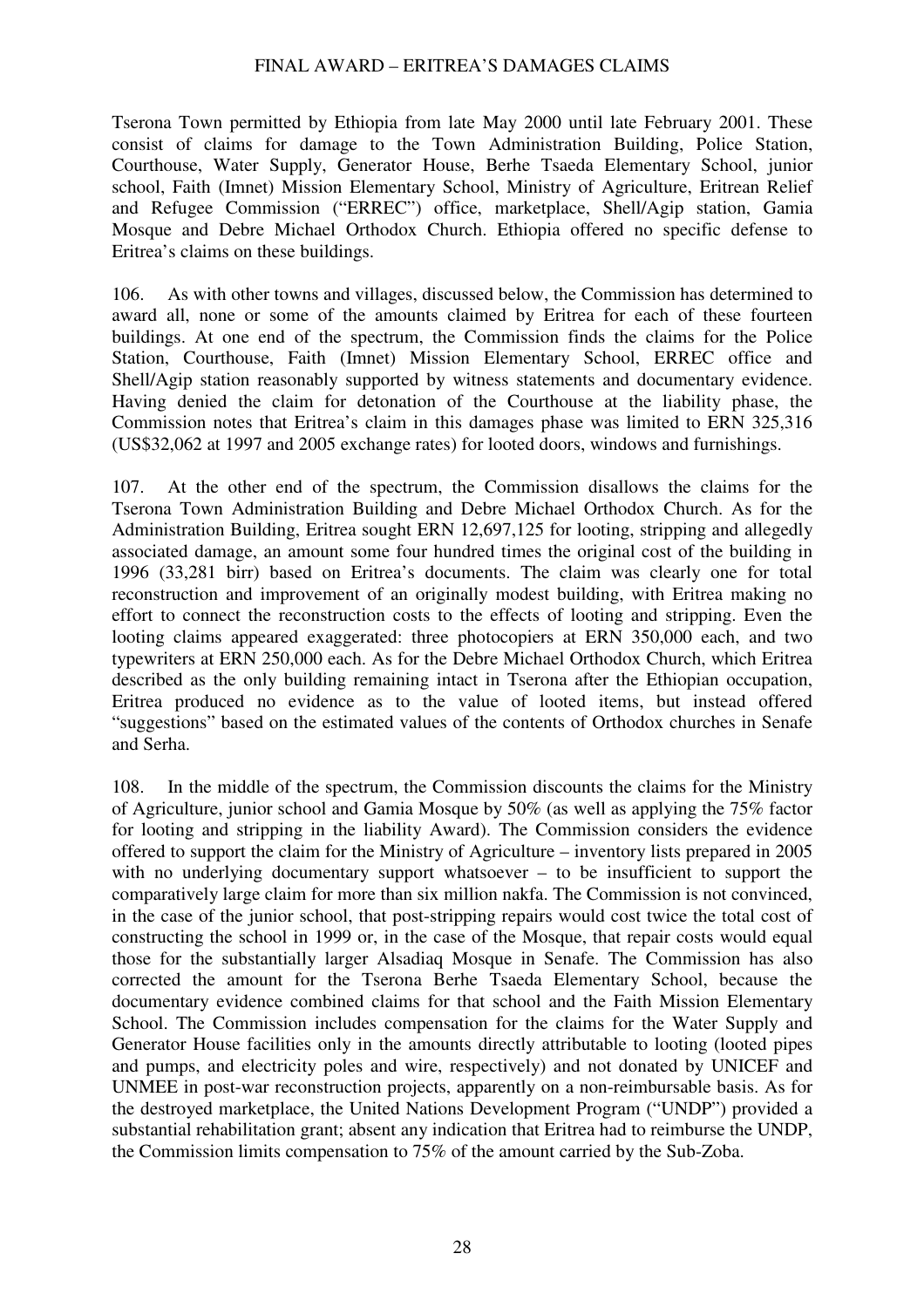109. The Commission awards Eritrea compensation in the amount of US\$775,000 for 75% of the total damage caused by the looting and stripping of the buildings in Tserona Town listed above during the Ethiopian occupation. Adding the amounts awarded for the three structures identified in the liability Award, the total awarded for Eritrea's Building Claims in Tserona Town is US\$2,020,000.

110. Serha Village. The Commission found Ethiopia liable for 70% of the total damage inflicted on the infrastructure of the village of Serha during its occupation from May 1998 through February 2001. After applying the 70% factor, Eritrea sought compensation of ERN 21,860,300 plus US\$54,777 for damage inflicted on ten structures in Serha: the Health Station, Administration Building, Police and Immigration Compound, Generator House, elementary and junior school, Mai Terra Elementary School, Disabled Fighters Bakery and Market, open air market, Shell/Agip station and St. Mary's Orthodox Church. Ethiopia offered no specific defense to Eritrea's claims on any of these buildings.

111. The Commission finds the claims for the Administration Building, elementary and junior school, open air market, Shell/Agip station and St. Mary's Orthodox Church reasonably supported by the witness statements, claim forms and documentary evidence. The Commission discounts the claims for the Police and Immigration Compound and reconstruction of the Health Station by approximately 50% (as well as applying the 70% factor in the liability Award), because of unreasonably inflated reconstruction costs. In the case of the Health Station, Eritrea's own evidence showed that the original construction costs were ERN 323,650 and the costs of building a health station tripled after the war, which would support compensation of ERN 970,950 rather than the ERN 1,986,600 sought. The Commission also discounts the ERN 6,090,000 claim for the looted Generator House by 50%, because the Commission is not convinced that the costs of replacing a generator and 800 telephone poles would increase by ten times between 1997 and 2005. As for Eritrea's claim for ERN 1,374,327 for 70% of the costs for rehabilitation and replacement of furniture for the Mai Terra Elementary School, the Commission reduces compensation by the ERN 790,436 donated by the Lutheran World Federation, apparently without any requirement of repayment. Finally, turning to Eritrea's claim for looting-related damages to the Disabled Fighters Bakery and Market, the Commission disallows the claim for ERN 734,623 worth of looted items belonging to Merkeb Construction Co. for failure of proof: the witness statement from the Fighters Association identified another contractor, and the Merkeb inventory list was not authenticated in any way.

112. The Commission awards Eritrea compensation in the amount of US\$990,000 for 70% of the damage inflicted on the buildings listed for Serha during the Ethiopian occupation.

113. Senafe Town. Senafe Town was a major focus of the Commission's findings of property destruction and damage in the Central Front Partial Award. The Commission found Ethiopia liable for the unlawful destruction of or severe damage to thirteen specific major structures during its occupation of the town between May 26, 2000 and June 2001, as well as for 75% of the total damage suffered in the town from looting and stripping of buildings in the town during the occupation. After applying the 75% factor, Eritrea sought a total of ERN 320,375,509 plus US\$2,494,009 in compensation for its Senafe Town Building Claims.

114. The Commission turns first to the thirteen specific major structures, as set out in the Central Front Partial Award: the Electrical Authority (two buildings), Ministry of Agriculture (two buildings), New Town Administrative Headquarters, Old Town Administrative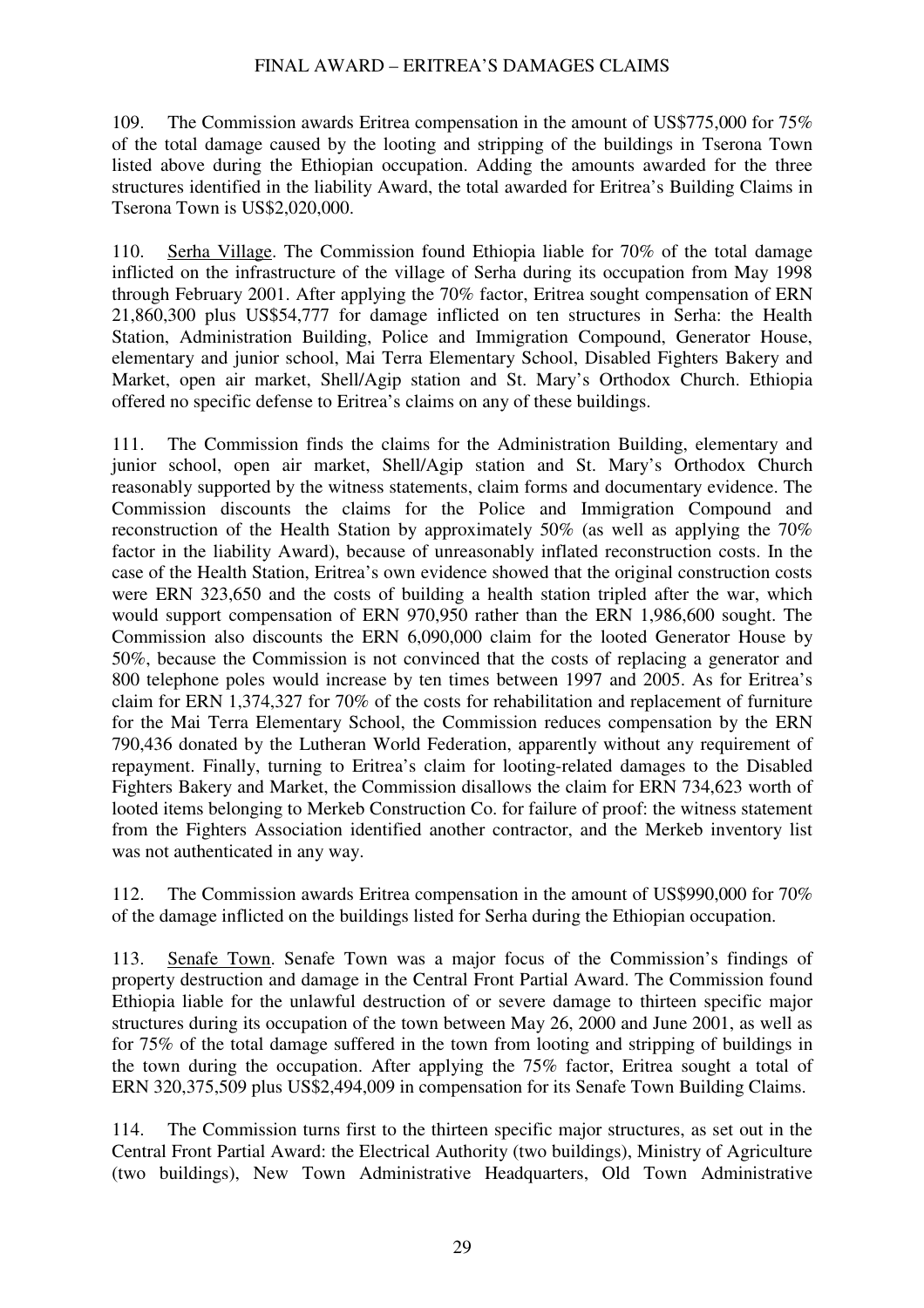Headquarters and Offices West, Old Town Administrative Headquarters and Offices East, Senafe Secondary School, Senafe Hospital (at 90%), Sub-Zoba Administrative and Residential complex (three buildings) and Telecommunications Building.

115. *Electrical Authority*. Eritrea sought US\$500,000 for the costs of restoring the two buildings of the Senafe Electric Authority and related equipment. This amount was based on a 2000 report by an Eritrea Electric Authority damage assessment team, and is also the amount of a 2001 World Bank loan to restore electric services and structures in Senafe. Ethiopia did not provide a specific defense. In light of the documentary support provided by Eritrea, the Commission awards the full US\$500,000. Eritrea's unliquidated claim for compensation for unspecified environmental damage is denied.

116. *Ministry of Agriculture*. Consistent with the importance of the agricultural sector in Eritrea (as well as in Ethiopia), Eritrea put substantial emphasis on its claims for loss of Ministry of Agriculture buildings and facilities. For Senafe Town, Eritrea sought compensation totaling ERN 52,128,765 for the destruction and looting of the two Ministry of Agriculture buildings identified in the Central Front Partial Award, namely the central office and the veterinary clinic, as well as for a nursery station, main warehouse and satellite warehouses, poultry farm (actually a storage facility), meeting hall and forestation office. Eritrea's main evidence was a paper prepared in August 2005 by an official of the Ministry of Agriculture for Senafe Sub-Zoba, listing destroyed and damaged buildings and items and their prices; no receipts or other documents were attached. Ethiopia did not provide a specific defense.

117. Turning first to the two Ministry of Agriculture buildings singled out in the Central Front Partial Award, the Commission is prepared to award 100% of the reconstruction costs estimated by Eritrea as of 2005: ERN 2,760,915 for the central office and ERN 3,760,915 for the veterinary clinic. Although Eritrea's quantum evidence was slim, these amounts were consistent with those provided and supported for buildings of similar size and importance. As for the looted contents, which Eritrea described as having been "removed before the buildings were detonated,"<sup>37</sup> the Commission awards  $75\%$  of the value claimed, in the combined amount of ERN 4,798,817. The Commission considers the items and prices listed by the Ministry of Agriculture official in his witness statement to be reasonable, including four tractors worth ERN 500,000 each looted from the central office.

118. Eritrea's claims related to the additional Ministry of Agriculture buildings pose several problems. Given that these buildings are not all located in the vicinity of the central office and veterinary clinic, the Commission appreciates that Eritrea limited its claims to 75% of damages allegedly connected to looting and stripping of the additional buildings. However, there are problems with proof of both causation and quantum. Insofar as Eritrea sought compensation for the costs of repairing the buildings, which costs were supported only by single line items in the Ministry of Agriculture report, Eritrea failed to connect structural damage to looting and stripping. The amounts were also high: Eritrea claimed ERN 2,720,600 (equal to the claim for the central office) to repair the poultry farm/storage facility, described by Eritrea as a cement block and plywood building. There are also limits to Eritrea's looting claims for the contents of the additional buildings. Although the Commission accepts Eritrea's explanation that the Ministry of Agriculture had filled its main warehouse as the rainy season approached in May 2000 and so had rented private warehouses

<sup>37</sup> ER Damages Group One Memorial, p. II-49.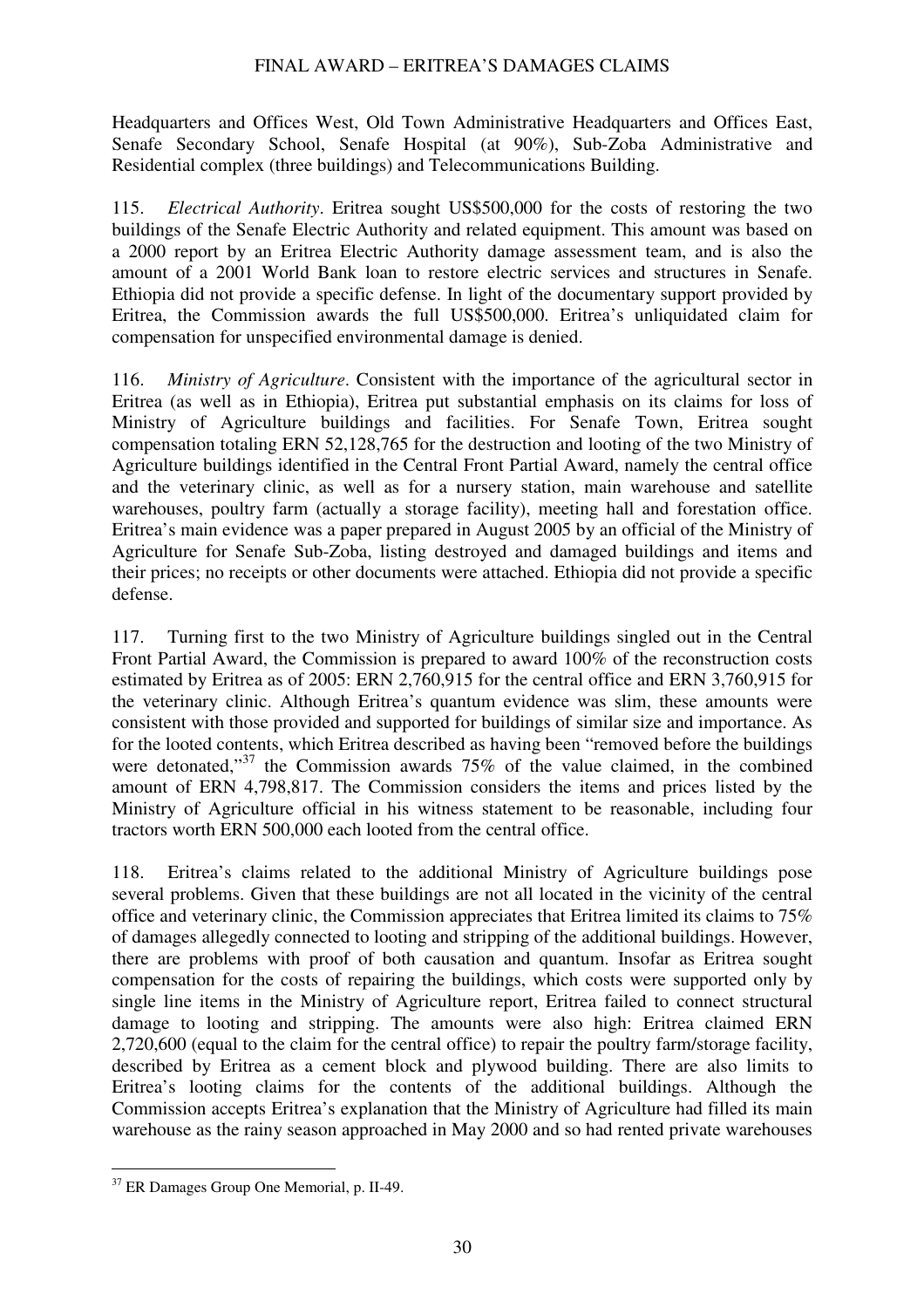around Senafe Town, the fact remains that Eritrea did not even indicate how many such warehouses existed, much less what their contents were or what happened to those contents. On balance, the Commission is prepared to award an additional ERN 8,400,000 for the looting of Ministry of Agriculture facilities in Senafe Town, which represents 50% of the estimated value of contents looted from the main warehouse, nursery station and poultry farm/storage facility.

119. The total compensation awarded for the Ministry of Agriculture buildings in Senafe Town, when converted at the 2005 exchange rate, is US\$1,300,000.

120. *Old Town and New Town Administration Buildings*. At the damages phase, Eritrea combined its claims for the New Town Administrative Headquarters, Old Town Administrative Headquarters and Offices East, and Old Town Administrative Headquarters and Offices West, which were separately identified in the Central Front Partial Award. Eritrea sought a total of ERN 108,351,929 for the destruction of these buildings and the looting of the Old Town buildings and, separately, the looting of the Water Facility Office inside the Old Town complex. Neither the Old Town nor the New Town complex has been rebuilt. In witness statements, the head engineer for Debub Zoba and his predecessor provided per meter estimates for rubble clearing and reconstruction, leading to estimates for the entire complex of ERN 632,000 for rubble clearing and ERN 20,040,000 for reconstruction. Although blueprints and other original construction documents were no longer available for the Old Town buildings, which were built in the Italian colonial style in the early 1900s, Eritrea estimated rebuilding costs based on square footage. Construction documents reflected that the New Town compound was under construction and was 75% complete when demolished during the Ethiopian occupation. Eritrea provided various inventories supporting its claims for approximately ERN 55 million for the contents of the Old Town buildings and ERN 27 million for the contents of the Water Facility Office. In its specific defense, Ethiopia charged Eritrea with inflating its claims for rebuilding costs (Ethiopia compared its claim for rebuilding a comparable building in Zalambessa for US\$38,314) and replacing lost items (Ethiopia noted that Eritrea valued a US\$8,000 Leica Total Station optical instrument at some US\$80,000). Ethiopia also objected to Eritrea's seeking 100% of rebuilding costs for the 75% complete New Town buildings, as well as 100% rather than 75% of looting and stripping losses.

121. Turning first to the New Town Administrative Headquarters, the Commission finds the rebuilding estimate of ERN 8 million to be reasonable, and so is prepared to award Eritrea 75% or ERN 6,000,000. There was no claim for looting associated with the New Town complex, presumably because it was under construction and not in use. The Commission awards ERN 11,180,000 for rebuilding the Old Town Administrative Headquarters, recognizing that its historic character cannot be recreated. The looting claims were patently excessive. For example, examination of the inventory of looted electrical goods revealed that the preparer apparently conflated unit prices and total prices, leading to a valuation of ERN 30,000,000 for 600 40-watt lamps; when corrected, the total for electrical goods is closer to ERN 200,000 rather than ERN 49,000,000. A separate inventory of looted items, prepared by the Senafe Town Administrator, did not suffer from such a systematic mistake. Indeed, the Commission appreciates that the administrator took care not to include entries for stripped roofs and doors, which were included in the estimate of rebuilding costs. The Commission can only conclude that the ERN 800,000 price on this inventory for the Leica Total Station (by far the highest unit price on the four-page inventory) was a typographical mistake, and reduce the total by ERN 720,000. The third inventory offered by Eritrea, which listed and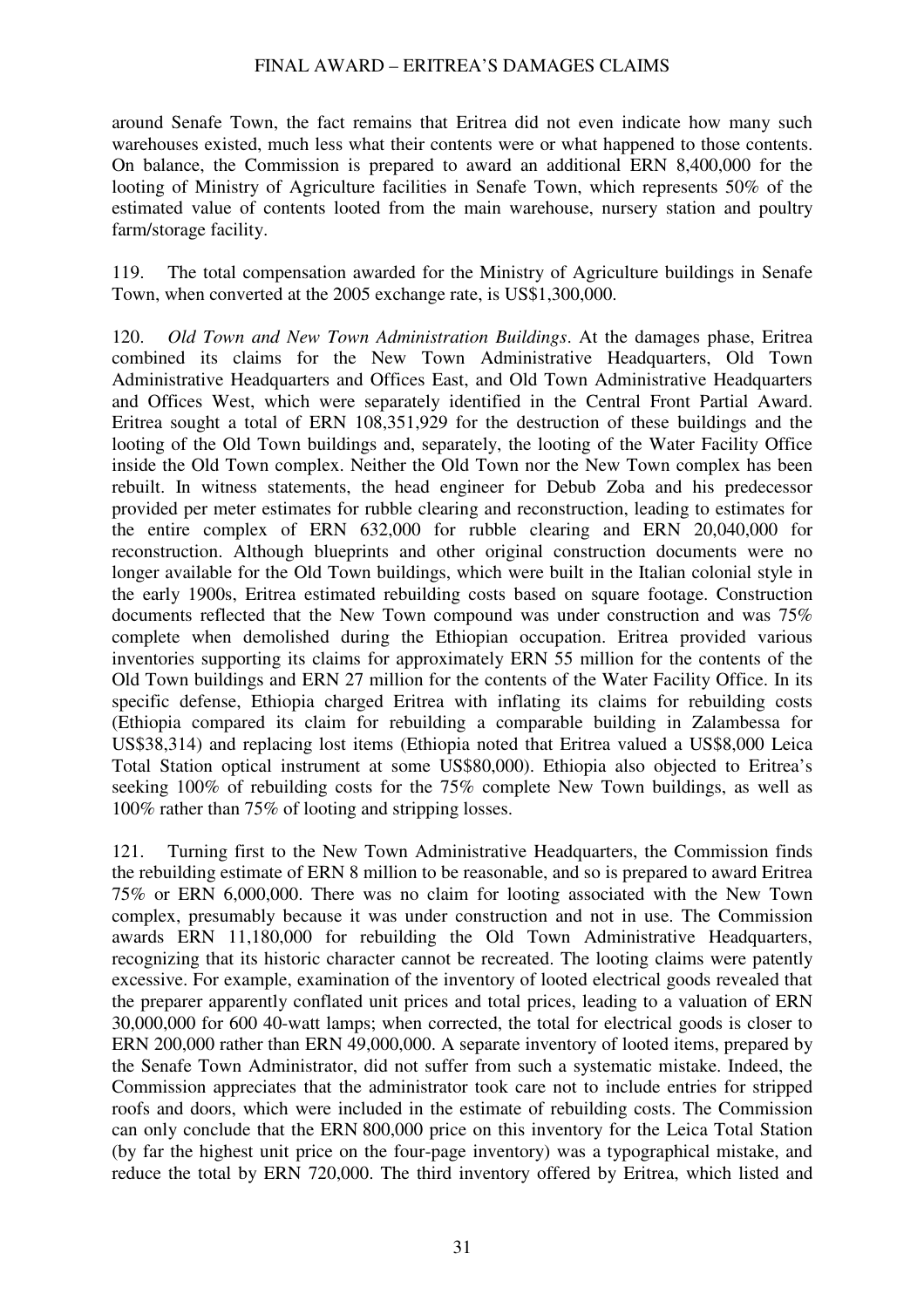valued the pipes, valves, tools and other equipment looted from the Water Facility Office warehouse, also appears reasonable. The Commission is prepared to accept the total valuation of ERN 6,769,543 based on 2001 prices, but not to multiply it by four as Eritrea requested before applying the 75% looting factor.

122. The Commission awards total compensation for the destruction, looting and stripping of the New Town and Old Town Administrative Headquarters and Offices, including costs of rebuilding at 100% for the Old Town buildings and 75% for the New Town buildings, and costs of replacing looted items at 75%, of US\$2,100,000, when converted at the applicable 2000 and 2005 exchange rates.

123. *Senafe Secondary School*. Just before the occupation, the Senafe Secondary School served 2,500-3,000 high school students and was in the process of expanding to house a junior school. Eritrea sought ERN 14,831,230 as compensation for Ethiopia's destruction, looting and stripping of the complex, including amounts for the actual repair of the senior school and estimated reconstruction of the junior school. Ethiopia did not present a specific defense.

124. The Commission finds the evidence supporting this claim to be of mixed quality. Eritrea submitted a certificate of payment for the repairs to the Secondary School, which were completed in 2004 at a reasonable cost of ERN 372,628; the certificate reflected that the work focused on replacing stripped windows, doors and roofing and related structural damage. Eritrea also sought ERN 1,579,822 for furniture and supplies actually replaced between 2002 and 2004, and another ERN 2,678,100 as the estimated cost in 2006 of completing the replacement process. Less reasonable was the comparatively large claim of ERN 7,000,000 to rebuild the junior school expansion; the witness statements reflected that construction was only approximately 75% complete, yet the estimate was for twice the original full contract price of ERN 3,572,252. The Commission limits the compensation for the junior school project to 75% of the original price, or ERN 2,679,189. The Commission denies Eritrea's ERN 3,105,650 claim for property allegedly left by the contractor at the site, because, even assuming a necessary link with the liability findings, the documentary evidence did not support the amount claimed. In total, after conversion of nakfa amounts at the applicable 2000, 2003, 2004 and 2006 exchange rates, the Commission awards Eritrea compensation of US\$520,000 for the destruction, looting and stripping of the Senafe Secondary School.

125. *Senafe Hospital*. Senafe Hospital was an important health facility, which served, according to Eritrea, a catchment of 100,000 people. Eritrea was not able to reconstruct the hospital, but did build a temporary hospital in 2003. Eritrea sought ERN 70,120,652 plus US\$460,369 for 90% of the estimated costs of rebuilding and restocking the hospital and constructing the temporary hospital. Eritrea presented documentary evidence supporting the actual costs of the temporary hospital and the preparatory rubble clearing for rebuilding the hospital proper. Eritrea's evidence for the costs of rebuilding consisted only of two estimates of sixty-five and seventy-five million nakfa in witness statements, one from the head of engineering of the Ministry of Health and one reportedly from a construction company; neither estimate was supported by any bid or contract documents, or even a breakdown. Ethiopia put forward a strong defense, arguing that the rebuilding estimates were vastly inflated compared to Eritrea's 1995 construction costs of approximately 1,000,000 birr to build an extension of Senafe Hospital and to Ethiopia's own claim of US\$363,586 for reconstruction of the hospital in Zalambessa. Ethiopia also charged Eritrea with failing to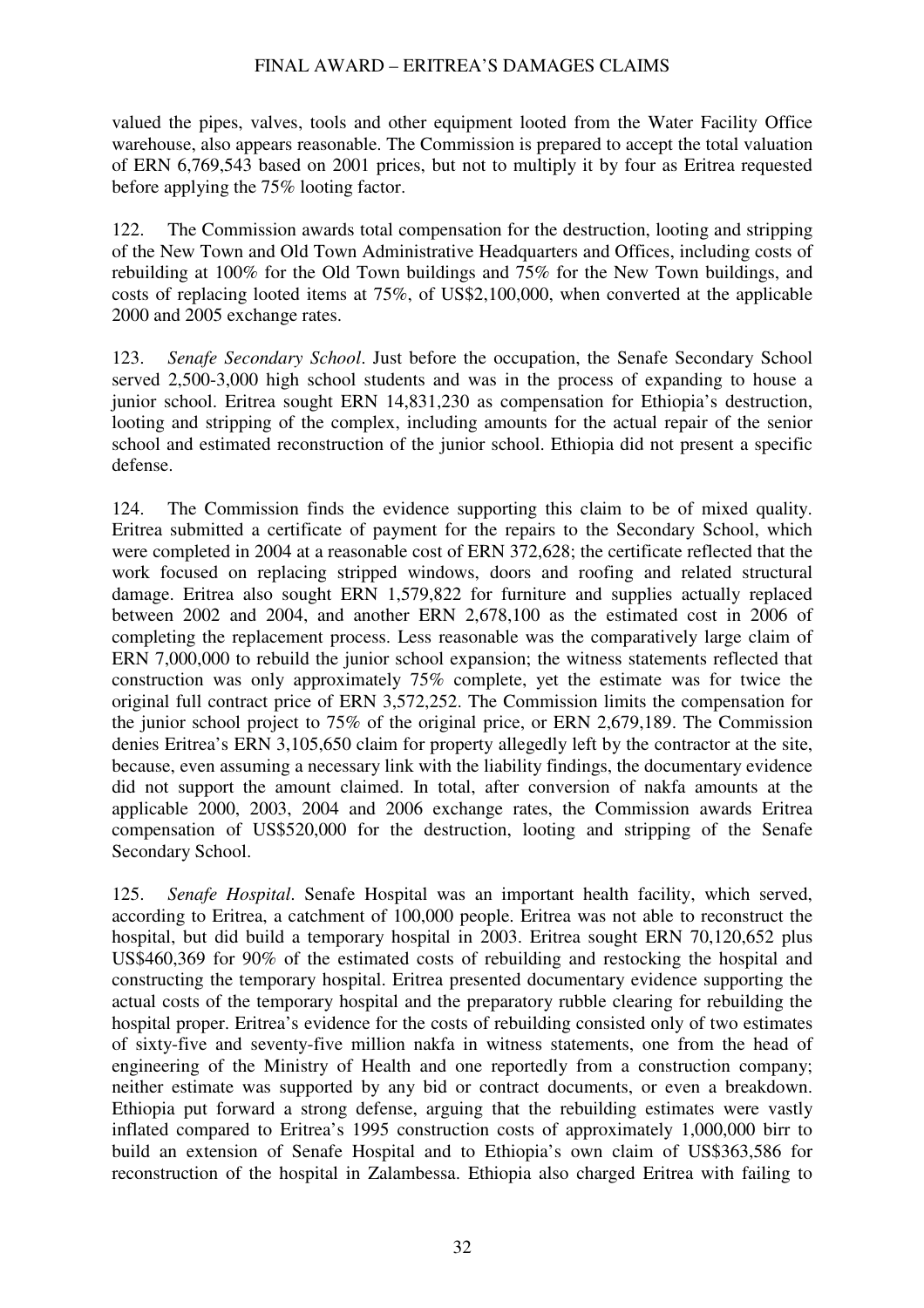mitigate its damages by expending ERN 2,451,836 for the temporary hospital rather than building a new one, and objected to Eritrea's claiming 90% rather than 75% of the costs of replacing looted property.

126. As in other instances, the Commission agrees with Ethiopia that the proper discount rate for looting, which Eritrea describes as having occurred before destruction of the building, is 75% rather than 90%. The Commission does not, however, agree that Eritrea failed to mitigate its damages by constructing the temporary hospital for some two million nakfa. Even if, as discussed below, Eritrea's estimates for rebuilding the comprehensive facilities of Senafe Hospital were too high, the Commission cannot fault Eritrea for spending ERN 2 million to provide health services urgently needed by a large community. In light of this special need, the Commission, in this one instance, awards Eritrea's costs of providing temporary substitute facilities for a destroyed or damaged building.

127. Having just noted the importance of health services in the Senafe region, the Commission finds itself in a difficult position in assessing compensation for damage to Senafe Hospital. Absent any documentary evidence underlying Eritrea's estimates of ERN 65,000,000 and ERN 75,000,000, the Commission returned to the factors set out in the witness statement of the Ministry of Health's head of engineering. As discussed above in connection with the Tserona Town health center, he testified that the costs of building a standard health center in 1998 were ERN 4,688,631 and construction costs (at least in his sector) had tripled by 2006. Assuming that Senafe Hospital had twice the capacity of a health center (the Tserona Town health center had a catchment of 50,000, compared to Senafe Hospital's 100,000), reasonable rebuilding costs would be twice that for the Tserona Town health center, or approximately ERN 28,000,000.

128. In sum, the Commission awards compensation of 90% of the actual costs of building the temporary hospital and clearing rubble for reconstruction, 90% of the estimated reconstruction costs, and 75% of the expense of post-looting restocking. Applying the applicable 2003, 2005 and 2006 exchange rates, the Commission awards Eritrea total compensation in the amount of US\$2,575,000.

129. *Sub-Zoba Administrative and Residential Complex*. The Senafe Sub-Zoba Administrative Office consisted of several administrative buildings around a public square and a separate residence, all built in the old Italian style like the Old Town Administrative buildings. Eritrea's claim for ERN 17,514,713 for the destruction, looting and stripping of the Sub-Zoba Administrative buildings was based on evidence similar to that for the Town Administrative buildings. Eritrea based its estimate for ERN 9,296,000 in reconstruction costs on square meter figures provided by the head engineer for Debub Zoba. Eritrea also submitted inventories of looted items prepared by an administrative officer, and by representatives of ERREC and the National Union of Eritrean Women ("NUEW"), which had offices in the complex. Ethiopia offered no specific defense. On balance, the Commission is prepared to award compensation of ERN 730,000 for rubble clearing and ERN 8,632,000 for rebuilding the Sub-Zoba Administrative complex, recognizing its historic character cannot be recreated, as well as 75% of the ERN 1,598,450 estimate for looted property. To avoid double-counting, the Commission awards 75% of only one-half of the value claimed for the items on the inventories prepared by ERREC and NUEW, which included building materials. The total award for the Senafe Sub-Zoba Administrative Office is US\$815,000, after conversion at the applicable 2005 exchange rate.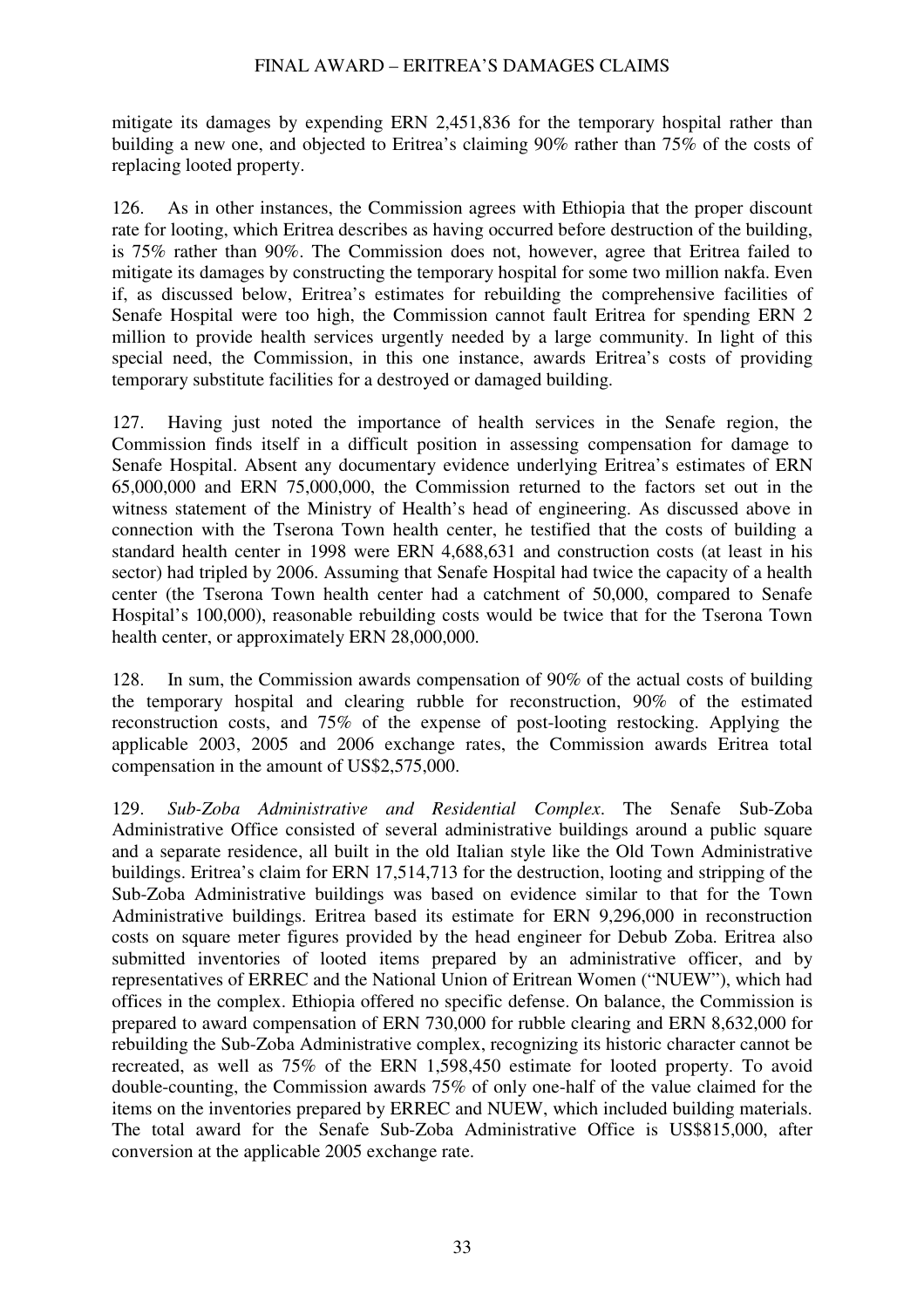130. *Telecommunications Building*. The last Senafe Town building singled out in the Central Front Partial Award was the new two-story Telecommunications Building, which was being handed over to the Telecommunications Service of Eritrea ("TSE") by the contractor in May 2000. Construction of the building had taken eighteen months at a cost of ERN 3,520,000. As the Commission recalls from the many photographs provided in the record and displayed at the liability hearing, the Telecommunications Building was destroyed by detonation, stripped and looted. In the damages phase, Eritrea submitted extensive evidence supporting its claim for ERN 24,276,412 and US\$1,441,241. In addition to the costs of rebuilding and re-fitting the building, Eritrea sought compensation for the costs of replacing the destroyed network infrastructure and completing the looted local loop upgrade, for lost revenue, and for the value of contractor property left at the site. Ethiopia objected to Eritrea's infrastructure claims, on grounds that they fell outside the Commission's liability finding. Ethiopia also charged Eritrea with inflating both the rebuilding and property replacement costs.

131. The Commission finds Eritrea's claim for rebuilding costs to be credible and reasonable. Eritrea presented two similar estimates for rebuilding costs: one from the original contractor himself, who testified that he would charge no less than ERN 8,000,000-9,000,000 for rebuilding the structure as of 2005; and the estimate of ERN 7,617,500 plus US\$130,000 from the TSE. Both were approximately double the pre-war cost of ERN 3,520,000, which the Commission considers reasonable. Accordingly, the Commission is prepared to award the full ERN 7,617,500 plus US\$130,000 sought for rebuilding costs, as well as the full ERN 1,700,000 of estimated rubble clearing costs.

132. The remaining claims are less straightforward. First, as for the value of the contents looted from the Telecommunications Building, the estimated replacement values provided by the TSE estimation were inflated. As pointed out by Ethiopia, Eritrea specifically claimed US\$148,841 as the replacement value in 2000 of certain radio transmission equipment purchased for only US\$5,000 one or two years earlier, and other items in the same valuation list also showed similar, if less drastic, disparities. To compensate for this inflation, the Commission reduces Eritrea's looting claim by half before applying the 75% looting factor. Second, as for Eritrea's claims for damage to the network infrastructure and the local loop upgrade, neither of which was situated in the Telecommunications Building, the Commission agrees with Ethiopia that these fall outside of the Telecommunications Building claim. The Commission treats them as separate looting and stripping claims. Finding that these two claims, like the Telecommunications Building looting claim, reflected unreasonable inflation, the Commission again reduces them by half before applying the 75% looting factor. Third and fourth, the Commission denies Eritrea's claims for lost revenue and for the contractor's property allegedly left at the site as not sufficiently supported by the evidence.

133. The Commission awards compensation for the destruction, looting and stripping of the Senafe Telecommunications Building, and the looting and stripping of related infrastructure and the local loop upgrade, in the total amount of US\$1,735,000, after conversion at the applicable 2000 and 2005 exchange rates.

134. *Other Senafe Town Claims*. Above and beyond the thirteen structures specifically identified in the Central Front Partial Award, Eritrea sought over ERN 33 million and US\$90,000 for 75% of the alleged destruction of or severe damage to another twenty buildings in Senafe Town during the Ethiopian occupation: the Branch Police Department, Courthouse, Ruwiet Elementary School, Senafe Elementary School, Tisha Elementary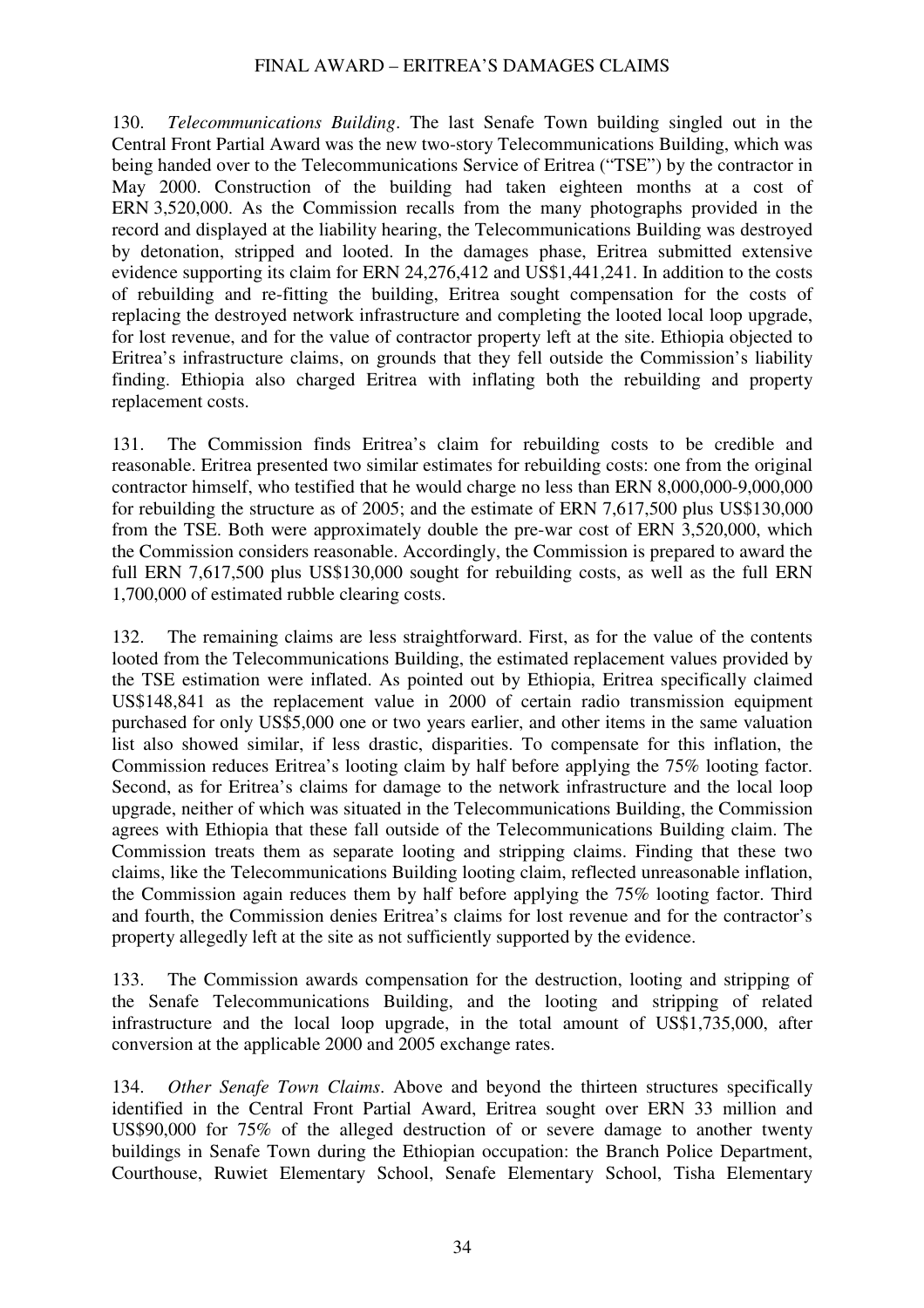School, Forto Senafe Elementary School, Mehad Elementary School, Ministry of Education Branch Office, Ministry of Land, Water and Environment, Post Office, slaughterhouse, marketplace, gas stations, Red Sea Corporation, Abubeker Alsadiaq Mosque, Anwar Mosque, Daughters of Charity, St. Joseph Catholic Church, Comboni Sisters Clinic and Orthodox Churches. Ethiopia offered no specific defense to Eritrea's claims on any of these buildings.

135. The strength of these twenty Senafe Town Building Claims varied considerably. Several suffered from an abject lack of evidence. For example, Eritrea sought ERN 941,077 for 75% of the property allegedly looted from the Red Sea Corporation warehouse, on the basis of only a one-page, undated, unsigned and otherwise unauthenticated property list; the line items range from "Building (Damaged)" at ERN 250,000 to "Cassette" at ERN 28.60. Absent any attempt to prove that the warehouse existed in Senafe Town and was looted during the occupation, or to document the contents with authenticated inventories, the Commission cannot award any compensation. Other claims were at best contradictory and at worst misleading. For example, in the claim for ERN 1,225,875 for 75% of the alleged looting damage to the Anwar Mosque, it was not possible to separate estimated amounts for shelling damage and looting damage in the relevant witness statement and Claim Form. The Commission denies any compensation for such claims.

136. Other Senafe Town Building Claims clearly are both credible and reasonable. One example is Eritrea's claim for ERN 998,090 for 75% of the alleged looting and stripping damage to the four-building Tisha Elementary School. Eritrea presented evidence in the form of a Construction Agreement and Certificate of Payment for ERN 439,312 (at 100%) for actual repairs to the school in 2002, which invoice reflected stripping-related rehabilitation rather than new construction. Eritrea based the estimate of ERN 891,474 (at 100%) for replacing looted furniture and supplies on a uniform Ministry of Education elementary school standard, which the Commission finds reasonable. Another example is Eritrea's claim for ERN 495,728 for 75% of the alleged looting and stripping damage to the eleven-room Comboni Sisters Clinic. Eritrea submitted a witness statement from the head of the Clinic (with attached inventory) and a relatively detailed Claim Form, which described both the extensive looting and stripping of the Clinic and the expense incurred in repairing and restocking it (with Catholic Church funds) in 2005. In yet another example, Eritrea limited its claim for damage to the Courthouse to 75% of the Ministry of Justice's estimates of ERN 172,103 (at 1997 prices) to replace thirteen stripped windows and fifteen stripped doors and ERN 284,916 (at 2005 prices) to replace looted furniture and equipment. The Commission is prepared to award the amounts sought for such claims in full.

137. Most commonly, the Commission discounted the amount awarded on the basis of the evidence provided. Eritrea sought almost ten million nakfa for repairs to the Branch Police Department, as to which the Commission explicitly denied Eritrea's claim for unlawful destruction in the Central Front Partial Award. Eritrea supported its looting and stripping claim primarily with a "Specification and Bill of Quantities for Construction Destroyed by Weyane Troops at Senafe," which reflected that the contractor performed substantial new construction work. Although denying that component of the claim, the Commission does award the ERN 83,052 sought for looted furniture and supplies, which was supported by an itemized list prepared by the head of the Senafe Sub-Zoba police force. In Eritrea's claim for ERN 751,688 for 75% of the looting and stripping damage to the Orthodox Churches, Eritrea presented a witness statement from the head of the Churches who described the stripping and looting and attached a relatively detailed 2001 list of the lost property, including religious books by author. However, in his witness statement, the Keshi also testified that the roof,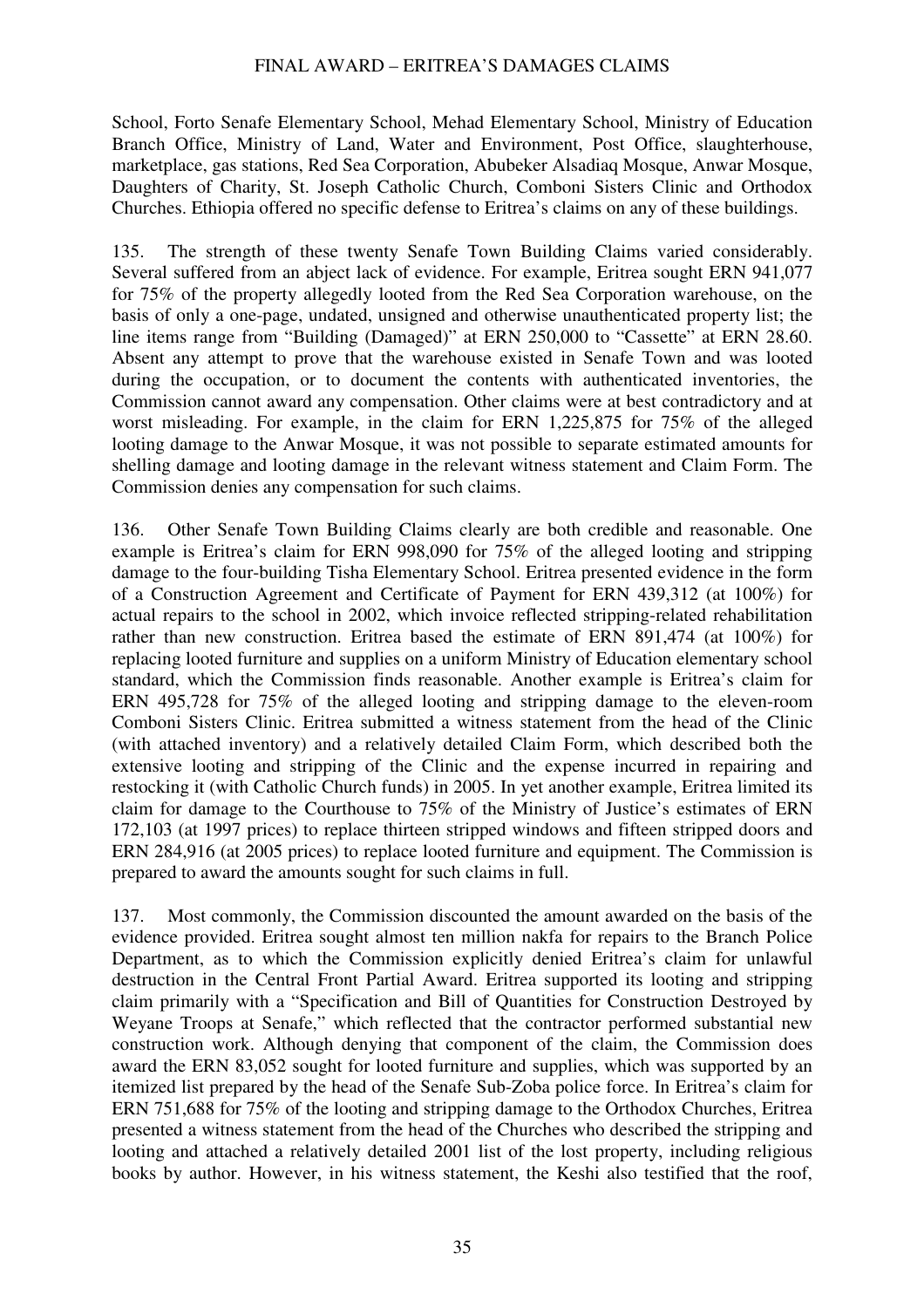doors and windows of one church – which were included on his list – were destroyed by heavy shelling. The Commission reduces the compensation awarded by the value of those destroyed items. In other instances, where the estimated values for common items, such as tables, chairs, computers and other small electrical items, are significantly higher than average, the Commission has awarded a percentage of the total claimed.

138. The Commission awards Eritrea compensation in the amount of US\$585,000 for 75% of the total damage from the looting and stripping of the buildings listed for Senafe Town during Ethiopia's occupation between May 26, 2000 and June 2001, after conversion at the applicable exchange rates. Adding the amounts awarded for the thirteen structures identified in the Central Front Partial Award, the total awarded for Eritrea's Building Claims in Senafe Town is US\$10,130,000.

139. In sum, the total compensation awarded for Eritrea's Building Claims for the Central Front is US\$13,140,000.

5. The Western Front

140. On the Western Front, the Commission found Ethiopia liable for inflicting or permitting damage to buildings in the towns and villages of Teseney, Alighidir, Guluj, Tabaldia, Gergef, Omhajer, Barentu and Tokombia, and Molki Sub-Zoba:

- For permitting the looting and burning of buildings in Teseney Town during May and June 2000;
- For permitting the looting and burning of houses in the village of Alighidir and the burning and detonation of the nearby cotton factory and stored cotton during May and June 2000;
- For 90% of the total damage caused by the looting and burning of structures and destruction of livestock permitted in the town of Guluj during May and June 2000;
- For permitting looting in the village of Tabaldia during June 2000;
- For permitting looting in the village of Gergef during June 2000;
- For 75% of the total damage caused by the looting and stripping of buildings permitted in Omhajer from May 16, 2000 until the departure of the last Ethiopian forces in September 2000;
- For permitting the breaking, entering and looting of houses, business establishments and government buildings in Barentu Town during its occupation from May 18 to 26, 2000;
- For the destruction of the police station, the courthouse, the Gash-Setit Hotel and Conference Center, and a bakery in Barentu Town;
- For permitting the looting of buildings and destruction of the police station in Tokombia Town, and the destruction of the nearby Rothman tobacco plant, during its occupation in May 2000; and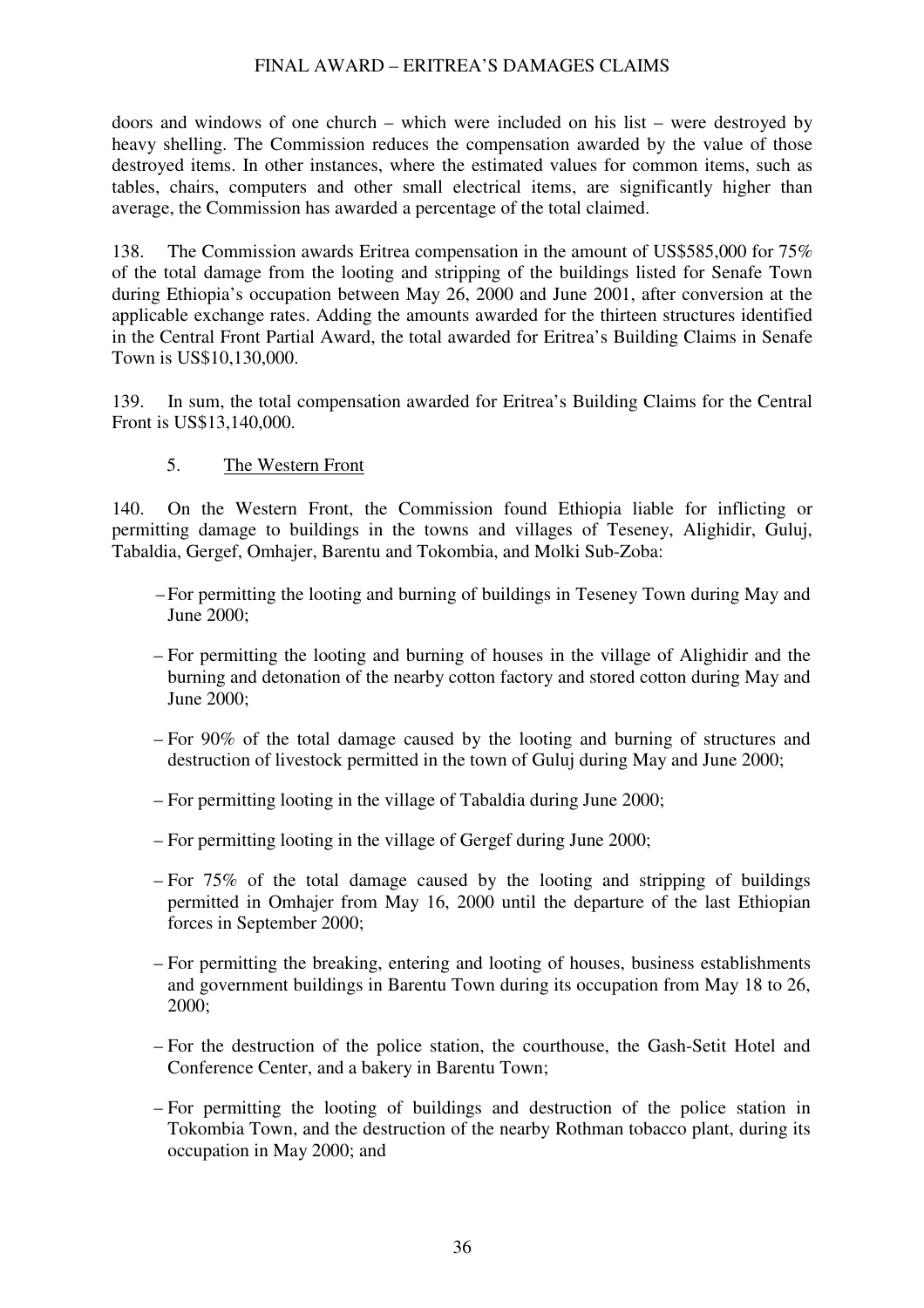– For permitting the looting of buildings in Molki Sub-Zoba on May 15-16, 2000.<sup>38</sup>

141. Eritrea claimed damages of approximately 1.8 billion nakfa plus US\$36 million in connection with its Western Front Building Claims. For indicative purposes only, after converting the nakfa amount at the rounded 2005 exchange rate of ERN 15:US\$1, the total claimed is approximately US\$153 million.

142. Teseney Town. The Commission found Ethiopia liable for permitting looting and burning of buildings in Teseney Town during May and June 2000. As set out in the Western Front Partial Award, the town did not suffer much damage during the first occupation, although Ethiopian troops did loot large stocks of sugar that had been stored there and stole flour from at least one bakery.<sup>39</sup> It was during the second occupation that looting and burning was widespread.<sup>40</sup> Eritrea sought compensation of ERN 271,625,913 plus US\$3,397,148 in relation to thirty buildings or groups of buildings in Teseney Town: the hospital, Mother and Child Health Center, Sub-Zoba Administration Office, Treasury Office, Sub-Zoba Court and Sharia Court and Public Prosecutor's Office, Sub-Zoba Police Station, Telecommunications facility, Water Authority, Electric Authority, schools, Sub-Zoba Ministry of Agriculture, Ministry of Finance Inland Revenue and Budget Offices, Sub-Zoba People's Front for Democracy and Justice ("PFDJ") Office, Customs Office, ERREC facilities, Land Transport Office, Mining Department, Red Sea Corporation, Sub-Zoba Office for National Union of Eritrean Youths and Students ("NUEYS"), National Union for Eritrean Women, Zula Import/Export Facility and Gash Agriculture farm, Teseney Barka Farming Enterprise, marketplace, Commercial Bank of Eritrea Teseney Branch, Housing and Commerce Bank, gas stations, Eritrucko Share Company, hotels, Catholic Church and Mosque.

143. Ethiopia raised specific objections to three of Eritrea's Teseney Building Claims. With respect to Eritrea's claim for over 128 million nakfa (after the adjustment made at the hearing) for the alleged loss of crops and crop assistance in 2000 following destruction of Ministry of Agriculture facilities, Ethiopia objected that this was a new claim or a claim duplicative of Eritrea's consequential damages claim and, in any event, that any such losses were caused by the war. The Commission is satisfied that Eritrea failed to link its alleged crop and crop-related losses to the burning and looting of the Ministry facilities, as compared to the disruption caused by the war, and so denies the claim in full. Similarly, the Commission accepts Ethiopia's objection to Eritrea's lost profits claim of approximately thirteen million nakfa in connection with damage to the Zula Import/Export Facility and Gash Agriculture farm, finding that lost profits (if they could be proven) were attributable to the war and post-war economy. The Commission also disallows the two million nakfa claim for fruit trees lost due to lack of irrigation, finding no proven geographical nexus between the orchards and looting in Teseney Town. The Commission does, however, award compensation of US\$600,000 (converted at the 2000 exchange rate) for Eritrea's well-documented proof of the destruction of substantial stores of grain and feed and livestock at that facility.

144. Ethiopia also objected, on grounds of lack of proof, to Eritrea's claim for some eighteen million nakfa plus two million dollars for the alleged looting and burning of

<sup>&</sup>lt;sup>38</sup> Partial Award, Western Front, Aerial Bombardment and Related Claims, Eritrea's Claims 1, 3, 5, 9-13, 14, 21,25 & 26 between the State of Eritrea and the Federal Democratic Republic of Ethiopia (December 19, 2005) [hereinafter Partial Award in Eritrea's Western Front and Related Claims], *dispositif*, Section. IX.A.2, quoted in full above at para. 49.

<sup>39</sup> *Id*., para. 29.

<sup>40</sup> *Id*.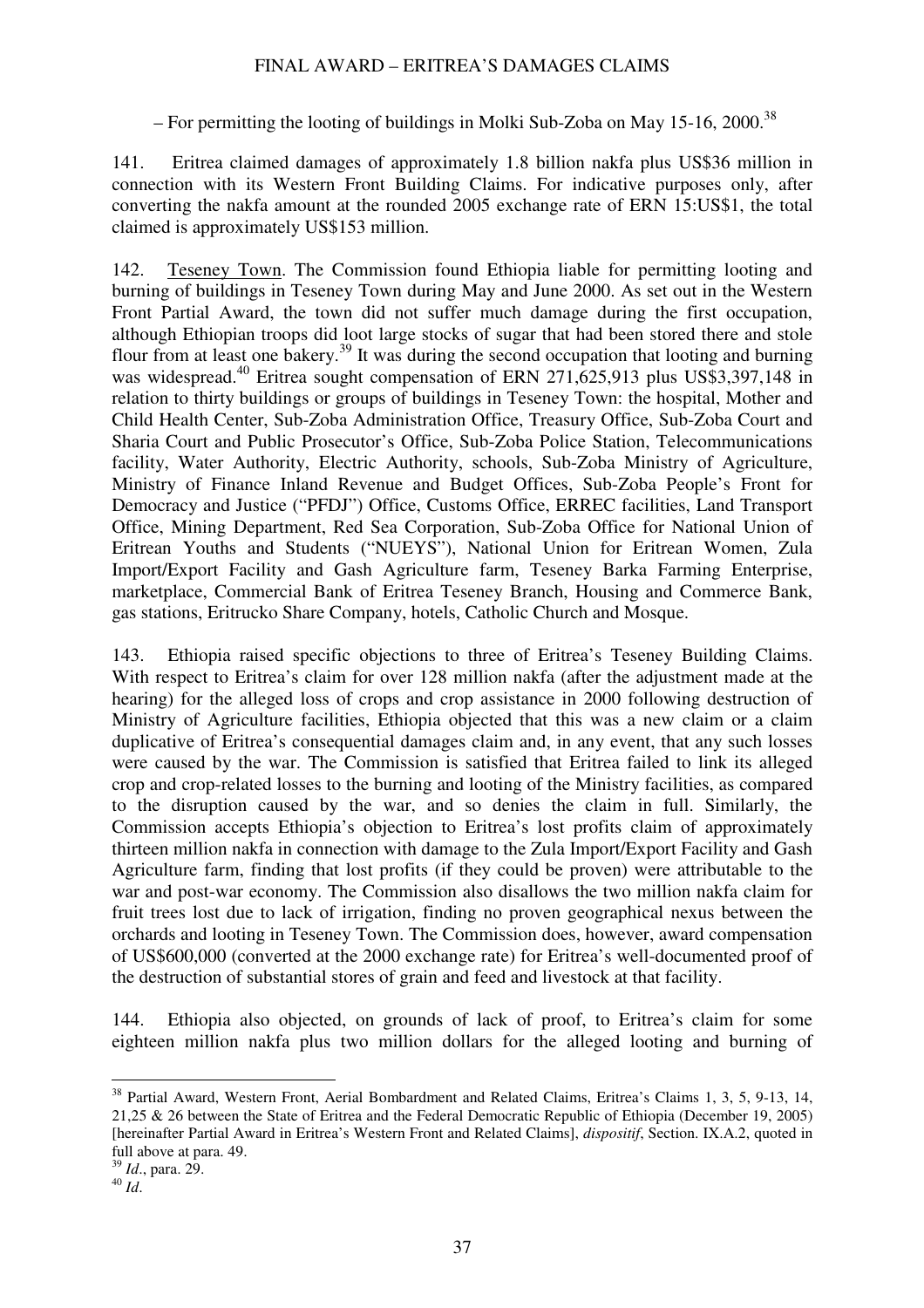property owned by the Red Sea Corporation. Ethiopia was correct that the only evidence for this large claim was an undated and unauthenticated chart setting out the type, unit costs and total costs of items allegedly looted. As in other such instances, the Commission cannot award any compensation for this claim. It is certainly credible that the Red Sea Corporation had stocked warehouses at the time of the two occupations, and the record was clear that looting occurred, but an award of compensation must rest on something other than an unauthenticated bare-bones inventory of allegedly looted goods and their value. Several of Eritrea's other Teseney Building Claims (for example, in connection with the courts, Telecommunications facility, Electric Authority and Commercial Bank of Eritrea branch) suffered from similarly conclusory and hence insufficient evidentiary support.

145. In comparison, other Eritrean claims for Teseney Town damages were strong. For example, Eritrea supported its claim for ERN 71,633 for the looting of the Sub-Zoba Police Station with a detailed witness statement describing the condition of the facility both before and after the occupations, and an itemized list (circa 2005) supporting the modest and credible looting damages sought. The Commission awards the amount in full, at approximately US\$4,500 at the 2005 exchange rate. The same proved to be the case for the larger claim, at approximately ERN 3.3 million, for the looting and burning of the Teseney Hospital.

146. Also strong were Teseney Town Building Claims that, like claims in other regions (discussed below), were reinforced by the Ministry of Local Government's July 2000 "Report of a Rapid Assessment on the War-Induced Damages of Gash Barka Region" ("Gash-Barka Rapid Assessment Report"). The stated objectives of the Report were "to conduct a rapid assessment on the damages done by the third round Ethiopian offensive on government offices, social services providing institutions and their facilities; and to identify priorities and measures that ha[ve] to be taken in the short-run and the long-run." A team from the Ministry of Local Government made preliminary assessments of the damage to specific government offices, educational institutions, health institutions, water supply and sanitation and agricultural institutions, as well as electric supply, private sector facilities, marketplaces and drainage structures. Annexes set out estimated values in 2000 of some two hundred structures and estimated damages to those structures, broken down for the building, furniture and equipment. Although the Report did not contain back-up documentation for the estimates in the Annexes, the Commission considers the lack of such documentation to be balanced by the fact that the assessment was not prepared for litigation, and by the consistency and reasonableness of the estimates for the various categories of structures.

147. Eritrea's claim for ERN 208,000 for looting-related repairs to the Teseney Mother and Child Health Center, for example, was consistent with the figure in the Gash-Barka Rapid Assessment Report. In other instances, for example in connection with the Teseney schools, the Commission relied upon the building rehabilitation estimates in the Gash-Barka Rapid Assessment Report rather than higher estimates made later, which reflected plans for school expansion or improvement in addition to circa 2000 repair needs.

148. In total, the Commission awards Eritrea compensation in the amount of US\$2,375,000 for the looting and burning of the buildings listed above in Teseney Town during Ethiopia's occupation in May and June 2000.

149. Alighidir Village. For the village of Alighidir, the Commission found Ethiopia liable for permitting looting and burning of houses, and the burning and detonation of the nearby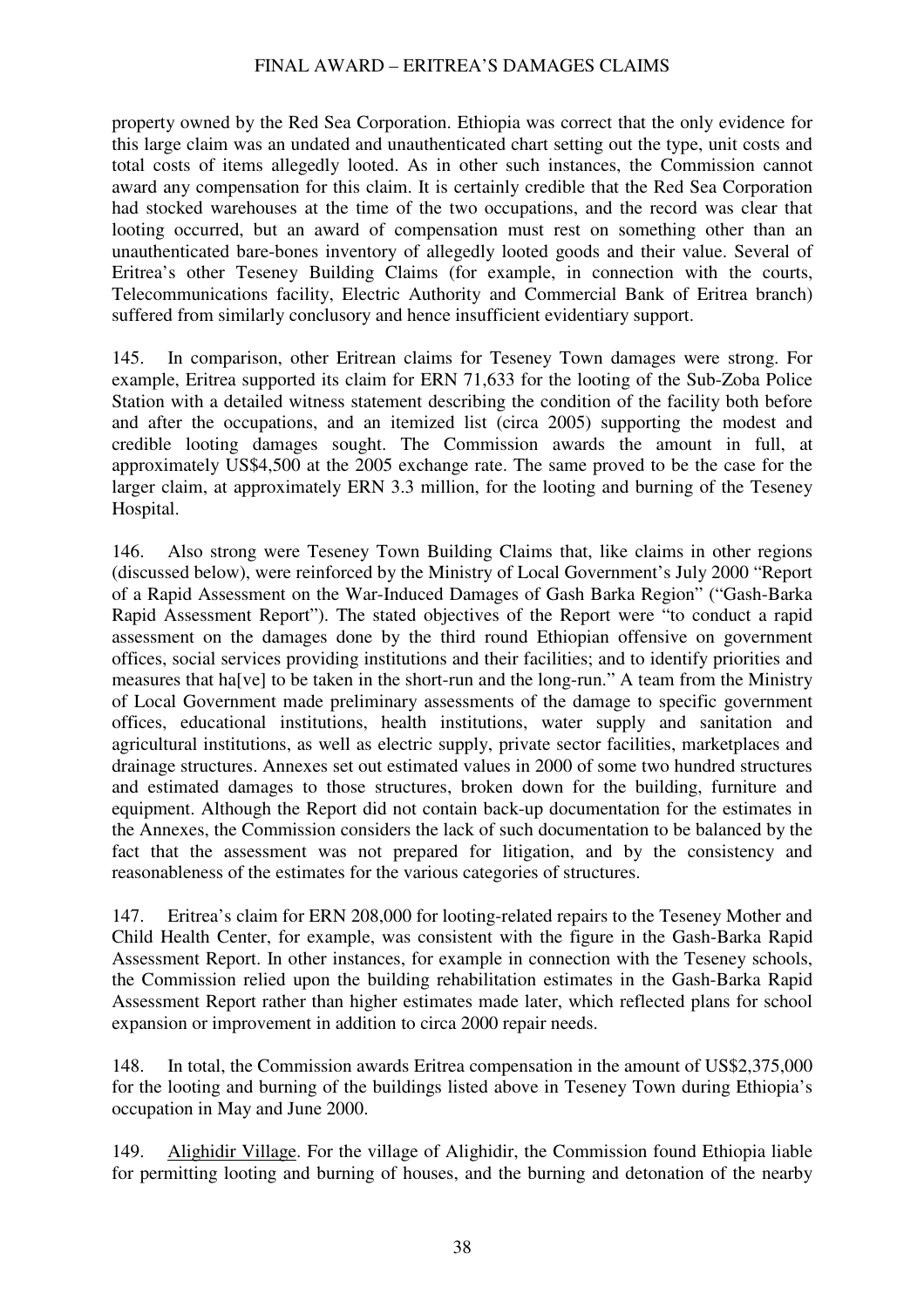cotton factory and its stored cotton, during May and June 2000. Eritrea sought a total of ERN 698,928,601 plus US\$29,293,572 in compensation for its Alighidir Building Claims, all but approximately four million nakfa of which was attributable to the cotton factory.

150. *Cotton Factory*. Eritrea's evidence reflected that the Alighidir cotton factory (technically, the Alighidir Agricultural Development Project) was an extremely significant enterprise in the Gash-Barka region. According to Eritrea, the cotton section of the project was the largest industrial agricultural and handicraft employer in the country and the single largest contributor to the gross domestic product. In addition to cotton farming and processing, the project featured a briquetting factory and crops of sorghum and peanuts. Construction took place after independence in the 1990s, starting with the provision of small plots of farming land to demobilized fighters and rehabilitation of a 1923 diversion weir from the Gash River. Eritrea invested approximately US\$600,000 to construct the briquetting factory and another US\$40,000 for machinery. The contract price to construct the expansive cotton processing facilities, consisting of dozens of buildings and supporting infrastructure, was approximately thirty million birr. Eritrea purchased US\$4,000,000 worth of machinery and supplies for the cotton processing facilities and, just before the Ethiopian occupation in June 2000, was awaiting the arrival of representatives of a U.S. contractor to test the machinery and train employees. Eritrea anticipated substantial revenues, in addition to farming and briquetting revenues, once the cotton processing facilities went on line.

151. Given this background, it is not surprising that Eritrea's single largest Building Claim – by a large order of magnitude – was its claim for ERN 694,810,142 plus US\$29,281,572 for Ethiopia's detonation and burning of the cotton factory and its cotton. As emphasized by Ethiopia, this represented some 40% of Eritrea's total Building Claims.

152. The claim consisted of six components, the first two for damages connected to the destruction of the facilities and the cotton, and the remaining four for "other losses": (a) ERN 110,515,860, as estimated in 2003, to replace all of the machinery, stored cotton and other goods that were destroyed or looted; (b) ERN 191,053,141, also estimated in 2003, to reconstruct all of the facilities and repair looting damage; (c) US\$2 million as compensation for land preparation for the 2000 crop year, which could not be used due to looting of seeds and farm equipment; (d) US\$5,392,400 for aid to factory farmers and employees who became unemployed after the destruction; (e) ERN 318,241,140 for lost revenue through 2006; and (f) US\$21,889,172 and ERN 75,000,000 as compensation for environmental damage caused by the release of pesticides and chemicals, which allegedly killed thousands of livestock and sickened humans. In support of the claim, Eritrea submitted a damage assessment report prepared by Alighidir Agro Industry ("AAI") in July 2000, several witness statements, original contractor bid forms and other construction contract documents, engineering reports, and a report on environmental contamination prepared by the Eritrean Office of the Legal Advisor in 2006.

153. Ethiopia presented several specific defenses to this claim. As to the destruction of the facilities themselves, Ethiopia submitted that Eritrea would be fairly compensated with payment at the original construction prices. Ethiopia objected to any compensation for the destruction of the diversion weir, which is located at the Gash River far from the cotton factory and the village of Alighidir. As for Eritrea's claims for other losses, Ethiopia challenged them for lack of both proven causation and evidentiary proof. Ethiopia also viewed the farmers' assistance claim as being a new claim and, in any event, falling within Eritrea's separate claim for consequential damages.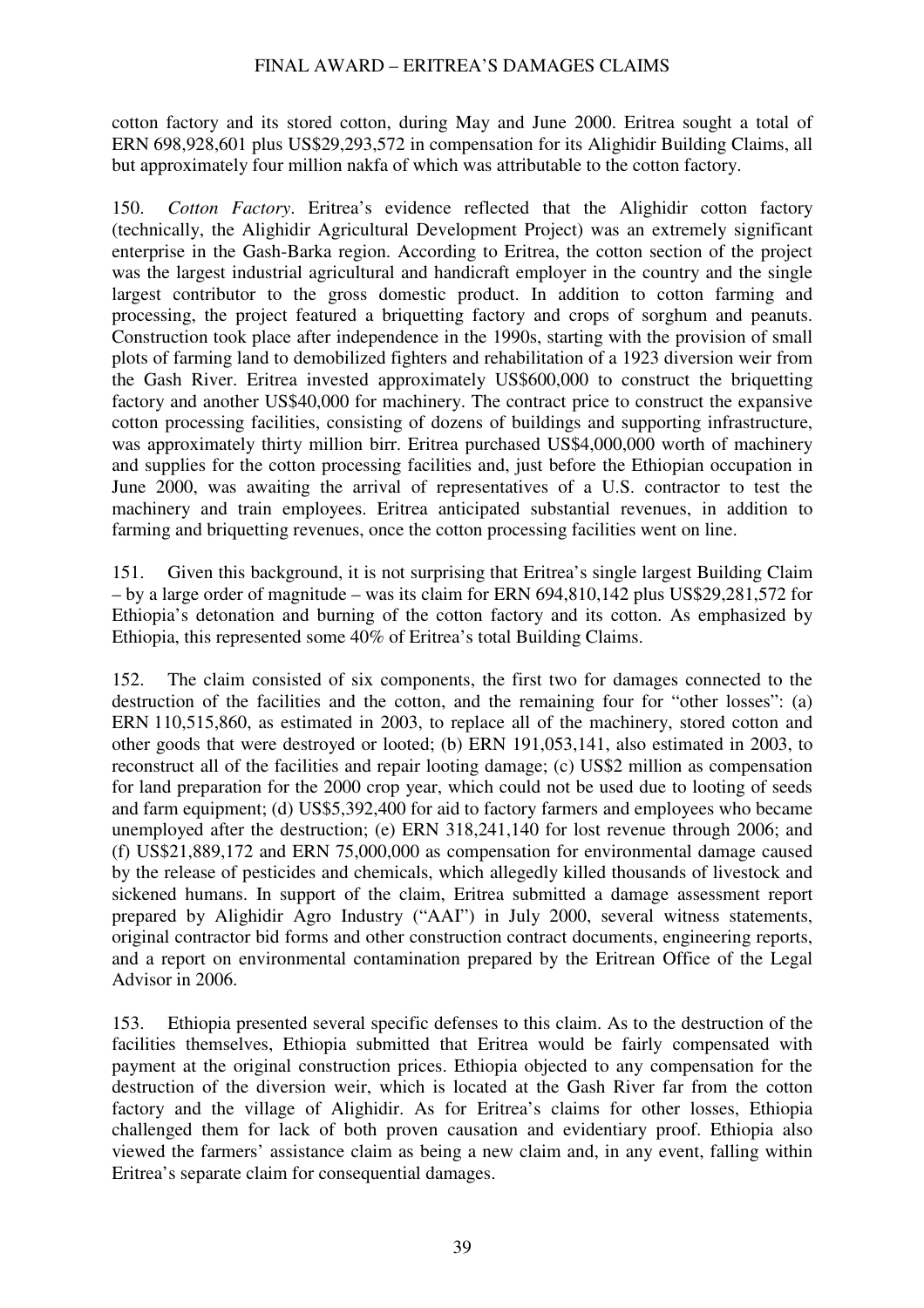154. Having carefully reviewed and weighed the substantial evidence for this important claim, as well as Ethiopia's defenses, the Commission agrees with Ethiopia that the alleged damage to the diversion weir falls outside the liability Award, but does not agree to limit the compensation for the massive destruction of the facilities to the amounts of the original construction contract dating from the 1990s. The Commission considers the best approach to be to use, to a large degree, the figures in the July 2000 AAI Assessment Report, which comprehensively reviewed damage to all of the buildings in the complex and to their machinery and other contents. This report estimated the total costs of rebuilding and re-fitting the complex at ERN 216,573,159. Deducting amounts for lost revenue, for repair of the diversion weir and for a 25% contingency, which the Commission disallows, the total awardable costs for destruction come to approximately US\$12,640,000, converted at the 2000 exchange rate.

155. The Commission denies all of Eritrea's claims for other losses. First, Eritrea fell far short of proving the necessary causation for its US\$2 million claim for lost farmland preparation for the 2000 crop. Eritrea itself admitted that it was the Ethiopian invasion that caused Alighidir farmers to flee their land in May 2000. Second, and similarly, Eritrea did not show that the unemployment underlying its large claim for some US\$5 million for aid to farmers and workers in 2000 was connected to the cotton factory rather than to postoccupation and post-war economic conditions. Third, Eritrea failed to support its huge claim – at over 300 million nakfa, greater than the claims to rebuild and re-fit the cotton factory facilities – for lost revenues between 2000 and 2006. Eritrea failed to separate lost profits from lost revenues or to separate allegedly lost profits for the operating elements of the project (farming and briquetting) from the purely anticipated lost profits for the untested cotton processing facilities. Finally, although it is entirely credible that the detonation and burning of the cotton factory caused the release of toxic chemicals, and although the Commission appreciates the need to ameliorate the resultant environmental damage, the Commission must deny this component of the claim. Regardless of whether the claim is a new claim, the fact remains that it is supported solely by a report prepared by Eritrea's advocates, who are neither neutral nor environmental experts.

156. In sum, the Commission awards Eritrea compensation in the amount of US\$12,640,000 for the unlawful detonation and burning of the Alighidir cotton factory and its stored cotton during Ethiopia's occupation.

157. *Other Alighidir Building Claims*. Eritrea sought approximately ERN 4 million for the looting and burning of ten other buildings in Alighidir, consisting of: the Alighidir Project Health Center, Town Administration Office, Police Station, Water Supply, Fenkal Elementary and Secondary School, Ministry of Agriculture Branch Office, NUEYS Branch Office, Base Union Office of the National Confederation of Eritrean Workers, Mobil Oil station and Alighidir match factory. Ethiopia offered no specific defense to Eritrea's claims on these buildings.

158. Several of Eritrea's claims for allegedly looted and burned buildings in Alighidir fell short on proof. For example, the Commission disallows the ERN 590,396 claim for damage to the Alighidir match factory, which, although allegedly a major employer in the region, was not included in the experts' reports at the liability phase or described in witness statements at the damages phase; the rough lump sum estimate by a construction company in 2000 contemplated improvements as well as repairs. Similarly, the Commission reduces the ERN 1,372,655 claim for damage to the Town Administration Building by half, because the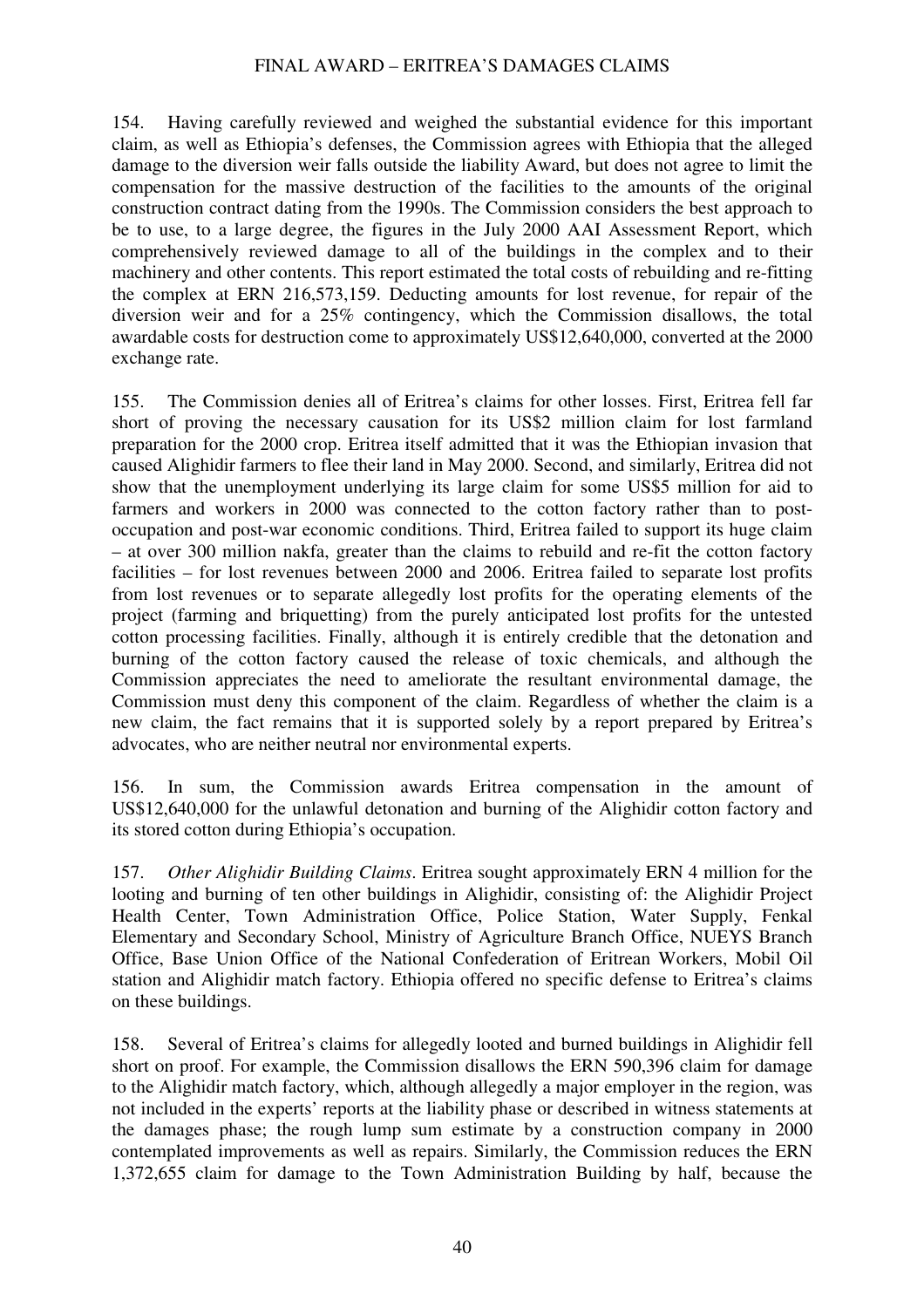estimate appeared excessive for an administrative center for a town of only some 1,100 residents. Other claims, for example those for repairs to the Police Station and to replace a looted water pump, were adequately supported.

159. The Commission awards Eritrea compensation in the amount of US\$170,000 for the looting and burning of the buildings listed above in Alighidir during Ethiopia's occupations in May and June 2000. The total awarded for Eritrea's Building Claims in Alighidir, including the cotton factory, is US\$12,810,000.

160. Guluj Town. Having found that Ethiopia permitted looting and burning of structures in the town of Guluj during May and June 2000, the Commission found Ethiopia liable for 90% of the total loss and damage to property in Guluj during that time. After applying the 90% factor, Eritrea sought compensation of ERN 9,688,554 plus US\$39,502 in relation to fifteen buildings or groups of buildings in Guluj: the Health Center, Ministry of Health Warehouse, Sub-Zoba Administration, Town Administration Building, Police Station, Courthouse, Water Authority, schools, Sub-Zoba Ministry of Agriculture, Sub-Zoba PFDJ Office, Land Transport Office, Sub-Zoba NUEYS Office, NUEW facilities, gas stations and Catholic Church. Ethiopia offered no specific defense to Eritrea's claims on any of these buildings.

161. With the exception of its claim in connection with the Catholic Church, Eritrea generally supported its Guluj Building Claims for looting and burning. Compared to claims for other religious institutions, Eritrea based its Guluj Catholic Church claim only on a skeletal property list with a dollar amount of estimated losses. The Commission disallows that claim, and reduces certain others where the quantum evidence did not match the amounts claimed in the Memorial (for example, the claim for repairs to the Courthouse). As in other locations, the Commission relied on the Gash-Barka Rapid Assessment Report for valuation of 90% of the allowable damage to the Guluj schools.

162. The Commission awards Eritrea compensation in the amount of US\$900,000 for 90% of the total loss and damage to the buildings or groups of buildings listed above in Guluj from looting and stripping of buildings during Ethiopia's occupations in May and June 2000.

163. Tabaldia and Gergef Villages and Molki Sub-Zoba. The Commission found Ethiopia liable for permitting the looting of buildings, but not property destruction, in the villages of Gergef and Tabaldia in Guluj Sub-Zoba in June 2000, and also in Molki Sub-Zoba on May 15 to 16, 2000. For Tabaldia, Eritrea sought compensation of ERN 545,526 plus US\$900 for the looting of five buildings: the Health Station, Town Administration Building, Water Supply, elementary school and NUEYS Branch Office. For Gergef, Eritrea sought ERN 1,914,224 plus US\$62,250 for the looting of the same five categories of building: the Health Station, Town Administration Building, Water Supply, elementary school and NUEYS Office. Eritrea sought compensation of ERN 5,376,644 plus US\$138,000 for the looting of eleven buildings or groups of buildings in Molki Sub-Zoba: the Derabush Health Station, Enda Gabor Health Station, Jeja Health Station, Molki Town Health Station, Sub-Zoba Administrator's Residence, Water Supply, schools, Ministry of Agriculture, Sub-Zoba PDFJ Office, Sub-Zoba NUEYS Office and Sub-Zoba NUEW office. Ethiopia offered no specific defense to any of these twenty-one Eritrean Building Claims.

164. In general, Eritrea presented sufficient proof of looting and looting-related damages to these buildings. Where the Commission is not satisfied that repairs were necessitated by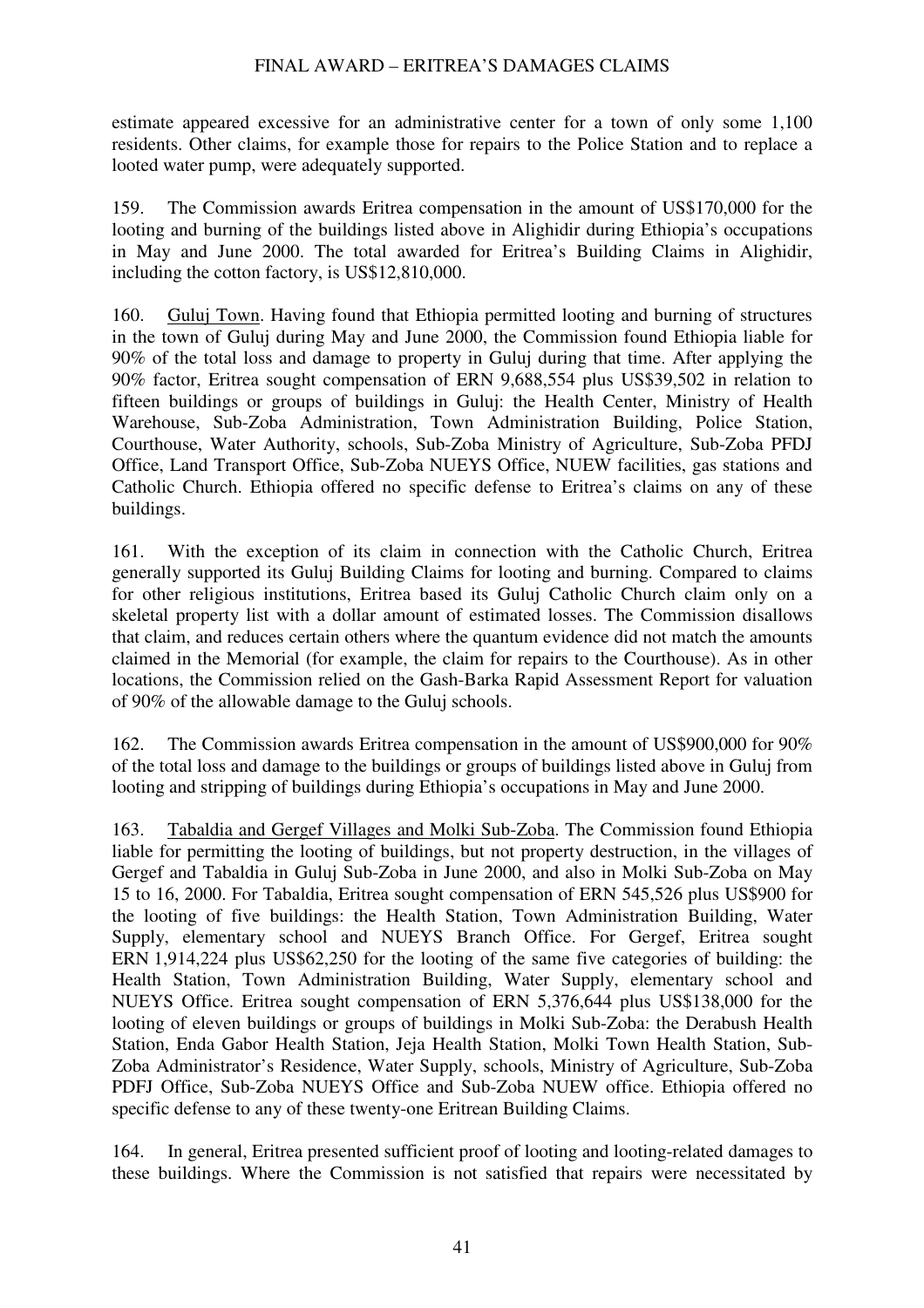looting (for example, repairs to the Tabaldia Health Station) or that the replacement estimates were reasonable (for example, estimates for solar panels and generators looted from the Gergef Water Supply, and for pumps looted from the Molki Water Supply), the Commission reduces or disallows compensation. As in other instances, the Commission denies compensation for claims based on unsigned, undated or otherwise unauthenticated evidence (as with the claim for the Gergef NUEYS office) or on missing evidence (as with the claims for the Molki NUEW office and the Tabaldia Town Administration Building).

165. In sum, the Commission awards Eritrea compensation in the amounts of US\$30,000 and US\$225,000 for permitting the looting of the specified buildings in Tabaldia and the indicated buildings in Gergef, respectively, in June 2000; and US\$405,000 for permitting the looting of the listed buildings in Molki Sub-Zoba on May 15 to16, 2000.

166. Omhajer Town. Having found Ethiopia liable for permitting looting and stripping of buildings in Omhajer from May 16, 2000 until the departure of the last Ethiopian forces in September 2000, the Commission found Ethiopia liable for 75% of the total property damage in Omhajer during that time. After applying the 75% factor, Eritrea sought compensation of ERN 19,872,834 plus US\$18,000 in relation to thirteen buildings or groups of buildings in Omhajer: the Health Center, Town Administration Building, Sub-Zoba Office, Police Station, Courthouse, Water Supply, Telecommunications Office, schools, Ministry of Agriculture, Ministry of Finance and Inland Revenue, Immigration and Customs Buildings, marketplace and gas stations. Ethiopia offered no specific defense to Eritrea's claims on any of these buildings.

167. Again, the evidence supporting Eritrea's Omhajer claims varied from building to building. The Commission awards the full ERN 1,193,923 claim for 75% of the damage to the Health Center, which was based on the Gash-Barka Rapid Assessment Report. In comparison, the Commission is not prepared to award the approximately ERN 2.5 million claim for the Courthouse, because Eritrea presented no evidence of the existence of the Courthouse before the occupation and one of its witnesses indicated there was not a courthouse in Omhajer. In several other instances, the Commission discounts the amounts awarded because the evidence reflected estimates for building improvements rather than repairs (for example, in connection with the Police Station and marketplace) or evidence was missing or otherwise insufficient (for example, in connection with the schools, Ministry of Agriculture and Water Supply).

168. The Commission awards Eritrea compensation in the amount of US\$810,000 for 75% of the property damage in Omhajer from the looting and stripping of the listed buildings from May 16, 2000 until the departure of the last Ethiopian forces in September 2000.

169. Barentu Town. The Commission found Ethiopia liable for permitting breaking, entering and looting of houses, business establishments and government buildings in Barentu Town during its occupation from May 18 to 26, 2000, and for the destruction of the Police Station, Courthouse, Gash-Setit Hotel and Conference Center and Disabled Fighters Bakery. Eritrea sought a total of ERN 570,782,532 plus US\$971,388 in compensation for its Barentu Town Building Claims.

170. *Police Station*. Eritrea sought compensation of ERN 5,560,283 for destruction and looting of the Zoba Gash-Barka Central Police Station and adjacent police conference building. Eritrea based its rebuilding claim for ERN 4,199,897 on construction contract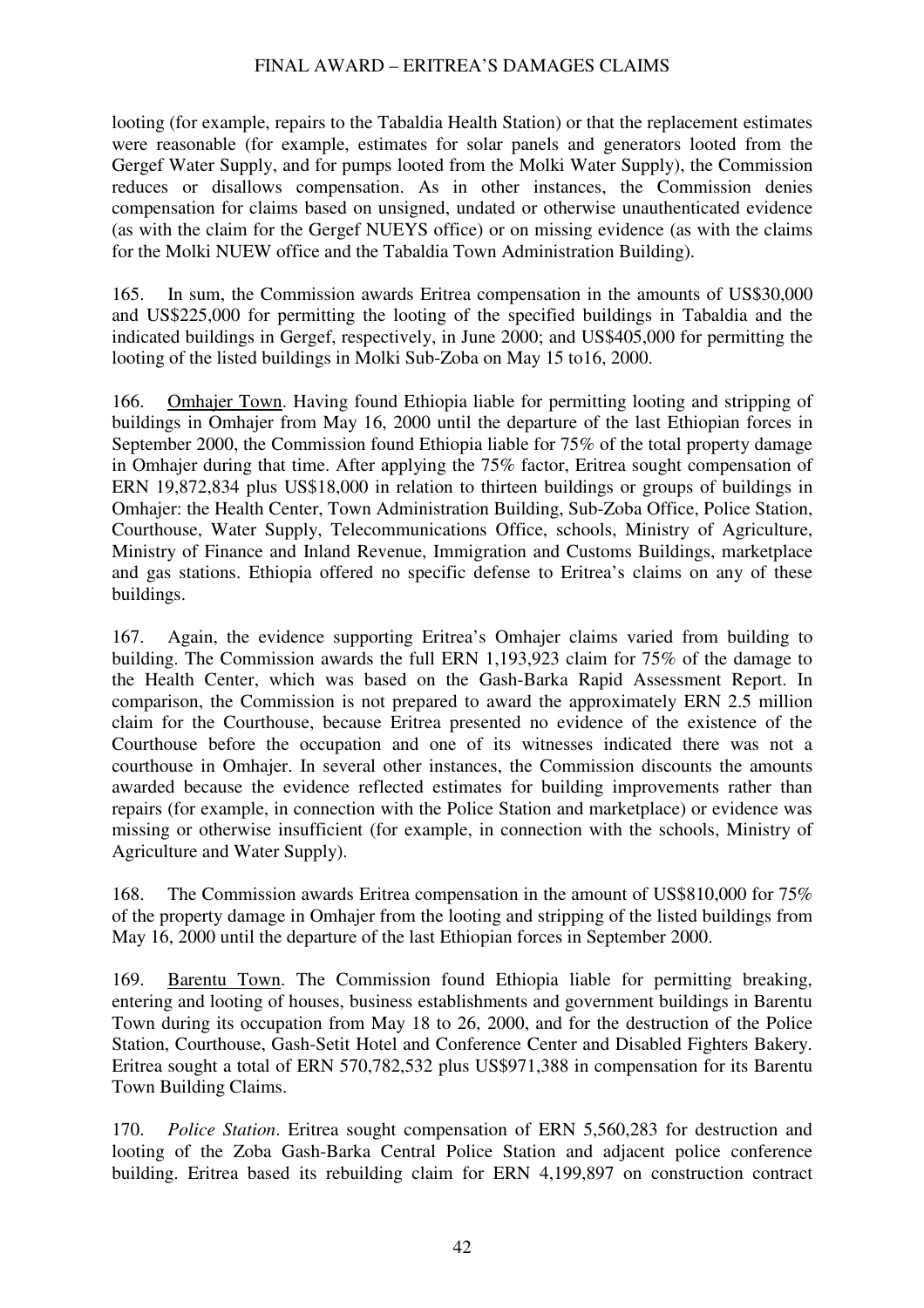documents from the Zoba Infrastructure Department (allegedly dating from 2006) and its looting claim for ERN 1,360,385 on a November 2006 Gash-Barka Police List of looted materials said to be included in Eritrea's evidence. Ethiopia offered no specific defense. The Commission denies the looting claim for lack of evidentiary proof, because the Police List is missing from the record. As for the rebuilding claim, the Commission notes that the Zoba Infrastructure Department construction ("maintenance") documents were neither dated nor signed, and did not specify whether the relevant work was performed on the Sub-Zoba or Zoba Police Station. However, the Commission located a second set of construction documents in the record expressly for the "maintenance and rehabilitation construction" of the Zoba Police headquarters, dated October 2005, indicating total costs of ERN 1,435,102. Taking this more specific and lower estimate and applying the 2005 exchange rate, the Commission awards US\$95,000 as compensation for the destroyed Zoba Police Station compound.

171. *Courthouse*. According to Eritrea, the Barentu Courthouse contained several different courts, including the Zoba Court, the Sub-Zoba Court and the Sharia Court, serving over 55,000 people. The Courthouse was a two-story structure that had been completed and outfitted shortly before the Ethiopian occupation, during which it was destroyed. Eritrea sought ERN 3,000,000 for the estimated restoration of the building, based on a 2000 Ministry of Local Government assessment, and ERN 111,198 for the replacement of the looted contents, based on detailed inventories forwarded by a judge in 2001. Ethiopia did not present a specific defense.

172. The Commission relied on the Gash-Barka Rapid Assessment Report in assessing Eritrea's claim in connection with the Barentu Courthouse. Based on the coverage of the Courthouse in the Report, the Commission awards compensation of US\$310,000 (at the 2000 exchange rate) for the destruction of the Courthouse. Having found an apparent calculation error in the lost property inventories, the Commission awards US\$7,000 (at the 2001 exchange rate) for the looted contents. The total award for the destroyed Barentu Courthouse is US\$317,000.

173. *Gash-Setit Hotel and Conference Center*. Eritrea described the privately-owned Gash-Setit Hotel and Conference Center as "the most important economic asset" of Barentu Town. The two-story hotel, which was completed in 1999 at a construction cost of 8.5 million nakfa, had forty-two guestrooms, a large conference center, a restaurant and bar, and recreational facilities, as well as its own generator, water tank, and storage and laundry facilities. Not surprisingly, Eritrea pursued a large claim – ERN 42,8711,401 in total – for the destruction and looting of the hotel, broken down into several components. Beyond the estimated costs of rebuilding (ERN 28,025,914) and replacing looted and detonated movable property (ERN 5,363,979), Eritrea pursued four additional damages claims: (a) lost profits through 2006 (ERN 3,607,532); (b) five months of wages and severance paid to employees (ERN 245,000); (c) economic loss to the community (ERN 4,283,578); and (d) lost tax revenue through 2005 (ERN 1,345,398). Eritrea submitted a "Valuation for Reconstruction" report prepared by a construction management consultant hired by the hotel's owner in 2006, a supplemental witness statement from the owner, and inventories of lost furnishings and other movable property. Ethiopia challenged the magnitude of the rebuilding claims, emphasizing Eritrea's own evidence that the building had cost only ERN 8,500,000 to construct shortly before the occupation, and the exceedingly high amounts sought to replace items such as the generator. Ethiopia also objected to all of the additional damages demands as new claims, duplicative claims for consequential damages, or speculative claims.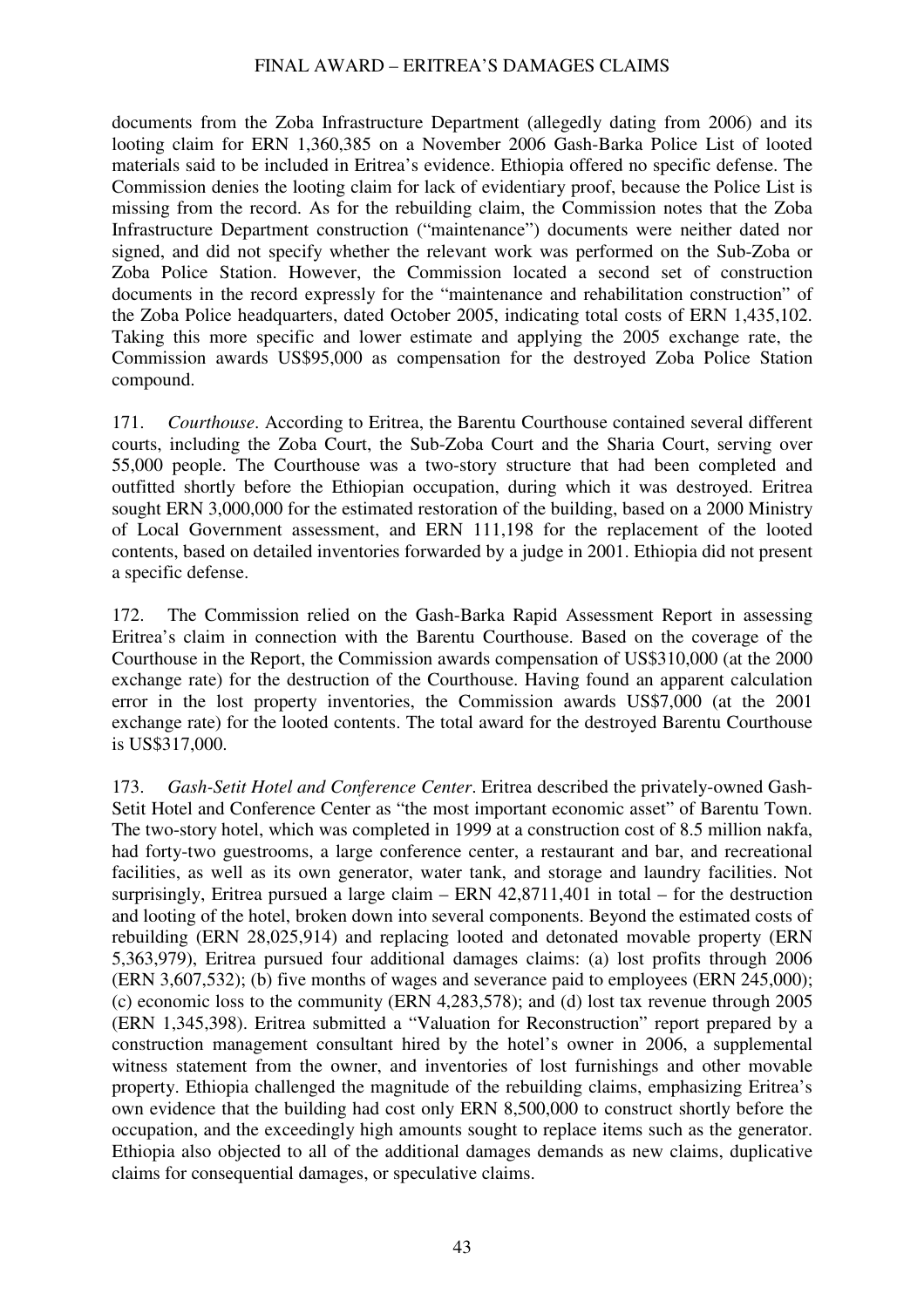174. Turning first to the additional damages claims, the Commission does not agree that they are new claims. Given the economic importance of the Gash-Setit Hotel and Conference Center to Barentu Town, which is presumably why it was one of the private enterprises targeted for detonation, damages such as lost profits and severance payment obligations for the owner, lost opportunities to the community, and lost tax revenue to the government were reasonably foreseeable. However, the Commission is unable to award the additional damages for lack of evidentiary proof. The figures for all four of these additional damages claims (including Eritrea's direct claim for lost tax revenue) came from the two-page witness statement of the hotel owner, who offered neither detail nor supporting documents. He stated that the hotel had not yet earned a profit before it was destroyed and indicated a total number of employees (without specific names) different than that included in Eritrea's claim. A demand for almost one million nakfa must be based on more than this to warrant compensation.

175. The situation is different with respect to Eritrea's claims for the costs of rebuilding the hotel and replacing the looted contents. The Valuation for Reconstruction report was a professional and detailed estimate of the costs, in 2006 nakfa, of demolishing and reconstructing the complex. The total of approximately ERN 28 million, as compared to original construction costs of ERN 8.5 million, was consistent with other estimates that construction costs had tripled (at least for major structures) after the war. The Commission does find the estimates for replacing the contents, in particular the large movables such as the generator, pumps, a truck and furniture, to be high compared to other claims, and so reduces the amount claimed by half. The Commission awards compensation in the amount of US\$1,985,000, after conversion at the 2006 exchange rate, for the destruction and looting of the Gash-Setit Hotel and Conference Center.

176. *Disabled Fighters Bakery*. Like the Gash-Setit Hotel, Eritrea highlighted the fate of the Disabled Fighters Bakery, or Sesona Bakery, in Barentu. According to Eritrea, this was one of the many projects funded by the Eritrean War Disabled Fighters' Association, which was created in 1978. The Sesona Bakery prepared and sold large quantities of bread and other baked goods, and also ran an attached bar and restaurant. The bakery was so successful that a second one was planned, and construction materials were reportedly stored in the bakery office. Eritrea presented substantial evidence, including several photographs, of the looting and destruction of the bakery at the liability phase.

177. Eritrea claimed ERN 2,859,435 in damages: ERN 1,047,543 for the looting of movables; ERN 772,200 for the repair of the building, including damage done during looting; and ERN 1,039,692 for lost income through 2004. The owners reportedly were able to reopen in 2004, having replaced basic equipment. Ethiopia offered no specific defense.

178. Considering the significance of the Sesona Bakery claim to Eritrea, the supporting evidence was surprisingly weak. First, Eritrea put in no evidence to support its ERN 772,200 reconstruction claim; the figure appeared as a line item ("Building/1/772,200.17") on an unsigned and undated list linked to the Disabled Fighters' Association. Second, Eritrea's lost profits claim consisted of simple calculations attached to the witness statement of the head of the Association; he multiplied the unsupported monthly pre-war profits amount of ERN 21,660 by forty-eight months, with no discounting, to reach four years of lost profits at ERN 1,039,692. Third, the evidence supporting the ERN 1,047,543 looting claim was confusing. Eritrea put in three inventories: the Association inventory of looted bakery items noted above (ERN 682,870 after deduction of the reconstruction amount); an inventory of bakery items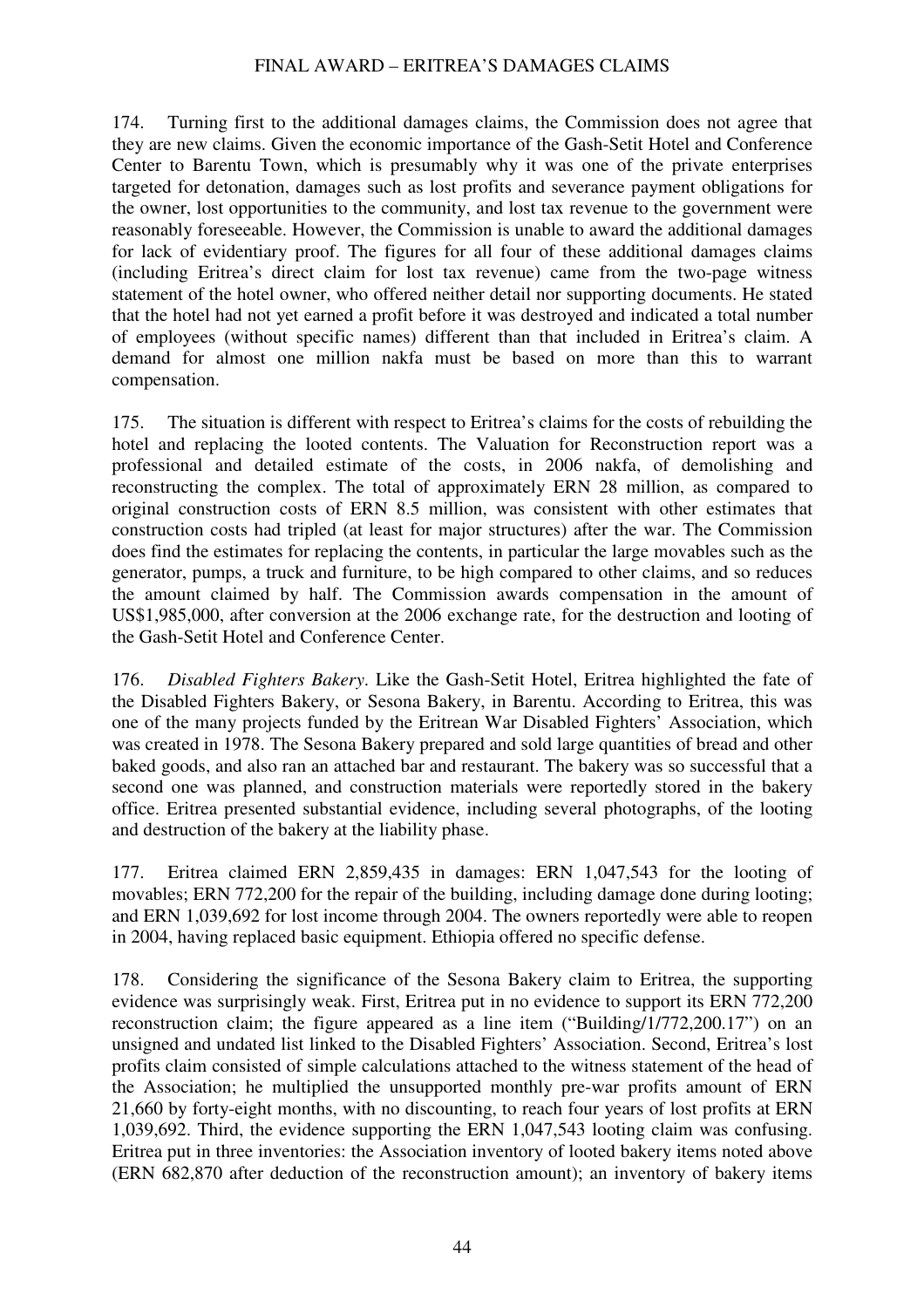replaced before the reopening of the bakery in 2004 (ERN 165,735) attached to the witness statement of the head of the Association; and an inventory of items belonging to the Association proper that were looted from the office, estimated at ERN 21,900. $^{41}$  Given apparent overlap as to claims for office furniture, the Commission reduces the looting award by one-half of the estimated value of the Association bakery inventory. The Commission awards compensation related to the Sesona Bakery only for looting damages, and that in the amount of US\$60,000, at the 2002 exchange rate.

179. *Other Barentu Town Building Claims*. The Commission next examines Eritrea's compensation claims, totaling approximately ERN 500 million plus US\$1 million, for 75% of the damage allegedly caused by Ethiopia's permitting the breaking, entering and looting of an additional thirty-eight buildings or groups of building during its occupation of Barentu Town. These consist of claims for damage to the hospital, Sosona Health Station, Zoba Gash Barka Ministry of Health Offices and warehouse, Zoba Gash Barka Administration Office, Zoba Gash Barka Assembly Office, Zoba Gash Barka Treasury Office, Town Administration Office, Governor's Residence, Sub-Zoba Police Station, Telecommunications facility, Electric Authority, Water Supply, schools, Ministry of Education, Zoba and Sub-Zoba Ministry of Agriculture, Zoba Gash Barka Ministry of Finance and Inland Revenue, Ministry of Labor and Human Welfare, Ministry of Land, Water and Environment, Ministry of Transport and Communication and Land Transport Office, Ministry of Trade and Industry, Zoba Gash Barka Ministry of Information, Zoba Gash Barka General Service Department, Business Licence Office, Zoba Gash Barka Mining Department, Post Office, Red Sea Corporation, ERREC facilities, Zoba Gash Barka and Barentu Sub-Zoba NUEYS facilities, National Confederation of Eritrean Workers Office, Zoba and Sub-Zoba NEUW Offices, marketplace, hotels other than Gash Setit Hotel, Commercial Bank of Eritrea, Wejeba Bakery, gas stations, Catholic Offices and St. Michael's Church, Mosque and Administrative Office.

180. Ethiopia raised specific objections to three of Eritrea's claims, which were moderated by Eritrea's withdrawal of missing evidence and amendments to claims in the course of the hearing. In its remaining defenses, Ethiopia objected to the magnitude of the claims in connection with the Zoba Gash-Barka Administration Office and the Zoba and Sub-Zoba Ministry of Agriculture on grounds that Eritrea sought compensation for repairs and looting higher than the estimates in the Gash-Barka Rapid Assessment Report, which Eritrea failed to cite as evidence. In these instances, and in others such as Eritrea's claims in connection with the Barentu Hospital and Zoba Gash-Barka Ministry of Health Offices and Warehouse, the Commission relies upon the estimates in the Gash-Barka Rapid Assessment Report in assessing compensation.

181. Several of Eritrea's Barentu Building Claims fail for lack of proof. One such claim was Eritrea's ERN 10,267,850 claim for looting of the Barentu Health Station, which was based solely on the same documentation that Eritrea agreed to withdraw from the evidentiary record in amending its claim for the looting of Barentu Hospital. For another category of rejected claims, Eritrea offered no evidence of the status and contents of relevant buildings before the occupation, and relied entirely on lists of allegedly looted items to show that looting had in fact occurred; examples included claims related to the Zoba Gash-Barka General Service Department and Mining Department. The Commission also denies claims

<sup>&</sup>lt;sup>41</sup> Eritrea referenced a fourth that is not in the record: Report of damages to Barentu Bakery filed by the Eritrean War Disabled Fighters' Association, 13 September 2000, cited in ER Damages Group One Memorial, note 767.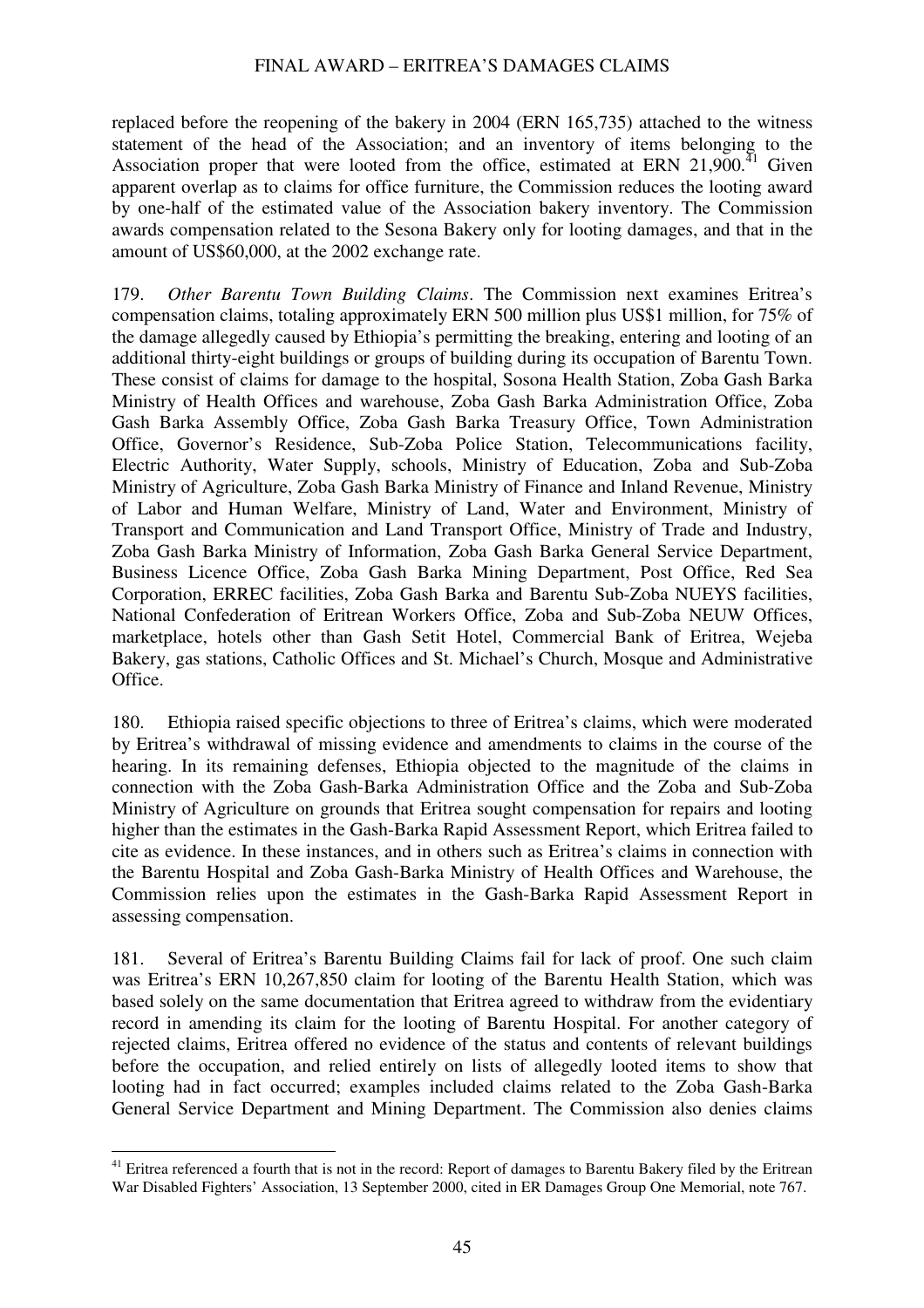where there was no proof of quantum, for example, Eritrea's claim for almost US\$600,000 for items allegedly looted from the Telecommunications facility, which was supported only by a few line items in a 2000 list prepared by the TSE. Nor is the Commission prepared to award compensation for alleged damages falling clearly outside the breaking, entering and looting activities for which Ethiopia was found liable in the Western Front Partial Award, for example, Eritrea's claim for Ministry of Land, Water and Environment equipment such as rain gauges and flow water meters allegedly looted not from buildings but from the field.

182. The Commission discounts other claims where the amounts claimed appeared inflated, for example, in Eritrea's claim of more than one million nakfa for looted items (including pension payment documents) from the small Treasury Office in the Police Station.

183. A modest number of Eritrea's Barentu Building Claims were well-supported. To offer a few examples, the Commission awards US\$135,000 (converted at the 2002 exchange rate) for Eritrea's claims for damages caused by the breaking, entering and looting of Barentu schools, which were sufficiently documented both as to looting and quantum of damages. (The Commission did deduct the ERN 1,574,587 contributed by UNICEF for reconstruction of Nugus Bazen Elementary School.) Similarly, the Commission awards US\$80,000 (converted at the 2000 exchange rate) for replacement of looted items and repair of major damages to the wall and roof of the Wejeba Bakery that occurred when an oven was looted by use of a crane, as evidenced graphically by photographs and witness testimony at the liability phase.

184. The Commission awards Eritrea compensation in the amount of US\$2,083,000 for the breaking, entering and looting of the buildings or groups of buildings listed in Barentu Town during Ethiopia's occupation from May 18 to 26, 2000. Adding the amounts awarded for the four structures identified in the liability Award, the total awarded for Eritrea's Building Claims in Barentu Town is US\$4,540,000.

185. Tokombia Town. For Tokombia Town, the Commission found Ethiopia liable for permitting looting of buildings and the destruction of the police station and the nearby Rothman tobacco plant during its occupation in May 2000. Eritrea sought a total of ERN 184,001,029 plus US\$1,655,990 in compensation for its Tokombia Town Building Claims.

186. *Police Station*. Eritrea sought ERN 705,552 for the damage to and looting of the Tokombia Lalai Gash Sub-Zoba Police Station, which consisted of administrative offices, a jail and a residence for the police. Although the Commission found Ethiopia liable for the destruction of the structure, Eritrea sought only the estimated costs (ERN 625,242) of replacing stripped roofs, doors and windows; repairing the walls, floors and ceilings; and replacing sanitary and electrical fixtures. Eritrea also sought ERN 80,310 to replace looted items, including furniture, tools, bicycles, and office and kitchen equipment. These two categories of damages were supported by a set of construction specifications and a detailed inventory, respectively, dating from 2005. Ethiopia offered no specific defense. Finding the damages claim both reasonable and supported by the evidence, the Commission awards full compensation of US\$45,000, after conversion at the 2005 exchange rate.

187. *Rothman Tobacco Plant*. According to Eritrea, the Rothman Tobacco Processing Plant was the largest employer in the Tokombia region. It was a large agricultural and processing facility comprised of tobacco growing fields, buildings and equipment for the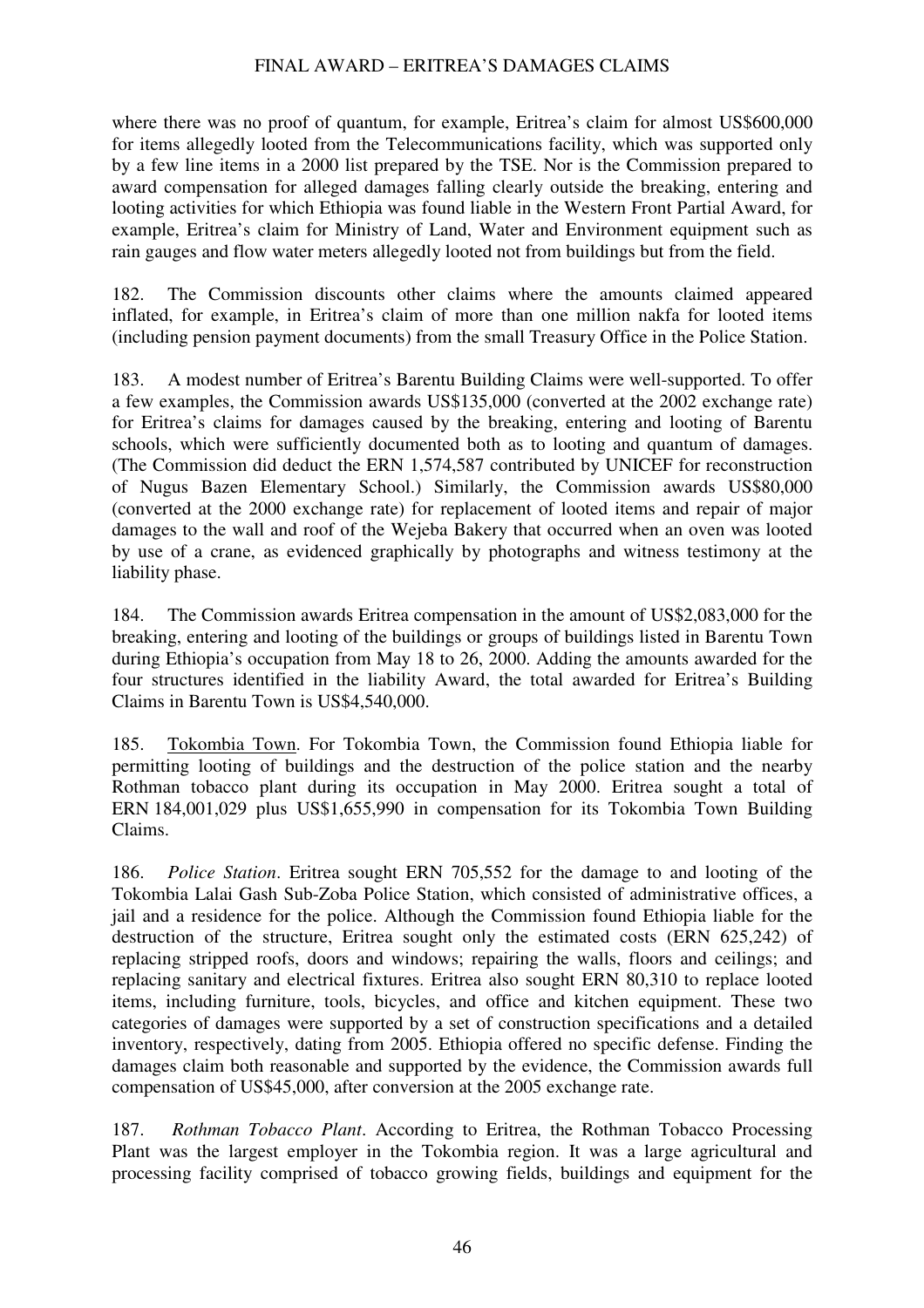commercial sale of tobacco and cigarettes. Photographs of the destroyed plant featured prominently at the Western Front liability hearing, and the Commission found Ethiopia liable for the destruction of the plant. At the damages phase, Eritrea sought ERN 2,024,178 plus US\$1,453,490 for the detonation and looting of the facility. Ethiopia presented no specific defense. Surprisingly, given the economic importance of the Rothman plant in Tokombia, Eritrea based its destruction claim only on a half-page, unsigned and undated document, reportedly setting out the book value – US\$1,453,490 – of the plant when British American Tobacco (Eritrea) Share Company purchased it from Gash Cigarette Factory in March 1998. The Commission denies the compensation claim for destruction of the facilities for lack of evidence. In comparison, Eritrea based its looting claim on the detailed and signed inventory prepared by the general manager of the plant in 2000. The Commission awards compensation for looted property at the plant in the amount of US\$210,000, after conversion at the 2000 exchange rate.

188. *Other Tokombia Town Building Claims*. The Commission next examines Eritrea's compensation claims, totaling approximately ERN 180 million plus US\$200,000, for 75% of the damage allegedly caused by the looting of thirteen other buildings or groups of buildings in Tokombia Town: the Health Center, Lalai Gash Sub-Zoba Administration Office, Sub-Zoba Courthouse, Water Supply, schools, Ministry of Agriculture, ERREC facilities, Sub-Zoba PDFJ Office, Shemshemia Farm, National Confederation of Eritrean Workers Handiworks Shop, NUEYS Branch Office, Total station and vegetable market.

189. The Commission finds virtually all of Eritrea's Tokombia Building Claims seriously deficient. Eritrea's largest claim – five times the amount sought for damage to the Rothman Tobacco Plant – was for over ten million nakfa for physical and economic damage to Shemshemia Farm, a major farm project sponsored by the National Conference of Eritrean Workers on the Gash River. Even assuming Eritrea's claims for allegedly looting-related building repairs and lost profits would be compensable, the Shemshemia Farm itself is outside of Tokombia Town and hence outside of the scope of the Western Front Partial Award. The Commission awards only US\$15,000 for the replacement in 2001 of windows and doors looted from the farm training facility located in Tokombia Town.

190. Ethiopia objected to Eritrea's claim for almost five million nakfa for looting and damage to the Lalai Gash Sub-Zoba Administrative Office, including the costs of repairing buildings in Awgaro to serve as temporary administrative offices and house employees, on grounds that Eritrea was indirectly seeking compensation for damage to buildings in Awgaro despite the Commission's refusal to find liability for such damage. The Commission agrees, and so awards only US\$45,000 for replacement of looted movable property in the Tokombia Administrative Office, consistent with the amount in the Gash-Barka Rapid Assessment Report. In other instances (for example, for the Ministry of Agriculture and schools), the Commission also awards compensation for looting and looted-related property repair amounts consistent with that Report.

191. Where Eritrea's evidence reflected estimated construction costs only distantly connected to wartime looting, the Commission disallows them; for example, Eritrea candidly stated that some four million nakfa would be necessary to rebuild the Tokombia marketplace because "exposure to the elements had exacerbated the damage [of stripping] over time."<sup>42</sup>

<sup>42</sup> ER Damages Group One Memorial, Annex C, p. 3063.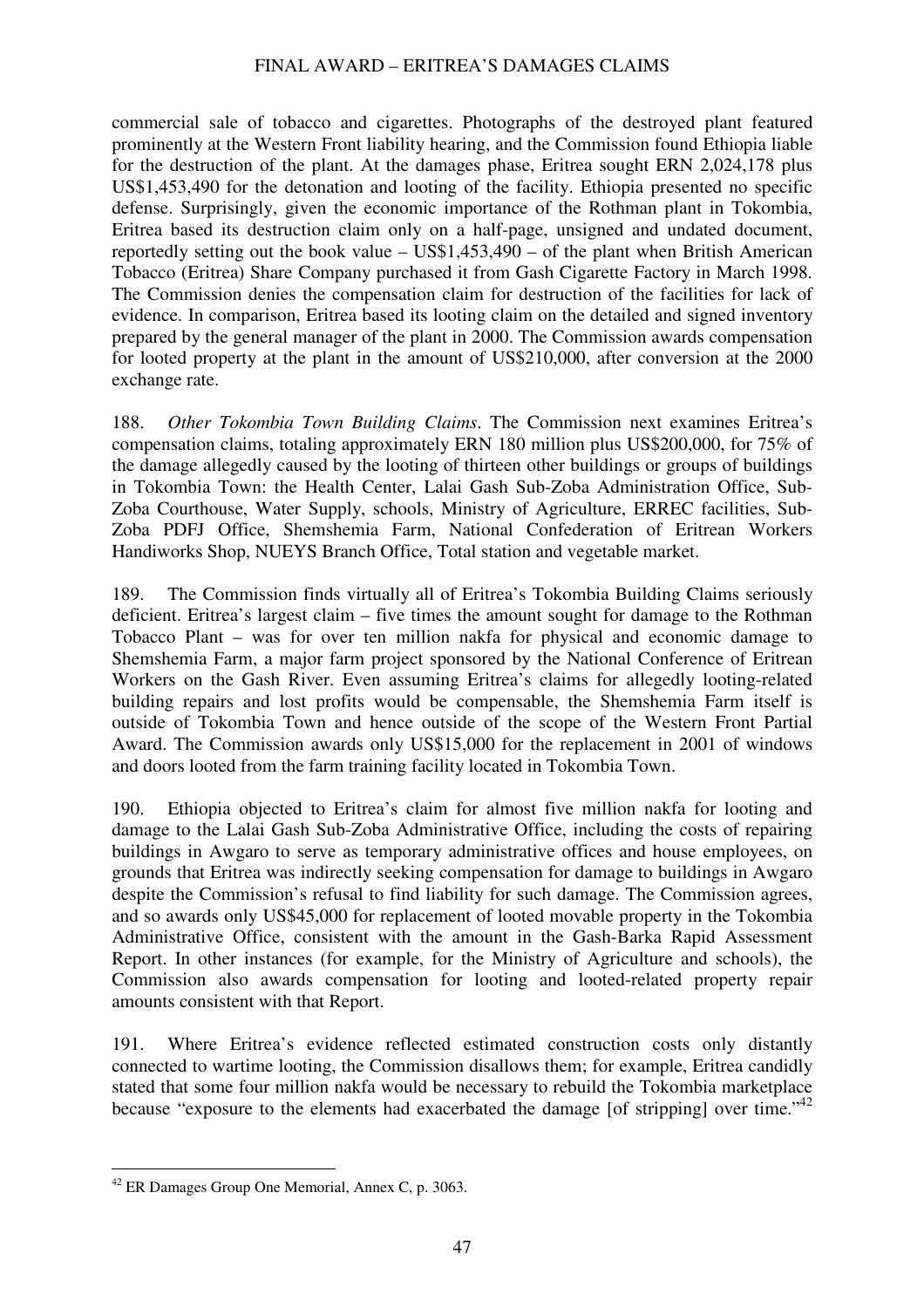As in several other regions, the Commission limits compensation for the Water Supply structure to the estimated cost of replacing pumps, pipes and fittings that were looted.

192. Based on its detailed review of the evidence, the Commission awards Eritrea compensation in the amount of US\$475,000 for the looting of the listed buildings in Tokombia Town during Ethiopia's occupation in May 2000. Adding the amounts awarded for the Police Station and Rothman Tobacco Plant, the total awarded for Eritrea's Tokombia Town Building Claims is US\$730,000.

193. In sum, the total compensation awarded for Eritrea's Building Claims for the Western Front is US\$22,825,000.

## 6. Total Award for Building Claims

194. To conclude this section of the Award, the total compensation awarded for Eritrea's Building Claims for the Central and Western Fronts is US\$35,965,000.

- D. Claim for Consequential Damages
- 1. Eritrea's Claim

195. In the damages phase, Eritrea claimed US\$400 million as consequential damages, reflecting US\$500 per person for 800,000 individuals allegedly injured by Ethiopian conduct for which the Commission found liability. Eritrea contended that Ethiopia carried out a concerted and deliberate program to destroy civilian infrastructure in areas that Ethiopian forces transited or occupied during or after their 2000 invasion of Eritrea, causing extensive consequential injury to every resident in these areas, and to some people in adjoining areas. As explained by Eritrea's counsel: "We are positing that virtually everyone in the occupied territories, virtually everyone on the periphery of the occupied territories, everyone within the service area of these essential facilities were injured."<sup>43</sup>

196. Eritrea claimed four types of damage. First, it claimed that many children, and their families, were injured by destruction of or damage to schools and other educational facilities. Second, Eritrea cited economic injury resulting from the destruction of telecommunications and other infrastructure. Third, it maintained that people in affected areas suffered from unemployment, poverty and other injuries from the devastation of the local economy caused by Ethiopian misconduct. Finally, it claimed that its citizens suffered from loss of access to health care due to Ethiopia's destruction or looting of hospitals, clinics, local medical centers, pharmacies, safe water supplies and other infrastructure related to medical care and public health.

197. Eritrea contended that, given this pervasive damage affecting hundreds of thousands of people, it was not feasible to quantify injury to each individual. It therefore asked the Commission to award US\$500 in respect of each resident of large areas of Eritrea. Eritrea emphasized in this regard Article 5(10) of the December 2000 Agreement, authorizing the Commission "to adopt such methods of efficient claims management and mass claims processing as it deems appropriate … ." Eritrea contended that for this claim, the

<sup>&</sup>lt;sup>43</sup> Transcript of the Eritrea-Ethiopia Claims Commission Hearings of April 2007, Peace Palace, The Hague, at p. 789 (Professor Brilmayer) (April 24, 2007).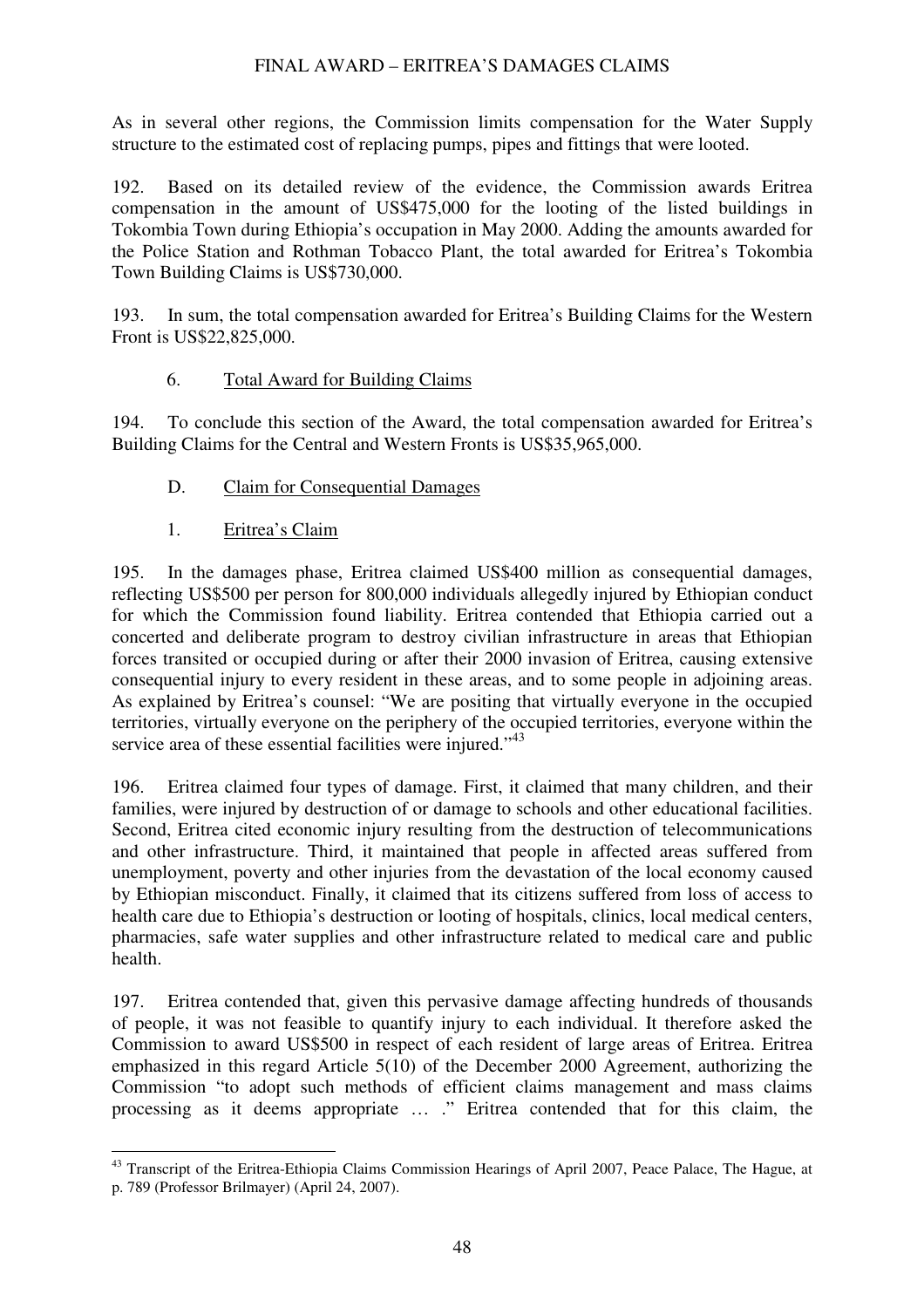Commission should authorize a reduced standard of proof of individual harm, as a trade-off for a significantly reduced level of compensation.

198. Eritrea contended that the character and extent of the destruction of civilian infrastructure by Ethiopian forces proved both that the destruction was intentional, and that it was intended to injure the civilian population. In Eritrea's view, this established a proximate causal connection between the claimed injuries and Ethiopia's delicts, because any injury intentionally inflicted must be proximately caused. Eritrea's counsel contended that it was not necessary for the Commission to have found such intention at the liability phase, and that it could now draw the requisite inferences regarding Ethiopia's intentions at the damages phase.

199. Eritrea also argued that much of the damage to civilian infrastructure violated Article 54 of Additional Protocol I to the Geneva Conventions ("Protocol I"),<sup>44</sup> prohibiting attacking or destroying "objects indispensable to the survival of the civilian population, such as foodstuffs, agricultural areas … crops, livestock, drinking water installations and supplies and irrigation works, for the specific purpose of denying them for their sustenance value to the civilian population." (While Protocol I was not in force between the Parties, the Commission has found that it largely reflects customary international law.<sup>45</sup>) In Eritrea's view, the elements of this claim, especially damage to medical services, fell within the ambit of Article 54 and, cumulatively, Ethiopia's conduct caused a breakdown of systems required to sustain human life in violation of Article 54.

# 2. Ethiopia's Response

200. In Ethiopia's view, Eritrea's consequential damages claim was largely a reassertion of Eritrean claims that the Commission rejected at the liability phase. However, some of Eritrea's arguments, particularly its invocation of Article 54 of Protocol I, were said to be new claims inadmissible at the damages phase. (Under Article 5(8) of the December 2000 Agreement, all claims had to be filed by December 12, 2001.) Ethiopia also contended that Eritrea did not present evidence proving that any compensable damage resulted from the conduct alleged.

201. Ethiopia also contended that the relevant populations could not exceed the 98,619 persons identified in Eritrea's census as living in the eleven towns and villages and the partial sub-zoba cited in the Commission's liability findings, rather than the 800,000 persons Eritrea claimed. Ethiopia emphasized in this regard that Eritrea claimed consequential damages for large areas for which the Commission made no liability findings, including some sub-zobas where the Commission rejected Eritrea's claims.

<sup>44</sup> *Supra* note 25.

<sup>45</sup> *E.g.*, Partial Award in Eritrea's Central Front Claims, para. 23; Partial Award, Central Front, Ethiopia's Claim 2 Between the Federal Democratic Republic of Ethiopia and the State of Eritrea (April 28, 2004) [hereinafter Partial Award in Ethiopia's Central Front Claims], para. 17.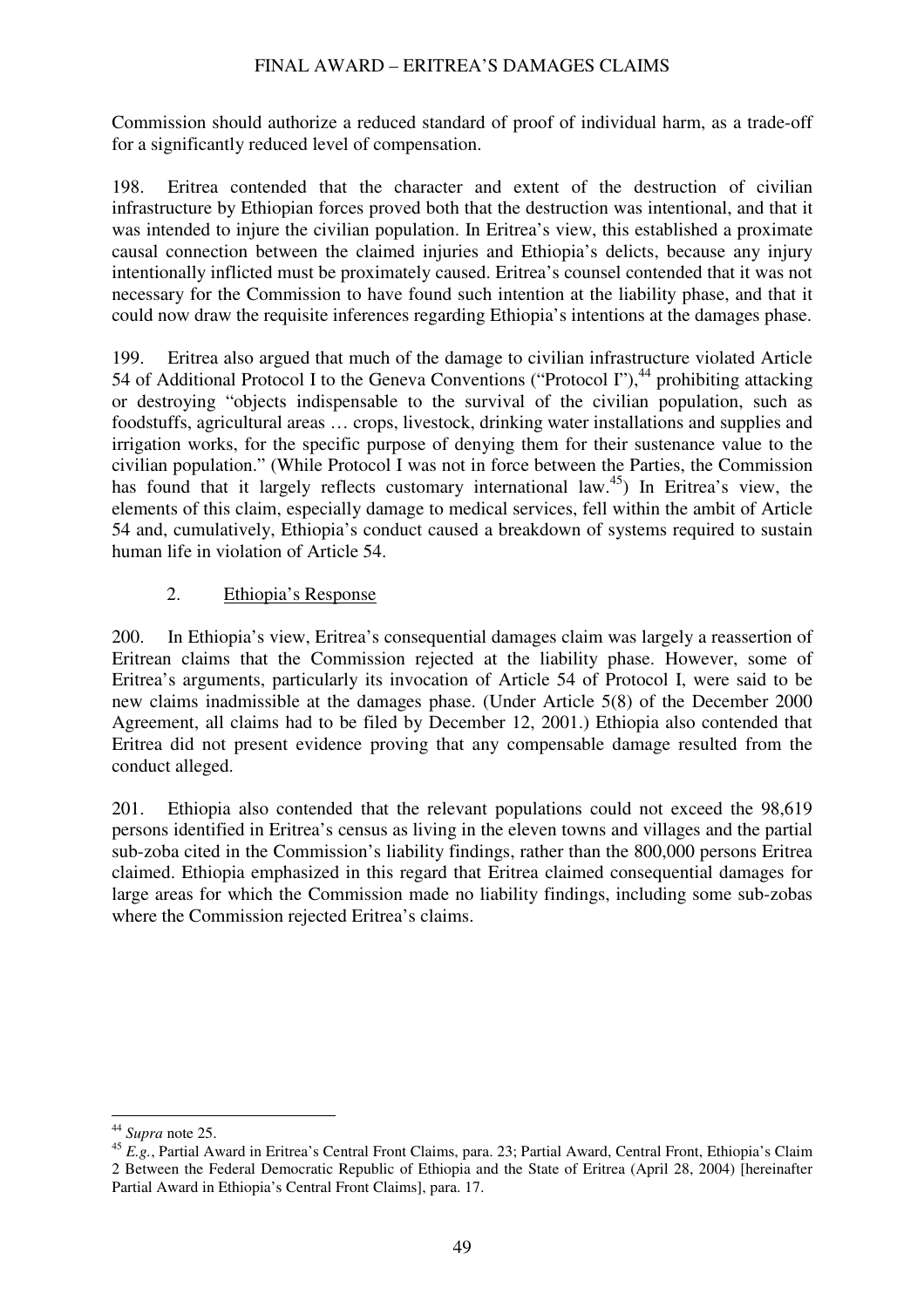### 3. The Commission's Conclusions

202. Admissibility. The Commission does not consider Eritrea's request for consequential damages to be a new claim of liability. Instead, the Commission understands Eritrea to request that, when determining compensation for some of its prior findings of Ethiopia's liability, the Commission should include compensation for these losses as reasonably foreseeable consequences of the unlawful acts in question.

203. Eritrea presented this as a claim for "consequential damages." However, international law does not recognize a separate category of compensable "consequential damages" involving different standards of legal causation or other distinctive legal elements. The concept of consequential damages has a significant role in some national legal systems, but does not exist in others, and so cannot be viewed as a general principle of law. Similarly, the concept has not been recognized in international proceedings as a separate form of compensable injury as Eritrea advocates. The Commission thus does not assign particular legal significance to Eritrea's characterization of certain types of damages as "consequential." It instead examines this claim in accordance with the principles generally applicable in determining damages in international claims. The Commission notes in this regard that this claim seeks large sums *in addition* to those Eritrea claims for the costs of repairing or replacing damaged or destroyed buildings or other infrastructure for which the Commission has found liability.

204. Education. As to Eritrea's claim for additional damages reflecting disruption of its education system, the Commission recognizes that many children's education, and their families' plans, were disrupted by damage to schools attributable to Ethiopia. (The record also includes evidence that Eritrean educators and their pupils often displayed admirable initiative and resilience in the face of adversity.) However, Eritrea's Damages Memorial made no serious attempt to identify the number of students affected, to quantify the extent of disruption, or to assess any financial or other consequences. The argumentation and evidence submitted to support this portion of the claim was anecdotal or conclusory. At the hearing, Eritrea acknowledged the difficulties and uncertainties of attempting to assess any quantum of damages associated with disruption of education.

205. Given the paucity of the record, and the uncertainties of quantifying injury of the kind Eritrea asserts, this component of Eritrea's claim for fixed-sum damages in respect of hundreds of thousands of people fails for lack of proof. The Commission also notes that, in contrast with its arguments regarding medical care discussed below, Eritrea did not contend that international law rules extend special protection to education in the context of armed conflict or its aftermath.

206. Damage to Electrical and Telecommunications Infrastructure*.* Eritrea also claimed additional damages on account of injury allegedly experienced by hundreds of thousands of persons due to the destruction of electrical and telecommunications infrastructure. The supporting argumentation and evidence, presented in less than three pages of Eritrea's Damages Memorial, again was conclusory or anecdotal. The evidence was not sufficient to establish entitlement to compensation going beyond the amounts due for the destruction of the facilities themselves pursuant to Eritrea's other claims. This component also fails for lack of proof.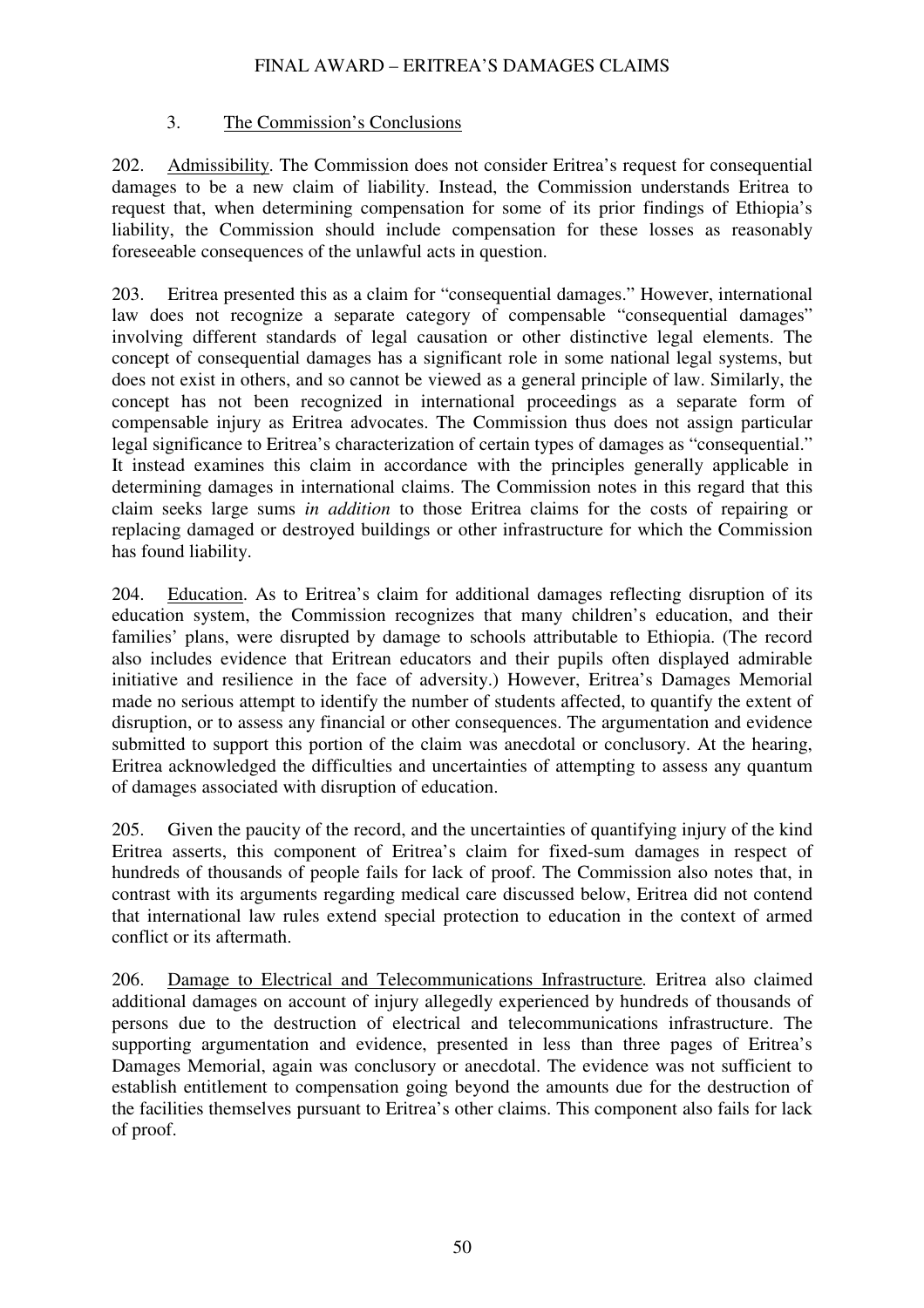207. Adverse Economic Conditions. Eritrea's claim for additional damages stemming from the generalized decline in economic conditions attributed to Ethiopia's destruction of infrastructure also must fail. Past tribunals have not found generalized conditions of warrelated economic disruption and decline to constitute compensable elements of damage, even in the case of some types of injury bearing a relatively close connection to illegal conduct, such as the increase in maritime insurance rates rejected by the Alabama Tribunal. Counsel for Eritrea acknowledged in this regard that the Geneva Conventions and Protocol I do not encompass protection of the economy writ large.<sup>46</sup>

208. Loss of Access to Medical Care*.* Eritrea's claim for additional compensation for injury to the civilian population on account of damage to or destruction of medical facilities for which the Commission found Ethiopia liable requires fuller consideration. The Commission found such liability regarding numerous medical facilities in Eritrea, including substantial damage to all three regional hospitals in the affected areas and to other significant facilities. Ethiopia was found liable for 90% of the extensive damage to the fifty-bed regional hospital at Senafe. It was found liable for allowing "breaking, entering and looting" of government buildings in the town of Barentu, including a second regional hospital that was looted and partially burned. There was liability for allowing looting and burning of the third regional hospital in Teseney. The Commission also explicitly found Ethiopia liable for destruction of the Sub-Zoba Health Center in Tserona Town. The three regional hospitals were the only facilities in a large area of Eritrea that could treat serious conditions requiring inpatient surgery or other advanced care.

209. The Commission also made findings of liability that embraced looting or destruction of health centers and clinics in other locations. It found liability for permitting looting in Tabaldia (where the Partial Award cited evidence describing looting of appliances, beds and medicines from the medical clinic). It found liability for destroying most of the structures in Guluj, where there was a health center. Comparable findings were made with regard to the entire Molki Sub-Zoba, to the border town of Omhajer, and to the villages of Guluj and Serha, all of which had health centers or clinics prior to the war.

210. The Commission believes that, in these factual circumstances, injuries to Eritrea's nationals resulting from loss of access to medical care on account of unlawful destruction or damage to medical facilities should be considered in assessing compensation. In reaching this conclusion, the Commission has given weight to the extent to which international humanitarian law accords special protection to medical facilities and medical personnel, and to patients needing medical care. These protections were presumably familiar to Ethiopia's military commanders, who, Ethiopia maintained, were all trained in the principles of humanitarian law. They should have led commanders to recognize the likely consequences for civilians of widespread damage to medical facilities and loss of medical supplies.

211. Numerous provisions of humanitarian law highlight the importance of protecting medical facilities and services, and of assuring their ability to operate. Article 18 of the Fourth Geneva Convention<sup>47</sup> provides that "[c]ivilian hospitals organized to give care to the wounded and sick, the infirm and maternity cases, may in no circumstances be the object of attack, but shall at all times be respected and protected …." Article 20 requires respect and

<sup>46</sup> Transcript of the Eritrea-Ethiopia Claims Commission Hearings of April 2007, Peace Palace, The Hague, at pp. 773-774 (Professor Crawford) (April 24, 2007).

Geneva Convention Relative to the Protection of Civilian Persons in Time of War, Aug. 12, 1949, 6 U.S.T. p. 3516, 75 U.N.T.S. p. 287 [hereinafter Geneva IV].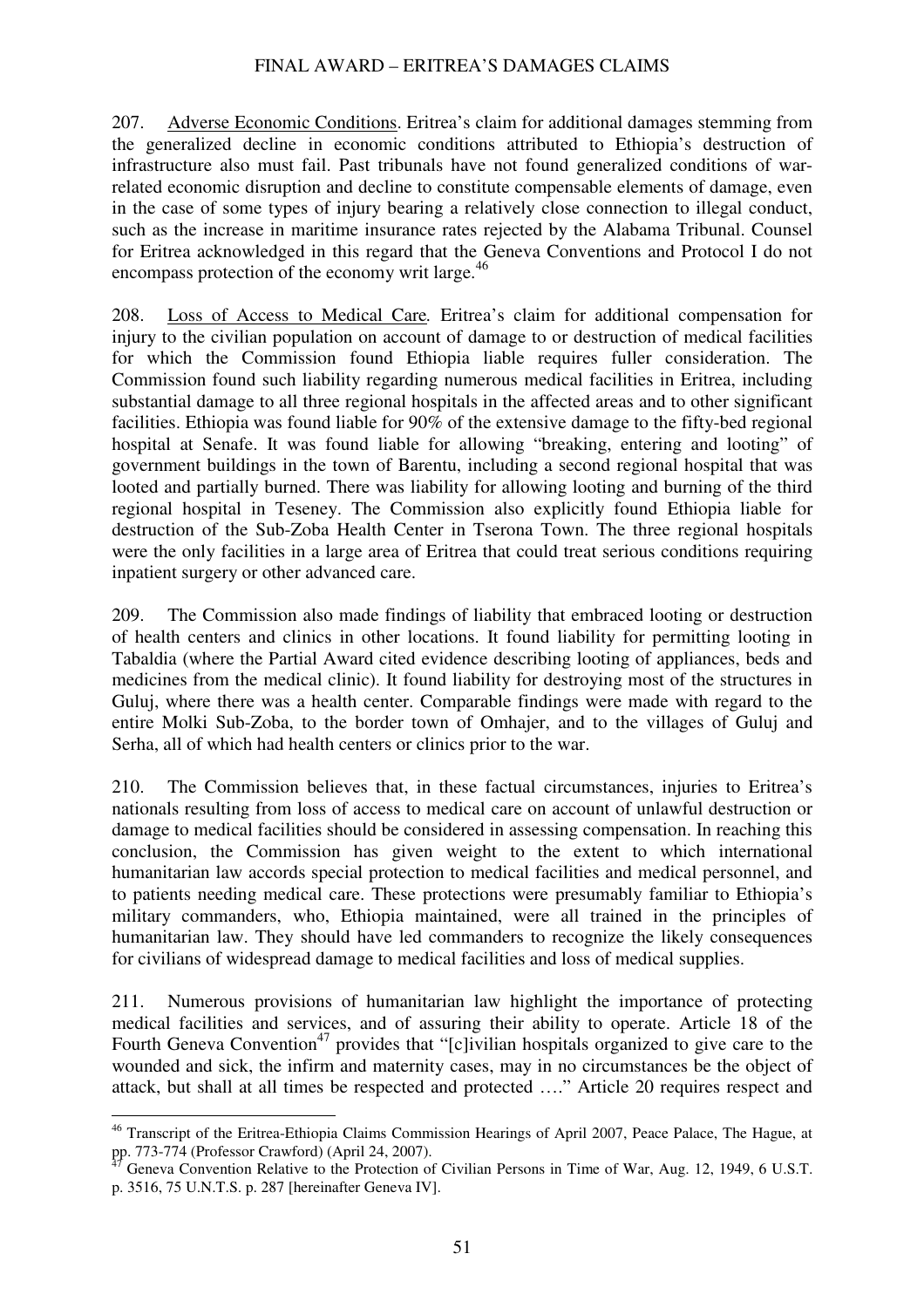protection for persons solely engaged in operating and administering civilian hospitals. Article 23 requires parties to allow free passage of medical and hospital stores intended for civilians. Article 55 requires an Occupying Power to ensure the availability of medical supplies to the civilian population "to the fullest extent of the means available to it," and bars requisitioning of such supplies except under limited conditions. Article 12 of Protocol I directs that medical units "be respected and protected at all times and shall not be the object of attack." ("Medical units" are broadly defined to include civilian hospitals, preventive medicine centers, and other types of civilian facilities.) Article 15 of Protocol I likewise requires that civilian medical personnel be "respected and protected."

212. These treaty provisions protecting medical facilities, and others like them, appear in instruments concluded between States. However, they do not exist primarily to protect States' interests or property. Instead, their fundamental purpose is to provide protection to individuals caught up in armed conflict or its aftermath. They cumulatively aim to assure that the wounded and sick "receive, to the fullest extent practicable and with the least possible delay, the medical care and attention required by their condition."<sup>48</sup>

213. Eritrea sought to reinforce its claim by invoking Article 54 of Protocol I, dealing with protection of foodstuffs, drinking water supplies, and other objects indispensable to the survival of the civilian population. Ethiopia responded, *inter alia*, that this was an inadmissible new claim. Eritrea in turn insisted that it had previously identified Article 54 as a basis for its claims. Whether or not the earlier pleadings mentioned Article 54, the Commission did not previously find Ethiopia liable for violating that article, and cannot at this late stage assign additional liability based on such a breach. In any case, other provisions of humanitarian law cited above confirm the protection of medical facilities more explicitly than does Article 54, and the Commission need not decide whether that article might provide an additional layer of protection. This is particularly so as there has been no considered briefing or argument by the Parties regarding State practice, negotiating history, commentators' views and other considerations potentially bearing upon the issue.

214. As noted above, Eritrea argued that any injuries a party intends are proximately caused, that the character of the damage to civilian infrastructure showed that Ethiopia intended to harm civilians and that Ethiopia therefore was liable for all the resulting injury to civilians. Ethiopia denied any such intent. Again, it is not necessary for the Commission to pass upon this line of argument. International humanitarian law protects hospitals and other medical facilities and the civilians who depend on them. Where there is widespread unlawful damage to such facilities, particularly in an area where they are few in number, it should be reasonably foreseeable to the forces of the offending party that injury will result to protected persons. The challenge lies in assessing the extent of that injury, not in finding the requisite causal connection.

215. There was evidence showing that Eritrean hospitals drew patients from broad areas, extending well beyond the communities where they were located. However, the record did not provide much detail regarding the number of patients who previously used the damaged facilities or (except in the case of the hospital at Senafe) the length of time they were out of service or operated at reduced capacity. The Commission heard testimony from a senior hospital administrator that during many months while the hospital at Barentu was out of service, many patients had to make difficult journeys to an alternate location, including many

<sup>48</sup> Protocol I, *supra* note 25, art. 10.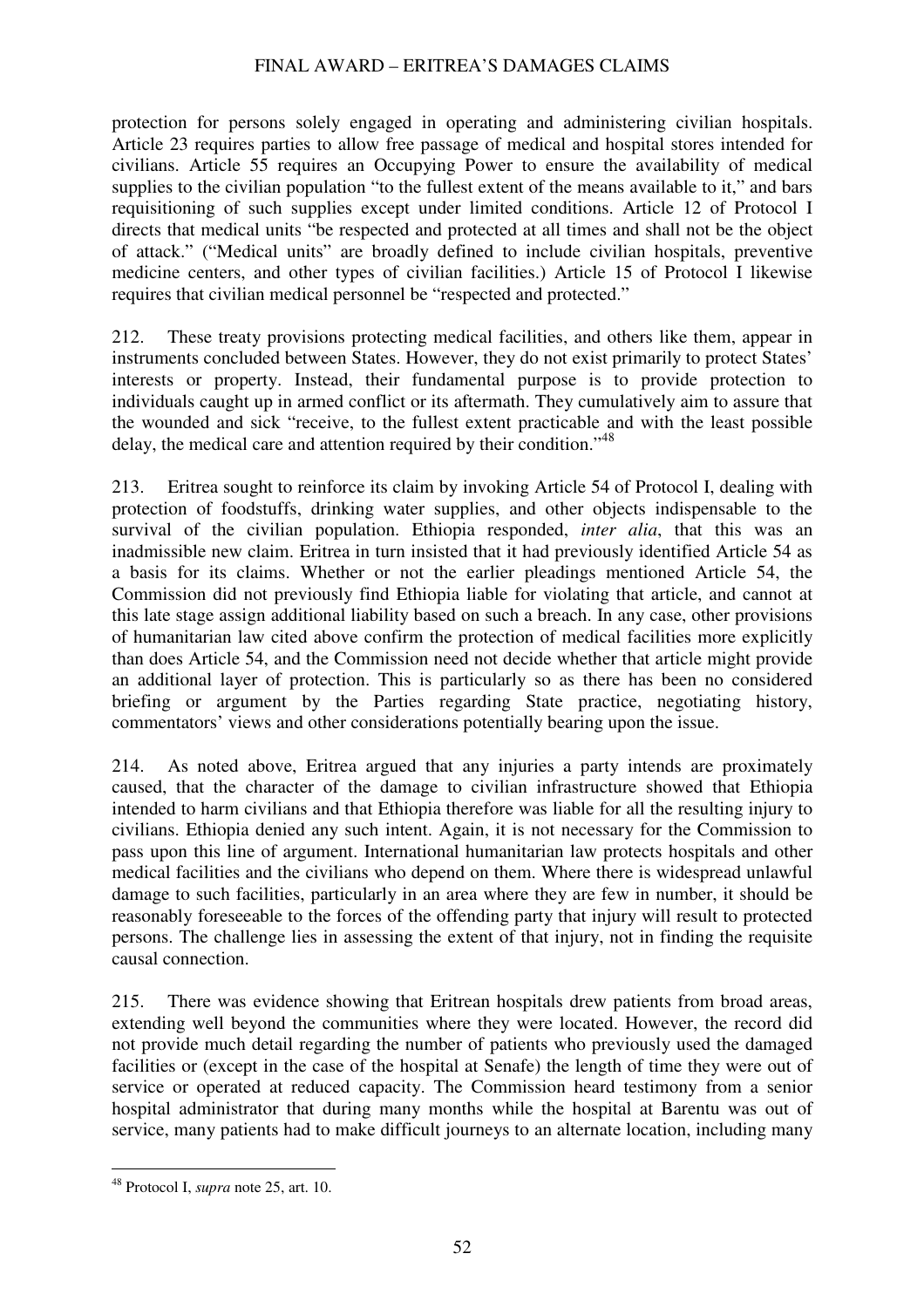persons who were quite ill, women experiencing difficult births, and landmine victims. However, the witness could not quantify how many persons were affected.

216. These limitations of the record have required the Commission to estimate the extent to which Eritrean civilians were injured on account of loss of access to medical care. Taking account of all the relevant circumstances, the Commission awards Eritrea US\$1,500,000 as compensation in respect of injuries to civilians due to loss of access to health care on account of damage to or destruction of Eritrean hospitals and other medical facilities and loss of medical supplies.

# E. Damage to Cultural Property

1. Stela of Matara

217. At the liability phase, the Commission found Ethiopia liable "[f]or permitting, while occupying the area, deliberate damage by explosion to the Stela of Matara, an ancient monument in the Senafe Sub-Zoba."<sup>49</sup>

218. The Stela is a stone obelisk, perhaps 2,500 years old, carved with the symbol of the sun over the crescent moon and an inscription in Ge'ez. The Stela, apparently the only such artifact in Eritrea, is located in the archeological site of Matara (or Metera), near Senafe. It was located close to a road, and was not heavily fenced or otherwise protected. The Commission found that the obelisk was seriously damaged by explosive charges placed at its base during Ethiopia's May 2000 offensive.

219. The explosion destroyed all of the Stela below ground level and its lower portion above ground. The destroyed section was replaced with locally quarried stone cut to match the previous material, some of which was not original, but the result of earlier repairs. The Stela's intact upper portion, containing the historic inscriptions, then was attached to the newly cut lower portion. Local and international artisans carried out this work, assisted by UNESCO. This work restored the Stela to substantially its previous appearance, but a significant portion of the original stone was lost.

220. The repair and restoration work cost 450,106 nakfa. Ethiopia accepted this as an appropriate measure of compensation, although it reserved its position regarding the treatment of a US\$25,000 donation from UNESCO and a US\$6,000 World Bank loan used to support the work. It also expressed reservations regarding costs of some work required to repair earlier repairs.

221. Eritrea also claimed US\$8,000,000 as additional compensation for damage to a significant cultural monument. Eritrea chose this amount because it was the amount expended by Ethiopia in its multi-year effort to recover the twenty-four meter tall Obelisk of Axum from Rome. Ethiopia vigorously disputed this additional claim, maintaining that it had no legal basis and was in fact a claim for punitive damages.

222. The Commission does not believe that Ethiopia's expenditures for the return of the Obelisk of Axum provide an analogous measure for assessing compensation. At the same time, the Commission believes that serious damage to a significant object of cultural

<sup>49</sup> Partial Award in Eritrea's Central Front Claims, *dispositif*, Section V.D.8.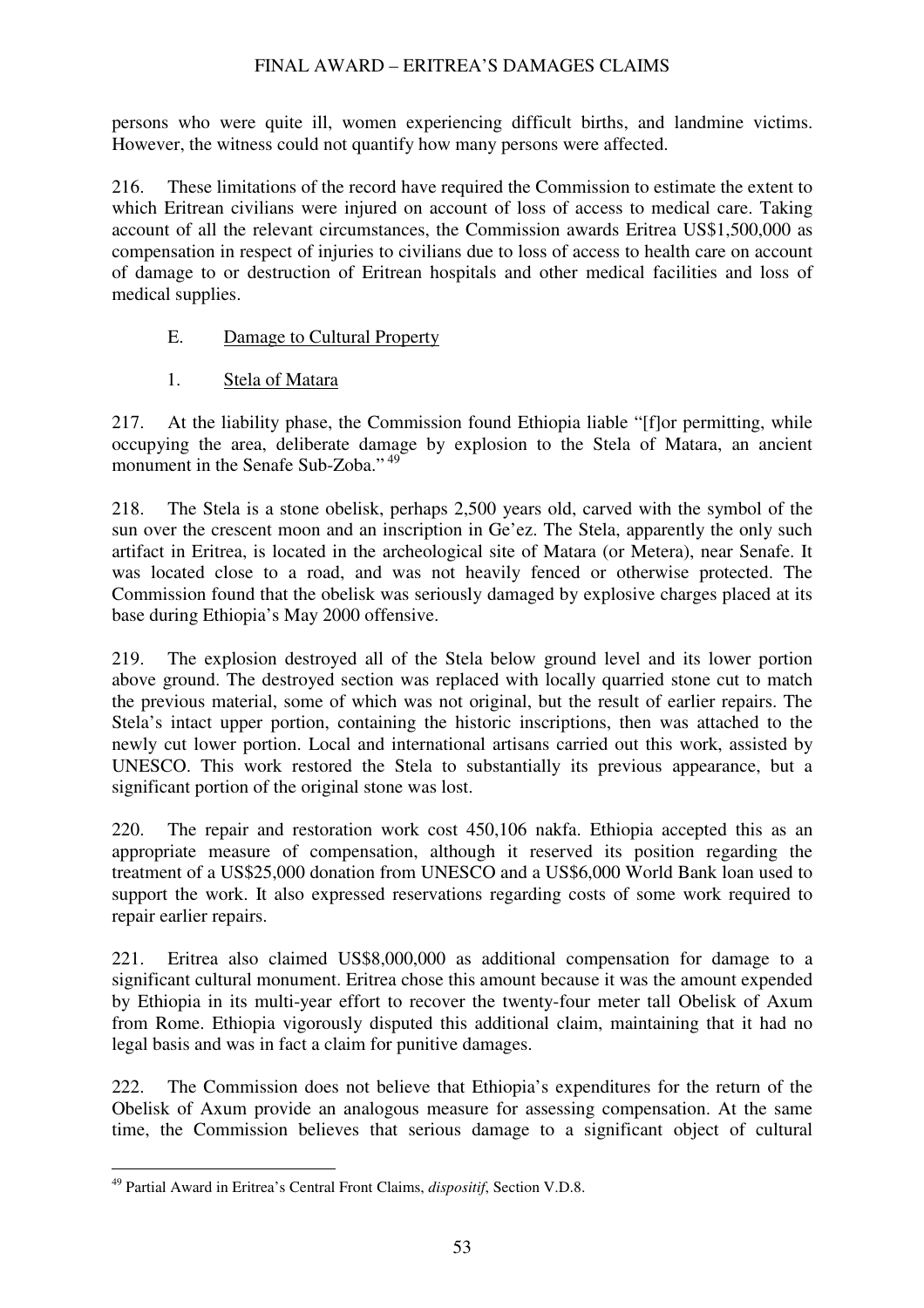patrimony warrants some award of compensation going beyond the mere costs of attempting to restore the object to its earlier appearance. This is so even though there is no evidence that the decision to damage the Stela involved anyone other than one or more low-ranking soldiers.

223. Accordingly, the Commission awards Eritrea the amounts expended to attempt to restore the Stela, plus an additional amount to reflect, in part, the unique cultural significance of the Stela, for a total award of US\$50,000.

# 2. Tserona Patriots Cemetery

224. The Commission found Ethiopia responsible for permitting the looting and stripping of the Tserona Patriots (or Martyrs) Cemetery, and found it liable for 75% of the total damage caused. 50

225. Eritrea presented substantial evidence of the desecration of the Tserona Patriots Cemetery at the liability phase. In the damages phase, Eritrea quantified the allowable 75% of this damage at 750,000 nakfa, for looting and stripping the fence, metal vaults, the metal cemetery building (which collapsed), one thousand mango trees that had been planted as memorials, and the caretaker's tools. The 2005 estimate of the necessary repair and replacement costs was skeletal, and documentary evidence showed that the National Union of Eritrean Women funded reconstruction of the fence for ERN 150,896 in 2003. Ethiopia did not present a specific defense.

226. Balancing the relatively weak evidentiary record against the severity of the violation of international law, and noting that total compensation has already been reduced by 25% in the liability Award, the Commission awards the full ERN 750,000 claimed, converted at the 2005 exchange rate to US\$50,000.

# F. Prisoners of War

1. The Commission's Liability Findings

227. In its Partial Award dated July 1, 2003 in Eritrea's Prisoners of War Claim 17, the Commission found Ethiopia liable for the following eight violations of international law committed by its military personnel and other officials of the State of Ethiopia:

1. For failing to take effective measures to prevent incidents of beating or other unlawful abuse of Eritrean POWs at capture or its immediate aftermath;

2. For frequently depriving Eritrean POWs of footwear during long walks from the place of capture to the first place of detention;

3 For failing to protect the personal property of Eritrean POWs;

4. For subjecting Eritrean POWs to enforced indoctrination from July 1998 to November 2002 in the camps at Bilate, Mai Chew, Mai Kenetal and Dedessa;

<sup>50</sup> *Id*., Section V.D.2.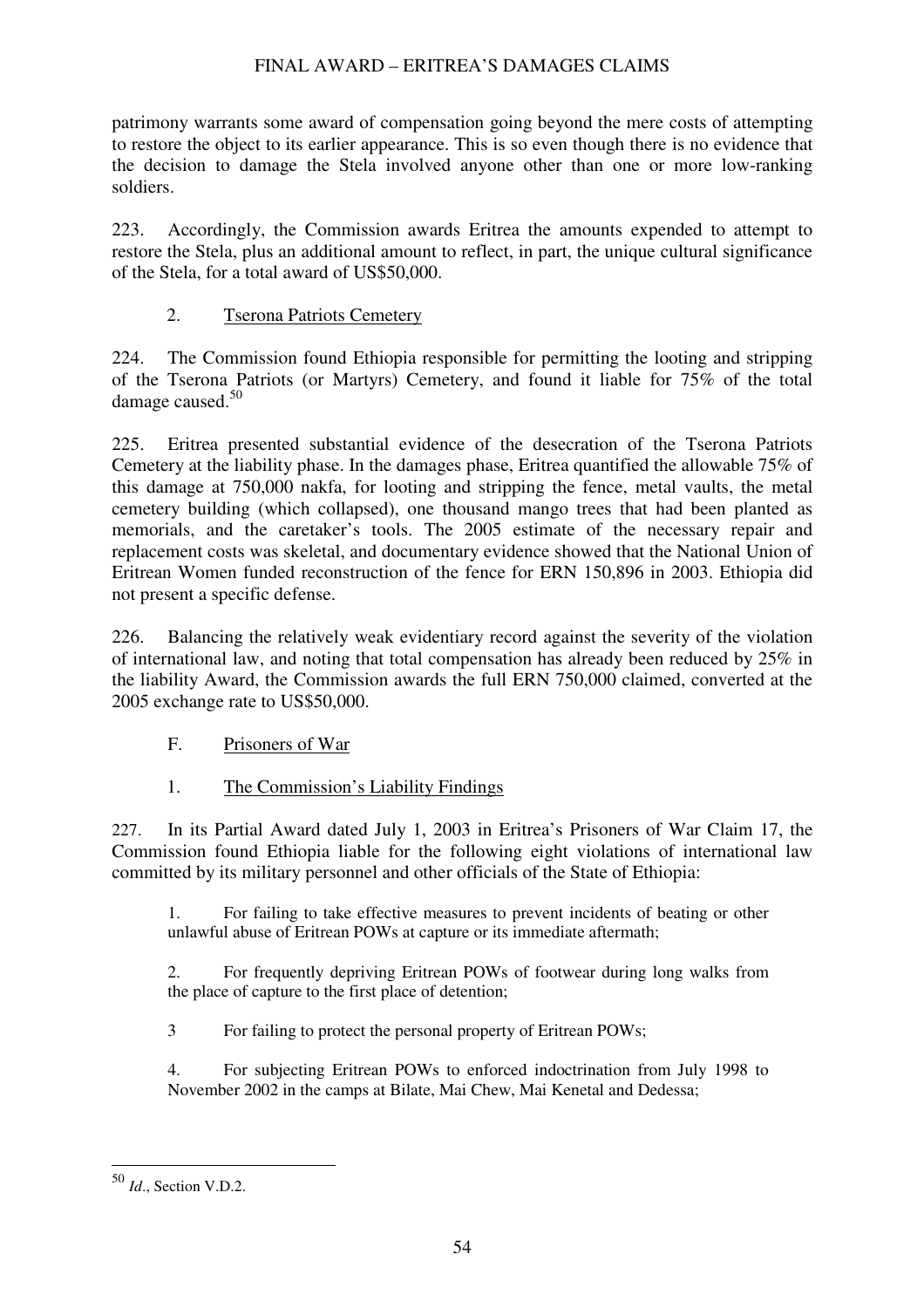5. For permitting health conditions at Mai Kenetal to be such as seriously and adversely to affect or endanger the health of the Eritrean POWs confined there;

6. For providing all Eritrean POWs prior to December 2000 a diet that was seriously deficient in nutrition;

7. For failing to provide the standard of medical care required for Eritrean POWs, particularly at Mai Kenetal, and for failing to provide required preventive care by segregating from the outset prisoners with infectious diseases and by conducting regular physical examinations, from May 1998 until December 2000; and

8. For delaying the repatriation of 1,287 Eritrean POWs in 2002 for seventyseven days longer than was reasonably required.<sup>51</sup>

## 2. The Commission's Conclusions

228. While both Parties requested fixed-sum damages as compensation for certain violations of international humanitarian law that the Commission found during the liability phase in relation to POWs, the Commission has decided on a different manner of assessing the appropriate compensation. To a considerable extent, this decision flows from the Commission's general approach to its determinations of liability. The Commission sees its task not as being to determine liability for each individual incident of illegality suggested by the evidence, but rather as being to determine liability for serious violations of the law. These are usually illegal acts or omissions that were frequent or pervasive and consequently affected significant numbers of victims.

229. The claims before the Commission are the claims of the Parties, not the claims of individual victims. Particularly when deciding damages owing for unlawful treatment of POWs, those damages can appropriately be assessed only for the Claimant State, because fixed-sum damages designed to be distributed to each individual who was a prisoner of war would not reflect the proper compensation for that individual. Different POWs were held under different conditions at various camps for various periods of time. Some were injured in the camps, and some died of those injuries. Others were affected adversely in other ways that varied from individual to individual. While the Commission encourages the Parties to compensate appropriately the individual victims of warfare, it calculates the damages owed by one Party to the other, including for mistreatment of POWs, on the basis of its evaluation of the evidence with respect to the seriousness of the unlawful acts or omissions, the total numbers of probable victims of those unlawful acts or omissions (where those numbers can be identified with reasonable certainty) and the extent of the injury or damage suffered because of those unlawful acts or omissions.

230. Seriousness of the Violations. While damages must be awarded for all POW violations, the Commission finds that violation numbers 1, 4, 5, 6 and 7 were the most serious and require the heaviest damages. With respect to violation number 1, the evidence fell short of showing that such unlawful abuse was permitted by Ethiopia, but Ethiopia was held liable for failing to take effective measures to prevent it, a failure that had serious adverse consequences for the victims. With respect to violation number 4, the evidence indicated that the segregation of different groups of POWs, accompanied by the enforced indoctrination of Eritrean POWs and the related pressures to make self-criticisms, had long-lasting adverse

<sup>&</sup>lt;sup>51</sup> Partial Award, Prisoners of War, Eritrea's Claim 17 between the State of Eritrea and the Federal Democratic Republic of Ethiopia (July 1, 2003), *dispositif*, Section V.D.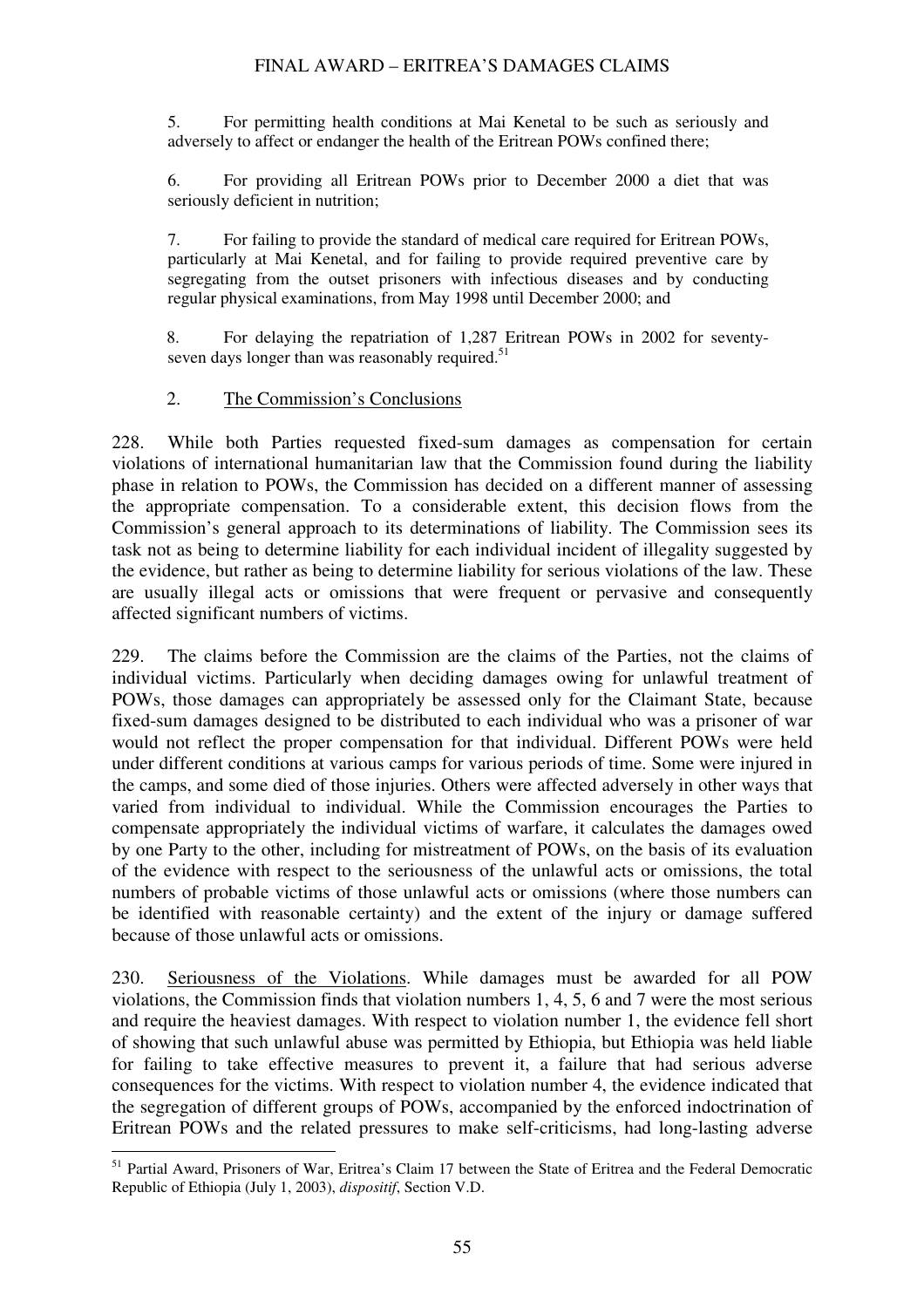effects on the mental health of many POWs. With respect to violation numbers 5, 6 and 7, the failure to provide adequate diet and health care for POWs were serious violations that adversely affected all POWs. While the extremely unsatisfactory conditions at Mai Kenetal existed for a limited time, the other inadequacies continued throughout the long detention of many POWs.

231. Numbers of Victims. Approximately 2,600 Eritreans were detained as POWs during the armed conflict. Prior to May 2000 their numbers totaled only a few hundred, but between August 2000 and November 29, 2002 large numbers were held by Ethiopia. The final 1,287 were released seventy-seven days later than they should have been held.

232. Seriousness of Injuries. The evidence indicates that many POWs suffered long-lasting damage to their physical and mental health as a result of the violations of international law from which they suffered.

233. Award. While the POW violations for which Ethiopia is liable were not, as a whole, as serious as were those for which the Commission finds Eritrea liable, the greater number of Eritrean victims must be taken into account. On the basis of the above considerations, the Commission awards Eritrea US\$4,000,000 for the unlawful treatment of Eritrean POWs.

G. Rape

234. As it did in connection with its limited findings in both Parties' claims of liability for rape, the Commission considers that the question of damages connected to incidents of rape deserves separate general comment. Although the Commission reiterates its gratification that "there was no suggestion, much less evidence, that either Ethiopia or Eritrea used rape, forced pregnancy or other sexual violence as an instrument of war,"<sup>52</sup> the Commission did find evidence that both Parties failed to impose effective measures, as required by international humanitarian law, to prevent "several" rapes of civilian women and girls in certain areas. The Commission, which acknowledged the cultural sensitivities surrounding rape in both countries and the unwillingness of victims to come forward, has no illusion that the record before it reveals the full scope of rape during the extended armed conflict. The Commission is acutely aware that the full number of victims and the full magnitude of the harm they suffered cannot and will not ever be known.

235. It is therefore perhaps predictable that each Party failed to prove its damages claim for rape, either as to a reasonable number of victims or as to a reasonable measure of economic harm. Nor did the Parties provide the Commission with an agreed or useful methodology for assessing compensation.

236. In the Eritrean Central Front and Western Front Partial Awards, respectively, the Commission found Ethiopia liable for "failure to take effective measures to prevent rape of women by its soldiers during the occupation of Senafe Town"<sup>53</sup> and "failure to take effective measures to prevent the rape of women in the towns of Barentu and Teseney.<sup>54</sup> Rather than proposing victim-specific damages, Eritrea originally proposed that each Party set aside US\$500,000 to US\$1,000,000 for its own locally administered programs for women's health

<sup>52</sup> *E.g.*, Partial Award in Ethiopia's Central Front Claims, para. 34; Partial Award in Eritrea's Central Front Claims, para. 36.

<sup>53</sup> Partial Award in Eritrea's Central Front Claims, *dispositif*, Section V.D.5.

<sup>54</sup> Partial Award in Eritrea's Western Front and Related Claims, *dispositif*, Section IV.M.2.k.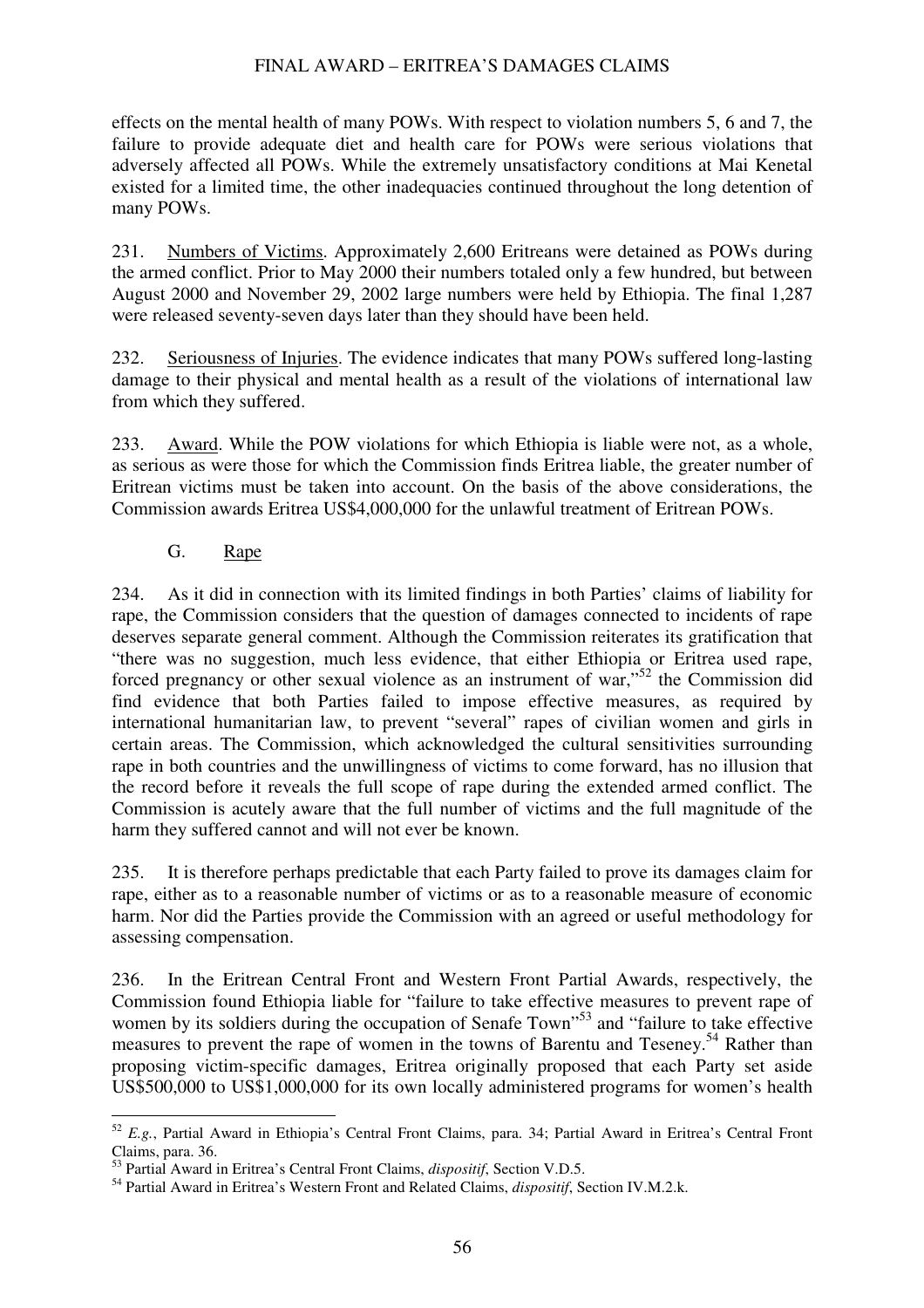care and support services in the areas where the Commission found liability for rape. Ethiopia did not agree to self-administered programs and, instead, used its general methodology to claim material and moral damages totaling US\$6,739,641, estimating that 1% of the pre-war female population suffered rape in the affected areas and, as a result, lost 50% of average lifetime earnings and suffered moral damage. Eritrea subsequently requested an award of US\$6,750,000.

237. The Commission cannot assess Eritrea's final request for relief, because Eritrea presented its number without explanation. The Commission had questioned Eritrea as to the adequacy of amounts as low as US\$500,000-\$1,000,000 to support rape victims. The Commission can only assume that Eritrea made its request for US\$6,750,000 to match the number Ethiopia reached with its mathematical methodology, which the Commission rejects in Ethiopia's parallel Award.

238. Despite the shortcomings of the Parties' damages methodologies, the Commission considers that this serious violation of international humanitarian law demands serious relief. Neither symbolic nor nominal damages will suffice in the face of the physical, mental and emotional harm known to be suffered by rape victims.

239. Accordingly, the Commission awards Eritrea (as it does Ethiopia in its parallel Award) US\$2,000,000 in damages for failing to prevent the rape of known and unknown victims in the towns of Senafe, Barentu and Teseney. In so doing, the Commission expresses the hope that Eritrea (and Ethiopia) will use the funds awarded to develop and support health programs for women and girls in the affected areas.

- H. Displacement of the Population of Awgaro
- 1. Eritrea's Claim

240. In its Partial Award of December 19, 2005 in Eritrea's Western Front, Aerial Bombardment and Related Claims, the Commission found Ethiopia liable for the forcible displacement of the population of Awgaro during Ethiopia's May 2000 attack on Eritrea:

The Respondent is liable to the Claimant for the unlawful displacement of all the residents of Awgaro in violation of Article 49 of Geneva Convention IV.<sup>55</sup>

Pursuant to this finding, Eritrea requested a fixed amount of US\$500 per person for 3,100 persons allegedly expelled, which totals US\$1,550,000, plus the additional fixed-sum amount of US\$500 per person for lost property.

2. Ethiopia's Response

241. Ethiopia agreed that it was appropriate to utilize a fixed per capita sum to determine compensation in this situation, where a defined group of people all suffered similar legal injury. However, it contended that compensation should be determined with reference to a much smaller group of persons, and that the per capita sum should be smaller. In Ethiopia's view, the Commission's finding of liability applied only to persons residing within the legal boundaries of the village of Awgaro, not the surrounding area. Ethiopia cited Eritrean census

<sup>55</sup> Partial Award in Eritrea's Western Front and Related Claims, *dispositif*, Section VIII.E.2.b.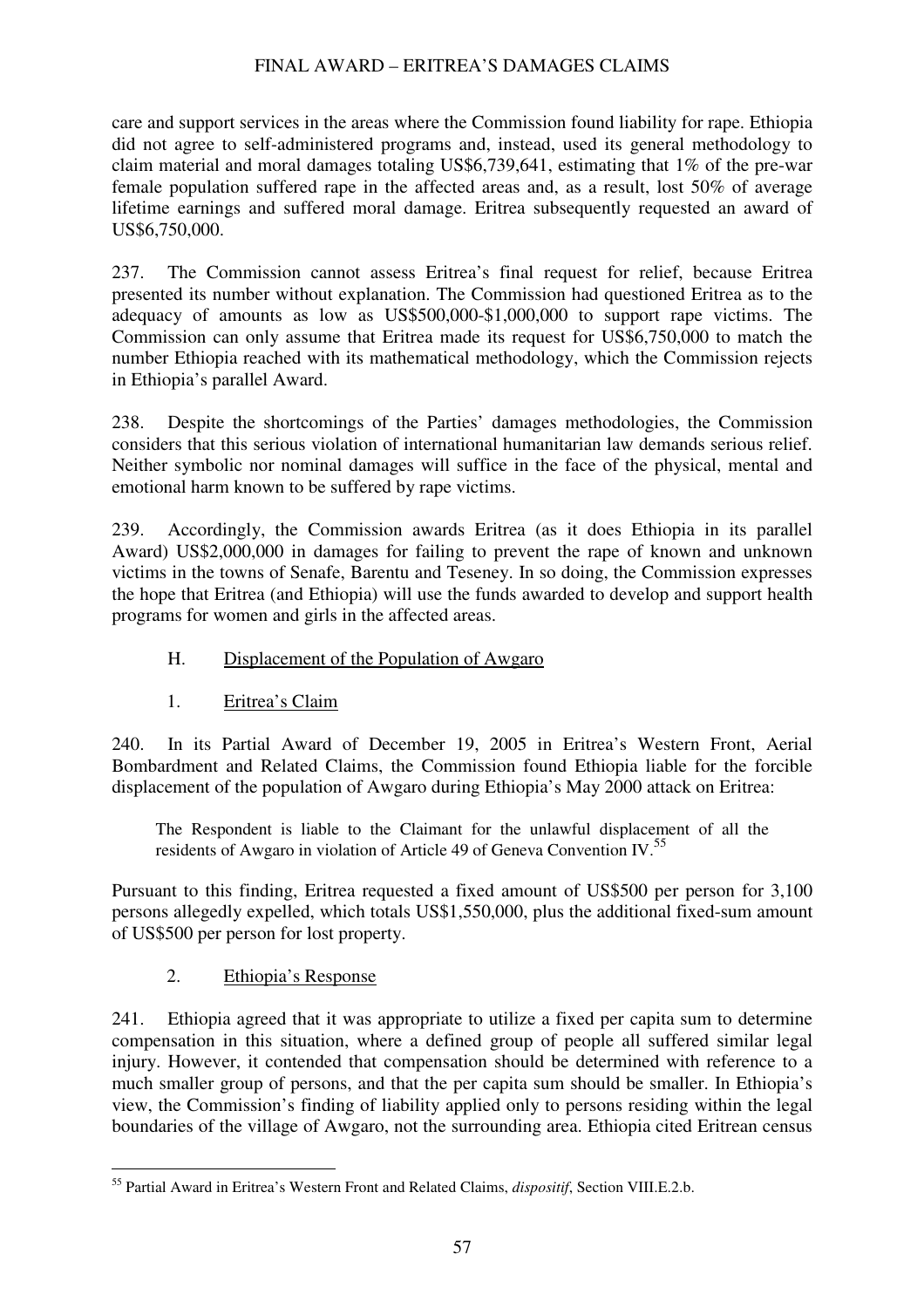figures giving the village's 2000 population as 1,154, not the 3,100 persons claimed by Eritrea. It multiplied this number by the average annual income of persons in nearby areas of Ethiopia (US\$182), slightly increased because the average expellee was absent for about thirteen months. On this basis, Ethiopia contended that compensation should be limited to approximately US\$231,000.

242. Ethiopia also objected to Eritrea's seeking additional fixed-sum amounts for lost property for the first time at the damages phase. Ethiopia contended that all of Eritrea's property-related claims were earlier considered and dismissed by the Commission, when it dismissed Eritrea's claims for looting and destruction of property in Lalai Gash Sub-Zoba, where Awgaro is located.

# 3. The Commission's Conclusions

243. The Commission does not agree that its Partial Award should be read in the narrow manner suggested. In the earlier proceedings, the arguments presented were not framed in precise terms matching political boundaries of Awgaro village. Indeed, as the Award noted, Ethiopia did not present rebuttal evidence regarding the event at Awgaro.<sup>56</sup> In light of the uncontested evidence, the Commission understood the term "Awgaro" to describe the general area from which Eritreans were forcibly and wrongfully expelled, as reflected in the Commission's estimate in the Partial Award that "600 families" previously lived in Awgaro.<sup>57</sup> It is not appropriate to construe the Commission's Partial Award now in a narrow manner not based on arguments or evidence previously presented.

244. The Commission finds the most persuasive evidence of the number of persons affected by the illegal expulsion of Eritreans from Awgaro to be the declaration of the relief official who registered the expelled persons in the displaced persons camp to which most of them went after being driven out of their homes. On this basis, the Commission concludes that at least 3,100 persons were wrongfully and forcibly expelled.

245. As for Eritrea's claims regarding the Awgaro expellees' lost property, including real property, the Commission concludes that Eritrea did not raise these separate claims at the liability phase, and the claims are now precluded.

246. The Commission views the forcible expulsion of the residents of Awgaro as a serious and deliberate breach of international law, warranting significant compensation. That is so whether the expulsion decision was made by the individual commander of the Ethiopian armed forces that occupied the town or by higher Ethiopian authority, an issue on which the Commission has no evidence. The Commission therefore awards the full amount sought by Eritrea as compensation for this violation, US\$1,550,000.

<sup>&</sup>lt;sup>56</sup> Partial Award in Eritrea's Western Front and Related Claims, para. 140.

<sup>57</sup> *Id*., para. 139.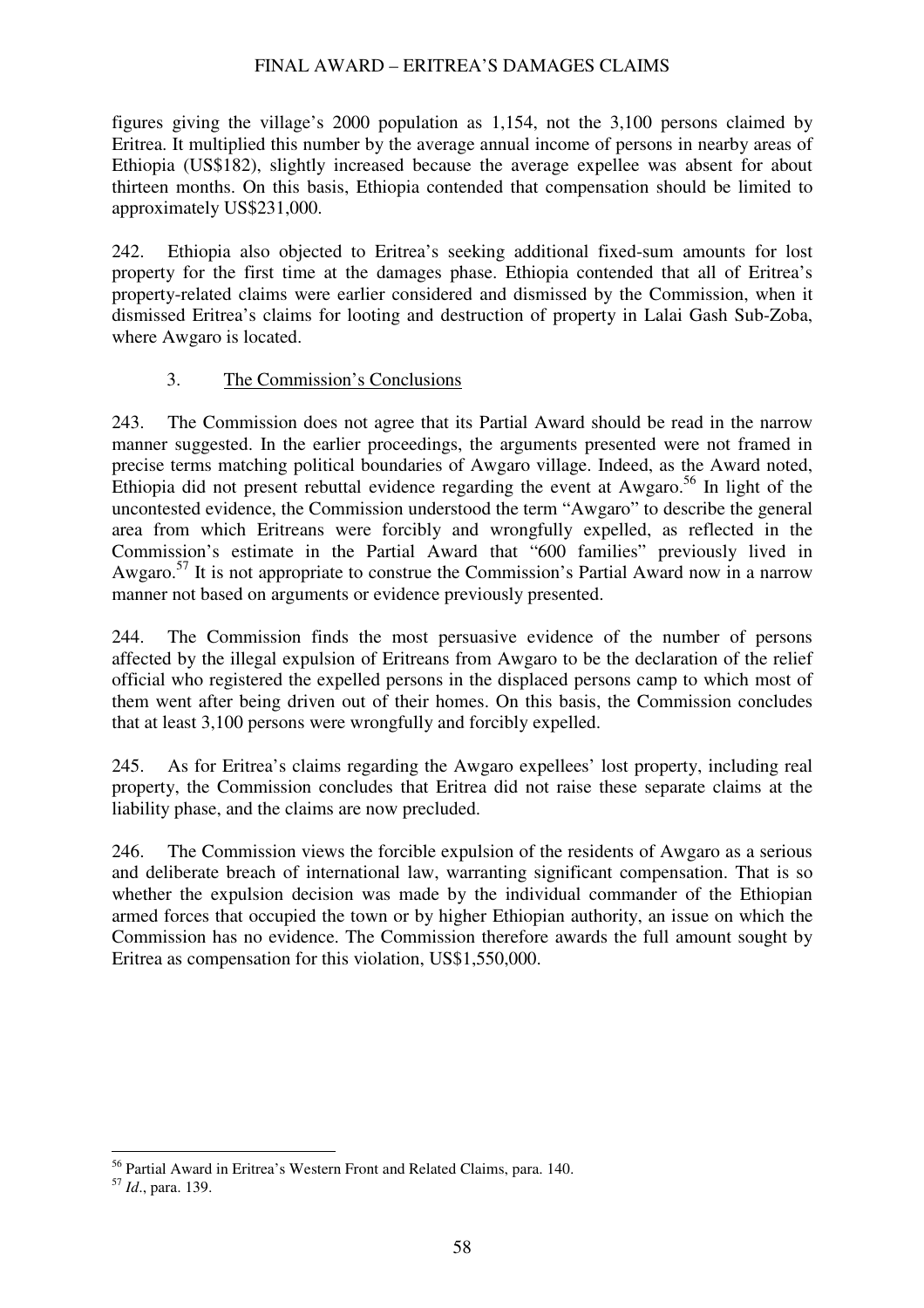## VII. ERITREA'S GROUP NUMBER TWO DAMAGES CLAIMS

## A. The Commission's Liability Findings

247. Eritrea's Group Number Two claims comprise Eritrea's Claims 15, 16, 20, 23 and 24, as well as five individual claims (Claims 27, 28, 29, 30, 31 and 32). The Commission's specific liability findings in the first five claims are reproduced below in connection with the Commission's discussions of those findings. The individual claims also are discussed in a separate section below. The Group Number Two claims involve two general issues affecting several liability findings.

## B. Non-Responsibility for Claims of Nationals; Dominant and Effective Nationality

248. The December 2000 Agreement established this Commission's jurisdiction, but did not create substantive rights. The Parties' claims for violations of international law generally remain subject to any qualifications and limitations applicable under customary international law. Ethiopia contended that Eritrea's claims involving several large groups of people should fail on account of two such limitations. It first contended that claims involving many persons were barred by the customary international law rules precluding a State from claiming in the exercise of diplomatic protection if the injured individual has the nationality of the State against which the claim is made. It also contended that claims involving persons whom the Commission found were dual nationals at relevant times were barred because those persons' dominant nationality was Ethiopian. Ethiopia contended in this regard that most of the dual nationals involved in Eritrea's claims had their strongest family, social and economic ties in Ethiopia at the relevant times. Accordingly, their dominant nationality was Ethiopian, and their claims should therefore be barred.

249. Ethiopia invoked these lines of argument, *inter alia*, against Eritrea's claims for wrongful deprivation of nationality, wrongful expulsion, and residents' losses of property.

250. Eritrea responded, *inter alia*, that in the context of the December 2000 Agreement (which in certain circumstances authorized Eritrea to pursue claims on behalf of persons who are not Eritrean nationals), the rule of dominant and effective nationality could only operate to bar a claim if the injured person's non-Eritrean nationality was continuous from the date of the injury to the date of the claim. It also vigorously argued that Ethiopia should not be able to invoke these limitations on diplomatic protection and State responsibility where Ethiopia itself acted to sever the bond of Ethiopian nationality.

251. The Commission recognizes the continued force of the rule of dominant and effective nationality in many circumstances. However, it believes that application of the rule must be qualified in situations, such as those presented here, involving claims centered on expulsion or deprivation of nationality by the respondent State. It cannot be that, in such situations, international law allows a State wrongfully to expel persons or deprive them of its own nationality, but then deny State responsibility because of the very social connections or bonds of nationality it wrongfully ended. The Parties reflected this in Article 5(9) of the December 2000 Agreement, where they agreed that "[i]n appropriate cases, each party may file claims on behalf of persons of Ethiopian or Eritrean origin who are not its nationals." This provision is a compelling indication that the Parties did not view the general rules of diplomatic protection as applying in the unusual circumstances that led to that Agreement.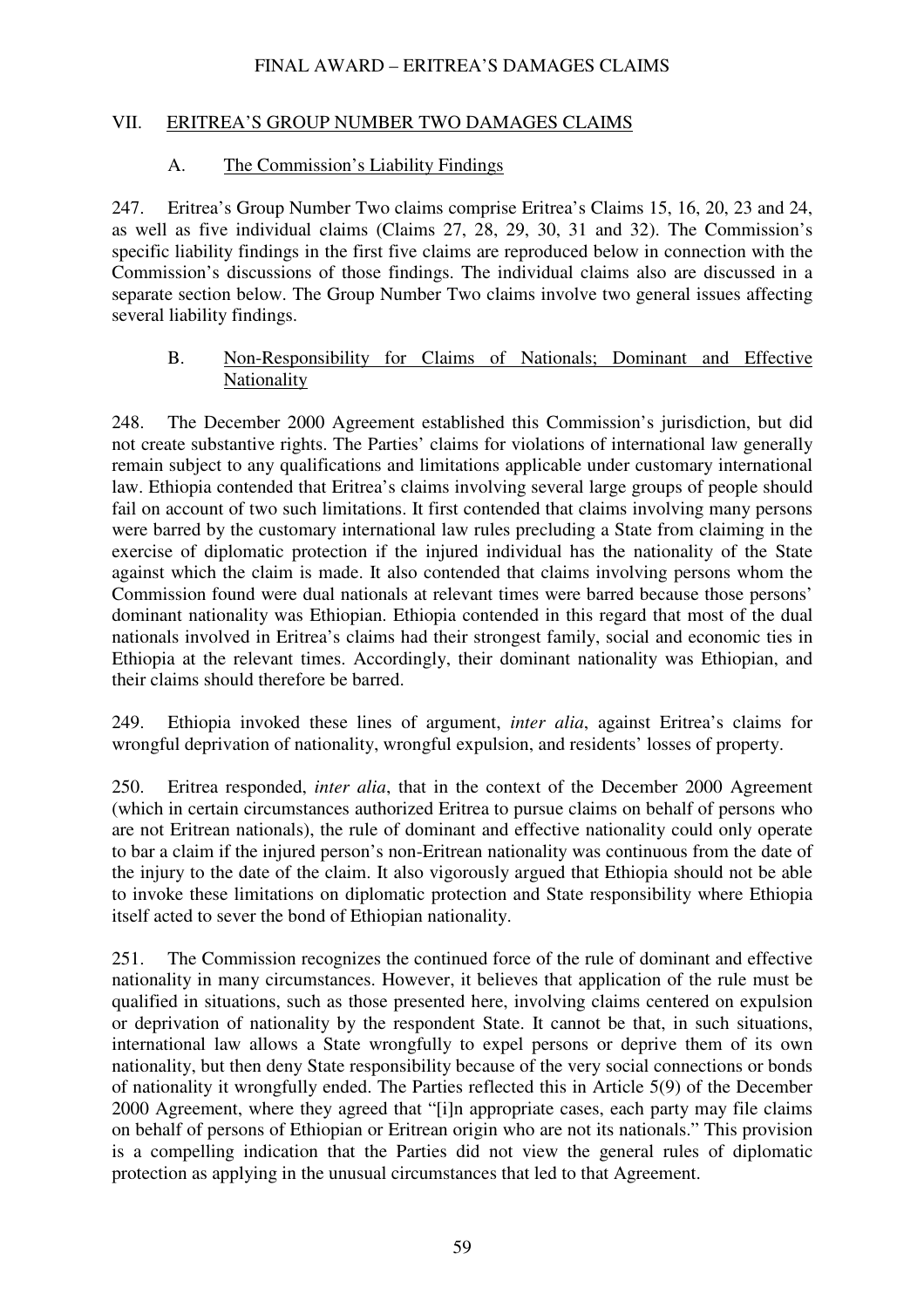C. Deprivation of Nationality

1. Introduction

252. In its Partial Award of December 17, 2004 in Eritrea's Civilians Claims, the Commission found Ethiopia liable for unlawfully depriving four groups of persons of their Ethiopian nationality:

1. For erroneously depriving at least some Ethiopians who were not dual nationals of their Ethiopian nationality;

2. For arbitrarily depriving dual nationals who remained in Ethiopia during the war of their Ethiopian nationality;

3. For arbitrarily depriving dual nationals who were present in third countries during the war of their Ethiopian nationality;

4. For arbitrarily depriving dual nationals who were expelled to Eritrea but who were not screened pursuant to Ethiopia's security review procedure of their Ethiopian nationality. 58

253. Eritrea claimed almost US\$2.4 billion as compensation for these violations. It did not directly correlate its claim to the Commission's liability findings, instead seeking US\$10,000 per capita in respect of each person in four groups of dual nationals:

– 43,319 who allegedly were unlawfully deprived of Ethiopian nationality in connection with their expulsion to Ethiopia (US\$433,190,000);

– 428 who allegedly were deprived of Ethiopian nationality in connection with their expulsion to third countries (US\$4,280,000);

– 36,207 who allegedly were unlawfully deprived of Ethiopian nationality while they remained in Ethiopia (US\$360,270,000); and

– 156,567 who allegedly were unlawfully deprived of Ethiopian nationality while they were present in third countries (US\$1,565,670,000).

254. Eritrea cannot claim compensation for its own account for the first of the liability findings listed above (for "erroneously depriving at least some Ethiopians who were not dual nationals of their Ethiopian nationality"). At the liability phase, the Commission found that Eritrea's claims predicated upon injuries inflicted upon persons holding only Ethiopian nationality did not conform to the jurisdictional requirements of the December 2000 Agreement, and could not be the basis for compensation accruing directly to the State of Eritrea. 59

<sup>&</sup>lt;sup>58</sup> Partial Award, Civilians Claims, Eritrea's Claims 15, 16, 23 & 27–32 Between the State of Eritrea and The Federal Democratic Republic of Ethiopia (Dec. 17, 2004) [hereinafter Partial Award in Eritrea's Civilians Claims], *dispositif*, Section XIII.E.

<sup>59</sup> *Id*., paras. 19, 20 & 90.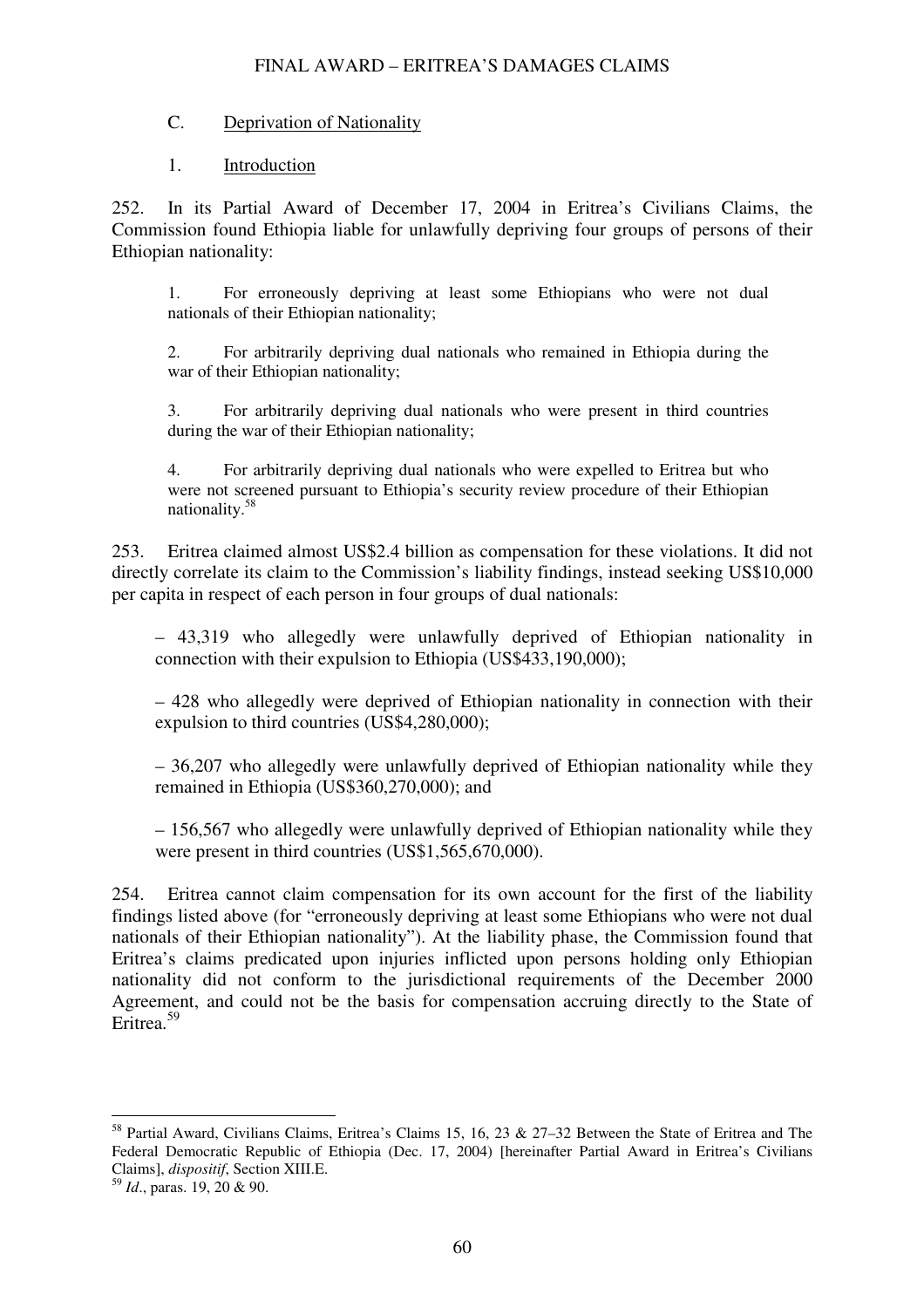## 2. Persons Remaining in Ethiopia – "Yellow Card People"

255. The Commission found Ethiopia liable "[f]or arbitrarily depriving dual nationals who remained in Ethiopia during the war of their Ethiopian nationality." This finding involved a large group of persons residing in Ethiopia who remained there for the duration of the war, but whom the Government of Ethiopia came to regard as solely Eritrean nationals.

256. These persons were not expelled, but they were required to register with Ethiopia's security authorities and to surrender their passports, identity cards and other official documents identifying them as Ethiopians. They were given distinctive yellow identity cards, and were referred to by both Parties throughout the proceedings (and are referred to here) as the "yellow card people." Ethiopia did not contend that these persons were the subject of any sort of individualized review process, or were judged to threaten Ethiopia's security. The evidence at the liability phase indicated that 24,018 yellow cards were issued. At the damages phase, Eritrea contended (without supporting evidence) that the number of persons in this group should be increased by 50%, to 36,000, reflecting persons who were obliged to register, but did not. Ethiopia did not dispute Eritrea's unsupported claim to this increase of the number to 36,000 because the larger figure supported Ethiopia's defenses (discussed below) regarding the number of persons who were wrongly expelled from Ethiopia.

257. Eritrea claimed US\$10,000 with respect to each of the yellow card people, or more than US\$360 million. It alleged that substantial compensation was warranted because these people experienced substantial injury on account of their loss of Ethiopian nationality. It referred to the Commission's finding in the Partial Award that losing Ethiopian nationality could have adverse consequences in terms of the right to hold land and business licenses and obtain passports. Eritrea also cited a witness statement from a yellow card holder, alleging that he and his family were barred from leaving the town of Mekele where they lived, and faced other difficulties and discriminations.

258. Ethiopia responded that the yellow card people had dominant and effective Ethiopian nationality, so that Eritrea could not make a claim with respect to them. (The Commission addressed and rejected this line of argument above.) Ethiopia also argued that it would be anomalous and improper to award compensation to Eritrea in respect of people who were not even in Eritrea and that, in any event, Eritrea failed to prove that the yellow card people actually suffered injury. Ethiopia argued that Eritrea presented only two declarations supposed to show injury. Ethiopia dismissed the one referred to above as "dubious;" the other declarant, a "Mr. Doe," was said not to be a yellow card person. Ethiopia also maintained that the yellow card people had significant rights and protections under Ethiopian law. In this regard, it introduced evidence that Ethiopia's post-war legislation allowed them to reestablish their Ethiopian nationality, and that about 2,900 persons in Addis Ababa had done so.

259. As the Commission concluded in its Partial Award in Eritrea's Civilians Claims, a belligerent in wartime may "lawfully assign significant and sometimes painful consequences to either of a dual national's nationalities." Some of the injuries complained of in Eritrea's sparse evidence addressing injury, such as the loss of public employment by dual nationals holding the nationality of an enemy State in wartime, were not unlawful in the circumstances.

260. Eritrea did not produce evidence sufficient to establish that the yellow card people experienced any economic or social burdens or dislocations justifying an award of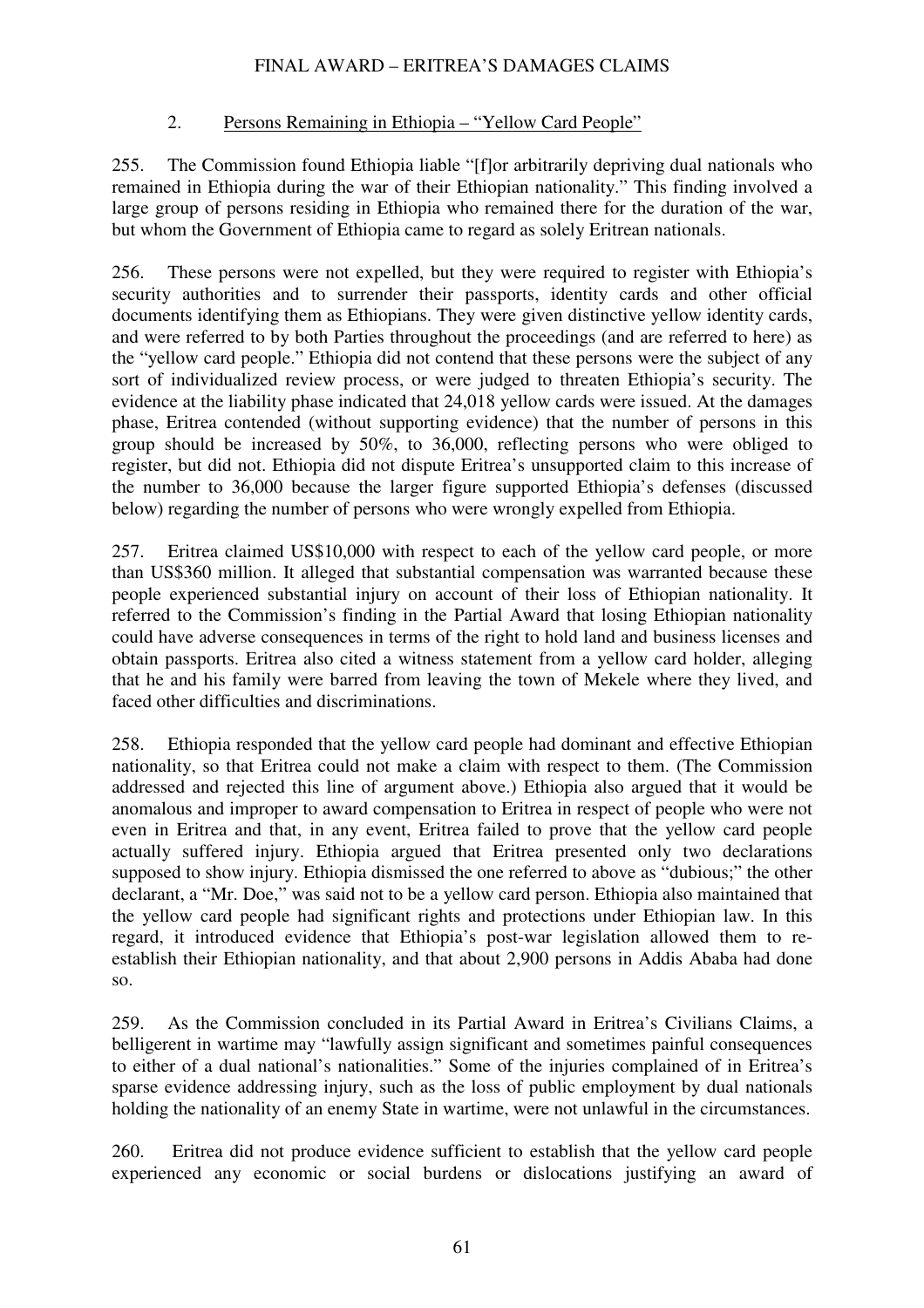compensation, certainly not the US\$360 million Eritrea claimed. Accordingly, Eritrea's claim for compensation with respect to the yellow card people is dismissed.

# 3. Deprivation of Nationality of Persons Outside of Ethiopia

261. The Commission found Ethiopia liable "for arbitrarily depriving dual nationals who were present in third countries during the war of their Ethiopian nationality." Pursuant to this finding, Eritrea sought, in one paragraph of its Damages Group Two Memorial, over US\$1.56 billion. This reflected US\$10,000 per person with respect to each of 156,567 persons. Eritrea calculated this number by taking 66.1% (the proportion of dual nationals indicated in Eritrea's claims forms) of the 236,864 persons whom the International Organization for Migration tallied as having voted in third countries. About two thirds of these people (155,314) voted in Sudan and the remainder in Saudi Arabia (37,777) or other countries.

262. Eritrea maintained that all of these people were wrongly deprived of their Ethiopian nationality, and fell under the Commission's liability finding dealing with loss of nationality by persons outside of Ethiopia. However, it did not explain its view that they all lost Ethiopian nationality or submit any evidence in this regard. The Commission infers that Eritrea had in mind Ethiopia's argument at the liability phase, to the effect that all persons who qualified to participate in the referendum lost their Ethiopian nationality as a result. However, in its Partial Award in Eritrea's Civilians Claims, the Commission rejected this argument. Instead, taking account of the unique circumstances of Eritrea's becoming independent, and of the manner in which Ethiopia continued to treat referendum participants as its nationals, the Commission found that Ethiopians who participated in the referendum process became dual nationals of both countries.<sup>60</sup>

263. Ethiopia responded to this claim by arguing, *inter alia*, that Eritrea unjustifiably expanded the scope of the Commission's liability finding to cover a huge class of people that was not discussed at the liability phase, and that was not contemplated by the Parties or the Commission at that time. Ethiopia contended that Eritrea had originally pleaded its claim to cover a relatively limited number of persons – stranded international businessmen and the like – who found themselves outside of Ethiopia when the war began. In Ethiopia's view, the Commission adopted Eritrea's narrow description of the class of covered persons in its Partial Award.

264. As noted, Eritrea presented no evidence showing that Ethiopia regarded 156,000 persons who voted in the referendum outside of Ethiopia as having lost Ethiopian nationality as the result. Nor was there any evidence showing that they suffered any actual economic or other injury on account of their supposed loss of nationality.

265. Accordingly, the portion of Eritrea's claim involving the supposed loss of nationality by 156,000 persons who voted in the referendum in locations outside of Ethiopia fails for lack of proof.

266. In framing its liability Award, the Commission was guided by the claim as Eritrea presented it. Eritrea indicated at that time that it could not quantify the number of persons covered by this claim. However it cited as illustrations businessmen and other residents of

<sup>60</sup> *Id*., para. 51.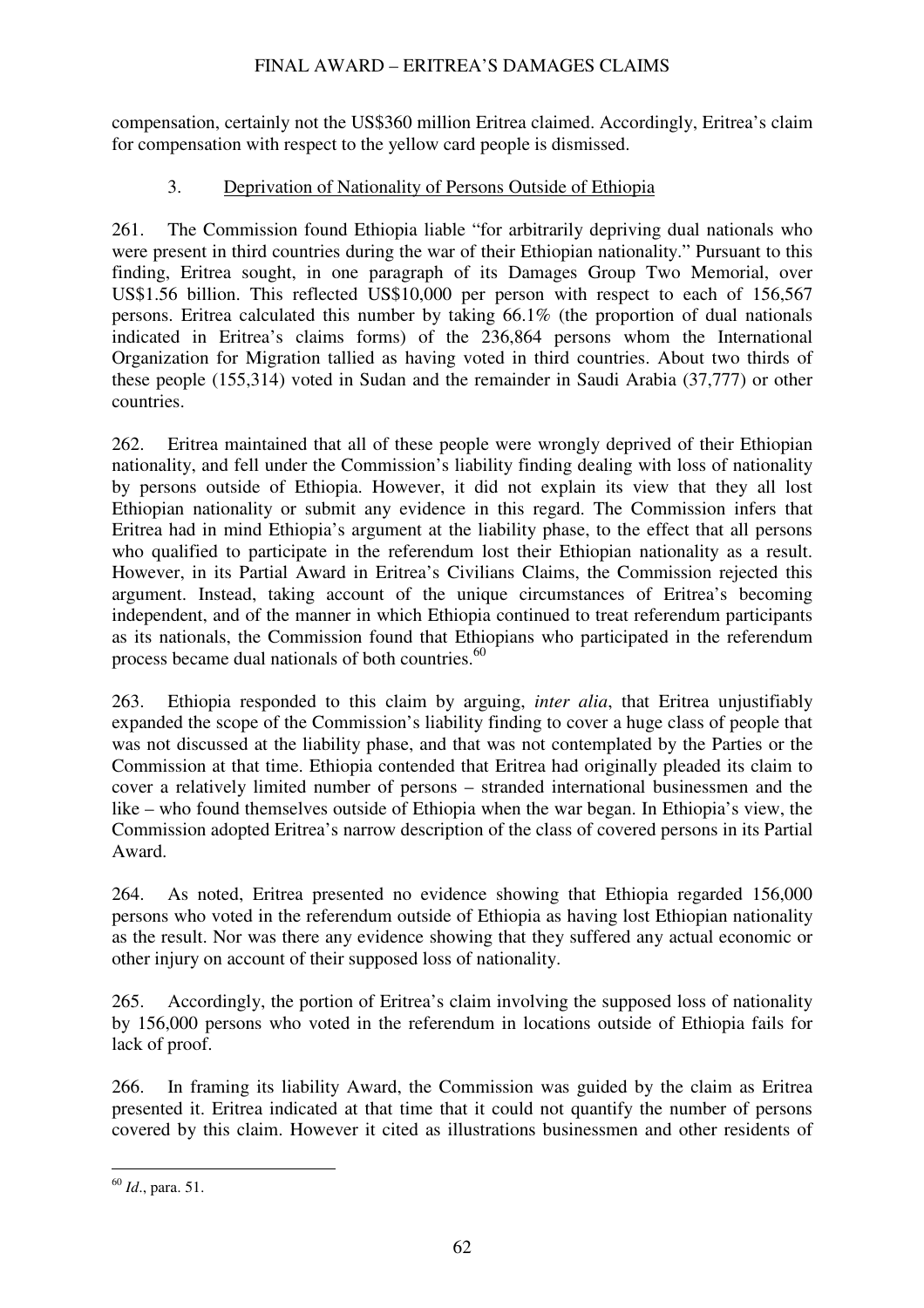Ethiopia who were temporarily present in third countries when war began, and whom Ethiopia then refused to recognize as its nationals. There was evidence showing that a few such individuals did suffer difficulties and inconvenience on account of Ethiopia's actions. Eritrea submitted declarations by persons who were refused assistance when they sought advice or passports or other consular services at Ethiopian embassies in third countries, including some whose Ethiopian passports were taken and not returned. However, the record did not provide a basis for estimating how extensive such occurrences may have been.

267. Given the severe limitations of the record, the Commission awards compensation in the amount of US\$50,000 in respect of the unknown, but apparently small, number of dual nationals who were arbitrarily deprived of their Ethiopian nationality while present in third countries.

## 4. Other Deprivations of Nationality

# a. The Parties' Claims

268. Finally, the Commission found Ethiopia liable for arbitrarily depriving dual nationals who were expelled to Eritrea but who were not screened pursuant to Ethiopia's security review procedure of their Ethiopian nationality.

269. At the damages phase, Eritrea advanced a broadly-framed claim with respect to 43,319 dual nationals who allegedly lost their Ethiopian nationality in connection with what Eritrea saw as their allegedly wrongful expulsion from Ethiopia. Eritrea calculated this number (and the number covered by its closely linked claim for wrongful expulsions, discussed below) starting with information from a database developed by ERREC.

270. The Parties' arguments and evidence regarding this portion of Eritrea's claim frequently conflated Eritrea's claims involving deprivation of nationality and its claims alleging wrongful expulsion. This is not surprising. Many people experienced both loss of nationality and expulsion (either lawful or unlawful), and the same facts are relevant to both types of claims. Both Parties devoted much effort and argument at the hearing to debating alternative ways of calculating the number of persons falling into these two groups. (In Eritrea's view, the groups were identical, so 43,319 persons experienced both wrongful expulsion and wrongful deprivation of Ethiopian nationality.) The following discussion regarding the numbers of persons affected thus is relevant both to the present claim for deprivation of nationality, and to the claim addressed in the next section for wrongful expulsion.

271. The ERREC database included information on 65,535 Eritreans who registered after crossing into Eritrea from Ethiopia between May 1998 and December 2000. ERREC entered registered individuals' personal information into the database, including birthdates, names of accompanying family members, educational status, means of transport to the border, and economic loss. The database originally included persons who left Ethiopia both before and after the Commission's jurisdictional period. However, Eritrea contended that the data was adjusted to remove the latter category before it calculated its damages claim.

272. Eritrea contended that the totals indicated by the ERREC database probably were low, because they did not include rural expellees in remote regions who did not register. However, Eritrea pointed out that its claimed total of 65,535 persons entering Eritrea from Ethiopia was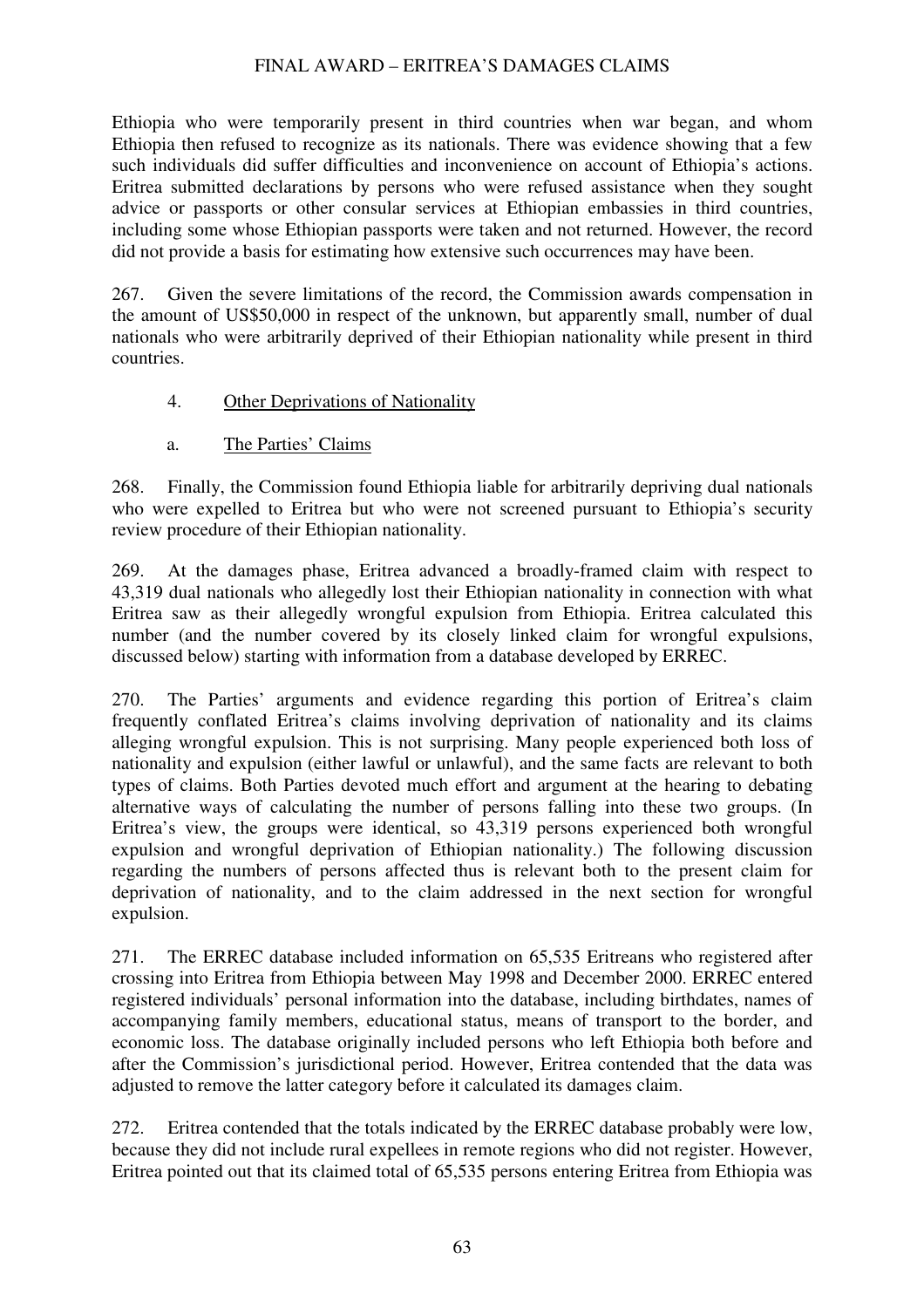broadly comparable with estimates by outside human rights groups and observers, citing in this regard several observers' estimates ranging from 50,000 to 75,000 persons.

273. Eritrea calculated its claimed number of 43,319 wrongful deprivations of nationality beginning with the 65,535 persons in the ERREC database. This number then was reduced by 14.4%, the proportion of persons who identified themselves on Eritrea's claims forms as having left Ethiopia voluntarily. (This was necessary because the Commission previously held that it was lawful for Ethiopia to deprive dual nationals who voluntarily went to Eritrea, an enemy State in wartime, of their Ethiopian nationality.<sup>61</sup>) This resulted in 56,098 persons.

274. Eritrea's Damages Group Two Memorial indicated that that this number should then have been further reduced, to eliminate persons Eritrea estimated (again based on its claims forms) to have had only Eritrean nationality. These persons had to be eliminated because they had no Ethiopian nationality to be taken away. Eritrea estimated that 66.1% of the persons in the database were dual nationals, so that the total should have been reduced by about twothirds. 66.1% of 56,098 is 37,081, which would seem to be the correct number of persons wrongly deprived of their Ethiopian nationality, given Eritrea's premises. However, 37,081 is 14.4% less than the 43,319 Eritrea actually claimed. This suggests that Eritrea may have applied its percentage reduction for dual nationals (66.1%) to the total population in the ERREC database, but did not further reduce this number to reflect persons who left Ethiopia voluntarily.

275. Eritrea also claimed compensation with respect to another estimated 331 persons who were unlawfully expelled by Ethiopia to Kenya and Djibouti, with associated loss of nationality. Eritrea cited an Amnesty International report that there were "hundreds" of such persons, and estimated the actual number to be about 500. Eritrea's Memorial indicated that this estimate was also reduced to eliminate persons who left voluntarily and who had only Eritrean nationality. However, Eritrea again appears to have reduced the amount to eliminate only those who had solely Eritrean nationality, and to have left in the proportion that said they departed voluntarily.

276. Ethiopia contended that the numbers affected by any wrongful loss of nationality were much smaller than Eritrea claimed, and that Eritrea failed to prove actual damage following from any such losses of nationality that did occur.

# b. The Commission's Conclusions

277. The Commission concluded at the liability phase that local authorities in Ethiopia wrongly expelled a considerable number of dual nationals who were not identified through individualized security reviews under the authority of Ethiopia's state security agency, the Security, Immigration and Refugees Affairs Authority ("SIRAA"); those expelled apparently then lost their Ethiopian nationality on account of their presence in Eritrea. However, the record is not clear as to how many persons fell into this group. In assessing the extent of this violation, it has been necessary for the Commission to exclude several groups of persons as to whom Eritrea could not claim compensation for loss of nationality.

278. SIRAA Expellees*.* At the liability phase, the Commission held that a substantial number of dual nationals were lawfully expelled and deprived of Ethiopian nationality

<sup>61</sup> *Id*., para. 73.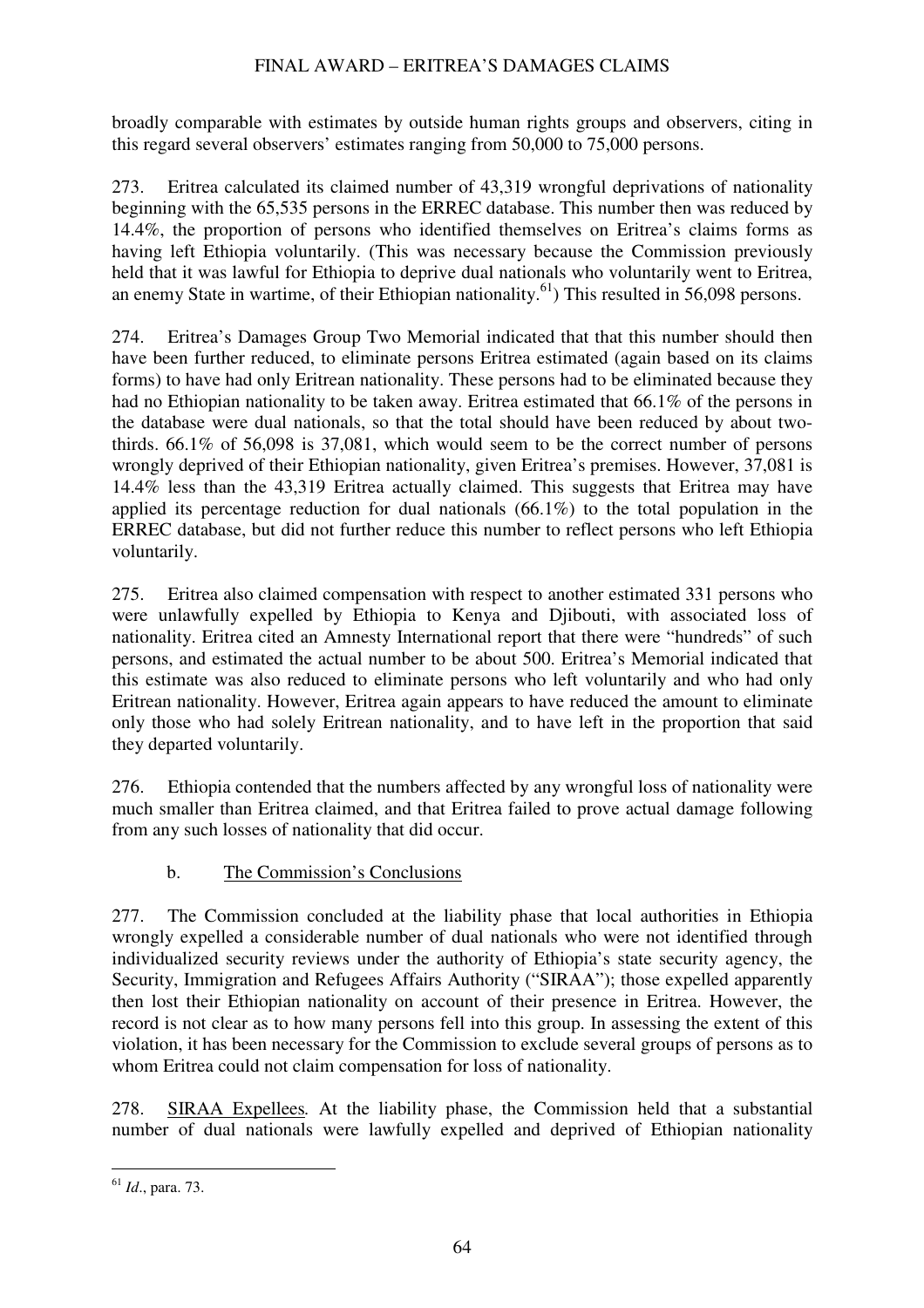following the SIRAA screening process.  $62$  (These persons are referred to hereinafter as "SIRAA expellees.") The SIRAA process sought to identify persons posing potential threats to Ethiopia's wartime security. Ethiopia seized the SIRAA expellees' passports and other documents indicating Ethiopian nationality when they were expelled, and thereafter regarded them as having lost Ethiopian nationality. The majority of these events occurred during the early months of the war.

279. In its Partial Award, the Commission noted that a belligerent has the legal right to expel enemy nationals to their home countries in wartime, including persons who may hold dual nationality. It found that the SIRAA expellees – said by Ethiopia to number 15,475 – were lawfully expelled and deprived of their Ethiopian nationality after being identified through the security review process. <sup>63</sup> As these dual nationals were not unlawfully deprived of their Ethiopian nationality, no compensation is due with respect to them.

280. Eritrea acknowledged that its claimed number of wrongful deprivations of nationality might be reduced to reflect SIRAA expellees. However, Eritrea contended that Ethiopia presented evidence documenting the results of SIRAA reviews in just a handful of cases. Absent additional evidence documenting the outcome of such reviews in each of the 15,475 cases, Eritrea asserted that those expulsions (and their associated deprivations of nationality) must be regarded as unlawful.

281. While the evidence supporting the figure of 15,475 SIRAA expellees was limited, it was broadly consistent with statements by Ethiopian security officials regarding the number of expulsions in the record, and indeed was lower than indicated by some of those statements. The figure of 15,475 SIRAA expellees was consistently cited by Ethiopia throughout these proceedings, even though larger figures suggested by some officials' statements would have been more to its advantage. The figure appears plausible in the circumstances; it reflects about 3% of the 500,000 persons of Eritrean extraction in Ethiopia, a figure cited by both Parties. Taking the record as a whole, while the Commission is not persuaded that the figure of 15,475 is precisely correct, it appears a reasonable indication of the scale of the lawful expulsions and losses of nationality that followed SIRAA security reviews.

282. The Commission was not persuaded by Eritrea's argument that Ethiopia was obliged to produce evidence regarding the specifics of 15,475 individual security reviews. At least some of these documents could involve problematic issues of state security. Eritrea's argument also raises a more important point as well. Throughout these proceedings, both Parties have regularly cited the limitations imposed by the lack of resources and time in designing and presenting their claims, and the Commission has been sensitive to these concerns. It has not required evidence regarding thousands of individual events, evidence that the Parties could not assemble and present, and the Commission could not address, without unacceptable cost and delay. The Commission does not see a reason to adopt a fundamentally different approach with respect to the SIRAA security reviews.

283. Voluntary Departures*.* The Commission next considered the number of persons who left Ethiopia voluntarily. As noted above, the Partial Award in Eritrea's Civilians Claims held that termination of the Ethiopian nationality of dual nationals who went voluntarily to Eritrea

<sup>62</sup> *Id*., para. 72.

<sup>63</sup> *Id*., paras. 72 & 82.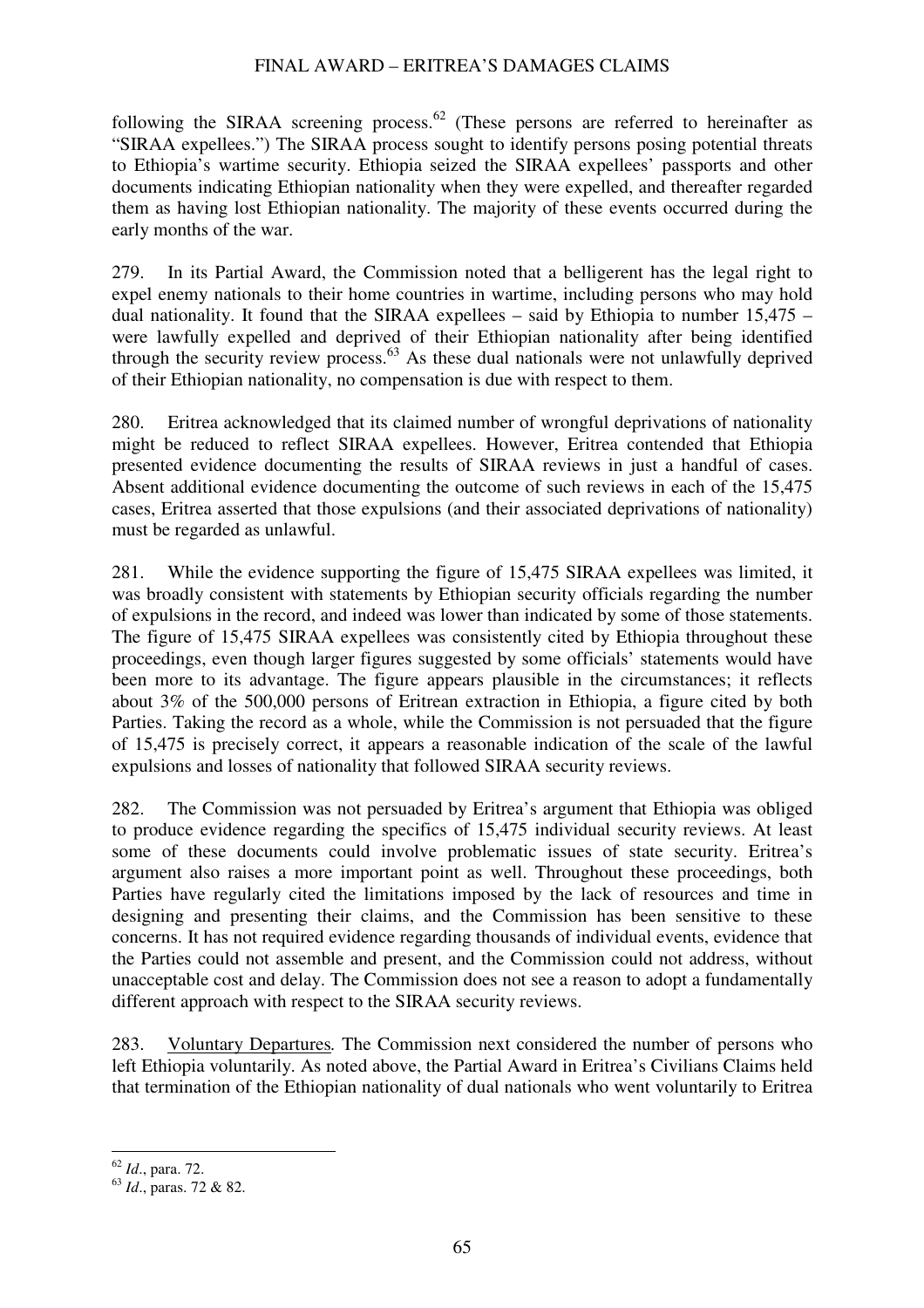was not arbitrary and unlawful.<sup>64</sup> The Commission did not determine how many persons fell into this category, and the record is particularly unclear in this regard.

284. In its calculations described above, Eritrea estimated, based on its claims forms, that 14.4% of the persons in the ERREC database, or 9,437 persons, left Ethiopia for Eritrea voluntarily. Of these, about two-thirds were said to be dual nationals who stood to lose their Ethiopian nationality because of their decision. For its part, Ethiopia contended that 21,905 family members voluntarily accompanied the SIRAA expellees; that by doing so they voluntarily chose to sever their connections of nationality; and that Ethiopia was justified in regarding them as no longer its nationals. Ethiopia also maintained that many other dual nationals freely chose to leave Ethiopia for Eritrea. Eritrea disagreed, contending that many family members were forcibly expelled along with SIRAA expellees, and that other family members who left for economic reasons after expellees' property was seized or sealed should also be regarded as having been compelled to leave, so that the ensuing loss of Ethiopian nationality was unlawful.

285. The sparse and conflicting evidence in the record does not permit a sure assessment of the number of dual nationals who left Ethiopia for Eritrea voluntarily during the war. The number is certainly larger than that urged by Eritrea, and smaller than that urged by Ethiopia. In any case, many thousands of dual nationals did leave Ethiopia for Eritrea voluntarily. Their resulting loss of nationality was not arbitrary and unlawful, and no compensation is warranted with respect to it.

286. Persons of Sole Ethiopian Nationality. Finally, the Commission considered the extent to which persons who were solely Ethiopian nationals were deprived of that nationality. These included, *inter alia*, many persons expelled from rural areas near the border and some spouses and family members of other expellees who were themselves later expelled. As they were not dual nationals, all these persons became stateless as the result. However, as noted above, because of the manner in which Eritrea presented its claims involving persons with sole Ethiopian nationality, it cannot claim compensation based upon injuries to them. 65

287. Proof of Injury. Considering the totality of the evidence, the Commission concludes that something on the order of 15,000 dual nationals were arbitrarily deprived of their Ethiopian nationality in conjunction with their unlawful expulsion from Ethiopia. However, there was little in the record regarding the practical consequences of this for those affected. Forced expulsion from Ethiopia was for many a wrenching and life-changing event. The associated loss of Ethiopian nationality seems to have been a matter of less practical consequence. Eritrea appears to have received most expellees as its nationals, providing support and identity documents, so few became stateless. Even those persons of sole Ethiopian nationality, such as the rural expellees, seem to have been assisted and given Eritrean identity documents. In the circumstances, the sum of US\$10,000 per capita for loss of Ethiopian nationality requested by Eritrea clearly is excessive and unwarranted.

288. Taking into account the limitations of the record, and in particular the paucity of evidence regarding the practical consequences following from loss of Ethiopian nationality, the Commission decides that satisfaction in the form of the Commission's earlier liability

<sup>64</sup> *Id*., para. 73.

<sup>65</sup> *Id*., paras. 19 & 90.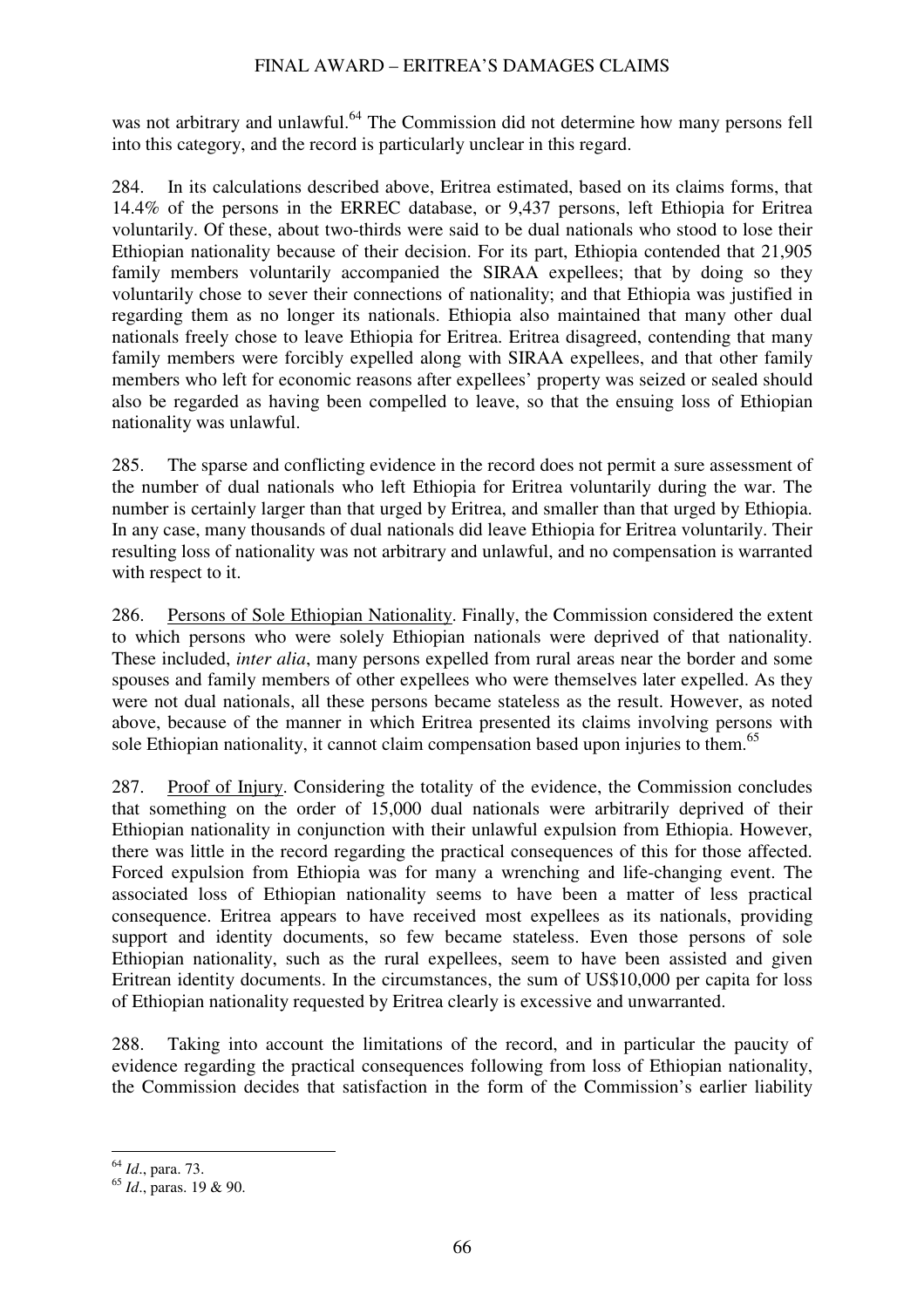findings constitutes sufficient reparation for Eritrea's claims for compensation for unlawful deprivation of some dual nationals' Ethiopian nationality.

## D. Wrongful Expulsion

### 1. The Commission's Liability Findings

289. In its Partial Award in Eritrea's Civilians Claims, the Commission found Ethiopia liable for the wrongful expulsion of three groups of people. It was found liable:

5. For permitting local farmers, militia or police forcibly to expel rural people, many or most of whom were solely Ethiopian nationals, from rural areas near the border;

6. For permitting the forcible expulsion to Eritrea of some members of expellees' families who did not hold Eritrean nationality;

7. For permitting local authorities forcibly to expel to Eritrea an unknown, but considerable, number of dual nationals for reasons that cannot be established.<sup>66</sup>

290. With respect to the first and second of these groups, the Commission found at the liability phase that Eritrea cannot claim compensation for their wrongful expulsion, but only for direct costs incurred by Eritrea as a result of those expulsions. The Commission addresses each of the three groups below, starting with the dual nationals.

- 2. Dual Nationals Wrongfully Expelled
- a. Number of Expellees

291. Eritrea appeared to claim compensation in respect of 43,319 people allegedly wrongly expelled from Ethiopia to Eritrea, and the same sum with respect to 331 additional persons expelled to Djibouti and Kenya.<sup>67</sup> These numbers were calculated in the same manner as its claims for wrongful deprivation of nationality, as explained above.

292. Ethiopia contended that Eritrea's method of calculating the number of persons wrongly expelled was flawed, because it did not reflect the Commission's actual liability findings. It recalled in this regard the Commission's holding at the liability phase that Eritrea could not claim compensation in its own right on account of injuries sustained by persons who were solely Ethiopian nationals.<sup>68</sup> In Ethiopia's view, there could not have been more than 7,250 wrongly expelled dual nationals, and the actual number probably was much lower. (Ethiopia's description of the maximum number of dual nationals who might have been wrongfully expelled was variously described as 7,250 and 7,260, reflecting slight variations in the method of calculation.)

<sup>66</sup> *Id*., *dispositif*, Section XIII.E.

<sup>&</sup>lt;sup>67</sup> Eritrea's Group Number Two Damages Memorial was not consistent regarding the numbers of persons covered by this claim. The numbers of persons cited above are from the Memorial of the State of Eritrea, Damages (Group Two) filed on December 15, 2007, para. 1.100 [hereinafter ER Damages Group Two Memorial]. However, in a separate table at the end of the Memorial, Eritrea appeared to claim US\$10,000 per capita in respect of 56,098 persons reflected in the ERREC database, plus an additional 428 persons expelled to third States.

<sup>68</sup> *See* para. 286.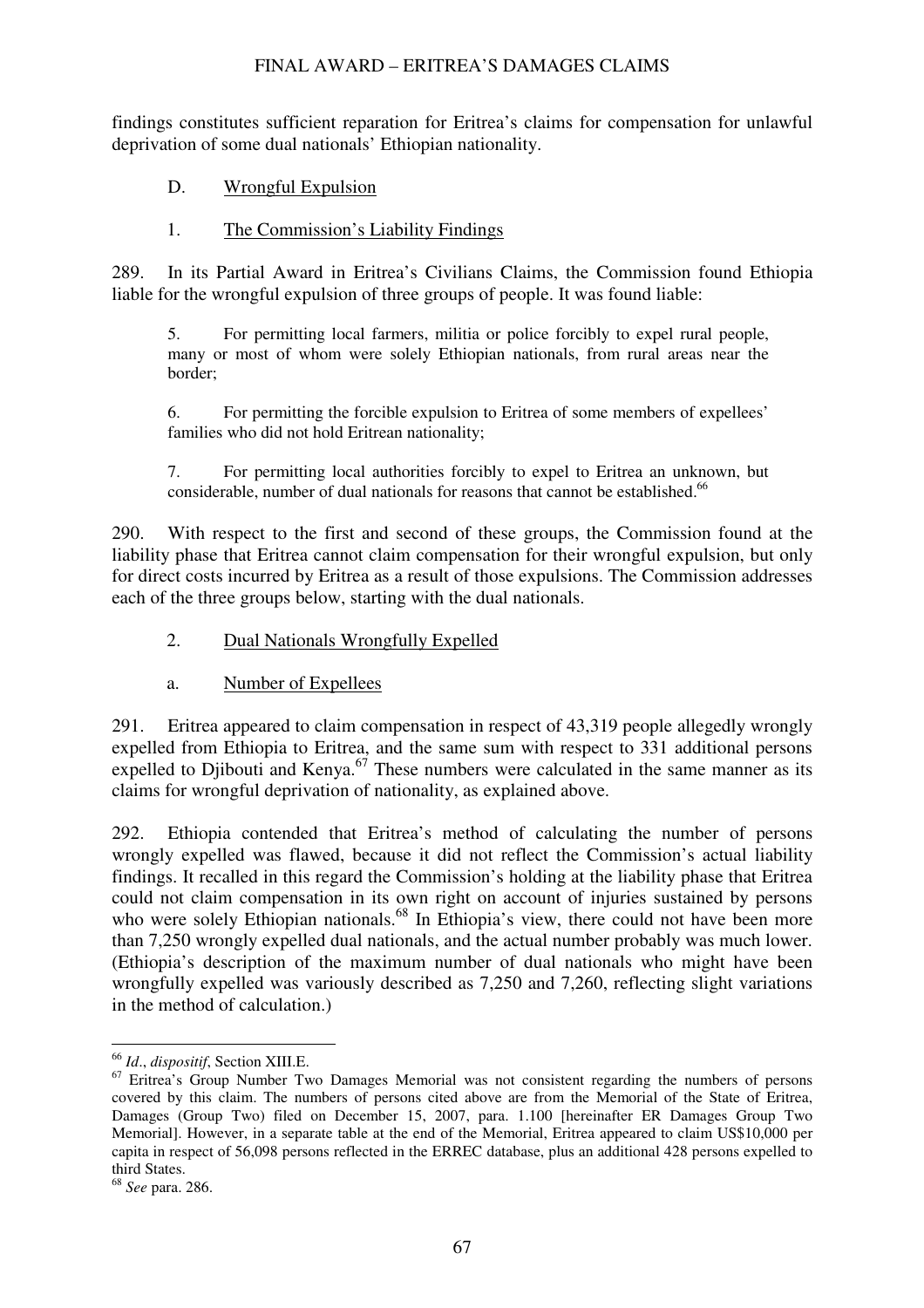293. In calculating the number of persons who might have been wrongfully expelled, Ethiopia took as its starting point the number of persons the International Organization for Migration identified as having participated in the 1993 referendum in Ethiopia, and who could have acquired dual nationality as a consequence (66,022). From this number, Ethiopia subtracted the number of lawful SIRAA expellees (15,475) and the number of yellow card people (36,027 – the number of yellow cards issued, as increased by 50% by Eritrea). This left about 14,500 people. Ethiopia estimated that about half of these people left voluntarily, while the other half might have been subject to unlawful expulsion.

294. Eritrea did not accept this method of calculation. However, it contended that, should the Commission adopt Ethiopia's approach, the base number of dual nationals in Ethiopia potentially subject to expulsion would have to be significantly increased. The largest such increase involved children of dual nationals born in Ethiopia. Eritrea contended that these children, claimed to number about 70,000, would themselves have acquired Eritrean nationality by operation of Eritrean law, and also would have been dual nationals. Eritrea maintained that the base number also should be increased to include 1,554 persons in Ethiopia who received Eritrean identity cards after the referendum, and 5,278 persons who received Eritrean identity cards but did not vote in the referendum. Ethiopia vigorously disputed inclusion of all of these groups.

295. The Commission does not accept either Party's proposed method for calculating the number of dual nationals who were wrongly expelled. Based on its best assessment of the evidence, the Commission concludes that approximately 15,000 dual nationals were wrongly expelled.

### b. The Parties' Claims

296. As to the amount of compensation for the wrongful expulsion of dual nationals, Eritrea appeared to claim US\$10,000 per wrongful expellee, without providing supporting evidence. Ethiopia contended that this amount was excessive and unjustified.

297. Eritrea also claimed significant amounts in respect of its expenses in receiving and caring for all three of the groups of persons described above. Eritrea presented this claim in broad-brush terms, describing generally the plight of all expellees arriving in Eritrea and the forms of assistance they were given for up to eight years. Eritrea reported that it provided one-time cash subsidies, temporary food and housing, emergency health care, education and transportation.

298. Eritrea did not relate its claims to the Commission's specific liability findings, but instead divided the expellees into two broad categories: 28,000 rural expellees, a category (without a total number) for which the Commission found liability in Section XIII.E.5 of its Civilians Claims Partial Award, and some 43,187 "urban expellees," a category not used in the Partial Award. Eritrea did not quantify the actual amounts claimed except in a table at the end of its Damages Group Two Memorial, which did not consistently distinguish between expenses claimed for "urban expellees" and rural expellees.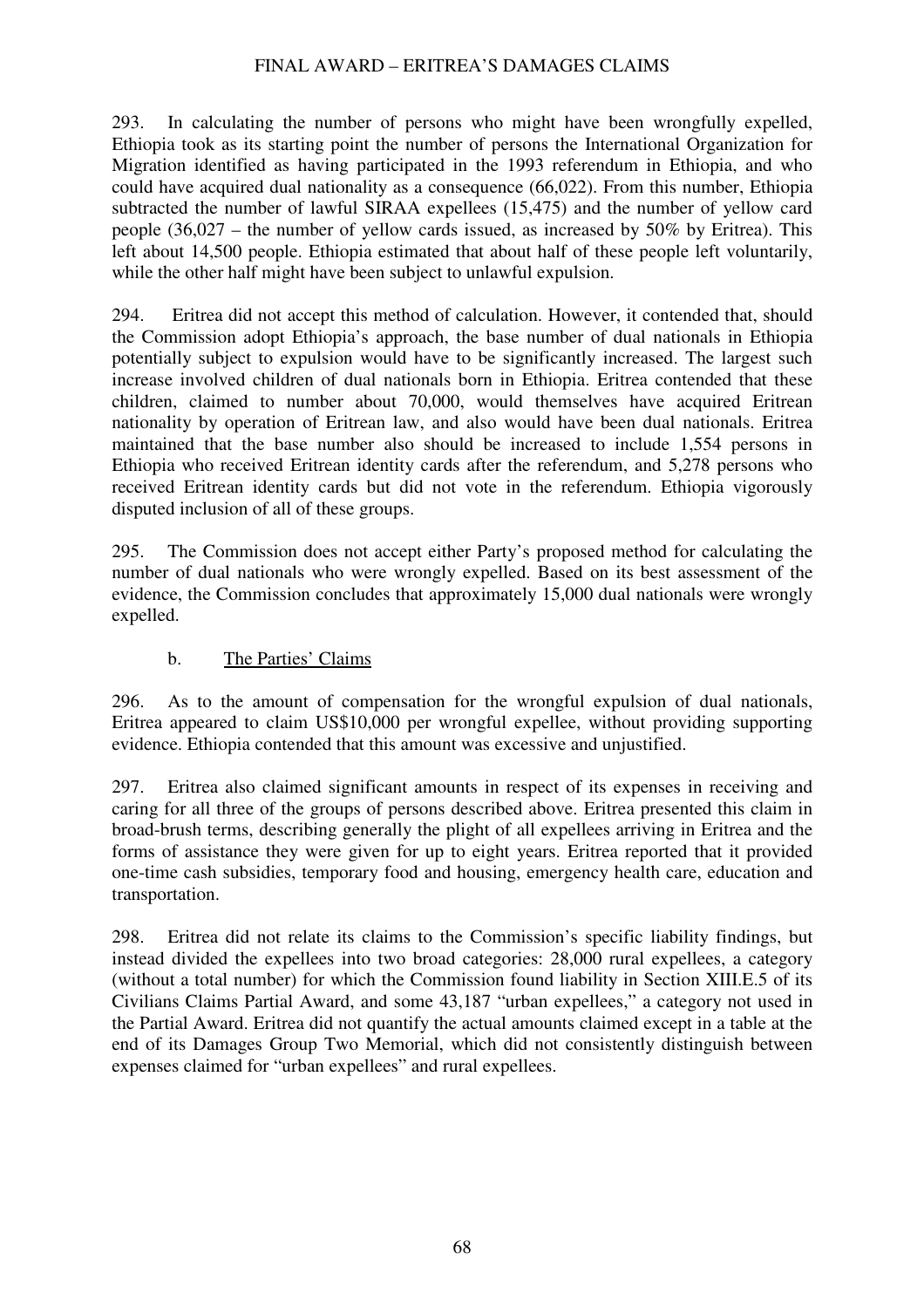299. Ethiopia denied liability, disputing Eritrea's claims for compensation relating to the expulsion of dual nationals. It disputed the sufficiency of the evidence, and contended that Eritrea claimed grossly exaggerated amounts over an unduly long period for all of the groups it cared for, and claimed for expenses that Eritrea did not actually incur.

# c. The Commission's Conclusions

300. The Commission notes the exceptional basis of the liability for wrongfully expelled dual nationals in Section XIII.E.7 of its Partial Award in Eritrea's Civilians Claims. Although the State of Ethiopia could have lawfully expelled enemy Eritrean nationals, including dual Eritrean-Ethiopian nationals, during the war, this is not what happened to this large group of persons. Instead, the Commission found that Ethiopia allowed local authorities to expel an unknown, but considerable, number of dual nationals in violation of international law, thereby engaging State responsibility.

301. Although Eritrea sought to assist these dual national expellees, and some were assisted by family or friends in Eritrea, it is clear that the experience was traumatic and lifechanging for many expellees.

302. In light of these unusual circumstances – a highly disputed record regarding the extent of wrongful expulsion, imperfect evidence, the unusual character of the delict, and the serious character of the event for many of those affected – the Commission awards compensation in the total amount of US\$15,000,000 in respect of the wrongful expulsion of an unknown, but considerable, number of dual nationals by local Ethiopian authorities.

# 3. Rural Expellees

303. Eritrea claimed approximately ERN 1.4 billion and twenty-eight million birr for its alleged expenditures in resettling a large group of rural Ethiopians found by the Commission to have been wrongfully expelled from Ethiopia. The record indicated that Eritrea took substantial measures to assist these people, including creating the new town of Gerenfit to house them, and provided substantial amounts of land to allow them to resume their agricultural way of life. However, while recognizing Eritrea's laudable response to the plight of the rural expellees, the Commission is not prepared to award compensation at such high levels, for several reasons.

304. First and most importantly, Eritrea presented very limited supporting evidence regarding the amount of this huge compensation claim. The values that Eritrea set out in the table at the end of its Damages Group Two Memorial were drawn from the statement of one former ERREC official. Although the Commission has no reason to doubt the veracity of this witness, his statement contained only bottom-line amounts for government-incurred expenses for social services and infrastructure improvements. The witness did not attach, and the record was otherwise devoid of, typical documentation for such significant expenses, for example, ERREC budgets, procurement contracts, receipts or construction plans.

305. Second, the Commission considers that Eritrea did not support its claim for expenses incurred to receive and resettle 28,000 rural expellees. There was no evidence supporting this figure, which fell well outside the 10,000-15,000 range originally suggested by Eritrea at the liability phase. Nor did Ethiopia provide support for its apparent compromise number of 12,500 rural expellees.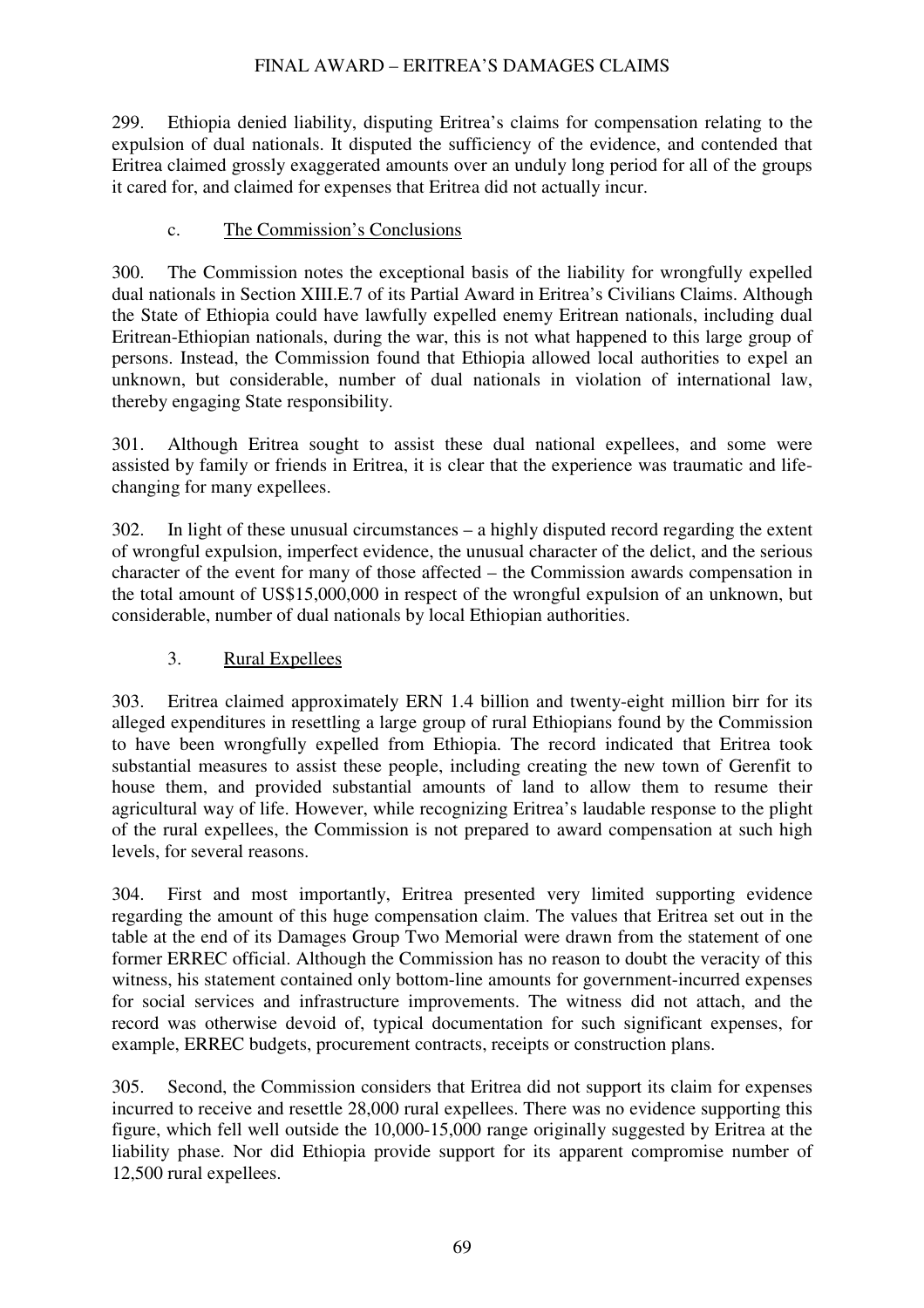306. The Commission is left to make the most reasonable estimate it can using the meager evidence before it. Given the severity of the violation of international law, the Commission accepts the upper limit of Eritrea's original estimate of 15,000 rural expellees. This figure is supported by witness statements that put the number of expellees at the resettlement village of Gerenfit at 11,000 to 13,900 persons, acknowledging that some expellees settled in locations other than Gerenfit.

307. Turning next to the specific categories of expenses claimed, the Commission is prepared to accept those reasonably supported by the record. For example, based on witness statements from a number of rural expellees, the Commission accepts that Eritrea paid approximately 230 nakfa as a one-time cash subsidy to rural expellees. Where the evidence offered minimal documentation to support a category or level of expense, for example, the claim for over 435 million nakfa for temporary housing that was described by a witness as "makeshift," the Commission has reduced the per capita rate proportionately. Where a category appeared to be speculative or based on projected future expenses, for example for the opportunity cost of agricultural land given to expellees and costs anticipated in improving access roads, the Commission awards no compensation. In this regard, the Commission considers that eight years of "temporary" provision of social services, even to agrarian expellees, is excessively long, and finds two to three years to be a more reasonable transition period.

308. On the basis of the considerations above, the Commission awards Eritrea compensation of US\$11,000,000 for expenses it incurred in receiving, caring for and resettling rural Ethiopian nationals wrongfully expelled from Ethiopia.

# 4. Family Members of Expellees

309. At no stage of the proceedings was the Commission provided with any estimate whatsoever of how many non-Eritrean family members of SIRAA expellees were also forcibly expelled from Ethiopia. Neither the ERREC database nor the summary of the claims forms supported a figure. Nor were estimates in the record of the number of family members who may have voluntarily departed, a category which included dual nationals as well as solely Ethiopian nationals, of any assistance. Without any basis for even a rough estimate, the Commission dismisses Eritrea's claim for direct costs incurred in receiving this category of wrongful expellees.

## E. Harsh Conditions of Departure

310. The Commission found Ethiopia liable for "frequently failing to provide humane and safe treatment to persons being expelled to Eritrea from Ethiopia." Ethiopian authorities required thousands of persons to ride stifling and crowded buses, under armed guard, on journeys often lasting several days, through extremely hot regions, often with few stops and little food and water. Some had to traverse mined areas between the two armies. These persons then had to cross the border zone on foot, carrying whatever they could. Border crossings often occurred in the hours of darkness.

311. Eritrea claimed US\$92,728,000 as compensation with respect to this liability finding. It contended that 46,364 persons experienced these conditions, basing this number on data from the ERREC database reflecting persons who arrived "by vehicle" and who reported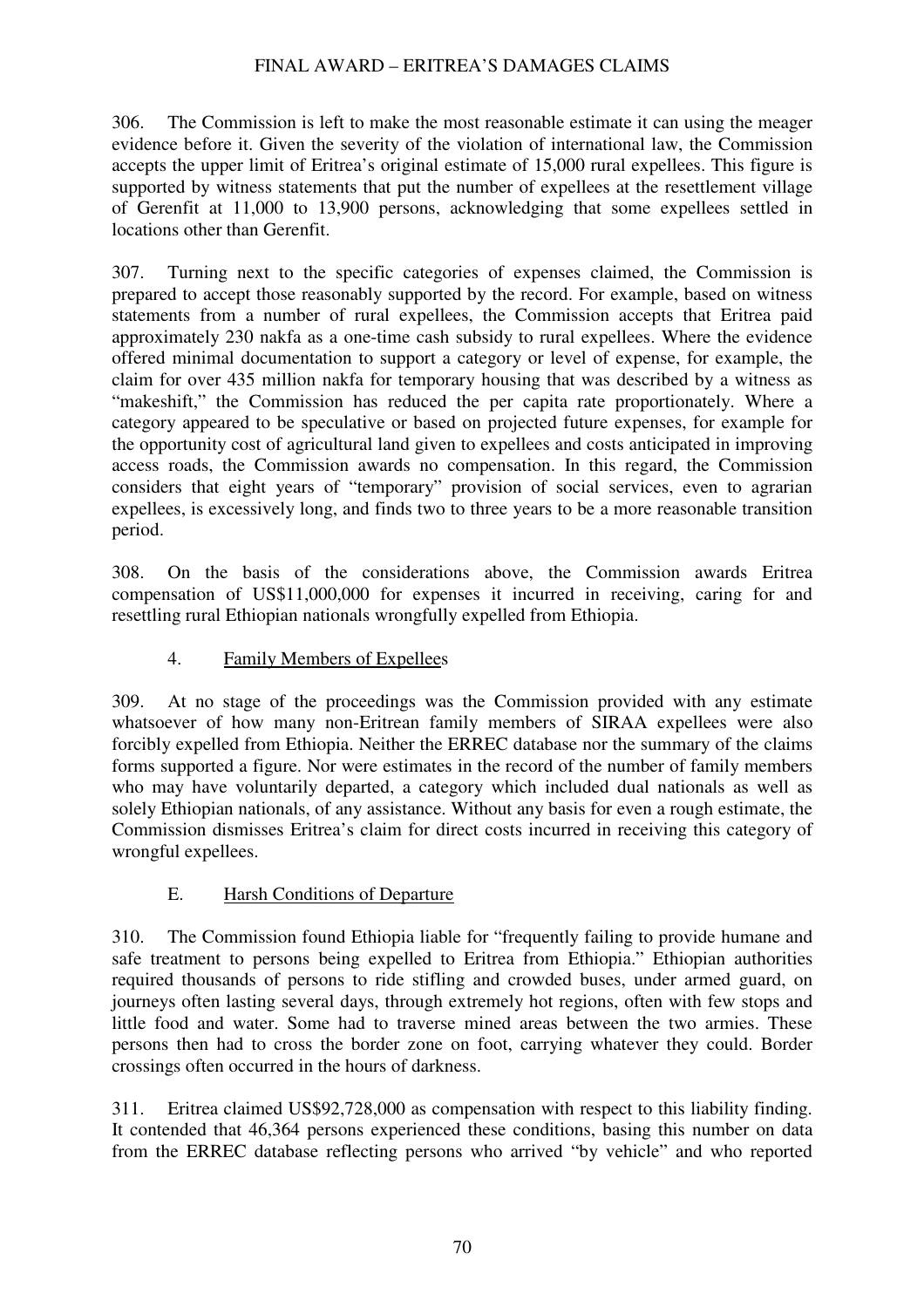themselves to have "suffered from unlawful conditions of transport." Eritrea sought US\$2,000 for each of these individuals.

312. Ethiopia responded that the Commission's liability finding should be read literally and restrictively, to cover only persons who were expelled following SIRAA review or whom Ethiopia acknowledged might have been expelled illegally. In Ethiopia's view, the total of these two groups (22,735) should be reduced by 25%, since many expellees did not experience harsh conditions. This left a potentially affected group of approximately 15,700 people.

313. While the Commission's liability finding spoke of the treatment of persons "expelled from Ethiopia," the Parties' discussion of conditions of departure was framed by Eritrea's contention that those who left Ethiopia were expelled, and the Commission reflected this in its liability finding. However, it did not intend by this to exclude other persons who were made to suffer harsh and potentially dangerous conditions of departure. For example, the thousands of spouses and children who accompanied persons lawfully expelled (said by Ethiopia to have numbered about 22,000, all of whom it said left voluntarily) suffered these same harsh conditions on account of Ethiopia's failure to assure humane and safe conditions. Persons who left Ethiopia voluntarily did not waive their right to humane and safe treatment. The act of boarding the buses did not absolve Ethiopia of its responsibility under international law to try to assure decent treatment and safe passage.

314. Eritrea's Damages Group Two Memorial also claimed over US\$60 million as compensation for "consequential damages," reflecting injury alleged to result on account of the "wrongful imprisonment" of many persons prior to their expulsion or departure. As discussed previously in connection with Eritrea's Group Number One damages claims, the Commission does not recognize "consequential damages" as a separate category of damages under international law. $^{69}$  Moreover, the Commission held at the liability phase that Ethiopia's brief detention of persons who were nationals of an enemy State prior to their expulsion or voluntary departure did not violate international law.<sup>70</sup> This additional claim is unfounded in law and barred by *res judicata*, and is accordingly dismissed.

315. Although the harsh transports to the border were limited in duration and generally did not appear to have caused lasting injury, Ethiopia's failure to assure humane and safe conditions of transportation or to avoid frequent and hazardous crossings between the armies on foot were serious matters, warranting appropriate compensation. Accordingly, the Commission awards US\$2,000,000 as compensation for failure to provide humane and safe treatment in transport.

<sup>69</sup> *See* Section VI.D.3 *supra*.

<sup>&</sup>lt;sup>70</sup> Partial Award in Eritrea's Civilians Claims, para. 110.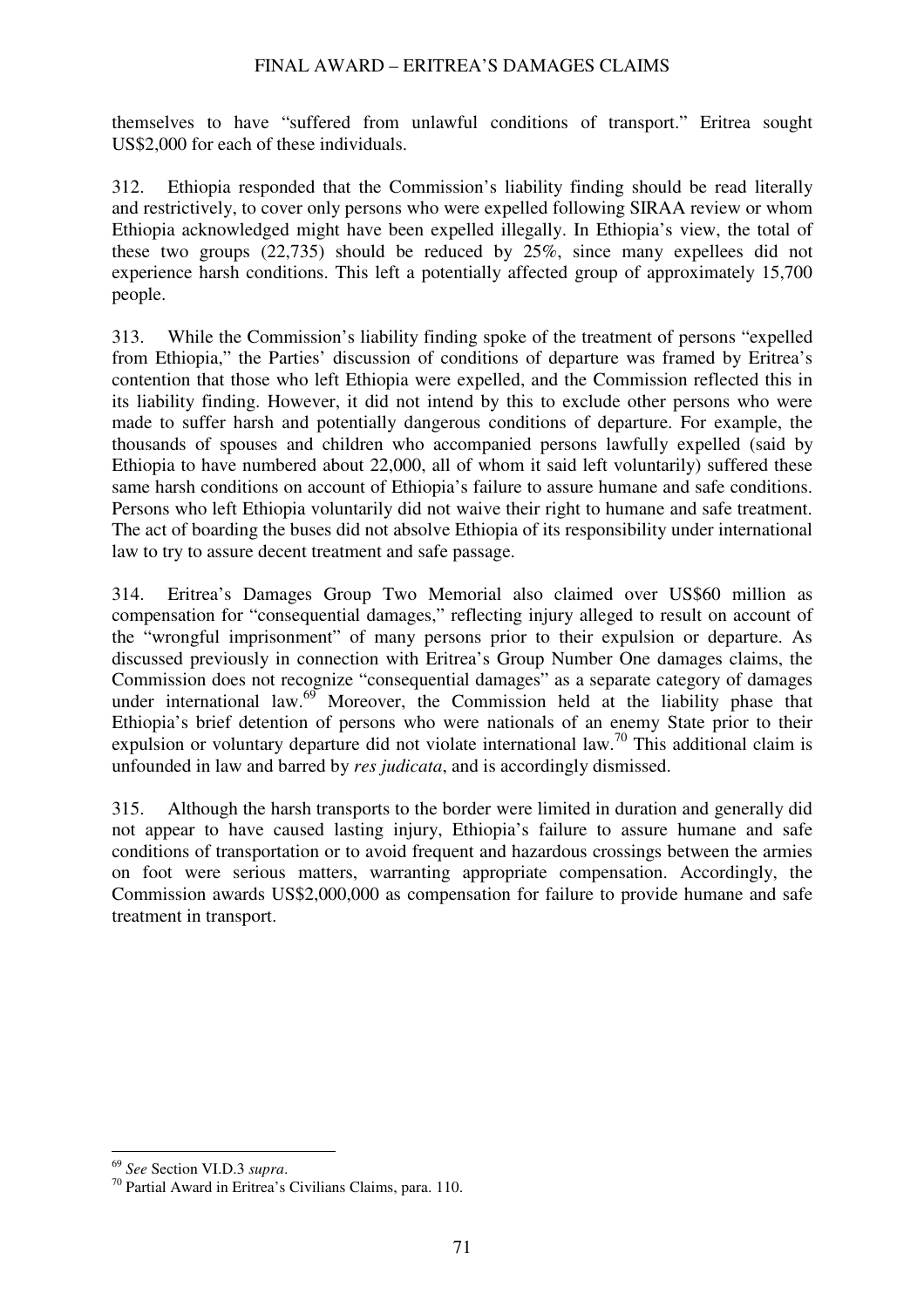### F. Property Losses By Persons Previously Residing in Ethiopia

#### 1. The Commission's Liability Findings

316. The Commission found liability for a series of interconnected Ethiopian actions impairing the property of persons who left Ethiopia during the war. In the Partial Award in Eritrea's Civilian Claims, the Commission found Ethiopia liable:

11. For limiting to one month the period available for the compulsory sale of Eritrean expellees' real property;

12. For the discriminatory imposition of a 100% "location tax" on proceeds from some forced sales of Eritrean expellees' real estate;

13. For maintaining a system for collecting taxes from Eritrean expellees that did not meet the required minimum standards of fair and reasonable treatment; and

14. For creating and facilitating a cumulative network of economic measures, some lawful and others not, that collectively resulted in the loss of all or most of the assets in Ethiopia of Eritrean expellees, contrary to Ethiopia's duty to ensure the protection of aliens' assets. 71

317. The Commission must first consider a difference between the Parties regarding the scope of these liability findings involving residents' property. The findings were framed in terms of actions affecting "Eritrean expellees." Ethiopia contended that they therefore applied only to the property of the 15,475 persons it acknowledged were lawfully expelled, plus some number of additional persons who might have been unlawfully expelled. In Ethiopia's view, this latter group could have numbered at most about 7,250 persons. In contrast, Eritrea contended that here, as with persons subjected to unlawful conditions of departure, the Commission's findings must be interpreted in light of the arguments presented to the Commission and as to which its findings responded. Accordingly, in Eritrea's view, the Commission's liability findings should apply to all Eritreans who left Ethiopia, including those who left voluntarily.

318. Regarding this threshold issue, the Commission concludes that its liability findings are properly understood to relate only to dual nationals who were indeed expelled by Ethiopian national or local authorities – the more than 15,000 SIRAA expellees, plus another group of roughly similar size wrongfully expelled by local authorities without such review. Members of both groups typically were forced to leave Ethiopia precipitously and under conditions that did not allow them to dispose of or protect their property fairly and effectively. They stand in contrast with persons who left Ethiopia voluntarily. These voluntary departees included some significant, although disputed, number of SIRAA expellees' spouses, children or other family members. (Ethiopia claimed that almost 22,000 such family members left voluntarily, a number Eritrea claimed was far too high.) Whatever their number, it appears that property losses affecting expellees' family members would largely be reflected in the claims of individual expellees, who typically were the principal family breadwinners. Many other persons who made the decision to leave Eritrea voluntarily had time and opportunity to make arrangements for the disposition or protection of their property.

<sup>71</sup> *Id*., *dispositif*, Section XIII.E.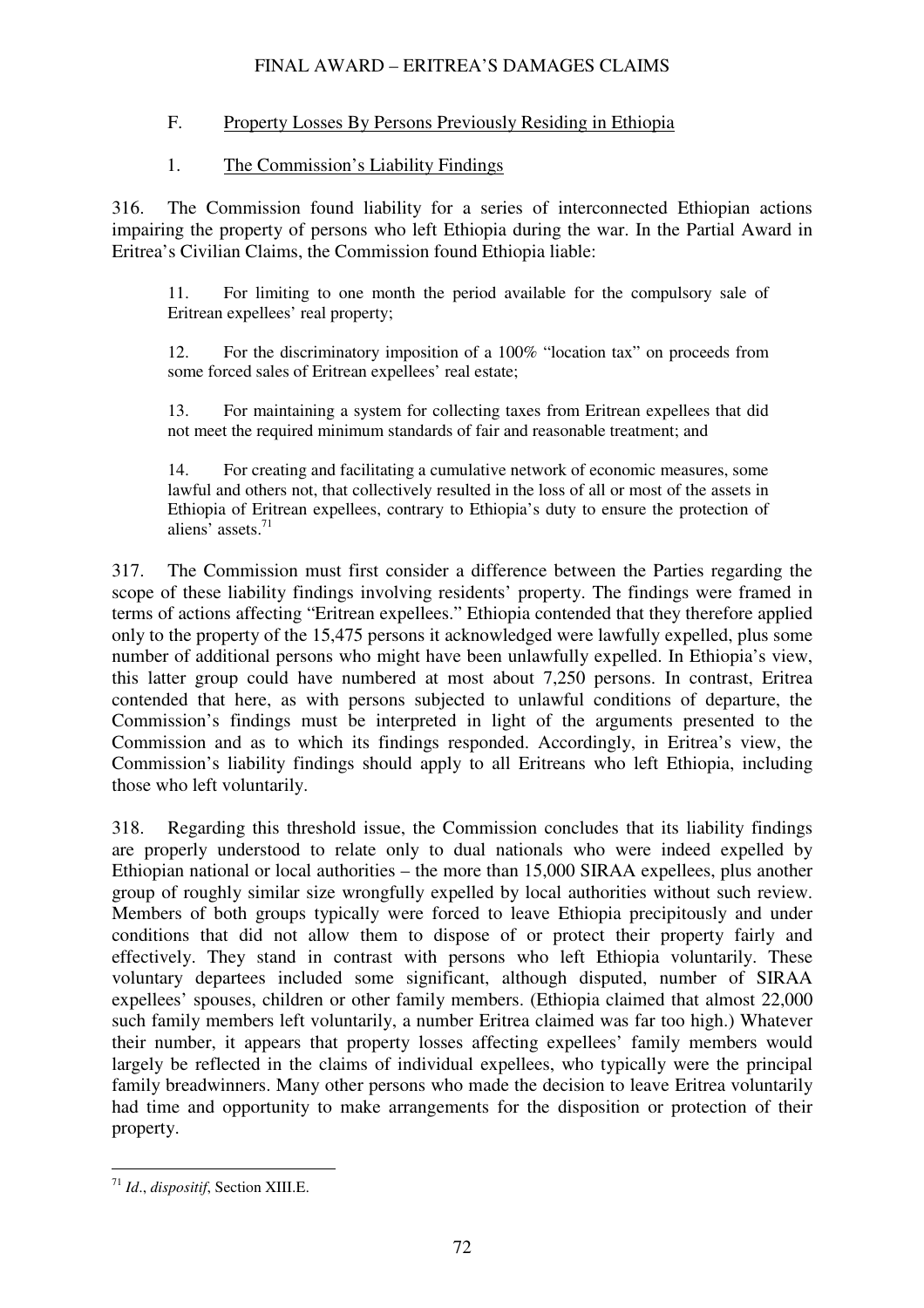# 2. Eritrea's Claim

319. Eritrea did not divide its evidence and arguments among the Commission's four separate property findings listed above, or between those findings involving persons previously resident in Ethiopia and the Commission's separate findings involving nonresidents' property. (The latter are discussed separately below.) Instead, Eritrea made a single extremely large claim for property losses, seeking over ten billion birr, US\$47 million, and additional amounts in nakfa and Saudi rials, for departees' and non-residents' property losses combined. This combined claim emphasized the final liability finding above, regarding the effect of the cumulative network of Ethiopian measures.

320. The measures undertaken by Ethiopia to deprive Eritrean nationals of property included strict enforcement of prohibitions on alien ownership of property, limitations in the period of mandatory sale, rapid forced sales of immoveable property, discriminatory and confiscatory taxation measures, and vigorous loan collections, among others. The forced sales of the Eritreans' property were generally conducted either by the expellee's agent, through tax foreclosure proceedings, or under the auspices of the Eritrean Property Handling Committee, an institution created by Ethiopia to oversee the sale of Eritreans' property. Ethiopia maintained at the liability phase of these proceedings that any residual proceeds from these sales, after deductions for taxes, rents or loan amounts, were placed into restricted accounts in the name of the property owner.

321. The following discussion addresses Eritrea's claims for compensation for property losses by persons who resided in Ethiopia prior to their departure during the war. In its Damages Group Two Memorial, Eritrea contended that the Ethiopian actions and measures involving expellees' property for which the Commission found liability gave rise to "a massive transfer of wealth" from these persons. It contended that in its view, "the documentary records of this financial free-for-all are in Ethiopian hands," so that the burden should fall upon Ethiopia to prove its contentions that Eritreans' property was properly treated or disposed of through "routine and legitimate procedures." Eritrea also maintained that the restricted accounts cited by Ethiopia are not available to the expellees or their legal representatives, and that international law requires that Ethiopia's restrictions on expellees' access to the accounts be lifted following the cessation of hostilities.

322. Eritrea's Damages Group Two Memorial reviewed material in the record said to show that the expellees included many persons of substantial means, and surveyed in detail the Ethiopian measures against Eritreans' property underlying the Commission's liability findings. Eritrea contended that the extent of Ethiopia's measures, and its control of information regarding the disposition of expellees' property, compelled a presumption that Ethiopia was responsible, as the Commission earlier found, for the loss of all or most of the assets in Ethiopia of Eritrean expellees.

323. How much were those assets worth? Eritrea calculated most of its claim by adding together the full amounts of property losses shown on thousands of claims forms filled out by persons in Eritrea. These included 22,372 forms filled out by persons whom Eritrea said previously lived in Ethiopia and were expelled, and 2,244 forms submitted by others who said they left voluntarily. Eritrea indicated that, together with their accompanying minor children, these groups (expellees, voluntary departees and both groups' minor children)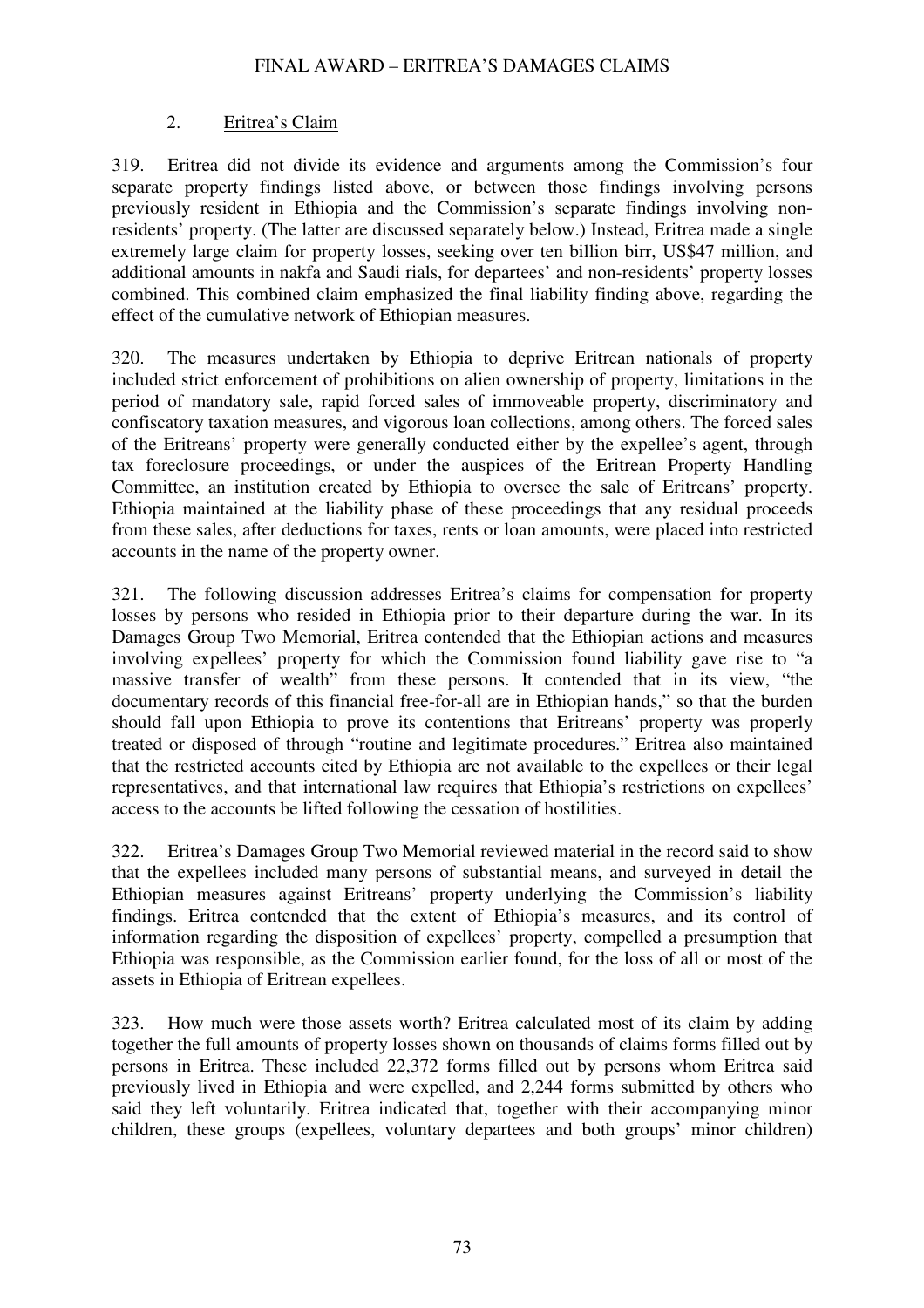totaled 49,278 of the  $65,535$  persons in the ERREC database.<sup>72</sup> (Eritrea also cited 1,422 claims forms filled out by persons who lived outside of Ethiopia at the time of the war; these are considered separately below, in connection with the Commission's liability findings involving non-residents' property.)

324. Eritrea contended that there should also be compensation with respect to persons who did not fill out ERREC forms and their dependents. Accordingly, Eritrea sought additional fixed-sum compensation of US\$2,000 for each of the remaining 16,257 individuals in the ERREC database (65,535 less the 49,278 persons described above), or approximately US\$32.5 million.

325. Eritrea's Damages Group Two Memorial contained a five-page description of its procedures for collecting and analyzing the claims of the thousands of persons who alleged they lost property on account of Ethiopia's measures. In brief, a claims form was designed and revised by a group of Eritrean lawyers working with a "focus group" of expellees. Forms then were distributed to individuals claiming losses by Eritrean legal personnel working in several Eritrean towns and in an office in Asmara. An Eritrean attorney interviewed each claimant submitting a form to enhance accuracy and completeness. Some claimants provided supporting documents, but there was no requirement to do so. There was no indication that amounts claimed on the forms were checked against supporting evidence, or that there was any system of quality control on the amounts claimed, other than the interview at the time the form was submitted. Eritrea summarized the total amounts claimed on more than 26,000 claims forms on a massive spreadsheet submitted with its Damages Group Two Memorial. Eritrea initially contended that this document (which was available in both paper and electronic form), together with a declaration by members of its legal staff explaining the claims forms process, constituted sufficient evidence to support the full amounts claimed. In its rebuttal evidence prior to the May 2008 hearing, Eritrea submitted about forty of the claims forms, together with some supporting documentation for those forms.

## 3. Ethiopia's Position

326. As with Eritrea's claims forms for looting losses, Ethiopia raised multiple objections to Eritrea's claims forms process. To begin, it maintained that undocumented and untested claims of loss by individuals on claims forms were inherently unreliable, and were not credible evidence of the amounts claimed. Ethiopia recalled in this regard Eritrea's vigorous objections to Ethiopia's claims forms at earlier stages of the claims process, and the Commission's past reservations regarding such forms.<sup>73</sup> It noted that Eritrea's Damages Memorial and its supporting evidence did not include any of the claims forms or any supporting documentation for the amounts they claimed. In Ethiopia's view, Eritrea's spreadsheet summarizing data from its forms was simply not evidence of the claimed amounts of loss.

<sup>&</sup>lt;sup>72</sup> There was an unexplained arithmetical discrepancy of about 1,100 persons in Eritrea's presentation of the number of expellees and their children covered by the claims forms. Eritrea claimed that 22,374 expellees filled out claims forms, and that this group had with them 23,027 minor children. This would suggest that expellees and their children totaled 45,401 persons. However, Eritrea's Damages Group Two Memorial claimed there were 46,547 persons in these groups.

<sup>&</sup>lt;sup>73</sup> Partial Award, Prisoners of War, Ethiopia's Claim 4 Between the Federal Democratic Republic of Ethiopia and the State of Eritrea (July 1, 2003), para. 41.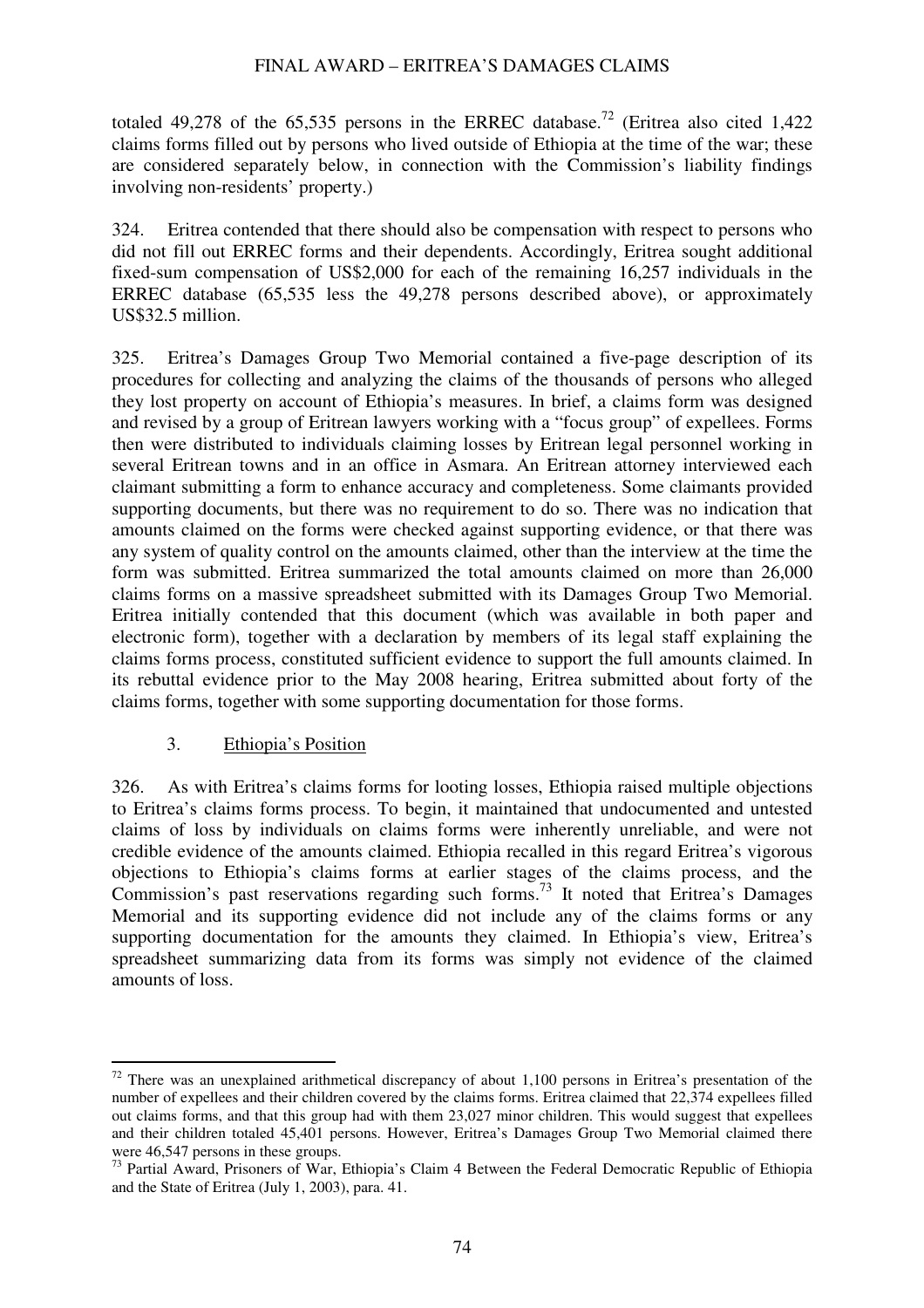327. As indicated above, Ethiopia contended that the Commission's liability findings were limited to losses by expellees, and that claims of loss by others who left voluntarily were not compensable. In its view, compensable property losses had to be limited to adequately documented losses by the 15,475 persons lawfully expelled following SIRAA review and by the smaller group who might have been unlawfully expelled. Ethiopia contended that this latter group could contain at most 7,250 persons, and probably was much smaller.

328. Ethiopia contended that the types of property loss identified on the forms did not correspond to the Commission's narrow liability findings, and that the forms asked claimants to include types of loss for which the Commission did not find liability and for which Ethiopia was not responsible. It argued further that some questions on the forms were leading or otherwise invited self-serving and unreliable answers.

329. Ethiopia maintained further that Eritrea's calculations improperly included several hundred duplicate claims forms (Ethiopia cited what it believed to be about 850 of these), as well as 547 filed by persons who obtained Eritrean identity cards after the referendum and who, in Ethiopia's understanding, could not have become dual nationals pursuant to the reasoning of the Commission's decision on Eritrea's Civilians Claim.

330. Finally, Ethiopia represented that the proceeds from forced sales and other asset dispositions were placed in accounts in the Commercial Bank of Ethiopia created for the benefit of the expellees and departees, and that Eritreans had been compensated through those accounts. Ethiopia did not provide any evidence or information regarding the existence of those accounts, their accessibility, or the amounts said to have been deposited. With respect to the private bank accounts of expellees that existed when they were expelled, Ethiopia argued that they remained available to the expellee owners.

## 4. The Commission's Conclusions

331. Expellees' Economic Circumstances. In assessing Eritrea's claims for residents' property losses, the Commission first considered Eritrea's argument that expellees' overall social and economic circumstances provided substance and credibility to the very large amounts claimed based on the claims forms. The evidence did not provide wholly convincing support for Eritrea's arguments in this regard. Eritrea offered data from the ERREC database indicating that about two-thirds of the expellees came from major urban areas, including 56% from Addis Ababa. Evidence from various sources indicated that the expellees included some businessmen, merchants, professional persons and others who might have had relatively substantial incomes and assets. Nevertheless, these more affluent persons apparently were a modest proportion of all those involved. For example, Eritrea contended that the ERREC database included 28,860 heads of households among its registered population of 65,535 persons. These included 2,182 persons who described themselves as merchants (about 7.6% of the heads of household and about 3.3% of the total population). There were 245 health care professionals (doctors, dressers, nurses and pharmacists – fewer than 1% of the heads of household), and just 114 engineers, programmers and other specialized technical experts. The Commission accepts that some of these persons had – and lost – substantial assets. However, it is not clear that, taken with the much larger proportion of persons on the ERREC database who were not income earners or who engaged in less remunerative occupations, they had and lost property worth more than one billion U.S. dollars.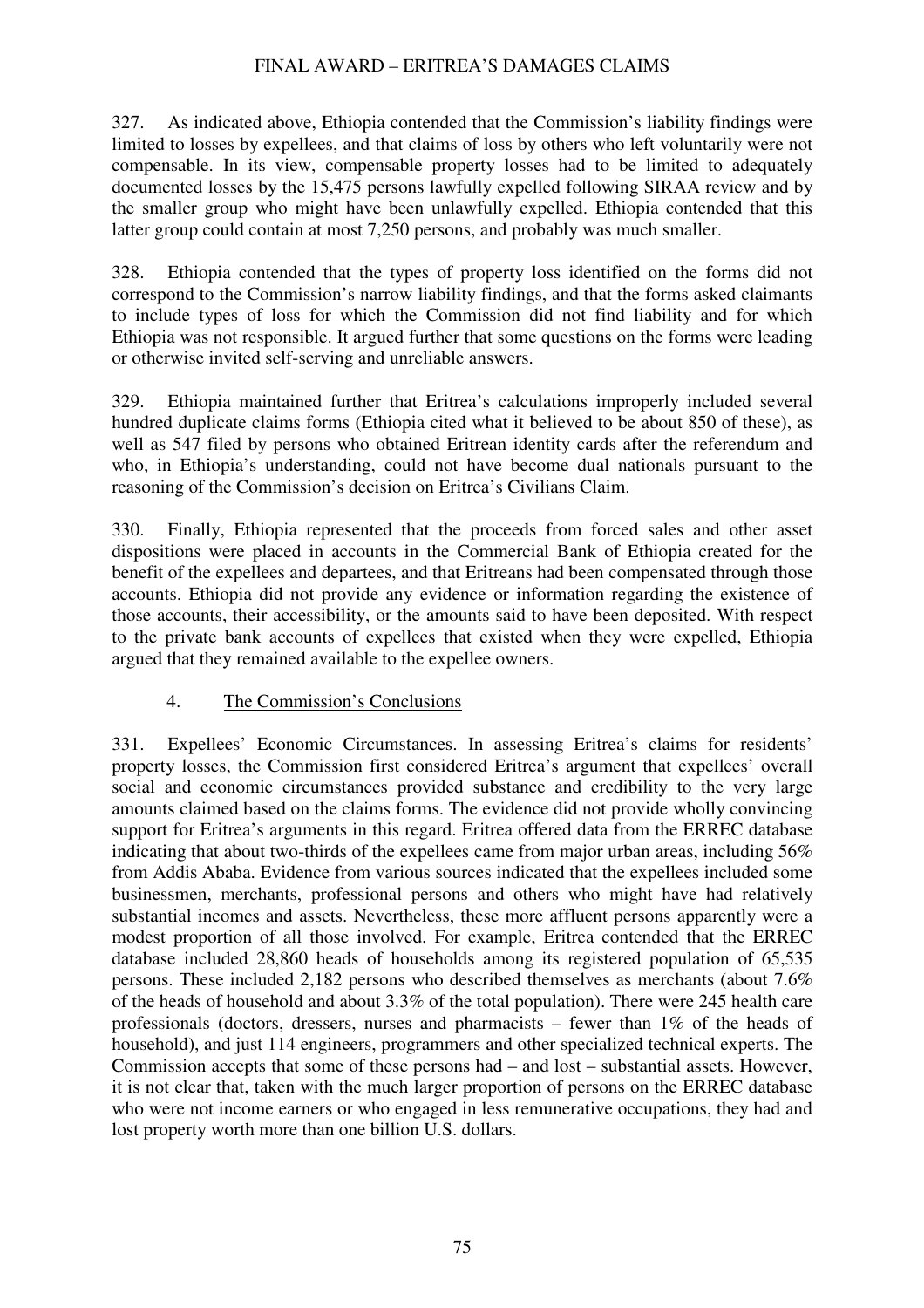332. Other evidence reinforced the view that the affected population was more economically diverse, and less affluent overall, than Eritrea contended. Eritrea's evidence included an August 1998 excerpt from an Ethiopian newspaper listing several hundred Eritrean persons and businesses whose assets were frozen. Eritrea suggested that this showed the affected population to have been heavily weighted with persons of means. However, the list also included a significant proportion of persons such as gas station employees, teachers, barber and shoe shop owners, government employees and others who seem unlikely to have had extensive wealth. Eritrea cited ERREC statistics showing that expelled heads of household tended to be better educated than the Ethiopian population at large. However, these same statistics showed that 34% of these individuals were illiterate and fewer than 9% had any post-secondary education. Eritrea also cited ERREC data indicating that the average head of household expelled from Addis Ababa and four other large Ethiopian cities had an average income of just 263 birr a month. This is appreciably higher than average incomes in Ethiopia as a whole, but did not indicate great personal wealth on the part of the population overall. Taken as a whole, the record indicated that expellees probably were somewhat better off economically than most persons in Ethiopia, but it did not support the amounts claimed by Eritrea based on its claims forms.

333. The Commission also has serious reservations regarding the reliability of the amounts of loss claimed through Eritrea's claims forms process. The Commission noted earlier in this Award its doubts regarding the claims form process Eritrea used to quantify losses from looting and property destruction in its Group Number One damages claims.<sup>74</sup> Similar concerns apply here. Any process that invites injured persons to estimate their losses allows them to do so in ways that benefit their interests. Other recent claims processes involving multiple claims for individual injury have adopted various measures to control this. First, the amount of compensation provided has been substantially reduced, often to a much smaller fixed-sum. Alternatively, or in addition, some processes have scrutinized sample claims and their underlying evidence to check the reliability of much larger groups of claims. Eritrea did not utilize either approach here. Instead, it essentially claimed for the full amounts of losses indicated on its claims forms without scrutinizing sample claims.

334. This left the Commission with no means to test the accuracy of the large amounts Eritrea claimed. Eritrea's Damages Group Two Memorial stated that individuals' statements of loss were "supported by" various forms of documents and evidence. However, the record did not show that persons filling out claims forms were required to provide supporting documentation or that amounts stated on the forms were checked against any documentation that was offered. Eritrea submitted only a small, non-randomly selected and statistically insignificant number of claims forms and their supporting documents, and then only as rebuttal evidence.

335. The Commission's reservations regarding the claims form process were reinforced by the size of resulting claims. For example, the 22,372 forms filled out by persons allegedly expelled from Ethiopia apparently generated losses totaling about 8.23 billion birr, plus smaller additional amounts denominated in dollars and nakfa. This equals at least 368,000 birr per form. The 2,248 forms filled out by persons who identified themselves as having departed voluntarily claimed even higher average losses, about 456,000 birr per form. (These latter amounts are not in any event compensable, as Ethiopia is liable only for expellees' losses.) Some individuals among the thousands who filled out forms doubtless experienced

<sup>74</sup> *See* Section VI.B.3 *supra*.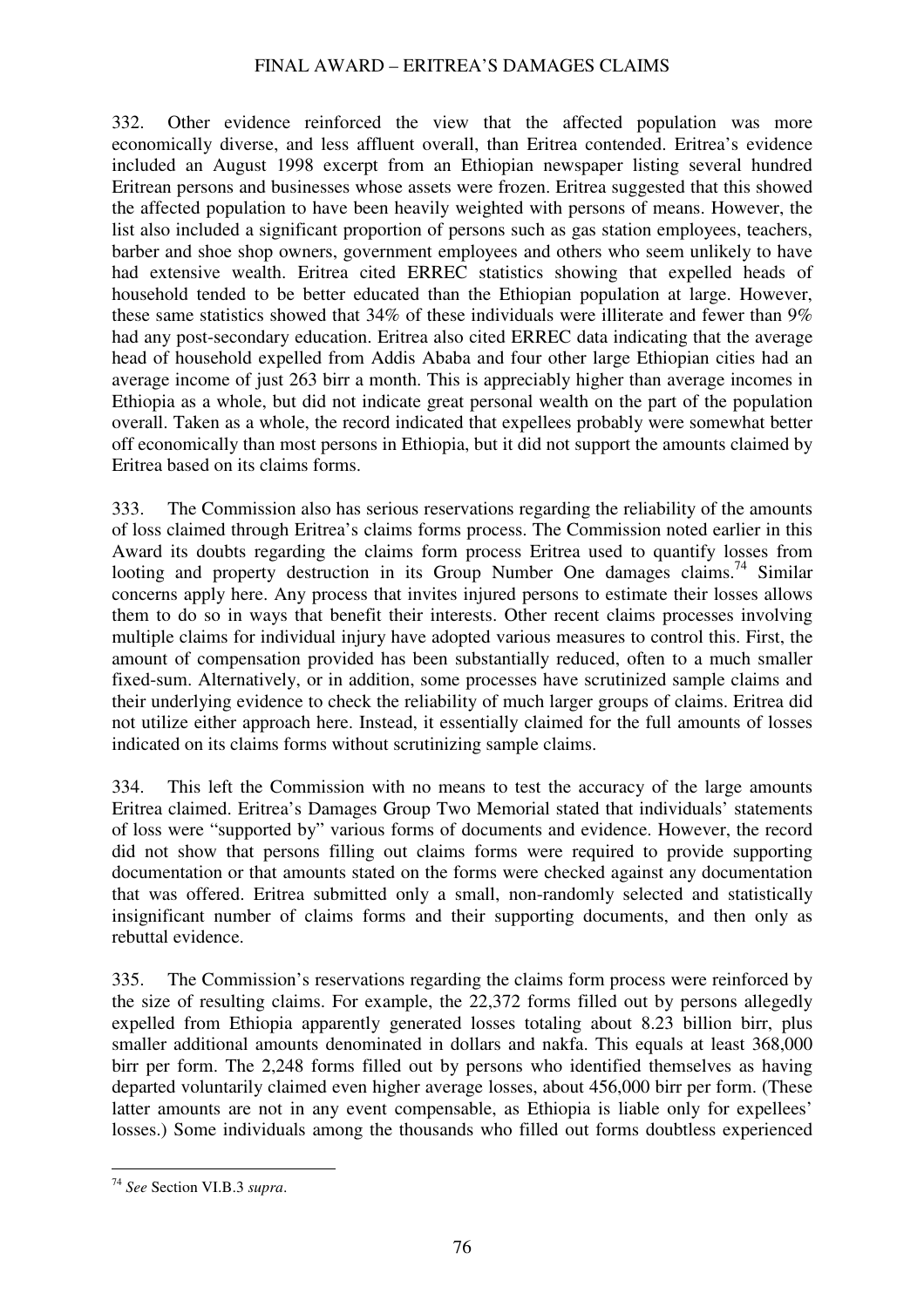losses of these or even much larger magnitudes. However, the Commission does not regard these levels of loss per form as a credible measure of Eritrean damages in the context of the large and diverse population of former residents of Ethiopia.

336. Given the limitations of Eritrea's claims forms as the foundation of its claims for expellees' property losses, the Commission has had to make its best approximation of expellees' aggregate property losses. This approximation may not fully reflect the losses of the small number of persons who had and lost significant wealth. Some of these apparently had the means to document their losses, as the small group of claims forms and supporting documents filed with Eritrea's rebuttal evidence suggests. However, in the absence of a structured presentation of these losses and of the supporting evidence for them, the Commission has no basis to assess how many truly wealthy persons may have been expelled, and the extent of their compensable losses.

337. In estimating the amount of compensation, the Commission has been guided by its earlier assessments of the numbers of dual nationals expelled by Ethiopia, both through the SIRAA process and unlawfully at the hands of local officials. It also has taken account, *inter alia*, of the evidence in the record regarding the value of losses of housing and household property from war-related causes in Zalambessa and other locations in Ethiopia. However, in this regard, it has been mindful that some of those other losses occurred in locations that were less developed and expensive than Addis Ababa and the other urban locations of two-thirds of the expellees' homes.

338. The bank accounts at issue in this claim generally fell into two groups: restricted accounts set up by Ethiopia to deposit the proceeds of liquidated property belonging to expellees, and pre-existing accounts that constituted part of the expellees' property when they were expelled beginning in May 1998. With respect to the restricted accounts, Eritrea's claims were denied. 75 There was furthermore no proof of the total number of these accounts or of the amounts they supposedly hold. Nor was there proof that expellees now have access to them; the evidence was to the contrary. Accordingly, the Commission did not take them into account in determining the compensation due to expellees for their property losses.

339. As to the personal bank accounts that constituted part of the expellee property at the time of expulsion, Ethiopia had a duty under the *jus in bello* to return these accounts after the war. While, as indicated in the Commission's Partial Award in Eritrea's Civilians Claims, States involved in armed conflict have the right to freeze enemy assets within their jurisdiction and prevent their transfer to an enemy, it remains their obligation to protect such assets for return to their owners or other agreed disposition.<sup>76</sup> However, except for the six individual claims addressed in Section VIII of this Award, and a comparatively tiny handful of individuals identified in Eritrea's rebuttal evidence, there was only a small amount of anecdotal evidence regarding the amounts involved. Accordingly, the Commission has sought to include expellees' bank accounts as an element of the aggregate of expellee property for which it is providing compensation.

<sup>&</sup>lt;sup>75</sup> Partial Award in Eritrea's Civilians Claims, para. 146.

<sup>76</sup> *Id*., paras. 151 & 152. *See also* Article 46 of Geneva IV, *supra* note 47, requiring that restrictive measures affecting protected persons' property "shall be cancelled, in accordance with the law of the Detaining Power, as soon as possible after the close of hostilities."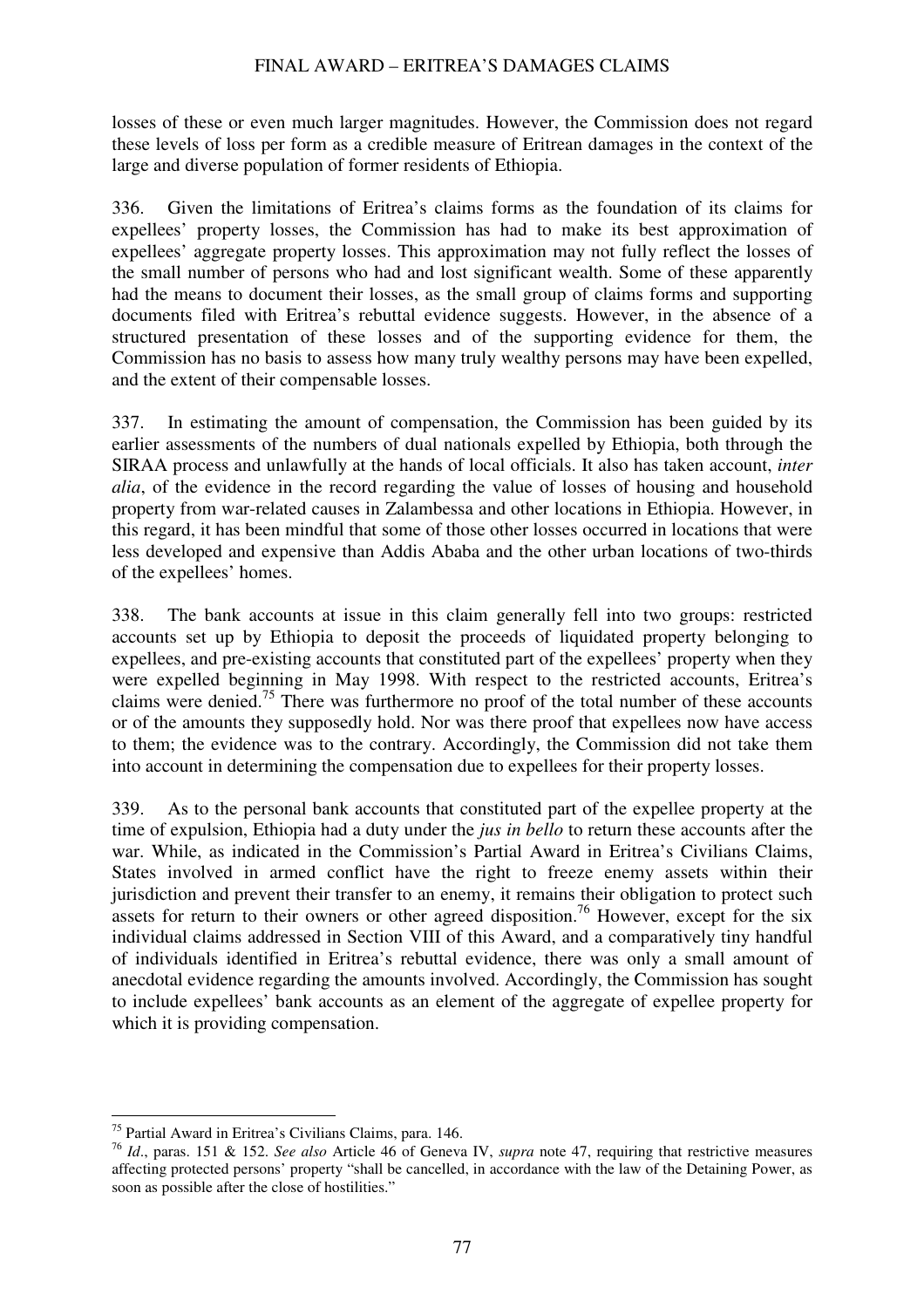340. Based on its analysis of the evidence available in the record, the Commission awards Eritrea US\$46,000,000 as compensation in respect of expellees' losses of property on account of Ethiopia's unlawful actions.

G. Property Losses By Non-Residents

# 1. The Commission's Liability Findings and Eritrea's Claim

341. In its Claim 24, Eritrea sought compensation for (a) "seizure of vehicles and other movable personal property" owned by persons living outside of Ethiopia, (b) "the goingconcern value of all businesses owned by non-resident Eritreans that suffered economic loss as a result of the Ethiopian expulsions of Eritrean nationals and persons of Eritrean national origin," and (c) "loss resulting from temporary deprivations, or, in the alternative, to pay full market value for all the real property it expropriated." Eritrea's claim was limited to losses involving non-residents' vehicles, businesses or real property. (At the liability phase, Eritrea expanded this claim to include losses resulting from the diversion of Eritrean-owned cargo to Djibouti. The Commission found the diversion claim was outside of its jurisdiction, because it was not included in Eritrea's claims as filed in December  $2001.^{77}$ )

342. In its Partial Award of December 19, 2005 in Eritrea's Claim 24 for loss of Property in Ethiopia Owned by Non-Residents, the Commission found Ethiopia liable:

1. For failing to provide full compensation for trucks and buses owned by Eritreans that were requisitioned by Ethiopia during the conflict and were not returned to their owners.

2. For creating and facilitating a cumulative network of economic measures, some lawful and others not, that collectively resulted in the loss of all or most of the businesses and immovable property in Ethiopia of non-resident Eritreans, contrary to Ethiopia's duty to ensure the protection of aliens' assets.<sup>78</sup>

343. As noted above, Eritrea's Group Number Two compensation claims did not distinguish between claims for residents' and non-residents' property or conform to the Commission's specific liability findings. In particular, the claim for compensation of nonresidents' losses was not confined to losses of vehicles, businesses and immovable property. Instead, Eritrea contended (without explanation) that "the proper measure of damages under the circumstances is the *total value* of the individual expellee's or nonresident property owners' lost assets." Thus, Eritrea sought compensation for some types of losses not included in its original claim, and for which the Commission did not find liability. The claim for compensation for the "total value" of lost assets, insofar as it embraces non-residents' nonbusiness personal property or other losses not covered by the Commission's findings of liability, was not timely and is hereby dismissed.

2. Claims Involving Trucks and Other Vehicles

344. Before the war, heavy trucks carrying dry and liquid cargo were mainstays of Eritrea's and Ethiopia's transportation systems. Eritreans, typically individual entrepreneurs

<sup>&</sup>lt;sup>77</sup> Partial Award, Loss of Property in Ethiopia Owned by Non-Residents, Eritrea's Claim 24. Between the State of Eritrea and the Federal Democratic Republic of Ethiopia, para. 14.

<sup>78</sup> *Id*., *dispositif*, Section V.B.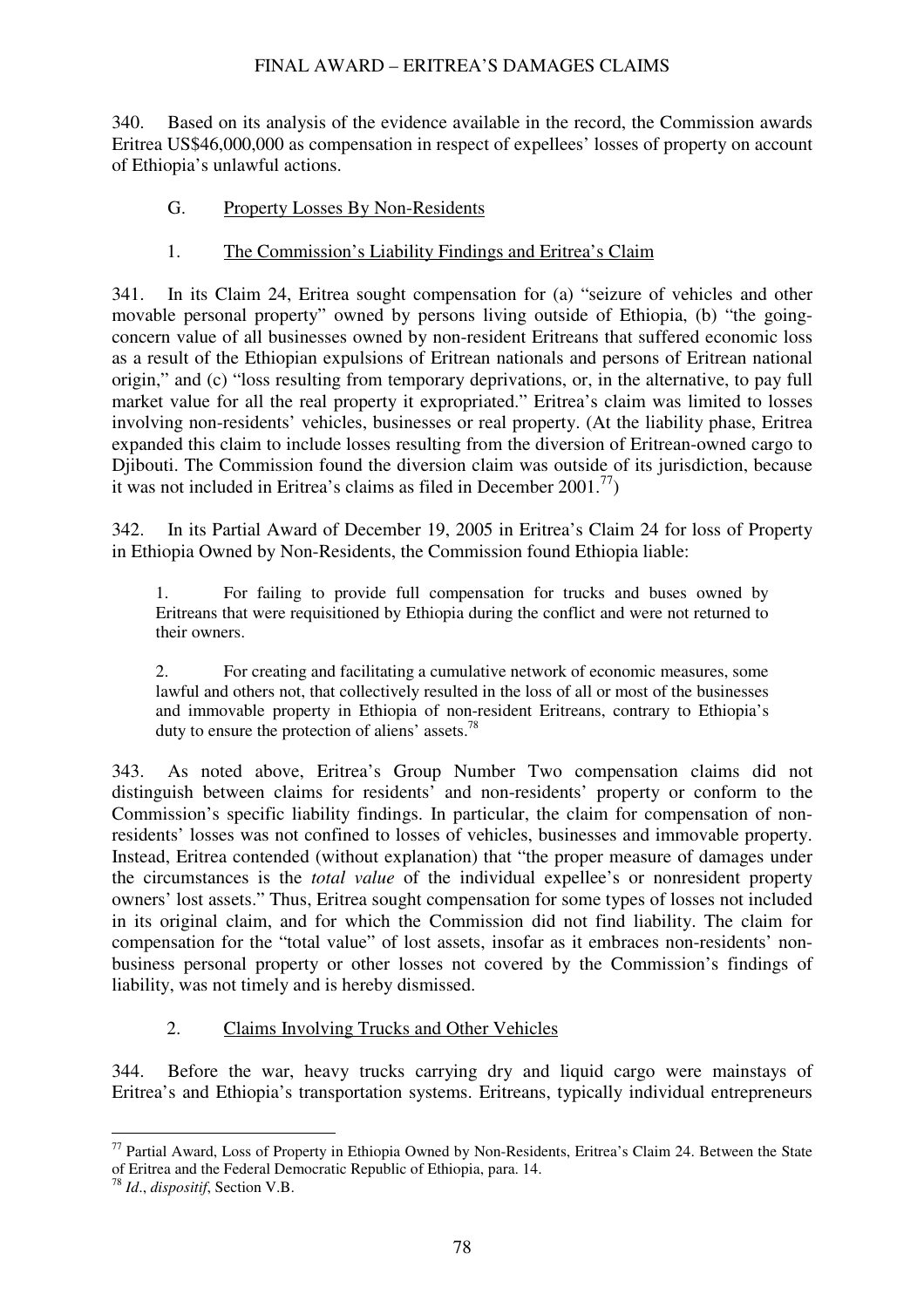or small family businesses, owned many of these trucks. The trucks often were both the owners' principal asset and their source of livelihood. The record contained multiple accounts by Eritreans who began as drivers or assistant drivers, and who gradually assembled the means to buy progressively newer and better trucks or to add trailers. The loss of a truck brought severe economic consequences for a driver and his family.

345. Before the war, much of Ethiopia's import and export trade passed through the Eritrean ports of Massawa (primarily servicing Tigray) and Assab (serving Addis Ababa and other areas). Freight moved to and from these ports on trucks. Trucks to or from Assab crossed the border at Bure; trucks to or from Massawa crossed at Zalambessa/Serha. Both crossings saw heavy fighting during the war. The Parties did not dispute the significance of truck transportation or the role of Eritrean-owned trucks. The declaration of a senior Ethiopian transportation official confirmed that "[p]rior to the conflict, there were many Eritrean owners of trucks who were engaged in transport operations in Ethiopia. This was particularly so in the freight and oil transport sector."

346. Eritrea presented a substantial amount of credible evidence regarding the seizures of Eritrean-owned vehicles, including more than seventy declarations by drivers and owners, contemporaneous correspondence and lists identifying seized vehicles, and Ethiopian newspaper accounts. Most drivers' declarations included copies of registration documents proving the existence, type and Eritrean ownership of the seized vehicles. Participants' accounts of these events sometimes varied regarding precise dates and the numbers of vehicles assembled or taken by Ethiopian authorities at particular places, but the accounts converged on core points and were corroborated by other evidence.

347. The evidence showed that Ethiopian authorities systematically seized many Eritreanowned trucks and buses in Addis Ababa and other cities and on the roads to the border crossings at Bure, Zalambessa/Serha and into Djibouti. The evidence also established that, after the war, these trucks were not returned to their owners, nor was compensation offered or given. However, the evidence did not directly address a central question – the total number of trucks seized without compensation. Accordingly, the Commission was required to resort to estimate and approximation on this key issue, guided by its review of evidence previously adduced.

348. Ethiopia acknowledged that it requisitioned many Eritrean-owned heavy vehicles to meet wartime transportation needs, although it contended that this was temporary and that vehicles later were returned to their owners or were available for owners to collect in Ethiopia. It also contended that only Ethiopian-registered trucks were requisitioned. At the liability phase, the Commission rejected these contentions as unproven.

349. Ethiopia's Counter-Memorial at the liability phase in opposition to Eritrea's Claim 24 set out its view of the matter:

61. … Ethiopia, amidst an unexpected war, was forced to requisition trucks to be used to transport goods to Ethiopia and for use in defense of the country. It is not an accident that the vehicles requisitioned are trucks, and often, as particularly stressed by Eritrea, fuel trucks. As stated by Eritrea itself, "[t]he transportation market in Ethiopia was for decades largely dominated by persons of Eritrean extraction and this pattern changed little after Eritrean independence."

…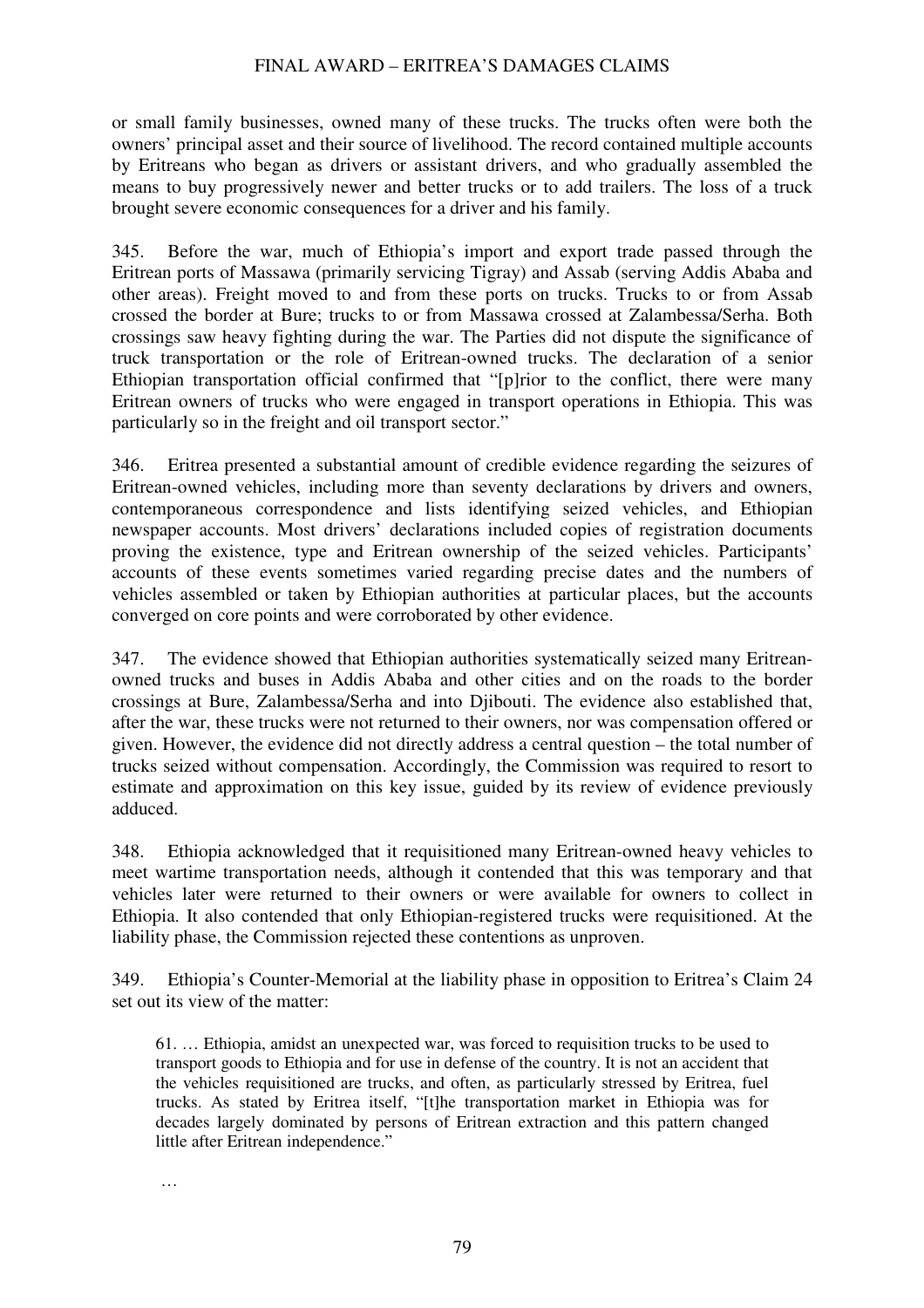65. In support of Eritrea and in opposition to Ethiopia, many of the owners refused to permit their fuel trucks to be used and hid their trucks in garages and private compounds. Ethiopia was forced to apply Regulation No. 14/84 "Providing for Regulation of the Road Sector" permitting the Ethiopian Roads Authority during an emergency crisis to facilitate the provision of transport services in the country.

66. Ethiopia requisitioned 4000 trucks that were registered in Ethiopia to transport oil and food aid.

350. The evidence showed that Ethiopian soldiers, customs officials or police seized significant numbers of Eritrean trucks at several locations. Beginning in late May 1998, many were taken at Ethiopian checkpoints on the roads to Assab and Djibouti. There were numerous accounts of Eritrean trucks, both inbound and outbound, being stopped and held at Dicheotto. Loaded inbound trucks often were allowed to proceed to Addis Ababa with their cargoes, many under guard, and then were seized after unloading or subsequently. There also were multiple accounts of groups of outbound trucks being held under guard in or near Dicheotto. These accounts described groups of trucks and their drivers, varying in numbers from around twenty to forty, being held at Ethiopian military camps for varying periods. The drivers then were compelled to surrender their trucks, after which they were allowed to make their way to Addis Ababa.

351. Ethiopian soldiers and finance police also stopped and held Eritrean trucks at Mille (or "Mile"). Inbound loaded trucks often were allowed to proceed to Addis Ababa, sometimes under guard. However, some trucks were seized at Mille, and drivers saw their license plates being changed to military plates. At least two trucks were forcibly used to haul freight for officials of the Afar region before being taken over by the Ethiopian military.

352. Other trucks, including many that had carried World Food Program ("WFP") relief grain from Massawa to Mekele, were seized at Adigrat, the first large town south of Zalambessa. The record included thirteen largely consistent accounts of trucks and their drivers being held there under guard early in the war. These accounts described varying numbers of trucks in this group; most placed the number between thirty and forty. Several of these drivers described being forced to haul troops and military material to Zalambessa during this period. Later, all of the drivers were made to turn over their keys, transported to a military camp at Agbe, and held for about six weeks before being allowed to return to Eritrea. The record included an October 1998 letter from Eritrucko, one of the WFP's Eritrean prime trucking contractors, seeking WFP's assistance in recovering 22 of these trucks seized after carrying WFP grain from Massawa to Mekele.

353. There were also four accounts of Eritrean trucks and buses being taken by military or police at Gondor and at Rama.

354. The largest number of Eritrean vehicles appeared to have been seized while parked in or near Addis Ababa. As noted above, many loaded inbound trucks were allowed to proceed to Addis Ababa, often under guard. After unloading, trucks that were not seized were ordered to remain parked in public or private garages. Other drivers parked in garages voluntarily after they learned of the vehicle seizures. In addition, early in the war, Eritrean-licensed vehicles were banned from driving in Ethiopia, a ban later extended to Ethiopian-licensed vehicles owned by Eritreans. At least one large Eritrean trucking association counseled its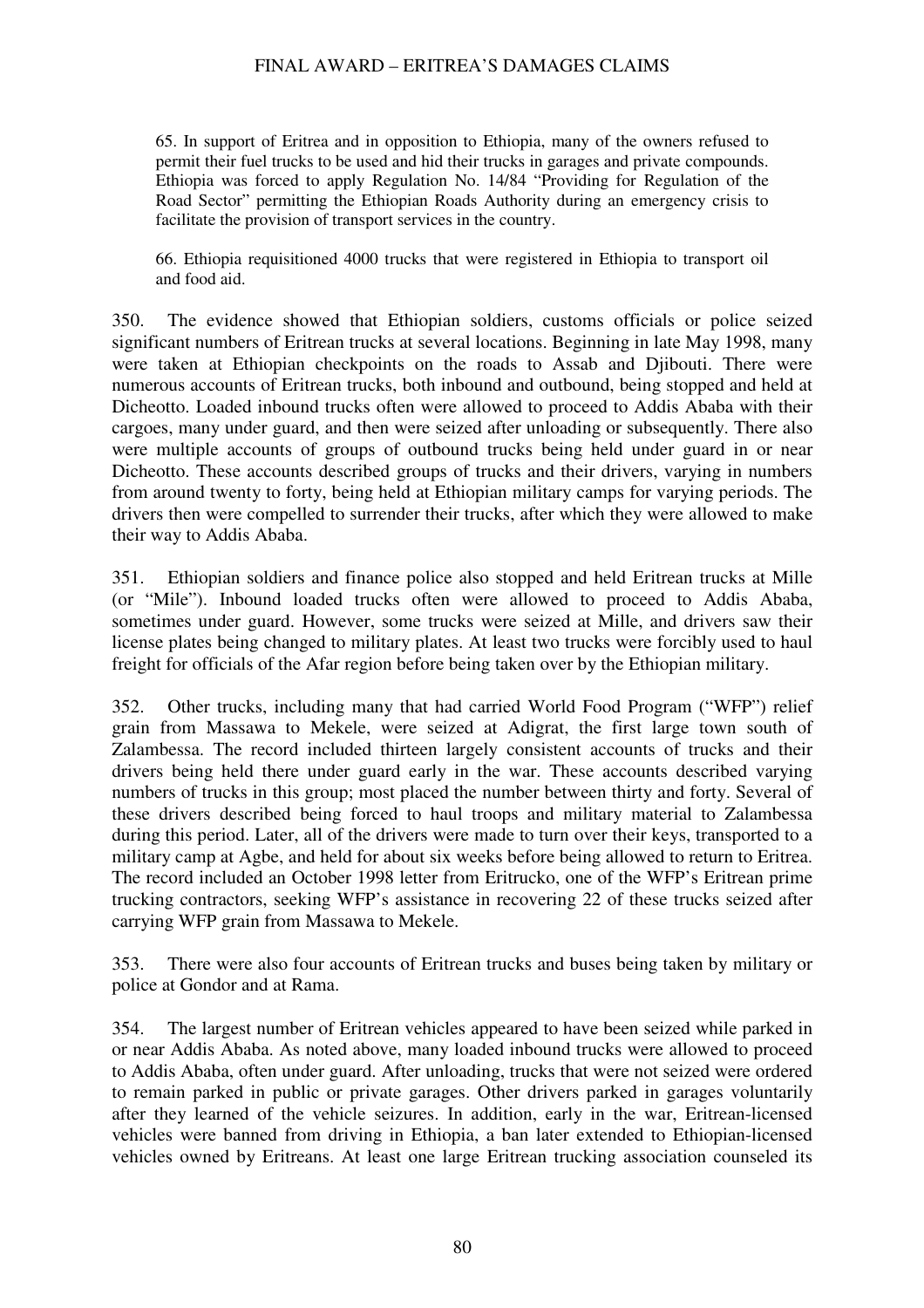members to garage their trucks while matters clarified. Drivers frequently remained with their stored vehicles for weeks or even months.

355. The record included thirty-eight largely consistent accounts by drivers or owners describing how their vehicles, and others owned by Eritreans, were seized from garages. These accounts often included eyewitness descriptions. They were consistent regarding the methods used to locate and seize vehicles, and often described multiple vehicles being taken from a particular garage. Multiple accounts described how soldiers replaced existing license plates with military plates before removing the trucks.

356. How Many Trucks? Some drivers who remained with their vehicles in Addis Ababa, and others with vehicles seized elsewhere, unsuccessfully petitioned Ethiopia's Ministry of Transport and other agencies for relief. The record included a petition to the Ministry of Transport, signed by seventy-five owners and drivers, referring to the confiscation of over 140 trucks. These included ninety-four in Addis Ababa, forty-six in Afar (twenty-three at Dicheotto and twenty-one at Mille), and "an unspecified number" in Tigray. Nine of the seventy-five petitioners were among Ethiopia's seventy-plus declarants.

357. Taken together, the accounts of individual drivers and owners in Eritrea's declarations described the seizure of approximately two hundred trucks and buses, but it appears that the total number was much larger. As noted above, Ethiopia's liability phase evidence included the declaration of the General Manager of Ethiopia's Road Transport Authority stating that "close to 4,000" trucks with Ethiopian license plates were requisitioned, although this official also maintained that "[t]here was no Eritrean registered vehicle … involved in this program." (Many Eritrean-owned trucks were registered in Ethiopia.) The first of his statements showed the magnitude of Ethiopia's wartime efforts to obtain heavy vehicles. The second could be true, if the seizure of Eritrean-registered vehicles was conducted under an additional, separate government program.

358. The record also included two articles from the Ethiopian newspaper *Ethiop* suggestive of the number of seized vehicles. One, dated November 25, 1998, referred to ongoing searches for hidden Eritrean trucks, and to 2,000 Ethiopian drivers being called up to replace Eritrean drivers. Of these, "[t]he transport and communications department has stated that it has accepted 1,200 Ethiopian drivers among those who were registered." Assuming that many trucks carried a driver and an assistant (as apparently was common), this suggests that late in 1998 – after many Eritrean trucks had been seized – Ethiopia was looking to replace Eritrean drivers in at least six hundred vehicles. A second *Ethiop* article, dated December 3, 1998, described efforts by 2,000 Ethiopian police to search for concealed Eritrean tanker trucks. This article alleged that from 350 to five hundred such Eritrean tanker trucks had been hidden, and that the government had located all but forty-four.

359. Another hint, although of at best limited probative value, can be derived from Eritrea's analyses of data from its claims forms. Eritrea indicated that non-residents claimed losses of about 314 million birr for "moveable property," which included lost vehicles. The Eritrean truck drivers' declarations suggested that there was a steady and predictable market for large trucks; their declarations were largely consistent regarding the values of trucks of particular makes, models and ages. As discussed further below, Eritrea estimated that the average value of the seized trucks was about 327,000 birr. Ethiopia did not rebut this amount and it appeared reasonable to the Commission. Arbitrarily assuming that the 314 million birr claimed for "moveable property" on the claims forms was twice the vehicles' actual value,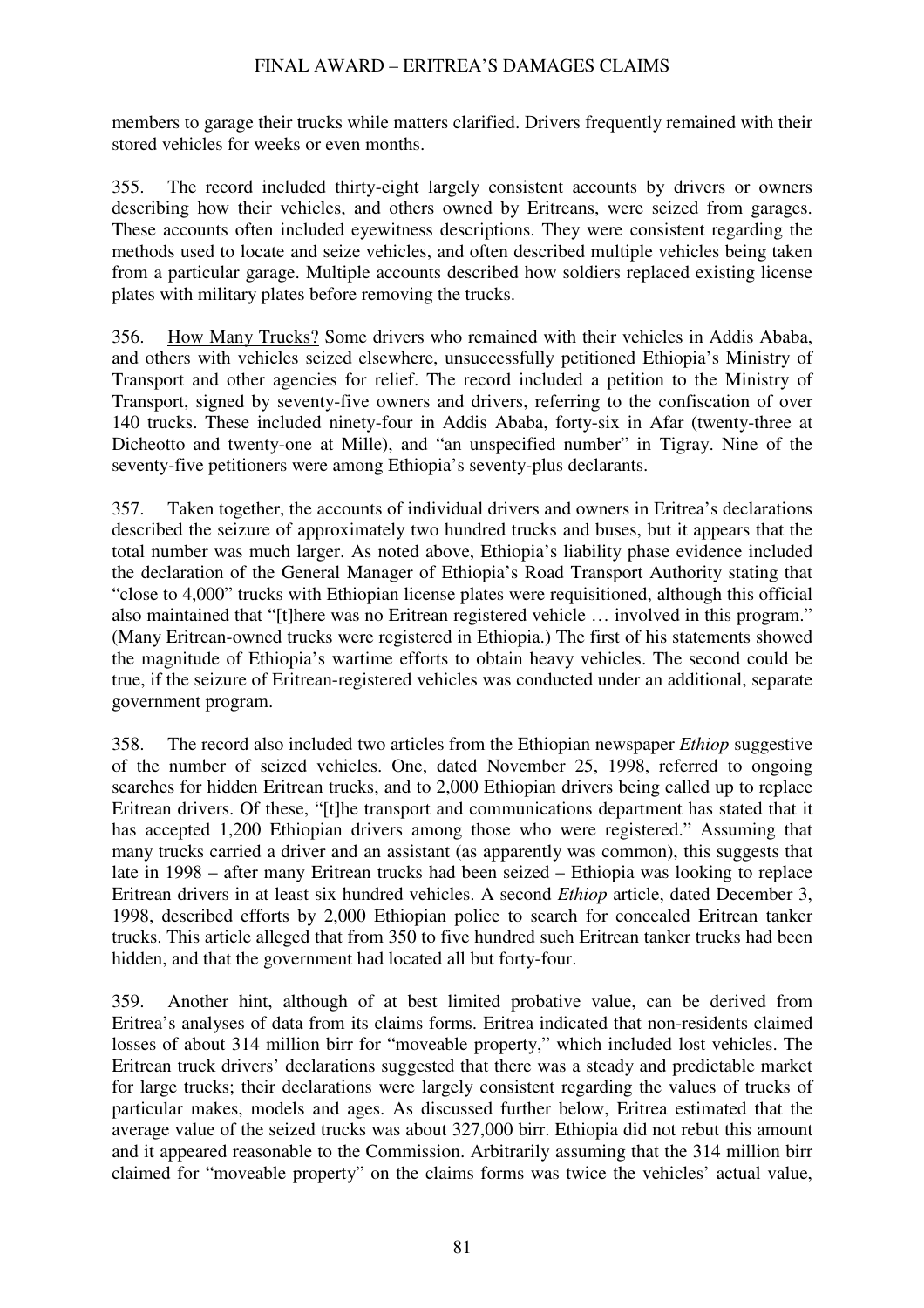and dividing 157 million birr by a per-vehicle value of 327,000 birr, the result suggests that the claims forms reflected loss of about 480 vehicles.

360. Despite these indicators, the record did not clearly establish the actual number of seized trucks and buses. Eritrea did not suggest a specific number, or even a range. Eritrea's Claim 24 Memorial briefly contended, without analysis or explanation, that "hundreds" of trucks were stopped on the roads to Assab and Djibouti, and that the total taken was "many times larger" than the "approximately 500" cited in the December *Ethiop* article. However, Eritrea did not further explain or support this contention.

361. Given the limitations of the record, the Commission has to make its best estimate of the numbers of vehicles involved. Taking account of all of the evidence, it concludes that Ethiopia seized at least six hundred trucks and buses that were in Ethiopia and were owned by Eritreans. The actual number may have been higher, perhaps much higher. However, as Eritrea could not indicate or substantiate the actual number involved, it must bear the consequences if the Commission's estimate falls short.

362. Eritrea's written pleadings also failed to calculate the value of the seized vehicles. Accordingly, the Commission asked Eritrea at the May 2008 hearing to identify evidence already in the record regarding their value. Eritrea responded by calculating the average value of a substantial number of individual vehicles identified in its witness declarations, determining the average value to be 327,875 birr as of the time the vehicles were seized. Ethiopia objected to this calculation as new evidence, but did not otherwise rebut it. The Commission considers that this average value appears reasonably representative of the range of vehicle that Ethiopia seized. It also appears reasonable in light of Ethiopia's claim for 850,000 birr for a heavy grain truck of a common size and make that was destroyed in the Adigrat grain warehouse fire. Accordingly, the Commission accepts 327,000 birr as reflecting the average value of the vehicles Ethiopia seized.

363. Accordingly, the Commission awards Eritrea compensation of US\$24,525,000 for the unlawful failure by Ethiopia to return or compensate Eritrea after the war for the vehicles it requisitioned from non-resident Eritreans.

## H. Other Non-Resident Property

364. In addition to seeking compensation for vehicles, Eritrea claimed about 625 million birr for other losses by non-residents on the basis of its claims forms. This portion of Eritrea's claim posed many problems. It was subject to the significant uncertainties in Eritrea's claims form process, as described above. It included all the claimed losses of non-residents, and thus included potentially large losses not included in Eritrea's original formulation of its claim and for which the Commission did not find liability. And, unlike the case of trucks and buses, there was not a substantial body of evidence in the liability record to aid in estimating the extent of loss.

365. The evidence did suggest that several hundred non-resident Eritreans suffered losses of property in Ethiopia on account of Ethiopia's actions during the war. Accordingly, the Commission is reluctant to reject this request for compensation out of hand. Given the limitations of the record, the Commission determined to treat these claims like claims involving expellees' losses of property. Taking account of its best estimate of the number of non-residents who lost property covered by the Commission's liability findings, and adjusting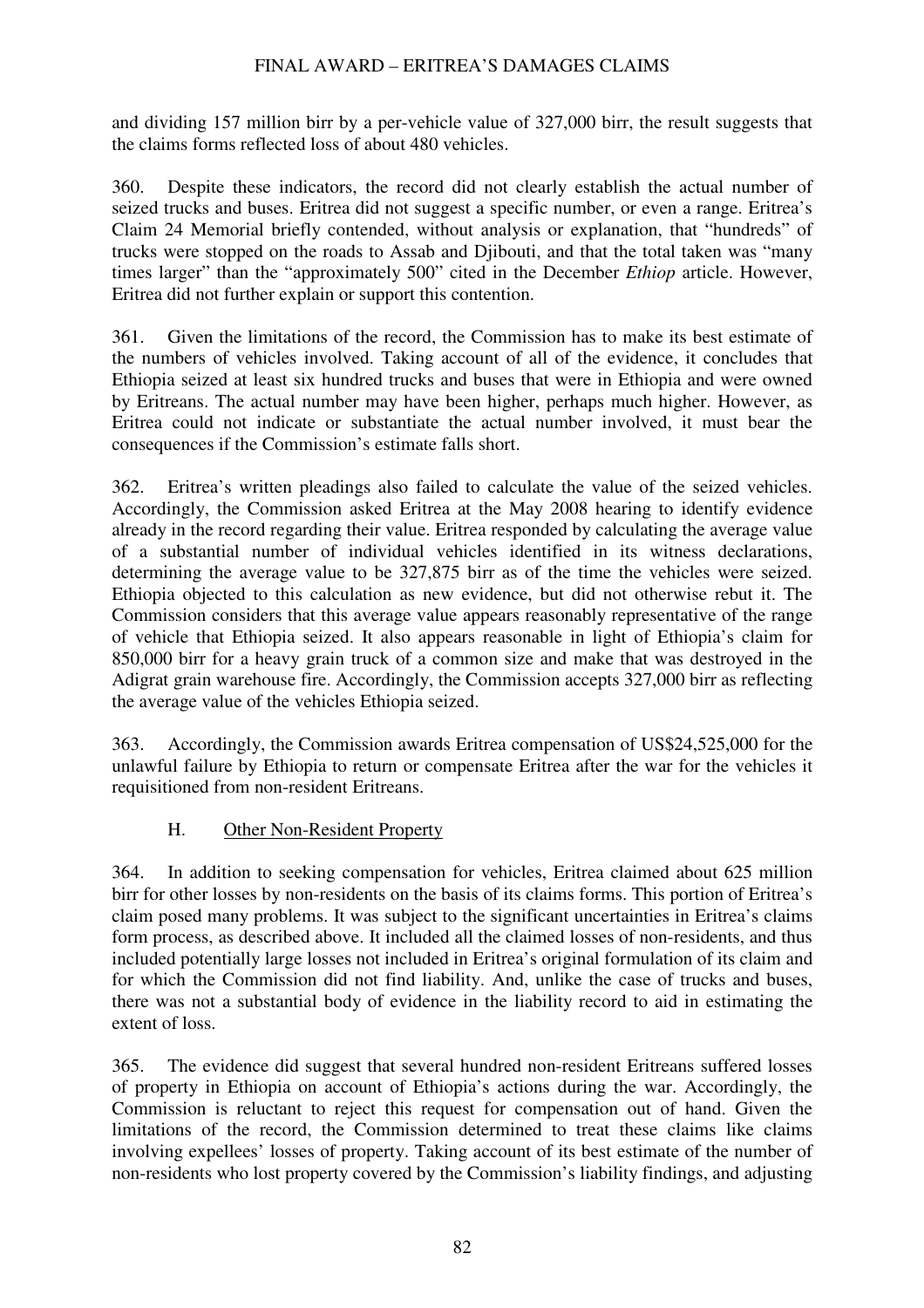for those who claimed for vehicles, the Commission awards Eritrea US\$1,500,000 as compensation for this group.

- I. Unlawful Detention of Eritrean Civilians
- 1. The Commission's Findings and Eritrea's Claim

366. In its Partial Award in Eritrea's Civilians Claims, the Commission found Ethiopia liable:

9. For holding Eritrean civilians on security related charges in prisons and jails under harsh and unsanitary conditions and with insufficient food, and for subjecting them to beatings and other abuse;

10. For detaining Eritrean civilians without apparent justification, holding them together with prisoners of war, and subjecting them to harsh and inhumane treatment while so held. $\frac{79}{9}$ 

367. Eritrea treated these two findings together, claiming US\$40 million as compensation in respect of the wrongful detention of 2,000 Eritrean civilians. This included US\$20 million (US\$10,000 per person) for injury that Eritrea claimed to result from the enforced indoctrination of all 2,000 civilians. Eritrea claimed another US\$6 million (US\$3,000 per person), reflecting injury attributable to inhumane conditions as well as additional per capita amounts reflecting the varying lengths of time that Eritrean civilians were detained or incarcerated.

368. Eritrea's compensation claim involved several separate groups of civilians allegedly wrongfully detained within the scope of the Commission's liability findings. These were all identified in Eritrea's claims at the liability phase, and the Commission's Partial Awards noted that their detentions might entitle Eritrea to compensation at the damages phase, depending on the facts. Eritrea's Damages Group Two Memorial thus included various persons addressed in Eritrea's earlier claims, including truck drivers and their assistants detained during the early months of the war, an imprisoned guard and driver on the service staff of Eritrea's Embassy and the guard's teenage son, and civilians wrongly held as prisoners of war.

369. The presentation of this claim in Eritrea's Damages Memorial seemed largely intended to remind the Commission of its earlier liability Awards and of the evidence underlying them. Eritrea's claim that 2,000 Eritrean civilians were unlawfully detained rested primarily on two reports published in 2000, one by Amnesty International and the other by the U.S. Department of State. These indicated that 1,200 civilians were held in custody by Ethiopia during the war and, according to the State Department report, that "hundreds of others" were held in police stations. In support of its claimed larger number of 2,000, Eritrea cited prisoner of war data and a broad range of witness statements from the liability phase involving POWs, the war fronts, civilians, non-resident property and treatment of diplomats. Eritrea also argued that its estimate of the large number of civilians held with POWs was validated by its analysis of Ethiopia's "ER POW" website, which posted pictures and information regarding numerous Eritreans held by Ethiopia. In Eritrea's view, the

<sup>79</sup> Partial Award in Eritrea's Civilians Claims, *dispositif*, Section XIII.E.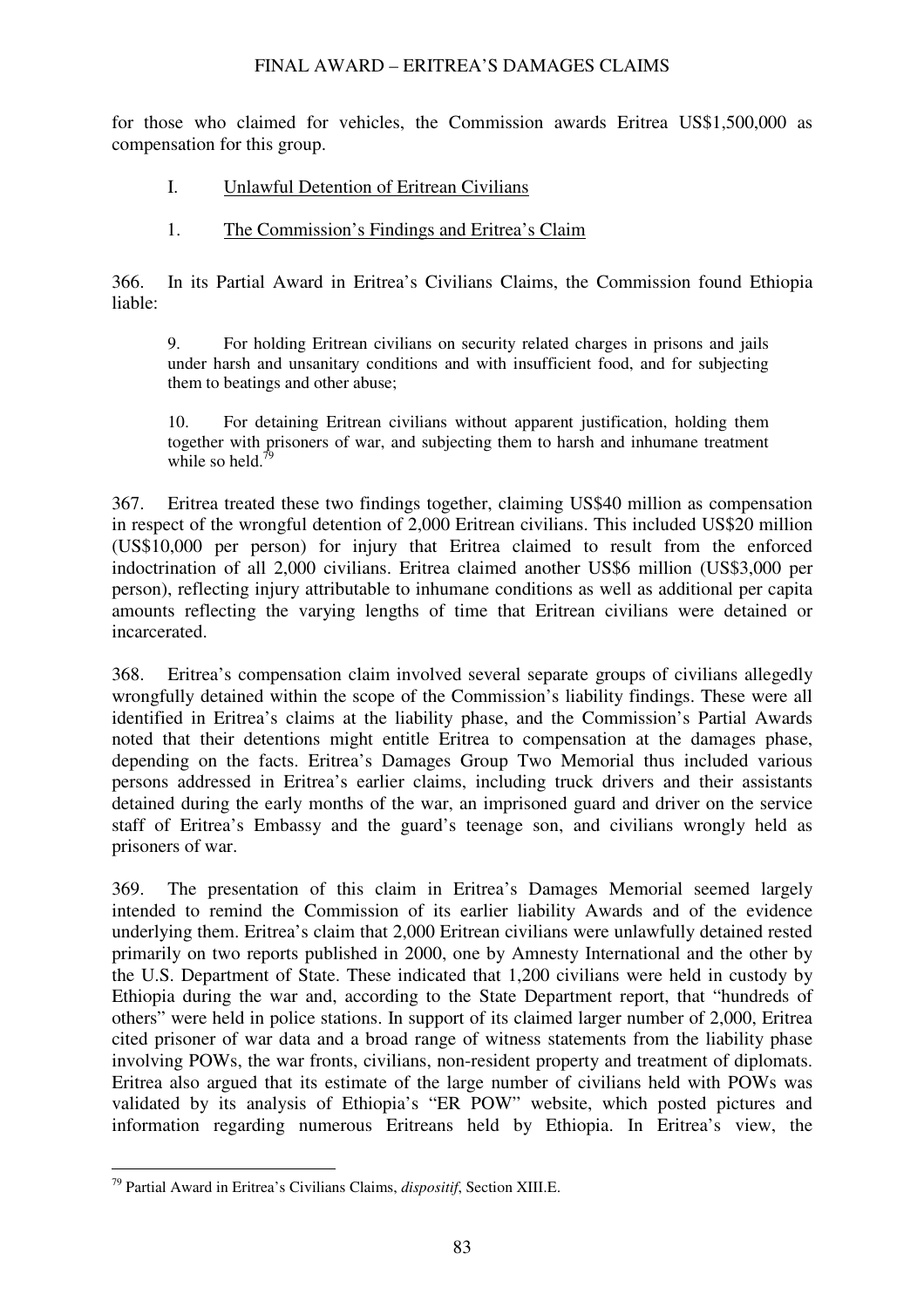information on the website regarding many individuals (age, place of initial detention, descriptions of supposed military units and the like) showed that they were civilians and not legitimate prisoners of war.

## 2. Ethiopia's Response

370. Ethiopia responded, *inter alia*, that Eritrea improperly conflated its detention claims and, in doing so, failed to respect important distinctions drawn by the Commission and the narrow scope of its liability Awards. Ethiopia disputed the numbers of persons detained, contending that Eritrea's reliance on the State Department's solitary reference to "hundreds of others" in detention at police stations was insufficient to support a claim for compensation involving eight hundred people. Ethiopia argued that the "individualized evidence" of POW reports and liability phase witness declarations Eritrea used to corroborate its claim artificially inflated the numbers actually detained. It also contended that the large amounts Eritrea claimed as compensation were unwarranted and unsupported by evidence.

## 3. The Commission's Conclusions

371. The Commission's liability findings addressed two distinct groups of civilians whom Ethiopia held and treated as civilians. The first comprised civilians detained in prisons and jails on security charges under unacceptably harsh conditions. The Commission's Partial Award indicated that the numbers affected were not clear, but it noted the ICRC's report that it had registered 664 civilian detainees and the State Department report, referred to above, that 1,200 were being held. The second group comprised other civilians held in other locations without apparent justification, again under unacceptably harsh conditions. As to this group, the Commission noted multiple accounts of civilians held as POWs or in facilities alongside POWs. However, the Commission did not determine how many persons fell within the reach of its finding.

372. Analysis of the claim was complicated because some civilians captured by Ethiopian military forces were held in the same barracks and camps as prisoners of war, and were treated by Ethiopia in all other respects as POWs. The ICRC apparently registered them as prisoners of war, and they were included among those released when Ethiopia released the POWs. The record did not indicate why or how frequently this occurred. The accounts of some civilians who were held as POWs suggested that Ethiopia regarded their past military service as justification to hold them as captured combatants. In other cases, Ethiopia's reasons were not evident.

373. The liability phase testimony indicated that many civilian detainees were held in locations where POWs were also held. There were accounts of civilians held at Fiche, then moved to Blate and eventually to Dedessa. Several witnesses testified that the civilian detainees were kept separate, although some of them were required to work in caring for prisoners of war.

374. In any case, all of the civilians who were held as POWs were included among the approximately 2,600 persons covered in the Commission's award of compensation for prisoners of war in Section VI.F above. In determining that award of compensation, the Commission was mindful of and took into account the unlawfulness of Ethiopia's detention of civilians as prisoners of war. The Commission does not include these persons a second time in assessing compensation in the current claim.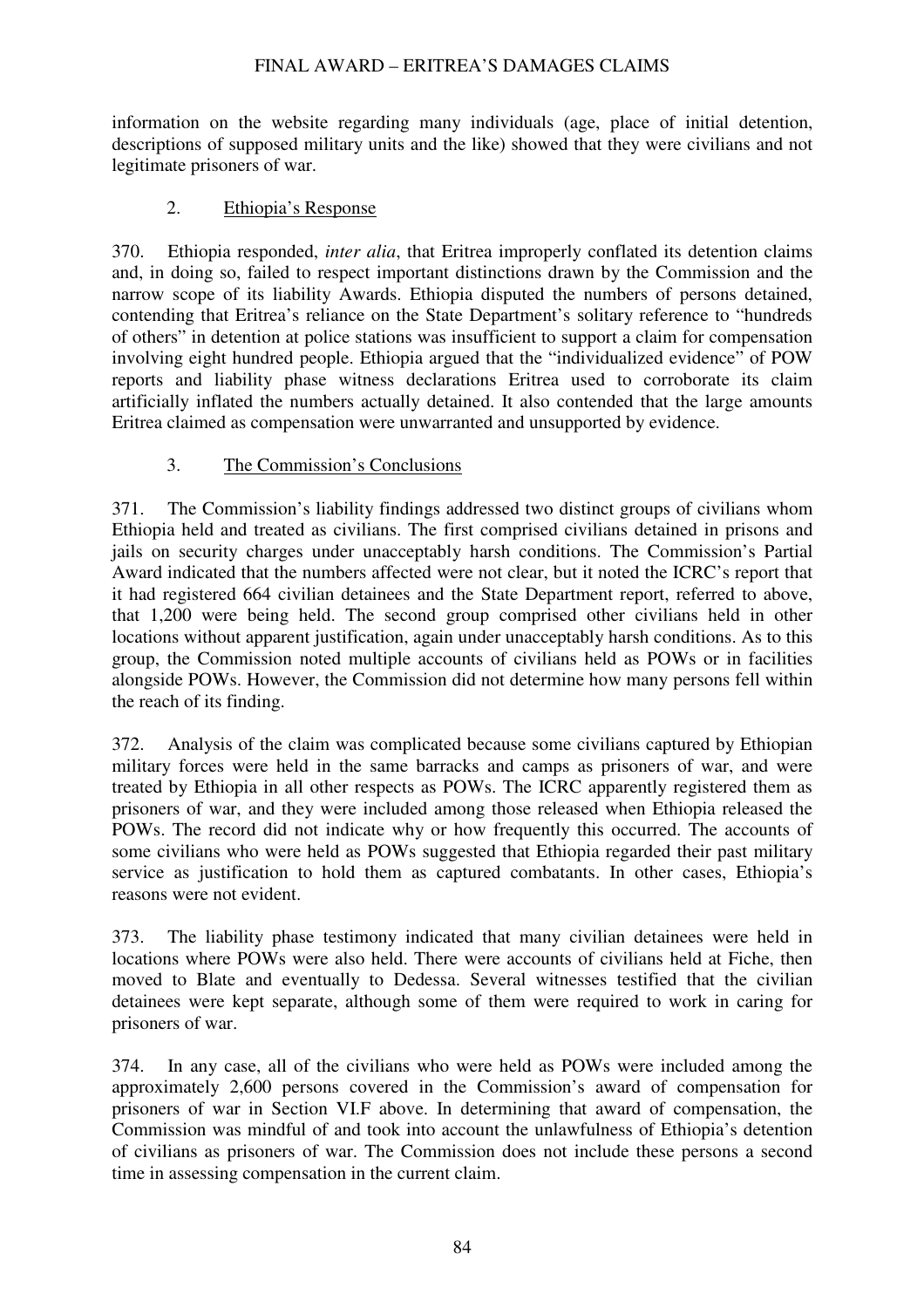375. The damages phase did not greatly increase the available information on the number of civilians Ethiopia imprisoned or detained. However, taking the record as a whole, the Commission finds the total of 1,200 civilians reported by Amnesty International and the State Department in their respective 2000 reports on human rights issues to be both credible and the best available evidence of the total number affected. This figure was largely corroborated by the witness declarations offered by Eritrea at the liability phase, in which both detained civilians and POWs testified that civilians were detained at various POW camps. The liability phase declarations offered by Eritrea as proof of further damages did not provide a basis for a higher number.

376. Based on the totality of evidence, the Commission awards Eritrea compensation of US\$2,600,000 in respect of Eritrean civilians who were held on security charges, or for unknown reasons, under harsh and unacceptable conditions.

#### J. Diplomatic Claim

#### 1. The Commission's Liability Findings

377. Eritrea and Ethiopia each filed extensive claims for injuries sustained by its diplomatic mission and consular post and personnel as a result of the other's alleged violations of the international law of diplomatic and consular relations.<sup>80</sup>

378. In its Partial Awards in the Diplomatic Claims, the Commission noted the Parties' commendable decisions not to sever diplomatic ties throughout the armed conflict, "despite unavoidable friction and even great personal risk for diplomats and staff." Further noting that "this unusual situation has created unusual challenges for the application of diplomatic law," the Commission, in assessing liability, looked to the "foundational principle of diplomatic reciprocity" and applied the critical standard of "the impact of the events complained about on the functioning of the diplomatic mission." On this basis, the Commission made limited findings of liability against each Party for "serious violations impeding the effective functioning of the diplomatic mission."

379. In the case of Eritrea, the Commission found Ethiopia liable for two such serious violations:

1. … for violating Articles 36 and 29 of the Vienna Convention on Diplomatic Relations in the course of the departure of Eritrean diplomatic personnel from the Addis Ababa airport in May 1998 by attempting to search the Ambassador's person, searching his hand luggage, confiscating papers from his briefcase and interfering with his checked luggage, and also by searching other departing diplomats and their luggage, without regard to their diplomatic immunities;

2. … for violating Article 22 of the Vienna Convention on Diplomatic Relations by entering, ransacking, searching and seizing the Eritrean Embassy Residence, as well as official vehicles and other property, without Eritrea's consent.<sup>81</sup>

<sup>&</sup>lt;sup>80</sup> Partial Award, Diplomatic Claim, Eritrea's Claim 20 Between the State of Eritrea and the Federal Democratic Republic of Ethiopia (December 19, 2005) [hereinafter Partial Award in Eritrea's Diplomatic Claim]; Partial Award, Ethiopia's Claim 8 Between the Federal Democratic Republic of Ethiopia and the State of Eritrea (December 19, 2005).

<sup>81</sup> Partial Award in Eritrea's Diplomatic Claim, *dispositif*, Section IV.D.1 & 2.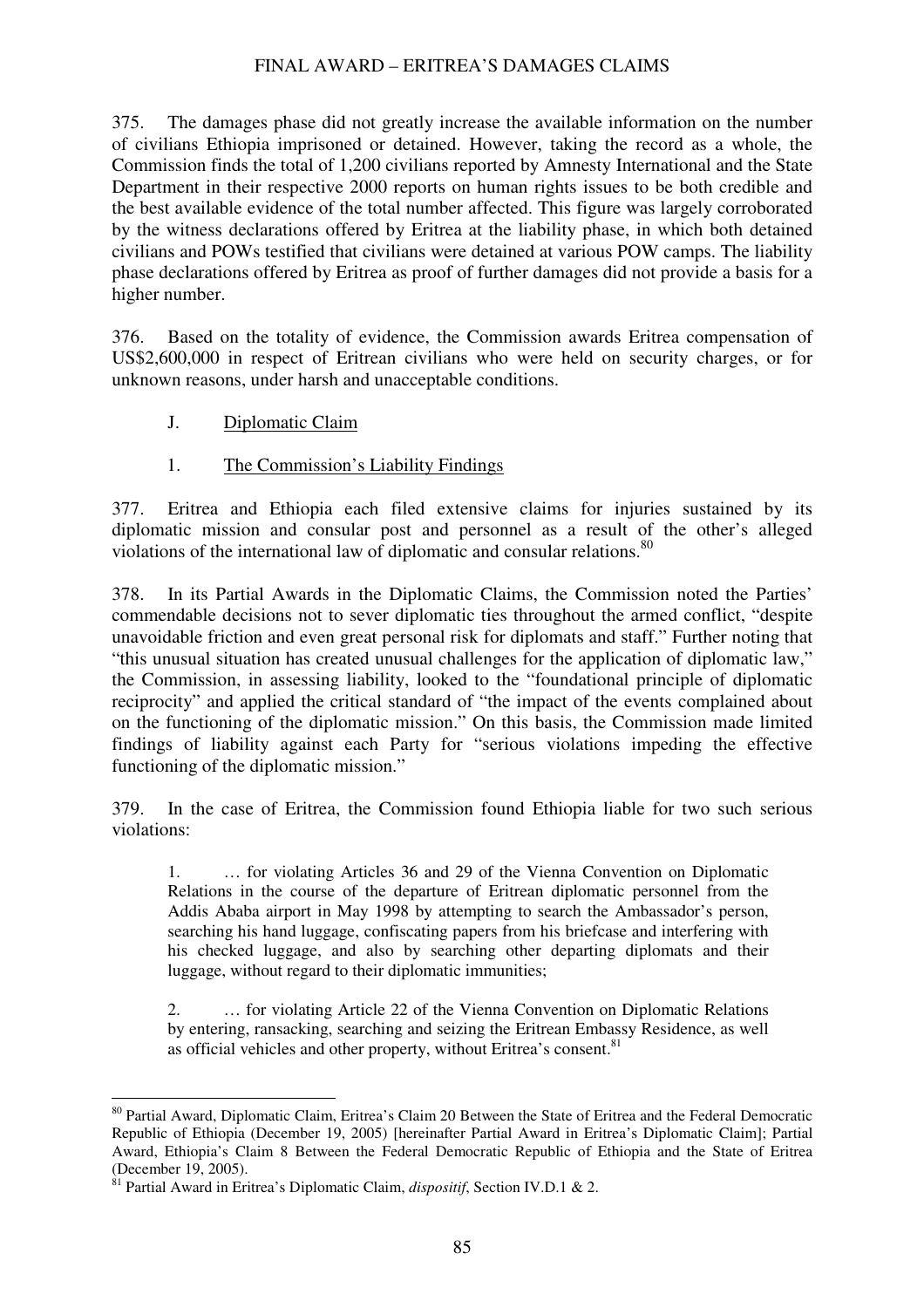# 2. Eritrea's Claim

380. In its Damages Group Two Memorial, Eritrea largely repeated the background and arguments underlying its diplomatic liability claims. As evidence, Eritrea presented six new witness statements supplementing those filed earlier. Several of the departing diplomats recounted searches and seizures of property not only at the airport but also at their homes, and emphasized emotional trauma and loss of personal items such as family photographs. In a second witness statement, Eritrea's Ambassador described the Residence and his belongings, and estimated the value of lost official and personal property, without supporting inventories or other documentation.

381. Eritrea concluded the relevant chapter of its Damages Group Two Memorial with a claim for unspecified monetary damages for Ethiopian violations that were "systematic, deliberate, and entirely without even a pretense of legality." The chart entitled "Diplomatic Calculations" at the end of the Memorial reflects that Eritrea sought total monetary compensation of US\$2,611,500 and 77,500 birr. In relation to the unlawful entering, ransacking, searching and seizure of the Embassy Residence compound, Eritrea sought US\$237,000 for furniture and appliances (US\$200,000 for the main Residence, US\$25,000 for the guest house, and US\$12,000 for the servants quarters); US\$50,000 for three vehicles; US\$20,000 for equipment pertaining to Embassy function; US\$95,000 for the Ambassador's art collection; US\$17,600 for the Ambassador's personal items (US\$17,000 to US\$20,000 for his wardrobe); and US\$1,000,000 for the "premeditated" and ongoing seizure. In relation to the airport search and seizure of the Ambassador, Eritrea sought US\$100,000 for search of his person; US\$5,000 for search of his luggage; US\$43,800 for seizure of his five checked suitcases; and US\$20,000 for cash and US\$500 for personal items seized from his hand luggage. Finally, for the unlawful search and seizure of sixteen named diplomats, apparently not limited to events at the airport during their departure, Eritrea sought fixed-sums of US\$50,000 for the search and seizure of each person and \$5,000 for the search and seizure of each person's luggage, as well as either the fixed-sum of US\$10,000 or a specific amount for seized property.

# 3. Ethiopia's Position

382. Consistent with its own Diplomatic Claim, Ethiopia took the position that satisfaction is a sufficient form of reparation for Eritrea's claim, because the harm to diplomatic representatives and property was suffered directly by Eritrea or its officials and, in comparison to the harms addressed in the Civilians Claims, was relatively minor. In the alternative, Ethiopia argued that the quantum sought by Eritrea was unwarranted and disproportionate to the Commission's two limited findings of liability. Ethiopia objected in particular to Eritrea's claims for US\$1,000,000 for the "premeditated" seizure of the Embassy Residence and for high fixed-sum damages for each departing diplomat, the latter being based on alleged "physical abuse and detention" rather than on the Commission's limited findings as to the attempted and actual searches of the diplomats.

383. At the May 2008 hearing, a representative of Ethiopia expressed regret for the violations of Eritrea's diplomatic immunities found by the Commission. 82

<sup>&</sup>lt;sup>82</sup> Transcript of the Eritrea-Ethiopia Claims Commission Hearings of May 2008, Peace Palace, The Hague, at pp. 44-47 (May 22, 2008).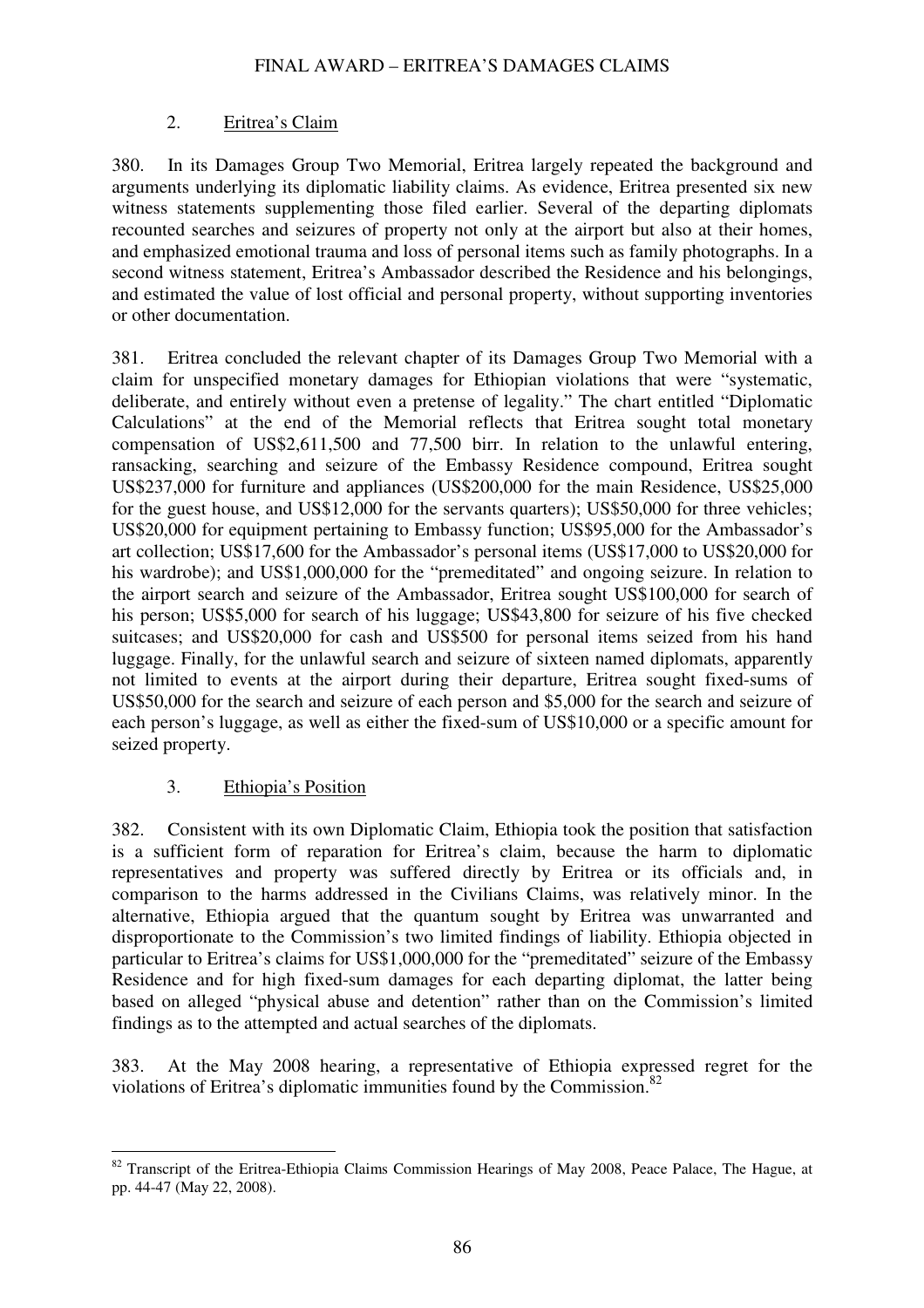#### 4. The Commission's Conclusions

384. As with all of the Parties' damages claims, the Commission has carefully reviewed the submissions and supporting evidence in Eritrea's Diplomatic Claim. Different elements of the claim warrant different awards of reparation.

385. Turning first to the claims for the wrongful searches of departing diplomatic personnel (other than the Ambassador) at the airport, the Commission finds that the proven damage was non-material. It bears reiterating that the Commission did not find Ethiopia liable for seizing property of these diplomats in the course of the wrongful searches at the airport or at their homes before their departure. Without undermining the seriousness of any such searches, which the Commission described as "blatant breaches" of diplomatic immunity in the Partial Award,<sup>83</sup> the fact remains that there was little evidence of the exact number or scope of such searches. Although the evidence referred to interference with some seventeen to thirty departing diplomats, Eritrea presented very few witness statements with details as to what happened at the airport and what property was seized. Eritrea made no attempt to justify the fixed-sums claimed, which – at some US\$65,000 per departing diplomat – far exceed the fixed-sums claimed for many categories of injured civilians.

386. As recognized by the International Court of Justice in the *Corfu Channel* case, where injury is non-material and hence not compensable by restitution or compensation, the appropriate form of reparation for a State's wrongful act is satisfaction.<sup>84</sup> In the instant case, given Ethiopia's serious but non-material interference with an uncertain number of departing Eritrean diplomats, the appropriate relief is satisfaction in the form of a declaration of wrongfulness. 85

387. The Commission turns next to the claims based on Ethiopia's treatment of the Ambassador as he departed Ethiopia from the airport. The attempted search of the Ambassador's person, fortunately prevented by him, was an extremely serious violation of his diplomatic immunity. Almost as serious a violation was Ethiopia's actual search of and seizure of papers and personal property from his briefcase and hand luggage. Relief in the form of satisfaction, specifically in the form of a strong declaration of wrongfulness, is warranted.

388. Monetary relief, however, is not equally warranted. Although the Eritrean Ambassador's testimony was helpful, the Commission would expect claims for the seizure of US\$20,000 worth of Eritrean government cash and US\$500 for personal items in his hand luggage to be supported with documentation going beyond his own statements. Nor is the Commission able to award monetary damages for the US\$40,000 claim for the Ambassador's five checked suitcases, which did not appear at his destination. Even if the Commission were able to assume in the absence of direct evidence that Ethiopia seized the suitcases, Eritrea again did not provide any corroborating documentation supporting the Ambassador's estimated valuation of his personal wardrobe and jewelry.

<sup>83</sup> Partial Award in Eritrea's Diplomatic Claim, para. 36.

<sup>84</sup> Corfu Channel Case (U.K. v. Alb.), Merits, 1949 I.C.J REP. p. 4, at p. 35. *See also* Rainbow Warrior Case (N.Z. v. Fr.), Award, Apr. 1990, 20 REPORTS OF INTERNATIONAL ARBITRAL AWARDS p. 215, para. 122.

<sup>85</sup> Report of the International Law Commission on the Work of its Fifty-Third Session (the Draft Articles on State Responsibility), Apr. 23-June 1, 2001 and July 2-Aug. 10, 2001, U.N. Doc. A/56/10, Commentary to Article 37 of the International Law Commission's Draft Articles on State Responsibility, 2001, pp. 105-107.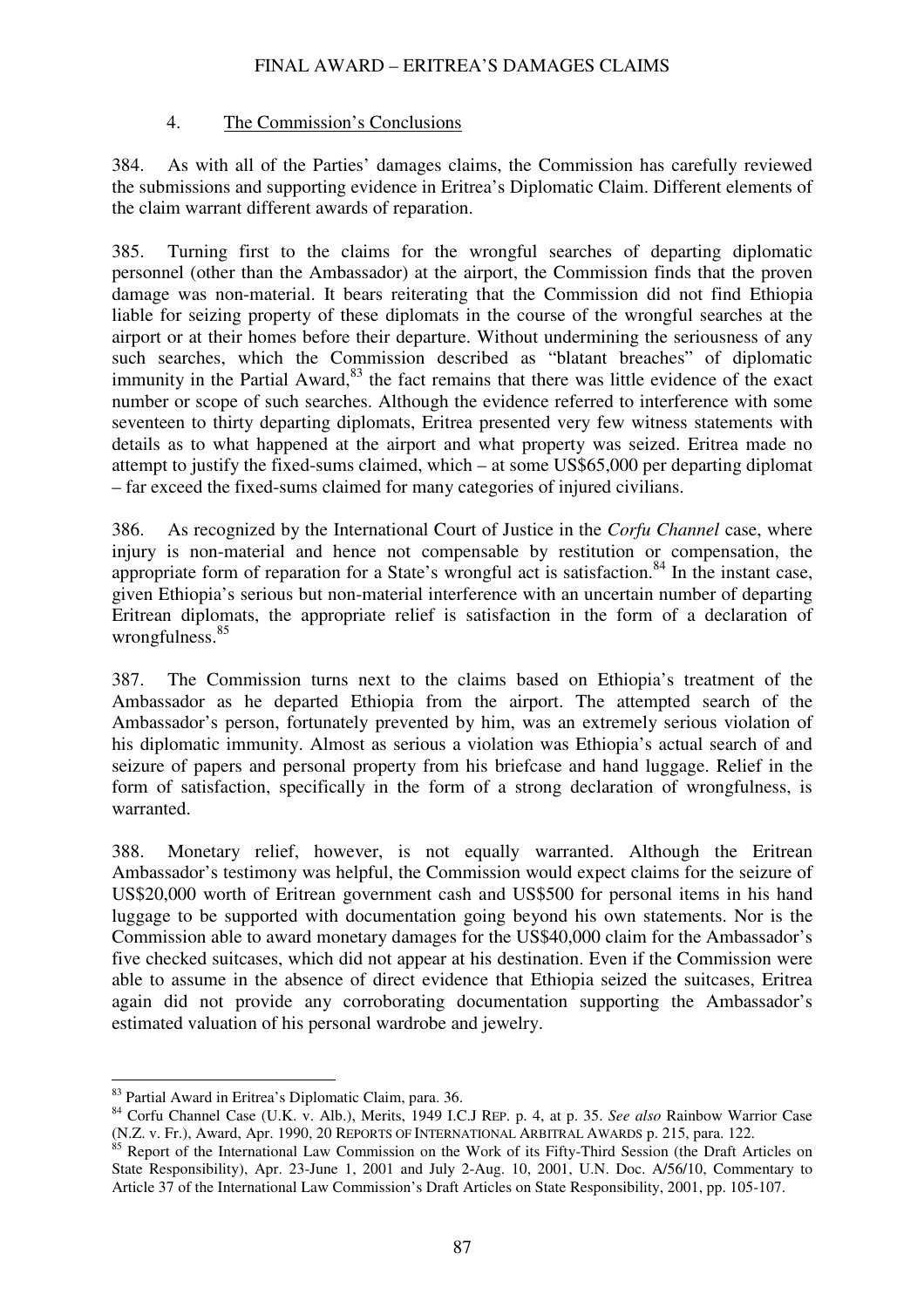389. The Commission turns to the last and most serious violation, the Embassy Residence claim. Ethiopia has appropriately conceded, with its expression of regret at the hearing, that Eritrea is entitled to satisfaction in the form of a declaration of the serious wrongfulness of Ethiopia's actions in entering, ransacking, searching and seizing Eritrea's Embassy Residence and seizing both diplomatic property and the Ambassador's personal property.

390. The more difficult question is whether Eritrea is also entitled to monetary compensation for these extremely serious violations of Eritrea's diplomatic premises and property. On the one hand, the Commission finds that the quantum evidence presented is sparse. Other than the Ambassador's two witness statements, Eritrea presented no official or unofficial inventories of either the diplomatic or private property in the Residence; no purchase receipts; no testimony other than a few general statements in witness statements such as the residence "was a huge place and the things inside were very expensive" and "the Ambassador … had a great taste for art and a good collection of antiques and related objects." Given the nature and magnitude of the claims, for example, US\$200,000 worth of Residence furnishings including imported Italian and Swedish furniture, and a US\$95,000 private art collection, the Commission would expect at least insurance inventories. Eritrea made no attempt to explain or justify the US\$1,000,000 claimed for "premeditated" seizure in addition to alleged actual losses. On the other hand, the Commission appreciates that such documentation (at least in part) could have been lost with the seizure of the Embassy Residence. The Commission also accepts that the Residence compound, which consisted of three buildings, would have contained a suitable complement of government-provided furniture, electronics, appliances and vehicles, as well as the Ambassador's personal belongings. There were several supporting witness statements as to the extent, if not the value, of the furnishings, vehicles and other property in the Embassy Residence compound.

391. On balance, weighing the extreme seriousness of the violation against the paucity of the valuation evidence for such large claims, the Commission determines to award Eritrea US\$155,000, which is approximately 50% of the total amount of US\$307,000 claimed for the contents of the three buildings in the Embassy Residence compound and three vehicles.

392. To summarize, the Commission awards Eritrea US\$155,000 in monetary compensation for violation of Eritrea's diplomatic premises and property and, as appropriate satisfaction, reiterates its liability findings and declares that Ethiopia violated the Vienna Convention on Diplomatic Relations by (1) attempting to search the Ambassador's person, searching his hand luggage, confiscating papers from his briefcase and interfering with his checked luggage, and also by searching other departing diplomats and their luggage, in the course of their departure from the Addis Ababa airport in May 1998, without regard to their diplomatic immunities, and (2) entering, ransacking, searching and seizing the Eritrean Embassy Residence, as well as official vehicles and other property, without Eritrea's consent.

## VIII. INDIVIDUAL CLAIMS

393. Unlike the rest of Eritrea's claims, which were claims on behalf of Eritrea itself, six claims, numbered 27-32, were filed by Eritrea on behalf of named individuals. Consequently, it is necessary for the Commission to inform the Parties of the amounts of any damages it awards with respect to each of these claims.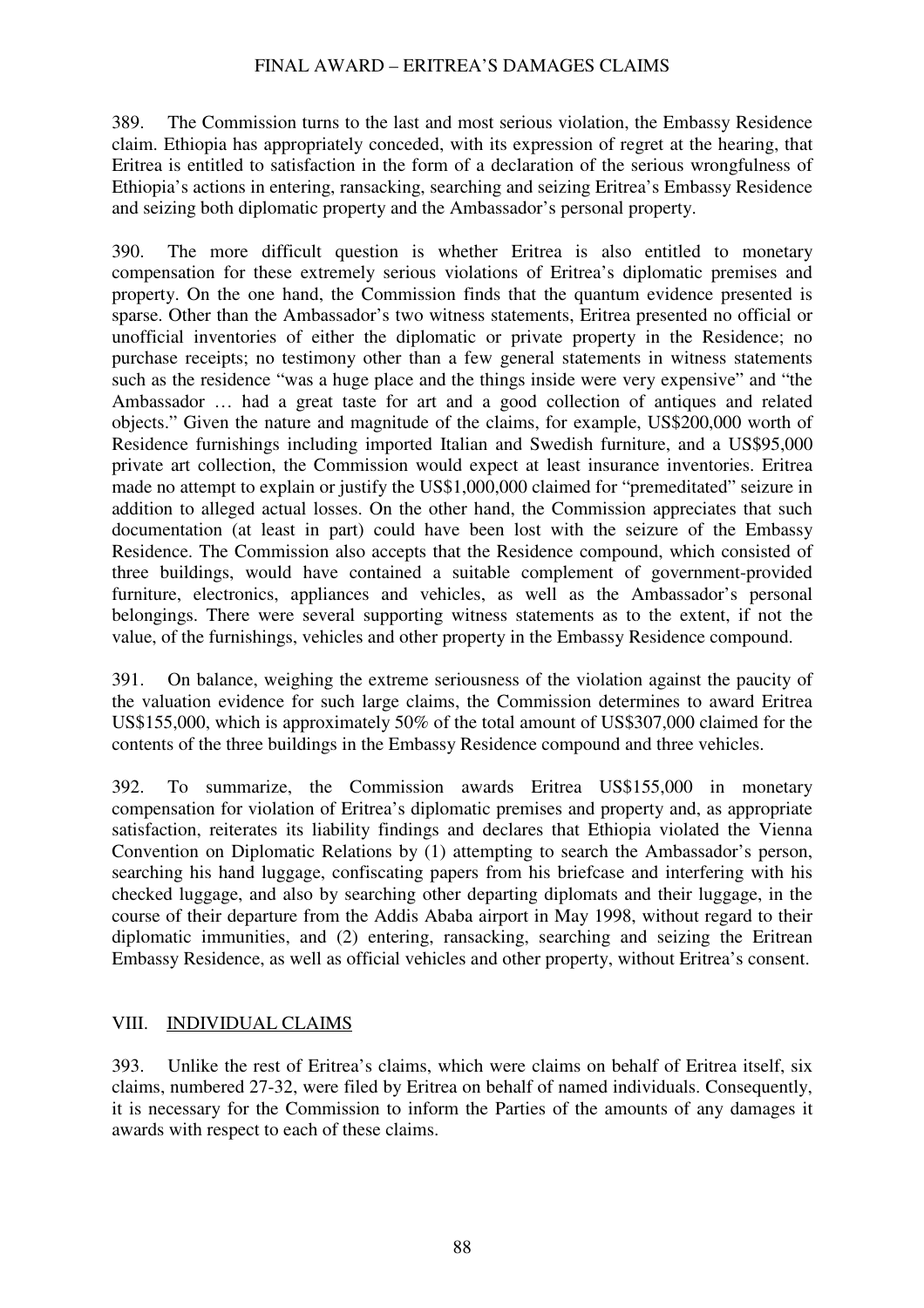394. As a general matter, it should be recalled that, in its Partial Award in Eritrea's Civilians Claims, the Commission determined the types of claims based on injury to Eritrean civilians for which Ethiopia was liable, and, in paragraph 160 of that Award it held:

This Partial Award applies to all of the claims before it in these proceedings, including Claims 27-32. The Commission's findings of liability apply fully to those claims to the extent indicated by their particular facts. The application of the Commission's findings to the facts of each of these claims will be assessed in the future damages phase of these proceedings.

395. Having examined the memorials and supporting documentation submitted by Eritrea for damages in these six claims, the Commission makes the findings below.

## A. Claims 27 and 28, Hiwot Nemariam and Belay Redda

396. These two claims are considered together, as they are by husband and wife and are based to a considerable extent on property jointly owned between them.

397. The claim of the husband (Claim 28), who is now deceased, for damages for the allegedly unlawful deprivation of his Ethiopian nationality must fail because he was a dual national who clearly was interrogated and deported by Ethiopian authorities for security reasons. Consequently, his deprivation of Ethiopian nationality was not arbitrary and contrary to international law.<sup>86</sup> The similar claim of the wife (Claim 27), who was also a dual national, was slightly different in that she asserted that, about ten days after her husband's deportation, she was arrested by seven or eight Ethiopian military officers and taken to a kebele detention center where she was detained and interrogated about her alleged involvement with the Eritrean government and, after about three days, was deported to Eritrea by bus, along with seventy others. Although not asserted by Eritrea, those different circumstances might indicate that she was deported by local authorities, rather than by the Ethiopian government and without having been found deportable for security reasons, in which event the resulting deprivation of her Ethiopian nationality would have been arbitrary and unlawful pursuant to the Commission's earlier holding.<sup>87</sup> However, the involvement of military officers, the interrogation about security issues, and the use of fifteen buses for deportation were facts consistent with the involvement of the Ethiopian government and its screening process. Her claim for arbitrary deprivation of her Ethiopian nationality therefore fails for lack of proof.

398. Their claims for damages for their allegedly unlawful expulsion from Ethiopia fail for the same reason.<sup>88</sup>

399. Their claims for damages for unlawful conditions of their detention pending expulsion fail for the reasons given in the Partial Award.<sup>89</sup>

400. In recognition that the physical conditions of their transport to Eritrea failed to comply with the international law requirements of humane and safe treatment, each Claimant is awarded US\$100.

<sup>&</sup>lt;sup>86</sup> Partial Award in Eritrea's Civilians Claims, para. 72.

<sup>87</sup> *Id*., para. 78.

<sup>88</sup> *Id*., para. 82.

<sup>89</sup> *Id*., para. 110.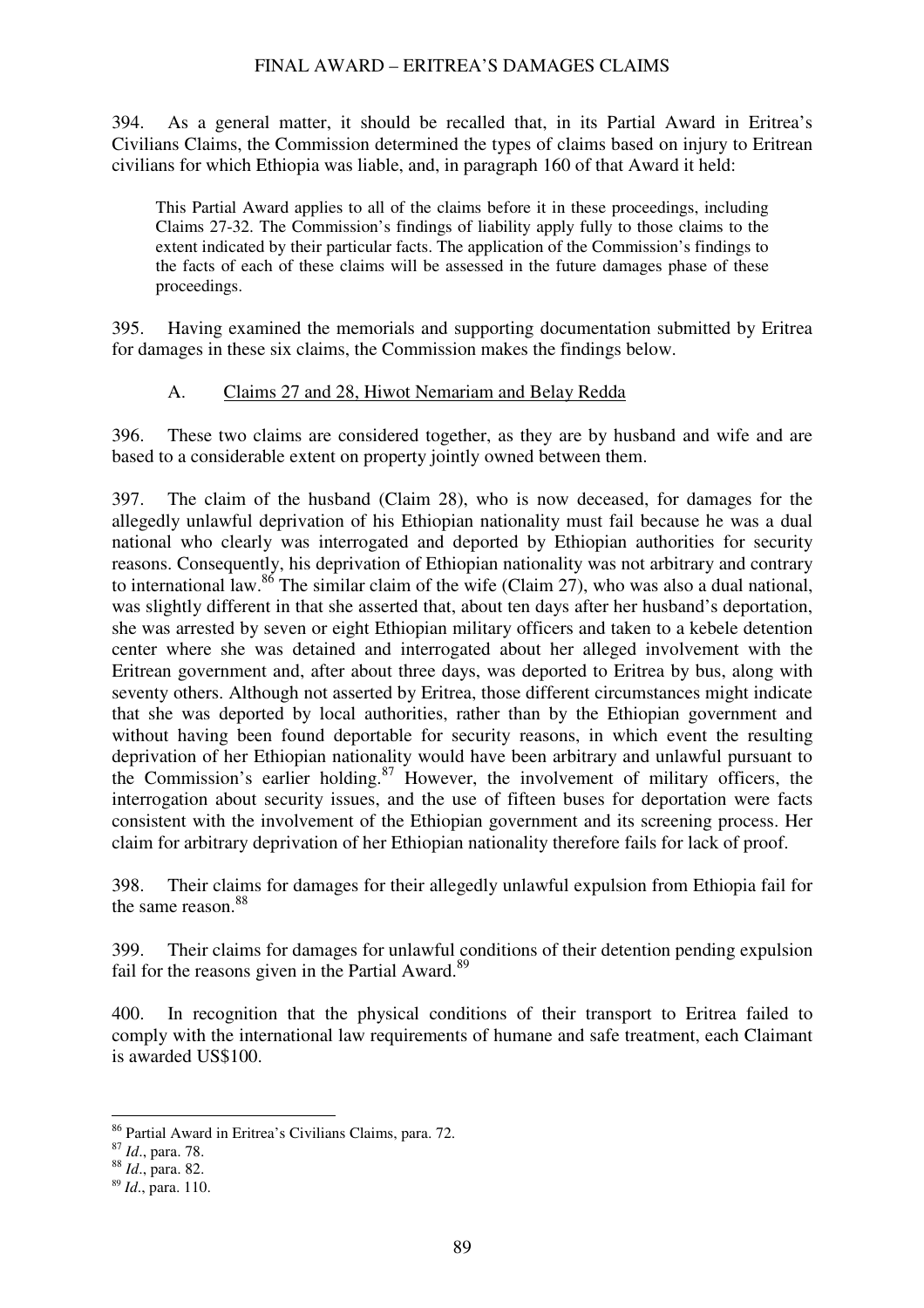401. Their claims for damages for lack of access to their bank accounts after the end of the war are meritorious. While, as indicated in the Partial Award,<sup>90</sup> States involved in armed conflict have the right to freeze enemy assets within their jurisdiction and prevent their transfer to an enemy, it remains their obligation, as indicated in that Partial Award,<sup>91</sup> to protect such assets for return to their owners or other agreed disposition. These claimants submitted evidence of the existence of substantial bank accounts subsequent to the end of the war in December 2000, as well as evidence of unsuccessful, post-war requests to draw on those accounts. The latest total of those accounts in evidence is 455,322.93 birr, which equals US\$56,915 at an 8:1 exchange rate. In view of Ethiopia's failure to permit these claimants to withdraw that amount, the Commission awards damages in the amount of US\$56,915 to Claimants 27 and 28 jointly.

402. Claimant 28's claim for damages relating to the loss of his investment in the Horn International Bank, like all such claims, is dismissed.<sup>92</sup>

403. Claimant 28's claim for damages for family separation is dismissed for failure of proof. 93

404. Claimant 28's damage claim with respect to his pension is dismissed for the reasons given in the Commission's Final Award in Eritrea's Pension Claims.

405. With respect to the claims of these two Claimants for damages for the unlawful deprivation of their other properties, the evidence indicated that Ethiopia used its tax collection processes in arbitrary ways that unlawfully caused the loss of the Claimants' dry cleaning and laundry business. Consequently, Ethiopia is liable for that loss.<sup>94</sup> The Claimants asserted that the value of that business property was two million birr, or approximately US\$250,000 at an 8:1 exchange rate. The Commission faces the problem that this valuation, like all of the Claimants' property valuations, was subjective and was made subsequent to their expulsion. Nevertheless, in light of the evidence as a whole, the Commission is convinced that the Claimants' dry cleaning and laundry business was worth at least 50% of the subjective estimate. Consequently, the Commission awards compensation in the amount of US\$125,000 for deprivation of business property to Claimants 27 and 28 jointly.

406. The Claimants' other property damage claims were for personal property, including a residence, household goods and two motor vehicles, which they estimated had a total value of 2,200,000 birr, or approximately US\$275,000. There was adequate evidence of the existence of these properties and, in light of the evidence as a whole, the Commission is convinced that these properties were worth at least 50% of that subjective estimate. Consequently, the Commission awards compensation in the amount of US\$137,500 for loss of other personal property to Claimants 27 and 28 jointly.

407. In total, the Commission awards Claimants 27 and 28 US\$319,615.

<sup>90</sup> *Id*., para. 146.

<sup>91</sup> *Id*., paras. 151 & 152.

<sup>92</sup> *Id*., para. 150.

<sup>93</sup> *Id*., para. 157.

<sup>94</sup> *Id*., para. 144 and *dispositif*, Section XIII.E.13.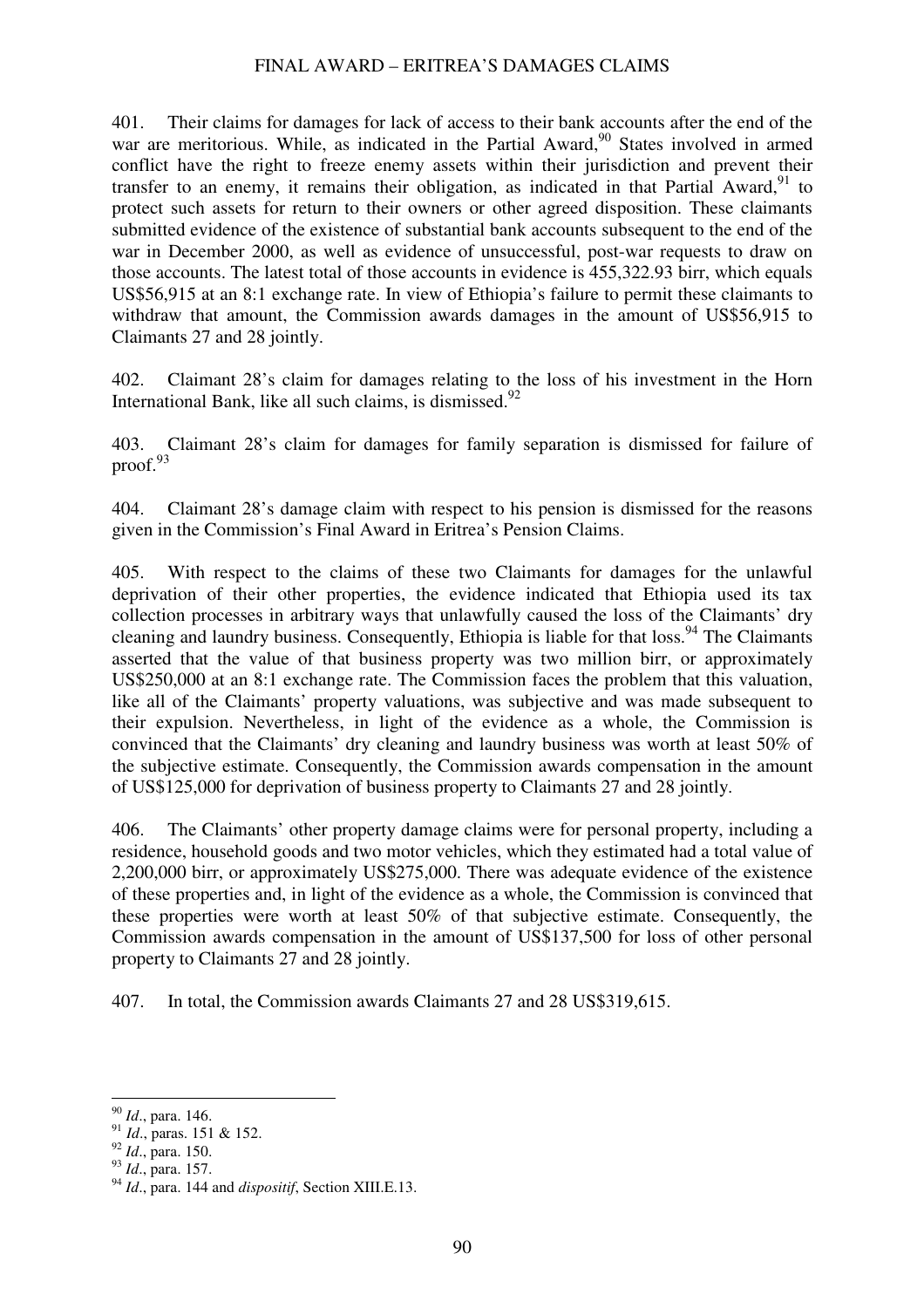#### B. Claim 29, Sertzu Gebre Meskel

408. Like Claimants 27 and 28, Claimant 29 was a dual national who lost his Ethiopian nationality and was expelled to Eritrea for security reasons pursuant to the SIRAA security process. Unlike Claimant 28, his wife is not a claimant, although he asserted that she was a co-owner of some of the properties for which he claimed and that her claims should be included with his. However, the Statement of Claim, while summarizing losses suffered by the Claimant and his wife, explicitly named him as the sole claimant. In those circumstances, claims by his wife cannot be addressed as part of this individual claim.

409. Claimant 29's claims for damages for the allegedly unlawful deprivation of his Ethiopian nationality and expulsion from Ethiopia fail for the same reasons as those claims by Claimants 27 and 28.

410. Claimant 29's claim for damages for unlawful conditions of detention pending expulsion fails for the same reasons as those claims by Claimants 27 and 28.

411. Claimant 29's claim for damages for unlawful conditions of transport during his expulsion fails because the evidence indicated that, while he felt cramped during three days of bus travel, he spent one night in a hotel and, in general, appears to have had better transport conditions than most expellees.

412. Claimant 29's claim for damages for inaccessible bank accounts fails because the evidence showed that all were accounts held by his wife. The evidence and submissions did not address or establish whether the Claimant might have any right to access her accounts under Ethiopian law.

413. Claimant 29's claim for lost investments in the Horn International Bank fails for the same reasons as those claims by Claimants 27 and 28.

414. In seeking damages for lost property, Claimant 29 submitted evidence that, prior to his expulsion, he had been the General Manager of Nile Construction Co. in Ethiopia, and he asserted that he was the majority owner of that company at the time of his expulsion. His wife asserted that she was a minority owner of the company and its financial manager. Claimant 29 indicated that another relative, whom he did not name, owned "a few shares." He estimated the value of the assets of Nile Construction Co. at the time of his expulsion as approximately US\$7.8 million, with roughly one-third of that total being for equipment and machinery, one-third for immovable assets, and one-third for accounts receivable. In support of this claim, he submitted translated documents listing the equipment owned by Nile Construction Co. and documents indicating contractual business with an Ethiopian hospital. Several other documents were also submitted relevant to several other companies that Claimant 29 asserted were owned, in whole or in part, by him and his wife.

415. Other evidence furnished by Claimant 29 indicated that the headquarters of Nile Construction Co. subsequently were taken over by an Ethiopian bank that had made a loan to the company, that the building had been valued at approximately one-third of the value ascribed to immovable properties by Claimant 29, and that the balance of that new value less the unpaid balance of the loan had been put into a bank account in the Claimant's name,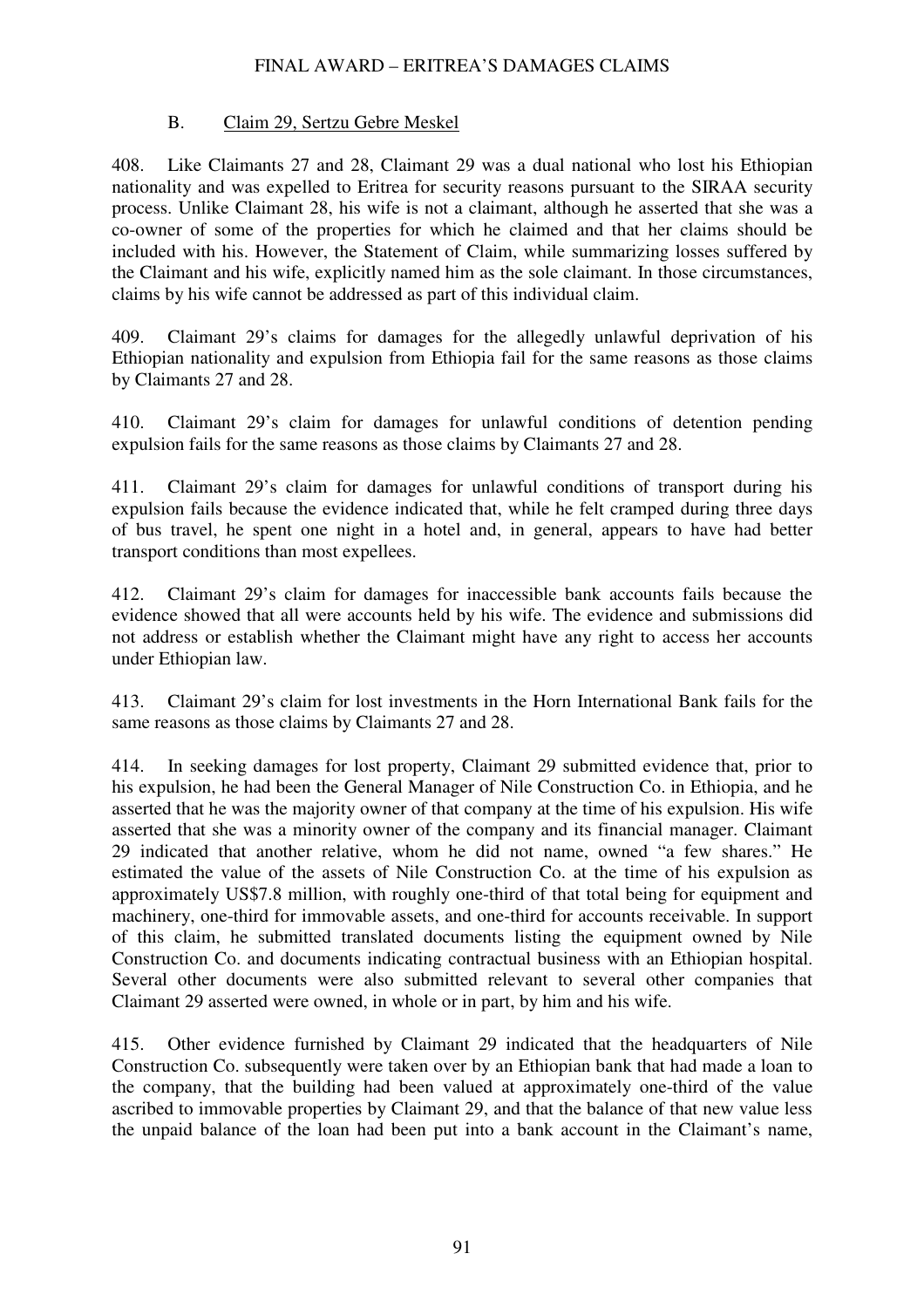which he asserted he is unable to access. Claims for such restricted accounts were dismissed by the Commission in the Partial Award.<sup>95</sup>

416. While Claimant 29 provided more evidence than the other individual claimants as to both the nature and the values of property left in Ethiopia, the fact remains that the values asserted were proposed solely by the Claimant himself. However, by listing the assets of Nile Construction Co., the Claimant did show that it was a substantial and profitable business. He estimated the value of that company at nearly 55 million birr. He also claimed for his residence and household goods, which he estimated to be worth 2,750,000 birr.

417. The Claimant failed to prove the extent of his ownership interests in all of the claimed properties. He appeared to claim for whatever was owned by either his wife or himself. He cannot do that, as his wife, who apparently handled the finances for her husband, is not a claimant on whose behalf Eritrea has presented a claim. Any claims for his wife or anyone else, if they otherwise meet the jurisdictional requirements, may be considered claims by Eritrea, but not claims on behalf of this individual Claimant. However, it appeared undisputed that the Claimant owned at least half of Nile Construction Co., for which he should be entitled to claim. Although lacking objective evidence of that value, aside from the list of equipment and supplies provided by the Claimant and the bank's indication of a lower value, the Commission is nevertheless satisfied from the evidence as a whole that it was an entity of substantial value. Consequently, the Commission awards Claimant 29 compensation in the amount of US\$1,500,000 for loss of his interest in Nile Construction Co.

418. The remaining claims for damages for property loss by Claimant 29 are dismissed for failure of proof.

# C. Claim 30, Fekadu Andemeskal

419. Like Claimant 29, Claimant 30 was a dual national who lost his Ethiopian nationality and was expelled to Eritrea for security reasons pursuant to the SIRAA process. Also, like Claimant 29, he brought claims for properties that belonged partly to his wife, who is not a claimant.

420. Claimant 30's claims for damages for the allegedly unlawful deprivation of his Ethiopian nationality and expulsion from Ethiopia fail for the same reasons as those claims by Claimant's 27 and 28.

421. Claimant 30's claim for damages for unlawful conditions of detention pending expulsion fails for the same reasons as those claims by Claimants 27 and 28.

422. Claimant 30's claim for damages for unlawful conditions of transport during his expulsion fails for failure of proof. While Eritrea alleged such conditions, Claimant 30 stated only that he was deported by bus and made no complaint about the conditions.

423. Claimant 30's claim for lack of access to his bank accounts fails because the evidence submitted indicated that access was permitted to those accounts – and they were emptied – by a former employee of the Claimant whose claim to have been authorized by the Claimant to such access was accepted in August 1998 by the bank. Claimant 30 did assert that he did not

<sup>95</sup> *Id*., paras. 145 & 146.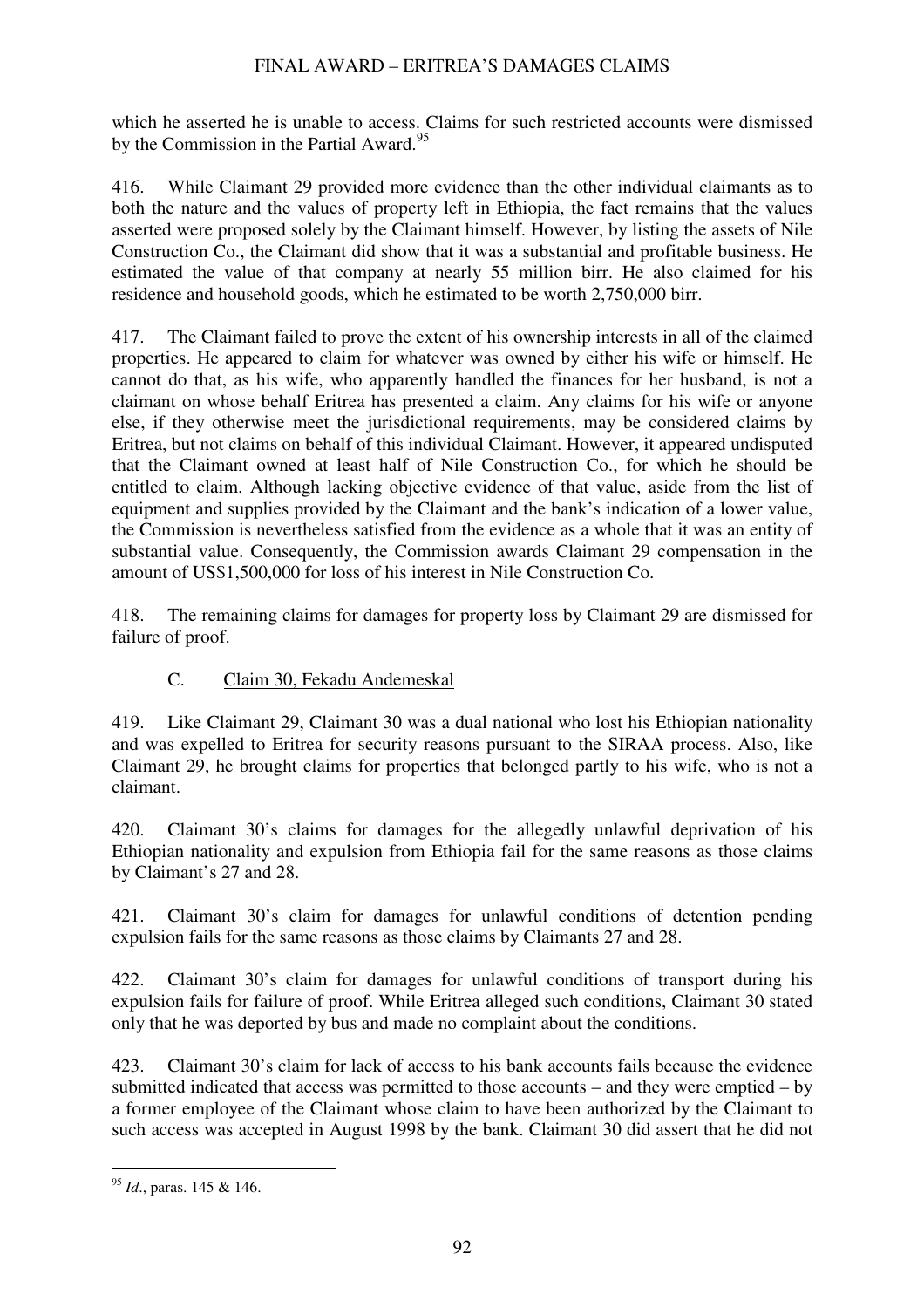sign the authorization for that individual, which was dated nearly two months after his expulsion and a copy of which was later sent to him by the Commercial Bank of Ethiopia. The Commission, however, is not in a position to determine the validity under Ethiopian law of that alleged authorization, but, if it was invalid, the Claimant was the victim of a fraud for which Ethiopia is not responsible here.

424. Claimant 30's lost property claim, other than bank accounts, covered properties jointly owned with his wife, which allegedly included a video shop, three photo shops, two houses, cars, musical instruments and household goods, with a total estimated value of US\$3,750,000–\$4,000,000. As Claimant 30's wife is not a claimant and, as the extent of her ownership of the claimed properties is unknown, the Commission faces difficulty in determining what percentage of any total damage award would properly be owed to the Claimant. Greater difficulty, however, arises from the almost complete lack of evidence from which actual damages can reasonably be assessed by the Commission. Neither the net income, if any, actually obtained from the four shops, nor the value of their furnishings, equipment and supplies, was indicated, let alone supported by evidence. Whether the shops were rented or owned by the Claimant was not indicated. Instead, Claimant 30 simply proposed a subjective property valuation of US\$750,000 for each of the shops. Similarly, the values ascribed to the other properties were not supported by evidence of their acquisition cost, market value or other indicia.

425. While the Commission does not doubt that the Claimant's lawful expulsion from Ethiopia caused him financial losses, it cannot hold Ethiopia liable to pay him an arbitrary amount of damages the extent of which is utterly unsupported by evidence. Consequently, Claimant 30's claim for compensation for property loss is dismissed for failure of proof.

# D. Claim 31, Mebrahtu Gebremedhin

426. Claimant 31's situation is somewhat different from the other individual claimants in that he and his wife (who is not a claimant) were dual nationals who were not expelled. They were U.S. permanent residents who were visiting Ethiopia, and at the airport leaving voluntarily, when they were detained and interrogated and had their Ethiopian nationality revoked. It seems clear that they were told by Ethiopian officials that they would have been arrested and expelled to Eritrea like other dual nationals with similar backgrounds if they had not had U.S. permanent residence cards and tickets for a flight out of Ethiopia. They had their Ethiopian passports confiscated, and they were informed that they could not return to Ethiopia.

427. Claimant 31's claims for damages for the allegedly unlawful deprivation of his Ethiopian nationality and expulsion from Ethiopia fails for the same reasons as those claims by Claimants 27 and 28.

428. Claimant 31's claim for approximately 40,000 birr, which he asserted were in two bank accounts, one in his name and one in his wife's name, were not supported by documentary evidence, but his assertions were sufficiently consistent and credible to permit the Commission to award him US\$2,500 for his bank account claim.

429. With respect to loss of property other than bank accounts, Claimant 31 claimed for a house that he had rented out, one car and household goods, with an estimated total value of US\$75,000. He acknowledged that his wife was co-owner of the house and car. The evidence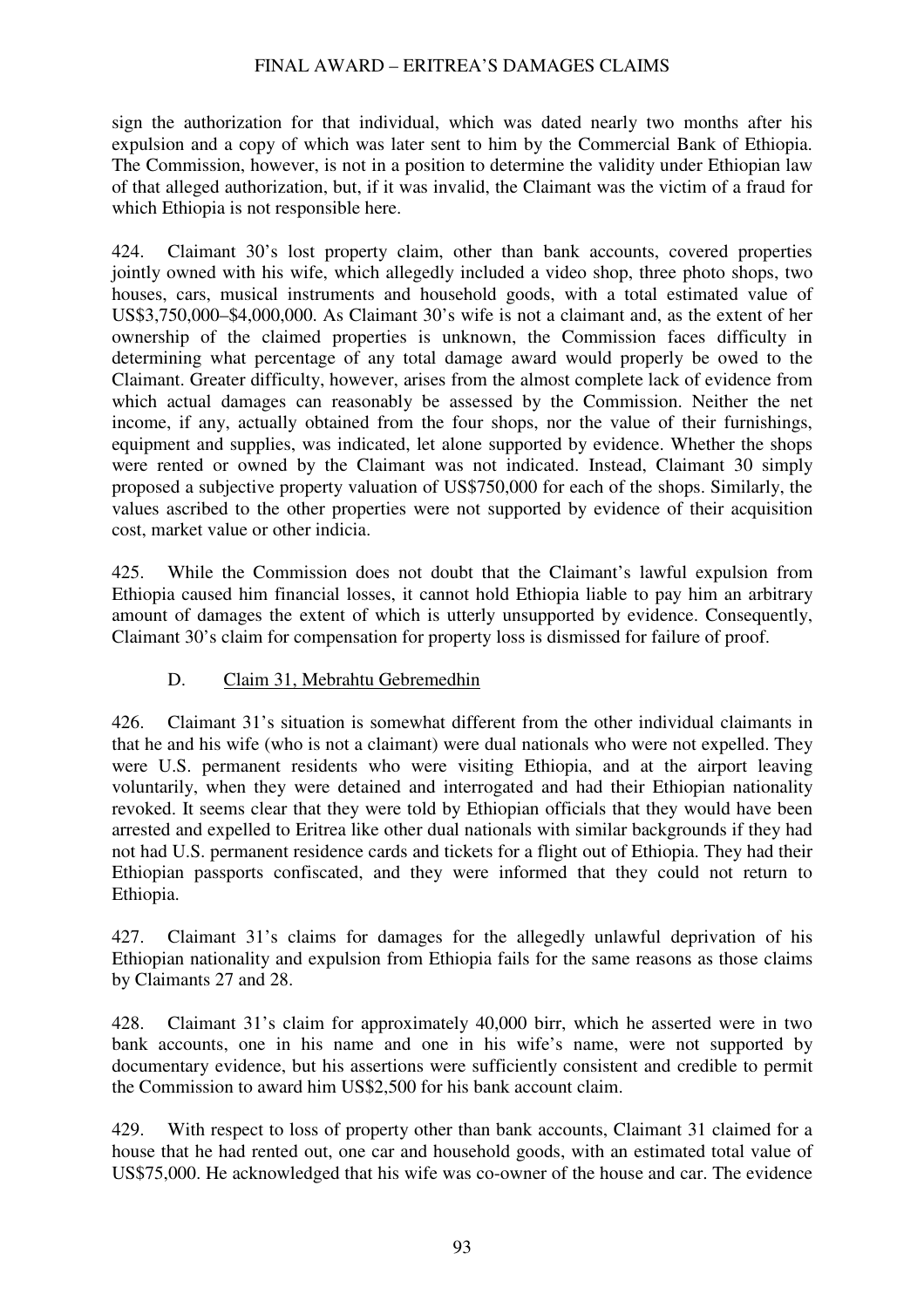showed that the house was sealed and put up for sale by Ethiopia. The Claimant acknowledged that he did not know whether the house was sold or what happened to the car and household effects. On the basis of the evidence as a whole, the Commission is convinced that these properties were worth at least 50% of the subjective estimate. Consequently, in view of his half ownership of them, it awards the Claimant US\$18,750.

430. In total, the Commission awards Claimant 31 US\$21,250.

### E. Claim 32, Mebrat Gebreamlak

431. Claimant 32 claimed as a surviving widow on her own behalf and on behalf of her late husband, who died on October 23, 2001. The Claimant submitted an Eritrean judicial decree declaring her rights of inheritance of his properties, which the Commission accepts. However, the Commission does not accept her right to claim for personal injuries allegedly suffered by her late husband. As neither Eritrea nor Claimant 32 asserted otherwise, the Commission assumes that she and her husband were dual nationals. He was arrested, deprived of his Ethiopian nationality, and expelled from Ethiopia for security reasons. Claimant 32 and her children left Ethiopia soon thereafter by air to Djibouti, because she had been told by officials that she would soon be expelled like her husband and that she should sell her property.

432. Claimant 32's claims for damages for the allegedly unlawful deprivation of her Ethiopian nationality and expulsion from Ethiopia fail because she left Ethiopia voluntarily, albeit after threats of expulsion. 96

433. The claim for damages for inaccessible bank accounts is meritorious, although the evidence was unclear as to the amounts involved. The Commission is satisfied that at least 800,000 birr is in three personal accounts. Applying an 8:1 exchange rate, the Commission awards Claimant 32 US\$100,000 for inaccessible bank accounts.

434. Claimant 32's lost property claim, other than for bank accounts, covered the assets of the Feruth International Trading Company, which the Claimant and her husband evidently formed in 1983, as well as certain personal property. They stated that, together, they owned 100% of Feruth, which apparently imported truck parts and was one of the biggest exporters of civet, a perfume fixing agent. They also claimed partial ownerships in several other Ethiopian companies. Before he died, the Claimant's husband estimated the value of their assets as follows: Feruth, approximately US\$250,000; their 45% interest in Lion Travel and Tour Safaris, approximately US\$96,000; and other property, approximately US\$45,000. The Claimant stated that she had authorized an agent in Ethiopia to sell one of their two cars, but had not heard whether that had happened.

435. While it seems clear that Claimant 32 had the right to claim damages with respect to all property in Ethiopia owned by either her or her late husband, the Commission is nevertheless left with the problem that the valuations were all subjective ones made by her late husband after his expulsion. The Commission concludes that the evidence was insufficient to justify an award of damages with respect to all but one of these properties. The exception is the claim for loss of the assets of the Feruth International Trading Company, which was wholly-owned by the Claimant and her husband. The Commission is convinced

<sup>96</sup> *Id*., paras. 73, 94 & 95.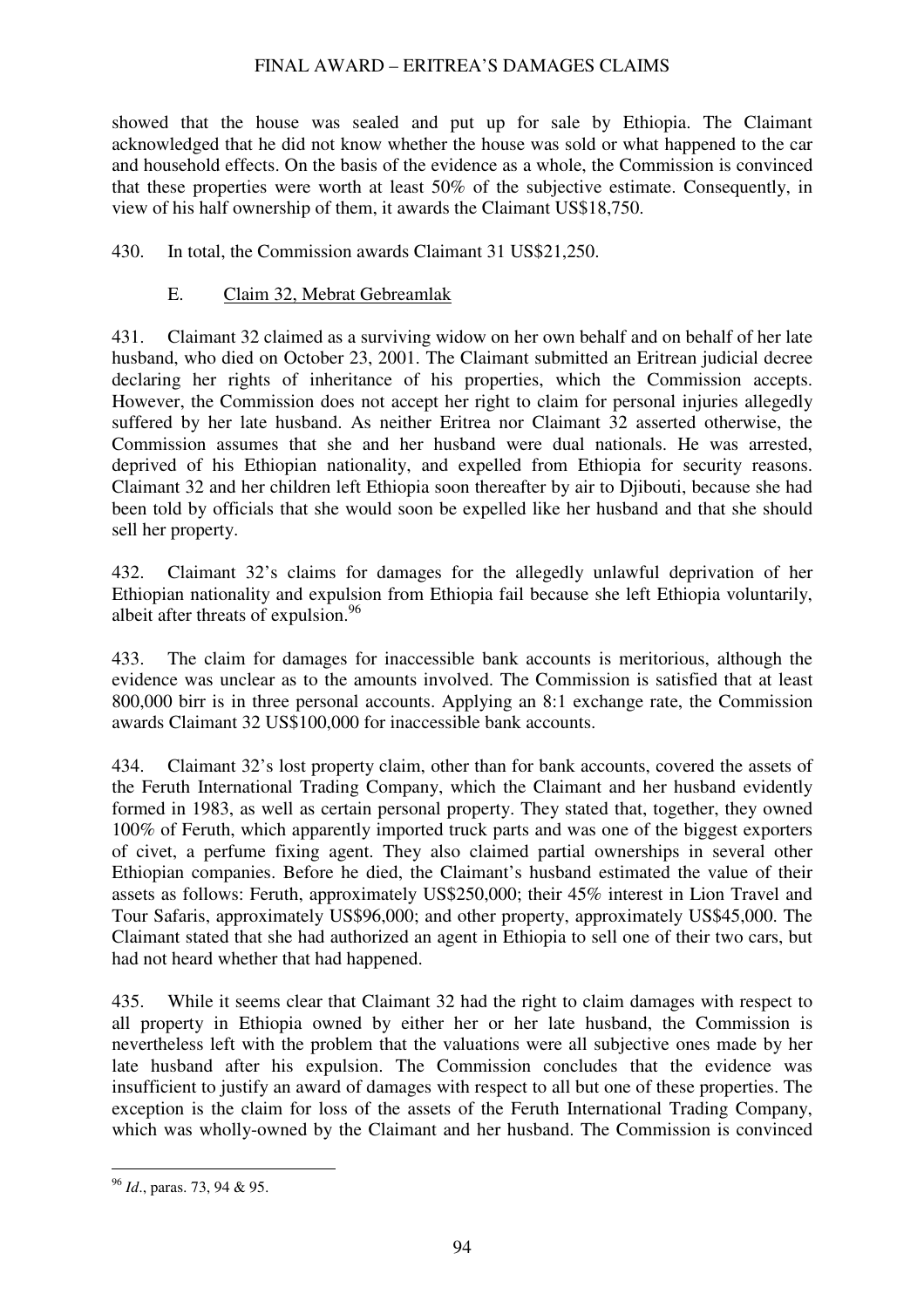that the assets of that company were worth at least 50% of the subjective estimate. Consequently, the Commission awards Claimant 32 compensation of US\$125,000 for the lost interest in that company.

436. In total, the Commission awards Claimant 32 US\$225,000.

# IX. AWARD

The Commission awards Eritrea the following compensation for Ethiopia's violations of the *jus in bello*:

- 1. US\$13,500,000 for losses of residential and business property on the Central and Western Fronts in Serha, Senafe, Teseney, Alighidir, Guluj, Tabaldia, Gergef, Omhajer, Barentu and Tokombia, and Molki Sub-Zoba;
- 2. US\$35,965,000 for damage to and destruction of buildings on the Central and Western Fronts in Serha, Senafe, Teseney, Alighidir, Gului, Tabaldia, Gergef, Omhajer, Barentu and Tokombia, and Molki Sub-Zoba;
- 3. US\$1,500,000 in respect of injuries to civilians due to loss of access to health care on account of damage to or destruction of Eritrean hospitals and other medical facilities and loss of medical supplies;
- 4. US\$100,000 for damage to cultural property, specifically US\$50,000 for damage to the Stela of Matara and US\$50,000 for damage to the Tserona Patriots Cemetery;
- 5. US\$4,000,000 for mistreatment of prisoners of war;
- 6. US\$2,000,000 for failing to prevent the rape of known and unknown victims in the towns of Senafe, Barentu and Teseney;
- 7. US\$1,550,000 for forcible expulsion of the population of Awgaro;
- 8. US\$50,000 in respect of the unknown, but apparently small, number of dual Eritrean-Ethiopian nationals who were arbitrarily deprived of their Ethiopian nationality while present in third countries;
- 9. US\$15,000,000 in respect of the wrongful expulsion of an unknown, but considerable, number of dual nationals by local Ethiopian authorities;
- 10. US\$11,000,000 for receiving, caring for and resettling rural Ethiopian nationals wrongfully expelled from Ethiopia;
- 11. US\$2,000,000 for failure to provide humane and safe treatment for persons being expelled from Ethiopia;
- 12. US\$46,000,000 for expellees' losses of property on account of Ethiopia's wrongful actions;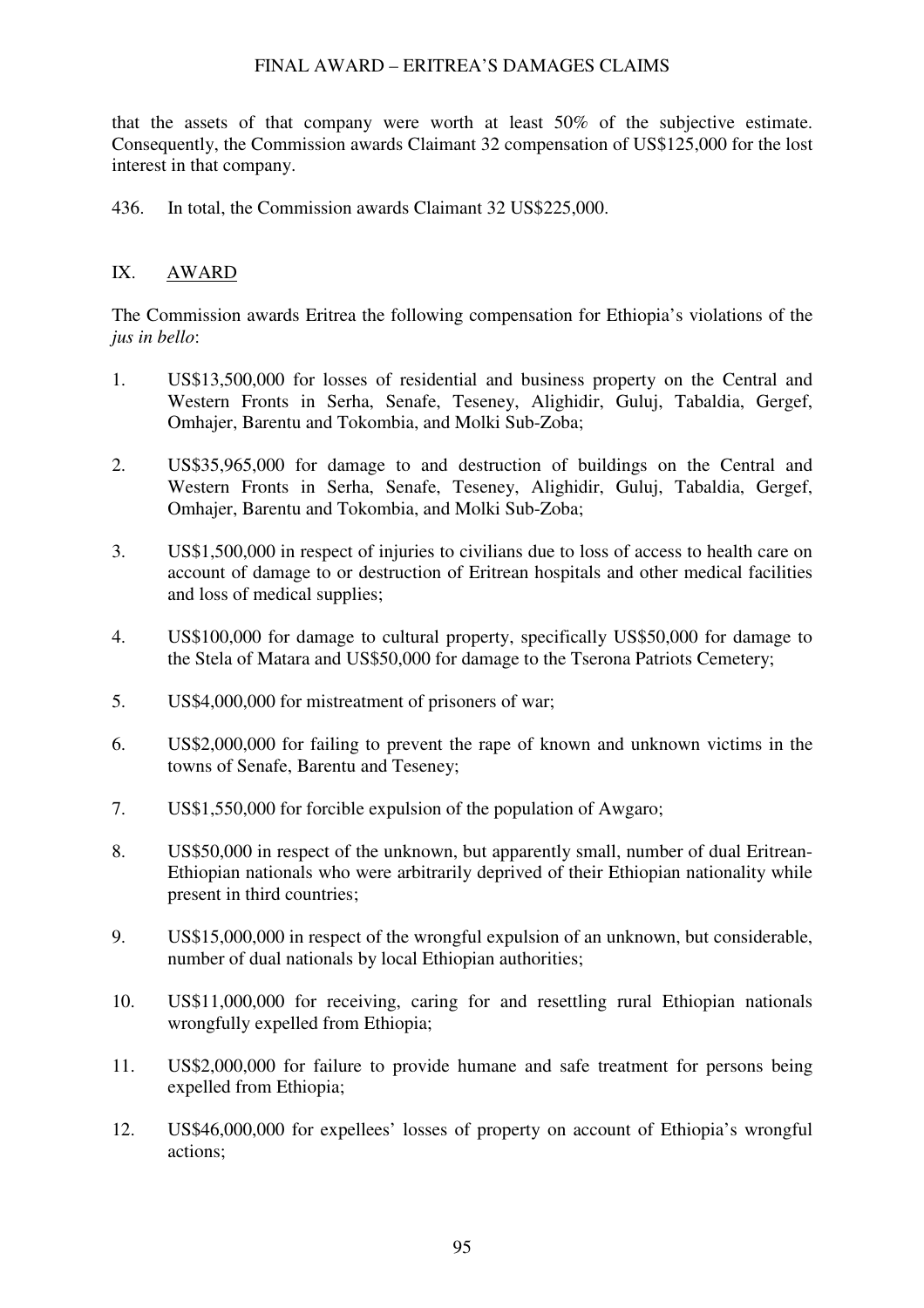- 13. US\$24,525,000 for Ethiopia's failure to return or provide compensation after the war for vehicles it requisitioned from non-resident Eritreans;
- 14. US\$1,500,000 for other property losses of non-resident Eritreans;
- 15. US\$2,600,000 for imprisoning Eritrean civilians on security charges or detaining them for unknown reasons, under harsh and unacceptable conditions; and
- 16. US\$155,000 for violation of Eritrea's diplomatic premises and property;
- 17. As determined at the liability phase, the Commission considers its finding that Ethiopia unlawfully deprived dual Eritrean-Ethiopian nationals of their Ethiopian nationality to be appropriate reparation for the violation.
- 18. As determined at the liability phase, the Commission considers its finding that Ethiopia unlawfully interfered with Eritrea's departing diplomats to be appropriate reparation for the violation.
- 19. All of Eritrea's other claims on its own behalf are dismissed.
- 20. For claims filed by Eritrea on behalf of named individuals, the Commission awards the following amounts:
	- a. US\$319,615 for Hiwot Nemariam and Belay Redda, for failure to provide humane and safe treatment in transport from Ethiopia, lack of access to bank accounts, and unlawful deprivation of property;
	- b. US\$1,500,000 for Sertzu Gebre Meskel, for unlawful deprivation of property;
	- c. US\$21,250 for Mebrahtu Gebremedhin, for lack of access to bank accounts and unlawful deprivation of property; and
	- d. US\$225,000 for Mebrat Gebreamlak, for lack of access to bank accounts and unlawful deprivation of property.
	- e. The claim of Fekadu Andremeskal is dismissed.
- 21. In addition to the award of satisfaction to Eritrea for all of the Commission's liability findings, the total monetary compensation awarded to Eritrea in respect of its own claims is US\$161,455,000. The amount awarded in respect of claims presented on behalf of individual claimants is US\$2,065,865.

At the conclusion of these lengthy proceedings and the issuance of this Final Award, and the parallel Final Award in Ethiopia's claims against Eritrea, the Commission reiterates its confidence that the Parties will ensure that the compensation awarded will be paid promptly, and that funds received in respect of their claims will be used to provide relief to their civilian populations injured in the war.

[Remainder of page purposely left blank.]